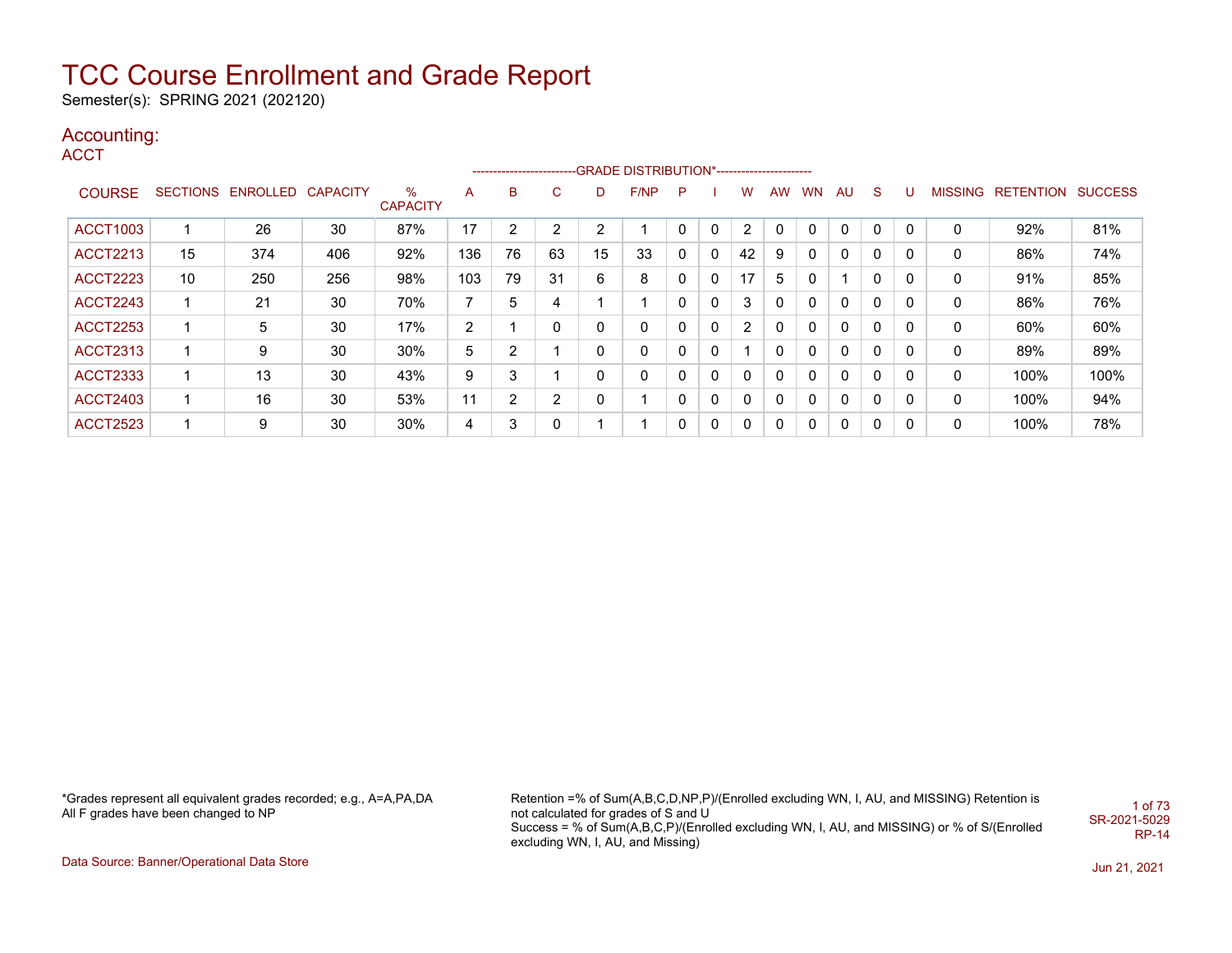Semester(s): SPRING 2021 (202120)

### Allied Health:

ALDH

|                 |                            |     |                      |    |    |    |    | --------------------------GRADE DISTRIBUTION*----------------------- |          |              |          |    |              |              |  |                           |     |
|-----------------|----------------------------|-----|----------------------|----|----|----|----|----------------------------------------------------------------------|----------|--------------|----------|----|--------------|--------------|--|---------------------------|-----|
| <b>COURSE</b>   | SECTIONS ENROLLED CAPACITY |     | %<br><b>CAPACITY</b> | A  | B. |    | D. | F/NP                                                                 | <b>P</b> |              | <b>W</b> |    | AW WN AU     | S.           |  | MISSING RETENTION SUCCESS |     |
| <b>ALDH1013</b> | 39                         | 55  | 71%                  | 25 |    |    |    |                                                                      | $\Omega$ | $\mathbf{0}$ |          |    | $\mathbf 0$  | $\mathbf{0}$ |  | 95%                       | 92% |
| <b>ALDH1323</b> | 235                        | 270 | 87%                  | 65 | 72 | 33 | 9  | 22                                                                   | 0        | $\mathbf{0}$ | 16       | 18 | $\mathbf{0}$ | 0            |  | 86%                       | 72% |

\*Grades represent all equivalent grades recorded; e.g., A=A,PA,DA All F grades have been changed to NP

Retention =% of Sum(A,B,C,D,NP,P)/(Enrolled excluding WN, I, AU, and MISSING) Retention is not calculated for grades of S and U Success = % of Sum(A,B,C,P)/(Enrolled excluding WN, I, AU, and MISSING) or % of S/(Enrolled excluding WN, I, AU, and Missing) 2 of 73 SR-2021-5029 RP-14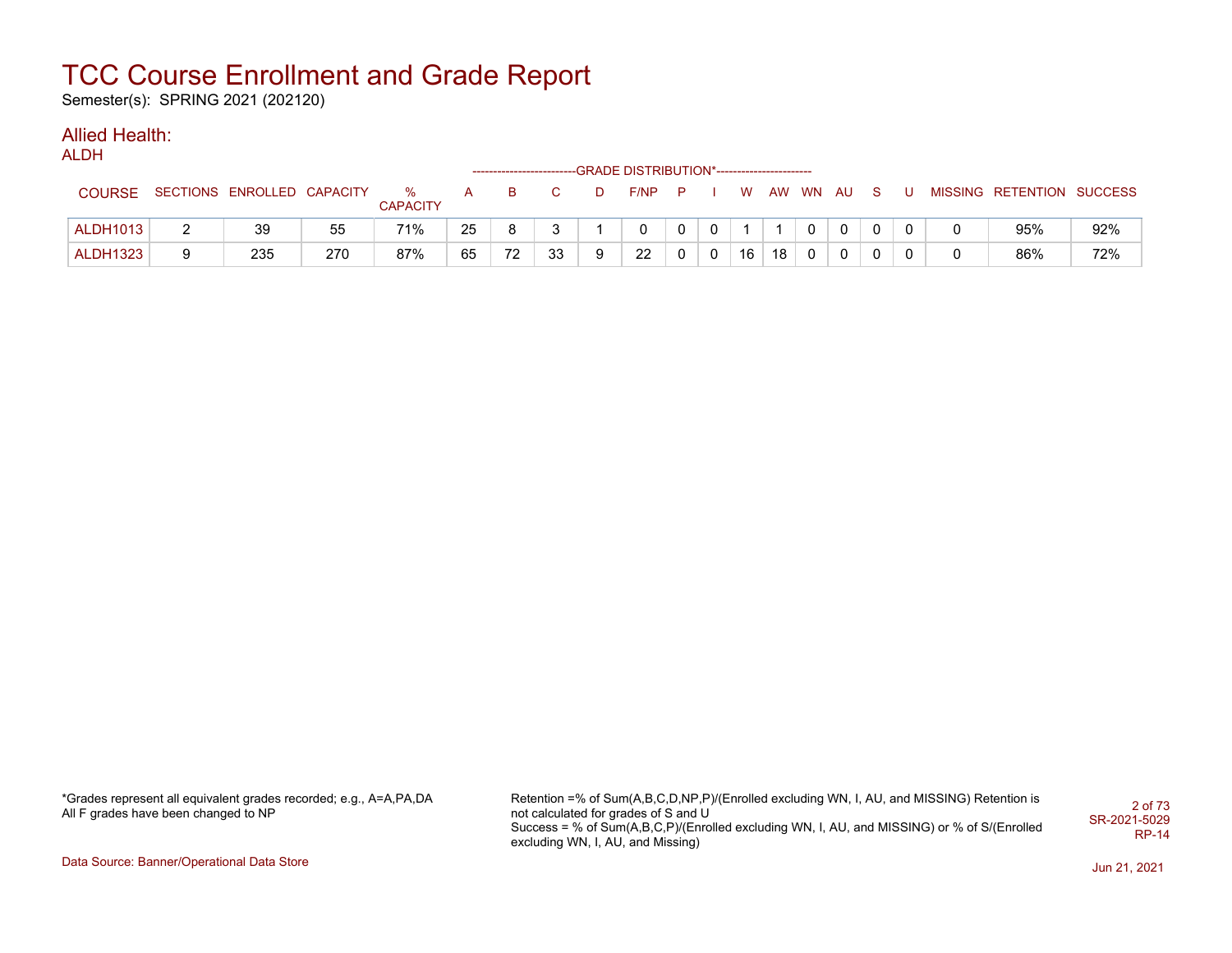Semester(s): SPRING 2021 (202120)

#### Art: ART

|                |                |                          |                 |                         |             |                |              |                | ------------------------GRADE                DISTRIBUTION*---------------------- |              |                |                |              |           |    |              |              |   |                           |      |
|----------------|----------------|--------------------------|-----------------|-------------------------|-------------|----------------|--------------|----------------|----------------------------------------------------------------------------------|--------------|----------------|----------------|--------------|-----------|----|--------------|--------------|---|---------------------------|------|
|                |                | COURSE SECTIONS ENROLLED | <b>CAPACITY</b> | $\%$<br><b>CAPACITY</b> | A           | B              | $\mathsf{C}$ | D              | F/NP                                                                             | P            |                | w              | <b>AW</b>    | <b>WN</b> | AU | <sub>S</sub> | U            |   | MISSING RETENTION SUCCESS |      |
| <b>ART1013</b> | 5              | 88                       | 150             | 59%                     | 31          | 25             | 14           | 1              | 3                                                                                | 0            | $\overline{2}$ | 5              | 4            | 0         | 3  | 0            | 0            | 0 | 84%                       | 80%  |
| ART1023        | $\overline{2}$ | 17                       | 17              | 100%                    | 5           | 4              | 2            | $\mathbf{0}$   |                                                                                  | $\mathbf{0}$ |                | $\overline{2}$ | -1           | 0         |    | 0            | 0            | 0 | 71%                       | 65%  |
| <b>ART1033</b> | 1              | 1                        | $\mathbf{1}$    | 100%                    | 1           | $\Omega$       | 0            | $\mathbf{0}$   | 0                                                                                | 0            | 0              | 0              | 0            | 0         | 0  | 0            | 0            | 0 | 100%                      | 100% |
| <b>ART1053</b> | $\overline{2}$ | 53                       | 60              | 88%                     | 10          | 10             | 7            | 1              | 8                                                                                | 0            |                | 7              | 9            | 0         | 0  | 0            | 0            | 0 | 68%                       | 51%  |
| <b>ART1063</b> | $\mathbf 1$    | 22                       | 30              | 73%                     | 3           | 10             | 4            | 0              | 0                                                                                | 0            | 0              | $\overline{2}$ | 2            | 0         |    | 0            | 0            | 0 | 77%                       | 77%  |
| <b>ART1083</b> | $\overline{2}$ | 28                       | 60              | 47%                     | 9           | 9              | 4            | 0              | 0                                                                                | 0            |                | 1              | 4            | 0         | 0  | 0            | 0            | 0 | 79%                       | 79%  |
| <b>ART1113</b> | $\overline{7}$ | 179                      | 210             | 85%                     | 60          | 51             | 27           | 13             | 9                                                                                | 0            |                | 6              | 12           | 0         | 0  | 0            | 0            | 0 | 89%                       | 77%  |
| <b>ART1123</b> | 3              | 58                       | 90              | 64%                     | 22          | 16             | 6            | $\overline{2}$ | 4                                                                                | 0            |                | 6              |              | 0         | 0  | 0            | $\mathbf{0}$ | 0 | 86%                       | 76%  |
| <b>ART2083</b> | 1              | $\overline{7}$           | 10              | 70%                     | 2           | 3              | 0            | $\mathbf{0}$   | 0                                                                                | 0            | 0              | 0              | 2            | 0         | 0  | 0            | 0            | 0 | 71%                       | 71%  |
| ART2263        | 1              | 7                        | 8               | 88%                     | 1           | 0              | 6            | 0              | 0                                                                                | 0            | 0              | 0              | 0            | 0         | 0  | 0            | $\mathbf{0}$ | 0 | 100%                      | 100% |
| <b>ART2283</b> | $\mathbf{1}$   | 1                        | $\overline{2}$  | 50%                     | 1           | 0              | 0            | 0              | 0                                                                                | 0            | 0              | 0              | $\mathbf{0}$ | 0         | 0  | 0            | $\mathbf{0}$ | 0 | 100%                      | 100% |
| <b>ART2413</b> | 1              | 9                        | 30              | 30%                     | 4           | $\overline{2}$ |              | 1              | 0                                                                                | 0            | 0              |                | 0            | 0         | 0  | 0            | 0            | 0 | 89%                       | 78%  |
| <b>ART2423</b> | 1              | 10                       | 24              | 42%                     | 6           | 4              | 0            | $\mathbf{0}$   | 0                                                                                | 0            | 0              | 0              | 0            | 0         | 0  | 0            | 0            | 0 | 100%                      | 100% |
| ART2503        | 1              | 10                       | 10              | 100%                    | 2           | 5              |              | $\mathbf{0}$   | 0                                                                                | 0            | 0              | 0              | 2            | 0         | 0  | 0            | 0            | 0 | 80%                       | 80%  |
| <b>ART2813</b> | 1              | 19                       | 30              | 63%                     | 14          | $\Omega$       | 0            | $\mathbf{0}$   | 0                                                                                | 0            | 0              |                | 4            | 0         | 0  | 0            | $\mathbf{0}$ | 0 | 74%                       | 74%  |
| <b>ART2823</b> | 1              | 3                        | 18              | 17%                     | 2           | $\mathbf{0}$   | 0            | $\mathbf{0}$   | 0                                                                                | 0            | 0              |                | $\mathbf{0}$ | 0         | 0  | 0            | 0            | 0 | 67%                       | 67%  |
| <b>ART2853</b> | 1              | 9                        | 12              | 75%                     | $\mathbf 1$ | 5              | $\mathbf{0}$ | 0              | 0                                                                                | 0            | 0              | 3              | 0            | 0         | 0  | 0            | 0            | 0 | 67%                       | 67%  |
| <b>ART2913</b> |                | 21                       | 30              | 70%                     | 16          | 0              | 4            | 0              | 0                                                                                | 0            | 0              | 0              |              | 0         | 0  | 0            | 0            | 0 | 95%                       | 95%  |

\*Grades represent all equivalent grades recorded; e.g., A=A,PA,DA All F grades have been changed to NP

Retention =% of Sum(A,B,C,D,NP,P)/(Enrolled excluding WN, I, AU, and MISSING) Retention is not calculated for grades of S and U Success = % of Sum(A,B,C,P)/(Enrolled excluding WN, I, AU, and MISSING) or % of S/(Enrolled excluding WN, I, AU, and Missing) SR-2021-5029

3 of 73

RP-14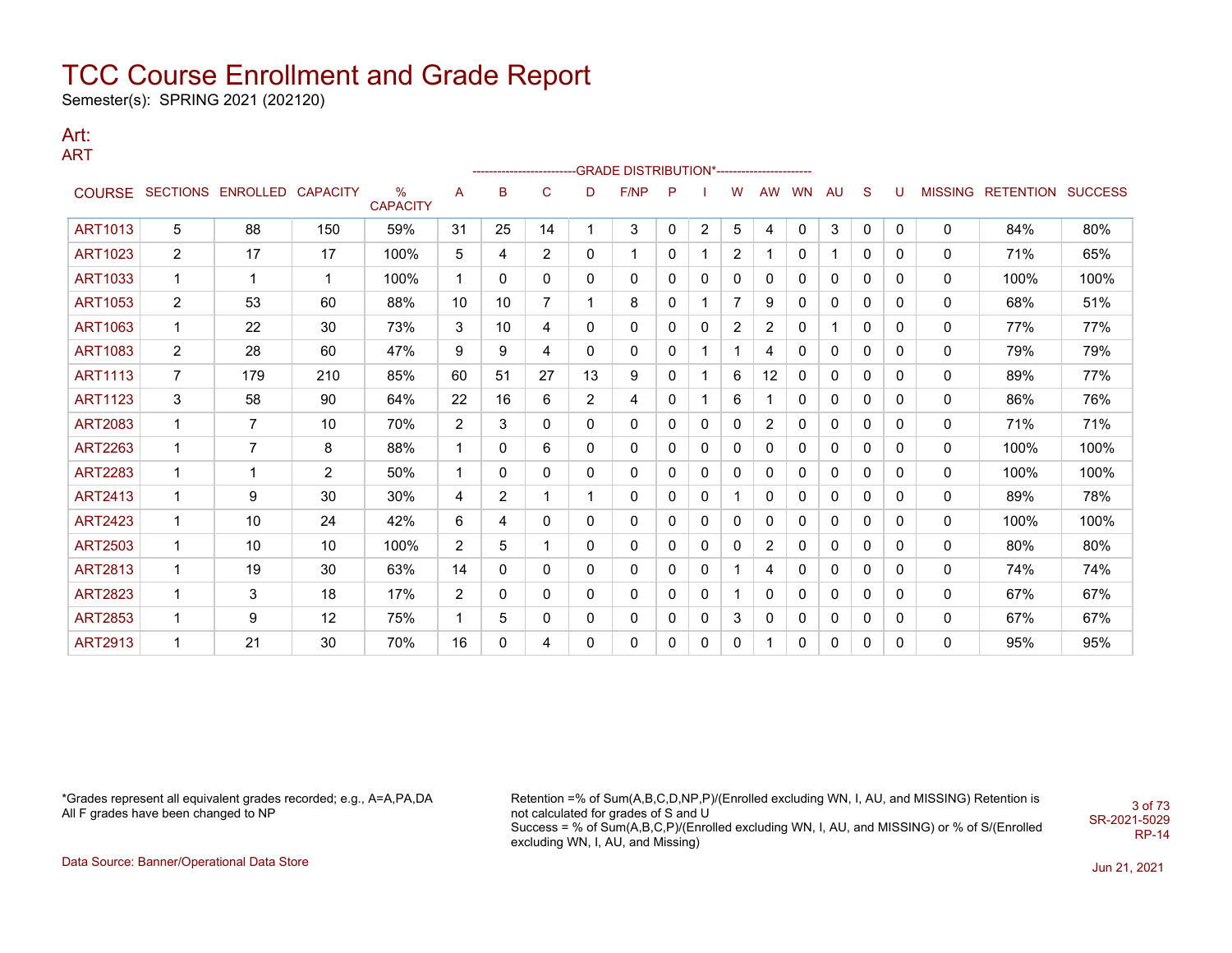Semester(s): SPRING 2021 (202120)

### American Sign Language Ed:

ASLE

|                 |                |                            |     |                      |                | --------------------- |    |   | -GRADE DISTRIBUTION*---------------------- |    |                |    |                   |       |     |              |   |   |                           |     |
|-----------------|----------------|----------------------------|-----|----------------------|----------------|-----------------------|----|---|--------------------------------------------|----|----------------|----|-------------------|-------|-----|--------------|---|---|---------------------------|-----|
| <b>COURSE</b>   |                | SECTIONS ENROLLED CAPACITY |     | %<br><b>CAPACITY</b> | A              | в                     |    |   | F/NP                                       | P. |                | w  |                   | AW WN | -AU | <sub>S</sub> |   |   | MISSING RETENTION SUCCESS |     |
| <b>ASLE1363</b> | 9              | 137                        | 219 | 63%                  | 20             | 25                    | 22 | 3 | 20                                         |    | $\overline{2}$ | 30 | $12 \overline{ }$ |       | 3   | $\Omega$     | 0 | 0 | 66%                       | 49% |
| <b>ASLE1373</b> | 4              | 36                         | 120 | 30%                  | 8              | ົ                     |    |   |                                            |    | 10             |    | 6                 |       |     | 0            | 0 | 0 | 36%                       | 31% |
| <b>ASLE1413</b> |                | 14                         | 30  | 47%                  | 5              | າ                     |    |   | 4                                          |    | $\Omega$       |    |                   |       | 0   | $\Omega$     | 0 | 0 | 86%                       | 57% |
| <b>ASLE2414</b> | $\overline{2}$ | 15                         | 60  | 25%                  | $\overline{2}$ | າ                     | 3  |   |                                            |    | 4              | 2  |                   |       | 0   | $\Omega$     | 0 | 0 | 53%                       | 47% |
| <b>ASLE2524</b> | 2              | 13                         | 60  | 22%                  | 5              | 4                     |    |   |                                            |    | $\Omega$       |    |                   |       | 0   | $\Omega$     |   | 0 | 85%                       | 77% |

\*Grades represent all equivalent grades recorded; e.g., A=A,PA,DA All F grades have been changed to NP

Retention =% of Sum(A,B,C,D,NP,P)/(Enrolled excluding WN, I, AU, and MISSING) Retention is not calculated for grades of S and U Success = % of Sum(A,B,C,P)/(Enrolled excluding WN, I, AU, and MISSING) or % of S/(Enrolled excluding WN, I, AU, and Missing) 4 of 73 SR-2021-5029 RP-14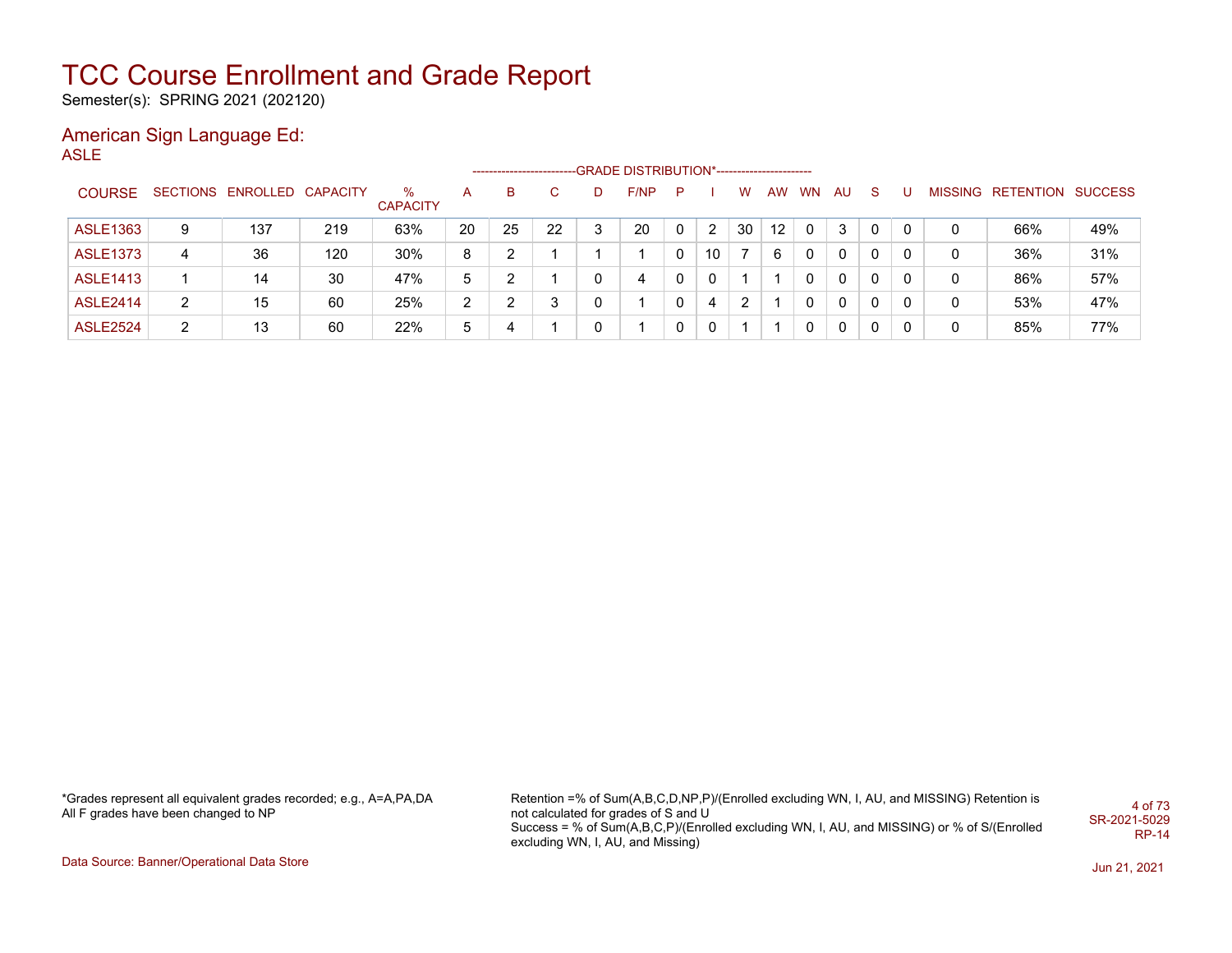Semester(s): SPRING 2021 (202120)

#### Astronomy: **ACTR**

| AJIR            |                              |     |                 |    |       |    |   | ------------------------GRADE DISTRIBUTION*----------------------- |                |  |  |                |  |                                                     |     |
|-----------------|------------------------------|-----|-----------------|----|-------|----|---|--------------------------------------------------------------------|----------------|--|--|----------------|--|-----------------------------------------------------|-----|
| <b>COURSE</b>   | SECTIONS ENROLLED CAPACITY % |     | <b>CAPACITY</b> |    | A B C |    |   |                                                                    |                |  |  |                |  | D F/NP P I W AW WN AU S U MISSING RETENTION SUCCESS |     |
| <b>ASTR1104</b> | 95                           | 104 | 91%             | 50 | 16    | 11 | 3 | 10                                                                 | 0 <sup>1</sup> |  |  | $\overline{0}$ |  | 95%                                                 | 81% |

\*Grades represent all equivalent grades recorded; e.g., A=A,PA,DA All F grades have been changed to NP

Retention =% of Sum(A,B,C,D,NP,P)/(Enrolled excluding WN, I, AU, and MISSING) Retention is not calculated for grades of S and U Success = % of Sum(A,B,C,P)/(Enrolled excluding WN, I, AU, and MISSING) or % of S/(Enrolled excluding WN, I, AU, and Missing) 5 of 73 SR-2021-5029 RP-14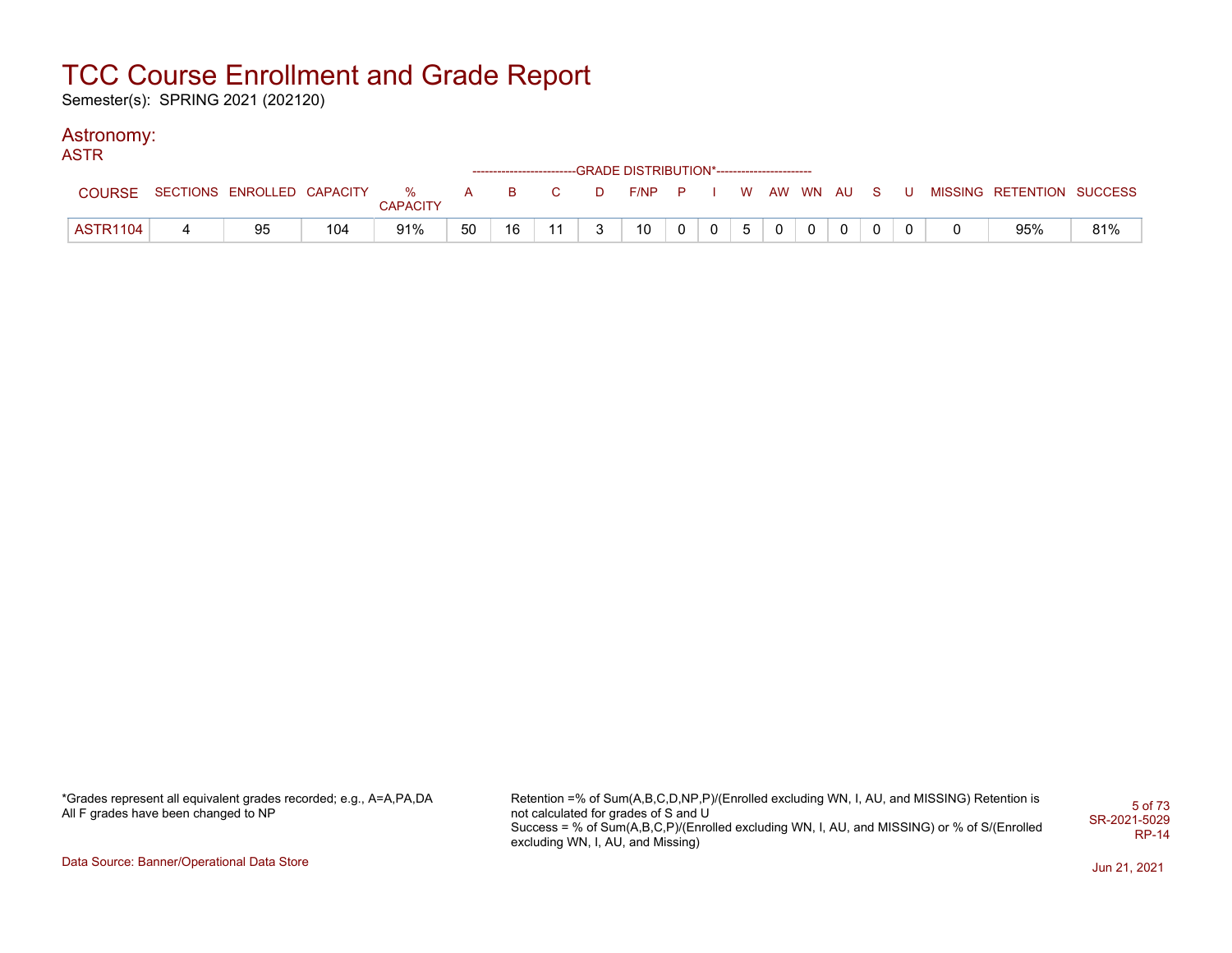Semester(s): SPRING 2021 (202120)

#### Aviation Sciences Technology: AVST

|                 |                |                            |    |                         |                |                |             |   | ------------------------GRADE                DISTRIBUTION*---------------------- |              |                |              |                |           |             |              |   |   |                           |      |
|-----------------|----------------|----------------------------|----|-------------------------|----------------|----------------|-------------|---|----------------------------------------------------------------------------------|--------------|----------------|--------------|----------------|-----------|-------------|--------------|---|---|---------------------------|------|
| <b>COURSE</b>   |                | SECTIONS ENROLLED CAPACITY |    | $\%$<br><b>CAPACITY</b> | A              | B              | C           | D | F/NP                                                                             | P            |                | W            | AW             | <b>WN</b> | AU          | S            | U |   | MISSING RETENTION SUCCESS |      |
| <b>AVST1113</b> | $\mathbf{1}$   | 14                         | 30 | 47%                     | 8              | $\overline{2}$ | 3           | 0 | $\mathbf 1$                                                                      | $\mathbf{0}$ | 0              | $\mathbf 0$  | 0              | $\Omega$  | $\mathbf 0$ | 0            | 0 | 0 | 100%                      | 93%  |
| <b>AVST1222</b> | 1              | 15                         | 20 | 75%                     | 0              | $\mathbf{0}$   | 0           | 0 | 0                                                                                | 0            | 12             | 1            | $\overline{c}$ | 0         | 0           | 0            | 0 | 0 | $0\%$                     | 0%   |
| <b>AVST1232</b> | 1              | 8                          | 20 | 40%                     | 8              | 0              | 0           | 0 | 0                                                                                | 0            | 0              | 0            | 0              | 0         | 0           | 0            | 0 | 0 | 100%                      | 100% |
| <b>AVST1354</b> | $\mathbf 1$    | 10                         | 12 | 83%                     | 10             | 0              | 0           | 0 | 0                                                                                | $\Omega$     | 0              | $\mathbf{0}$ | 0              | 0         | 0           | 0            | 0 | 0 | 100%                      | 100% |
| <b>AVST1403</b> | 1              | 11                         | 30 | 37%                     | 6              | 3              | 0           | 1 | 1                                                                                | 0            | 0              | 0            | $\mathbf{0}$   | 0         | 0           | 0            | 0 | 0 | 100%                      | 82%  |
| <b>AVST2113</b> | $\mathbf 1$    | 22                         | 30 | 73%                     | 20             | 0              | 0           | 2 | 0                                                                                | 0            | 0              | 0            | 0              | 0         | 0           | 0            | 0 | 0 | 100%                      | 91%  |
| <b>AVST2132</b> | $\mathbf{1}$   | 5                          | 20 | 25%                     | $\mathbf{1}$   | 0              | 0           | 0 | 0                                                                                | 0            | 3              | 1            | $\Omega$       | 0         | 0           | $\mathbf{0}$ | 0 | 0 | 20%                       | 20%  |
| <b>AVST2152</b> | 1              | 2                          | 20 | 10%                     | $\overline{2}$ | 0              | 0           | 0 | 0                                                                                | 0            | 0              | 0            | 0              | 0         | 0           | 0            | 0 | 0 | 100%                      | 100% |
| <b>AVST2162</b> | 1              | 7                          | 20 | 35%                     | 5              | 0              | 0           | 0 | 0                                                                                | 0            | 0              | 0            | 2              | 0         | 0           | $\mathbf{0}$ | 0 | 0 | 71%                       | 71%  |
| <b>AVST2181</b> | $\mathbf{1}$   | $\overline{c}$             | 10 | 20%                     | $\mathbf{0}$   | 0              | 0           | 0 | 0                                                                                | 0            | $\overline{2}$ | 0            | 0              | 0         | 0           | 0            | 0 | 0 | $0\%$                     | 0%   |
| <b>AVST2182</b> | 1              | 9                          | 20 | 45%                     | 1              | 0              | 0           | 0 | 0                                                                                | 0            | 5              | 0            | 3              | 0         | 0           | 0            | 0 | 0 | 11%                       | 11%  |
| <b>AVST2213</b> | $\mathbf 1$    | 15                         | 30 | 50%                     | 11             | 2              | 1           | 0 | 0                                                                                | 0            | 0              | 1            | 0              | 0         | 0           | 0            | 0 | 0 | 93%                       | 93%  |
| <b>AVST2246</b> | $\overline{2}$ | 21                         | 24 | 88%                     | 20             |                | 0           | 0 | 0                                                                                | 0            | 0              | 0            | $\mathbf{0}$   | 0         | 0           | 0            | 0 | 0 | 100%                      | 100% |
| <b>AVST2253</b> | $\mathbf{1}$   | 15                         | 30 | 50%                     | 12             | 3              | 0           | 0 | 0                                                                                | 0            | 0              | 0            | 0              | 0         | 0           | 0            | 0 | 0 | 100%                      | 100% |
| <b>AVST2262</b> | $\mathbf{1}$   | 12                         | 12 | 100%                    | 10             |                | $\mathbf 1$ | 0 | 0                                                                                | 0            | 0              | $\mathbf 0$  | $\mathbf{0}$   | 0         | 0           | 0            | 0 | 0 | 100%                      | 100% |
| <b>AVST2273</b> | $\mathbf 1$    | $12 \,$                    | 12 | 100%                    | 10             | 2              | 0           | 0 | 0                                                                                | 0            | 0              | 0            | 0              | 0         | 0           | 0            | 0 | 0 | 100%                      | 100% |
| <b>AVST2283</b> | $\mathbf{1}$   | 16                         | 30 | 53%                     | 9              | 5              | 1           |   | 0                                                                                | $\Omega$     | 0              | $\mathbf{0}$ | $\mathbf{0}$   | 0         | 0           | $\mathbf{0}$ | 0 | 0 | 100%                      | 94%  |
| <b>AVST2313</b> | $\mathbf 1$    | 9                          | 12 | 75%                     | 3              | 5              | 0           | 1 | 0                                                                                | 0            | 0              | 0            | 0              | 0         | 0           | 0            | 0 | 0 | 100%                      | 89%  |
| <b>AVST2343</b> | $\mathbf{1}$   | $\mathbf 1$                | 5  | 20%                     | 1              | 0              | 0           | 0 | 0                                                                                | 0            | 0              | $\mathbf{0}$ | $\mathbf{0}$   | 0         | 0           | 0            | 0 | 0 | 100%                      | 100% |
| <b>AVST2442</b> | $\mathbf{1}$   | 3                          | 15 | 20%                     | 1              | 0              | 0           | 0 | 0                                                                                | 0            | 2              | 0            | 0              | 0         | 0           | 0            | 0 | 0 | 33%                       | 33%  |
| <b>AVST2454</b> | 1              | 11                         | 12 | 92%                     | 11             | $\Omega$       | 0           | 0 | 0                                                                                | $\Omega$     | 0              | 0            | 0              | 0         | 0           | 0            | 0 | 0 | 100%                      | 100% |

\*Grades represent all equivalent grades recorded; e.g., A=A,PA,DA All F grades have been changed to NP

Retention =% of Sum(A,B,C,D,NP,P)/(Enrolled excluding WN, I, AU, and MISSING) Retention is not calculated for grades of S and U Success = % of Sum(A,B,C,P)/(Enrolled excluding WN, I, AU, and MISSING) or % of S/(Enrolled excluding WN, I, AU, and Missing) SR-2021-5029

6 of 73

RP-14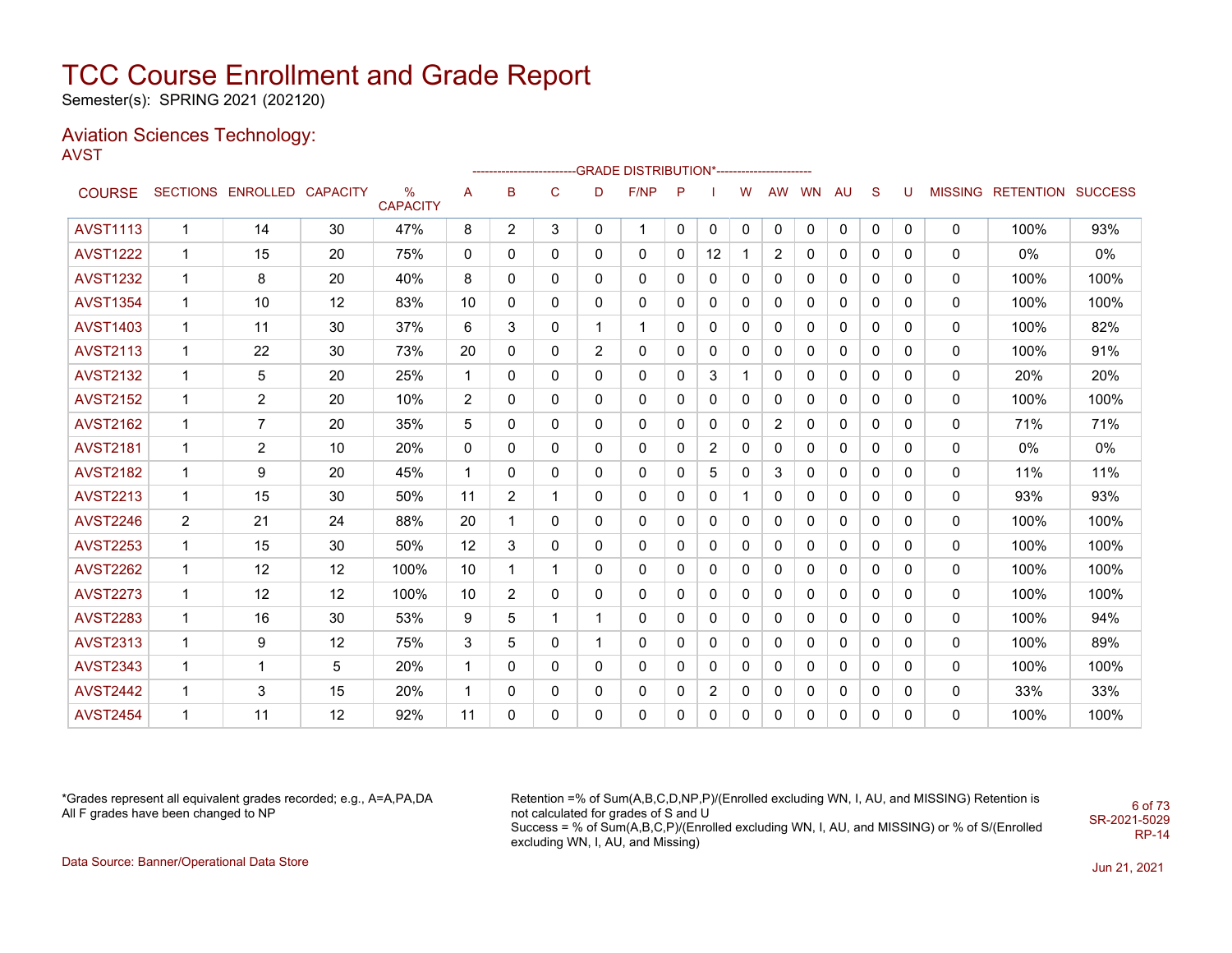Semester(s): SPRING 2021 (202120)

### Biology:

BIOL

|                 |                |                            |     |                         |     |     |     |    | ------------------------GRADE                DISTRIBUTION*---------------------- |             |                |    |                |              |    |              |              |                |                  |                |
|-----------------|----------------|----------------------------|-----|-------------------------|-----|-----|-----|----|----------------------------------------------------------------------------------|-------------|----------------|----|----------------|--------------|----|--------------|--------------|----------------|------------------|----------------|
| <b>COURSE</b>   |                | SECTIONS ENROLLED CAPACITY |     | $\%$<br><b>CAPACITY</b> | A   | в   | C   | D  | F/NP                                                                             | P           |                | w  | <b>AW</b>      | <b>WN</b>    | AU | S            | U            | <b>MISSING</b> | <b>RETENTION</b> | <b>SUCCESS</b> |
| <b>BIOL1113</b> | 3              | 78                         | 90  | 87%                     | 18  | 14  | 10  | 5  | 16                                                                               | 0           | 0              | 13 | 2              | 0            | 0  | 0            | 0            | $\mathbf{0}$   | 81%              | 54%            |
| <b>BIOL1114</b> | 18             | 405                        | 442 | 92%                     | 148 | 103 | 56  | 24 | 21                                                                               | 0           | 0              | 37 | 16             | 0            | 0  | $\Omega$     | 0            | 0              | 87%              | 76%            |
| <b>BIOL1224</b> | 33             | 675                        | 721 | 94%                     | 194 | 181 | 123 | 26 | 59                                                                               | 0           | 3              | 72 | 17             | 0            | 0  | $\Omega$     | 0            | 0              | 86%              | 74%            |
| <b>BIOL1314</b> | 14             | 268                        | 317 | 85%                     | 87  | 68  | 40  | 12 | 31                                                                               | 0           | 0              | 21 | 9              | 0            | 0  | $\Omega$     | $\mathbf{0}$ | 0              | 89%              | 73%            |
| <b>BIOL1324</b> | $\overline{2}$ | 31                         | 32  | 97%                     | 3   | 15  | 4   | 2  | 2                                                                                | 0           | 0              | 4  |                | 0            | 0  | 0            | 0            | 0              | 84%              | 71%            |
| <b>BIOL1383</b> | 42             | 888                        | 981 | 91%                     | 311 | 231 | 121 | 36 | 86                                                                               | 0           |                | 69 | 33             | 0            | 0  | 0            | 0            | 0              | 88%              | 75%            |
| <b>BIOL1404</b> | $\overline{2}$ | 23                         | 28  | 82%                     | 9   | 6   | 3   |    |                                                                                  | $\mathbf 0$ | 0              | 3  | 0              | 0            | 0  | 0            | 0            | 0              | 87%              | 78%            |
| <b>BIOL1604</b> | 4              | 56                         | 56  | 100%                    | 18  | 14  | 11  |    | 7                                                                                | $\mathbf 0$ | 0              | 4  |                | $\mathbf{0}$ | 0  | 0            | 0            | 0              | 91%              | 77%            |
| <b>BIOL2134</b> | 23             | 496                        | 561 | 88%                     | 209 | 167 | 60  | 19 | 16                                                                               | 0           | $\overline{2}$ | 17 | 6              | 0            | 0  | $\mathbf{0}$ | 0            | 0              | 95%              | 88%            |
| <b>BIOL2154</b> | 16             | 335                        | 374 | 90%                     | 66  | 126 | 85  | 21 | 19                                                                               | 0           | 0              | 16 | $\overline{2}$ | 0            | 0  | 0            | 0            | 0              | 95%              | 83%            |
| <b>BIOL2164</b> | 15             | 348                        | 376 | 93%                     | 179 | 84  | 43  | 14 | 11                                                                               | 0           | $\overline{2}$ | 13 | 2              | 0            | 0  | $\mathbf{0}$ | 0            | 0              | 95%              | 88%            |
| <b>BIOL2313</b> | 1              | 22                         | 30  | 73%                     | 8   | 6   |     | 0  | 0                                                                                | 0           | 0              | 4  | 3              | 0            | 0  | 0            | 0            | 0              | 68%              | 68%            |
| <b>BIOL2991</b> |                |                            |     | 100%                    |     |     | 0   | 0  | 0                                                                                | 0           | 0              | 0  | 0              | 0            | 0  | $\Omega$     | $\mathbf{0}$ | 0              | 100%             | 100%           |

\*Grades represent all equivalent grades recorded; e.g., A=A,PA,DA All F grades have been changed to NP

Retention =% of Sum(A,B,C,D,NP,P)/(Enrolled excluding WN, I, AU, and MISSING) Retention is not calculated for grades of S and U Success = % of Sum(A,B,C,P)/(Enrolled excluding WN, I, AU, and MISSING) or % of S/(Enrolled excluding WN, I, AU, and Missing) 7 of 73 SR-2021-5029 RP-14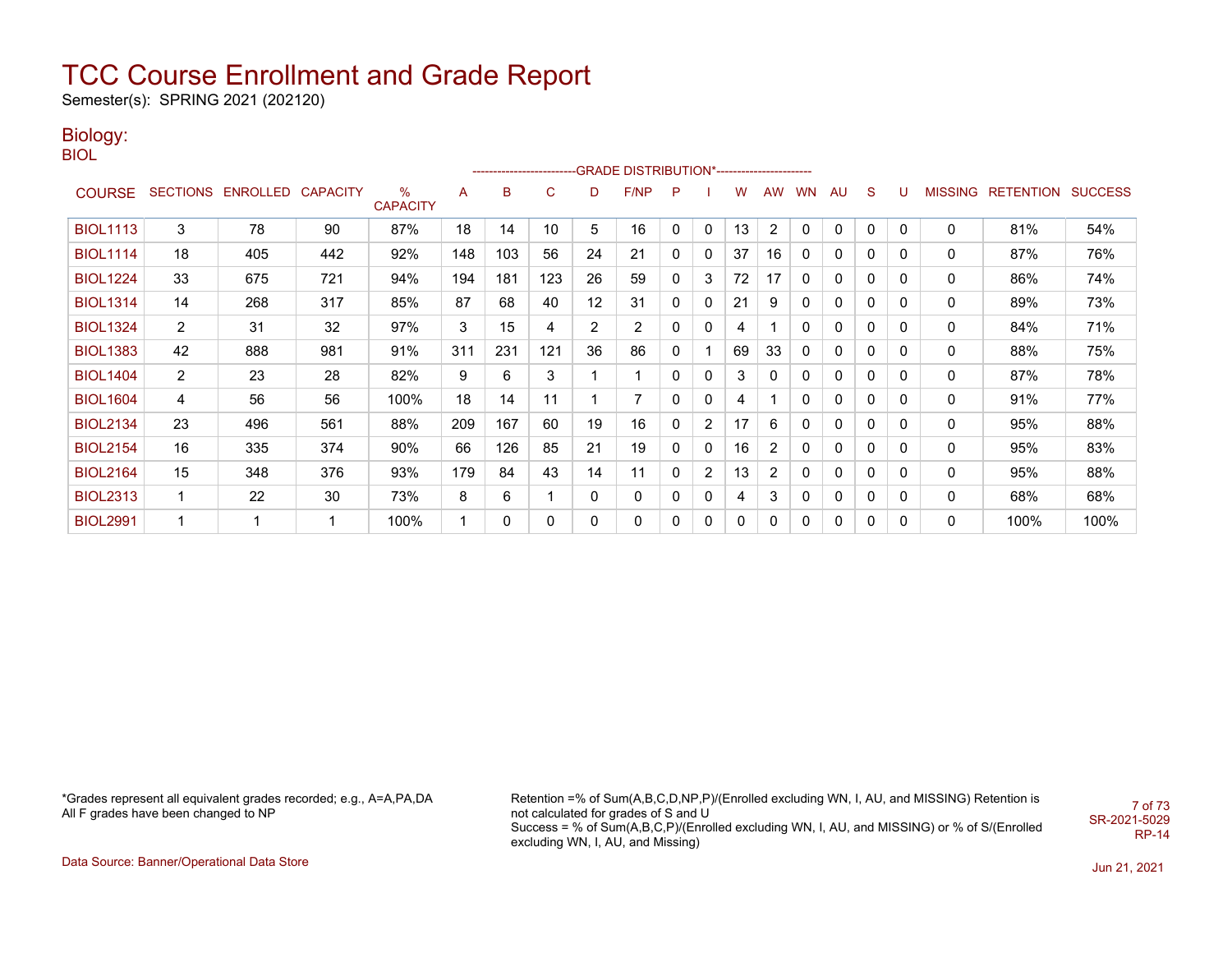Semester(s): SPRING 2021 (202120)

### Biotechnology:

BIOT

|                 |                            |    |                         | --------------------------- |    | --GRADE DISTRIBUTION*----------------------- |  |    |   |          |              |  |                           |      |
|-----------------|----------------------------|----|-------------------------|-----------------------------|----|----------------------------------------------|--|----|---|----------|--------------|--|---------------------------|------|
| <b>COURSE</b>   | SECTIONS ENROLLED CAPACITY |    | $\%$<br><b>CAPACITY</b> |                             | D. | F/NP                                         |  | W. |   | AW WN AU | S.           |  | MISSING RETENTION SUCCESS |      |
| <b>BIOT1533</b> | 12                         | 12 | 100%                    |                             |    |                                              |  | 0  | 0 |          | $\mathbf{0}$ |  | 100%                      | 100% |
| <b>BIOT2334</b> |                            | 12 | 67%                     |                             |    |                                              |  | 0  |   |          | 0            |  | 100%                      | 100% |

\*Grades represent all equivalent grades recorded; e.g., A=A,PA,DA All F grades have been changed to NP

Retention =% of Sum(A,B,C,D,NP,P)/(Enrolled excluding WN, I, AU, and MISSING) Retention is not calculated for grades of S and U Success = % of Sum(A,B,C,P)/(Enrolled excluding WN, I, AU, and MISSING) or % of S/(Enrolled excluding WN, I, AU, and Missing) 8 of 73 SR-2021-5029 RP-14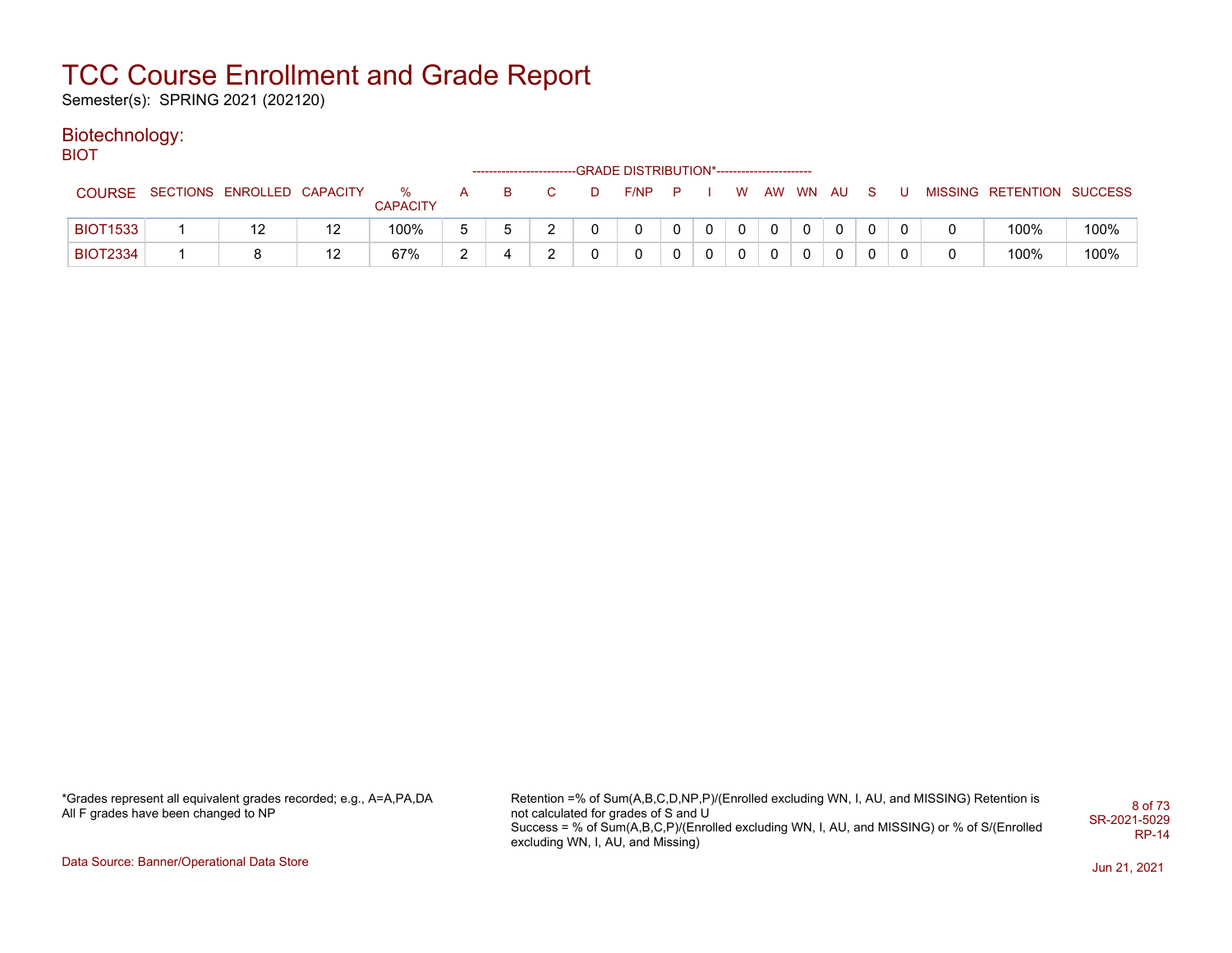Semester(s): SPRING 2021 (202120)

#### Biomedical Equipment Technolog: BMET

|                 |                              |          |                                                                                                                                                                                                                                |          |                |   | ------------------------GRADE DISTRIBUTION*----------------------- |              |             |          |  |              |   |                           |      |
|-----------------|------------------------------|----------|--------------------------------------------------------------------------------------------------------------------------------------------------------------------------------------------------------------------------------|----------|----------------|---|--------------------------------------------------------------------|--------------|-------------|----------|--|--------------|---|---------------------------|------|
| <b>COURSE</b>   | SECTIONS ENROLLED CAPACITY % | CAPACITY | A and a set of the set of the set of the set of the set of the set of the set of the set of the set of the set of the set of the set of the set of the set of the set of the set of the set of the set of the set of the set o | B.       | $\overline{C}$ | D | F/NP P I W AW WN AU S                                              |              |             |          |  |              | U | MISSING RETENTION SUCCESS |      |
| <b>BMET2343</b> |                              | 90%      |                                                                                                                                                                                                                                | <u>_</u> |                | 0 |                                                                    | $\mathbf{0}$ | $\mathbf 0$ | $\Omega$ |  | $\mathbf{0}$ |   | 100%                      | 100% |

\*Grades represent all equivalent grades recorded; e.g., A=A,PA,DA All F grades have been changed to NP

Retention =% of Sum(A,B,C,D,NP,P)/(Enrolled excluding WN, I, AU, and MISSING) Retention is not calculated for grades of S and U Success = % of Sum(A,B,C,P)/(Enrolled excluding WN, I, AU, and MISSING) or % of S/(Enrolled excluding WN, I, AU, and Missing) 9 of 73 SR-2021-5029 RP-14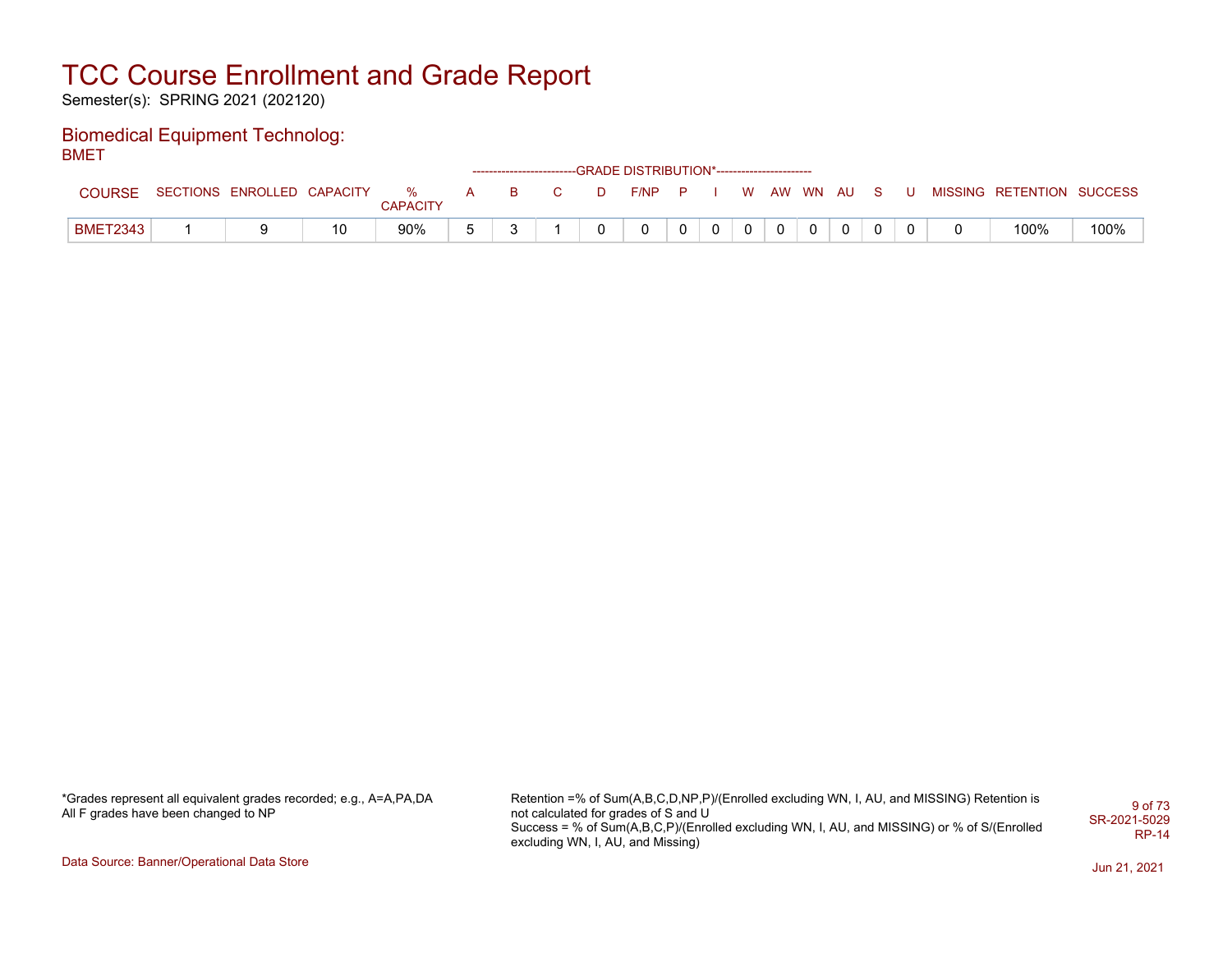Semester(s): SPRING 2021 (202120)

#### Business: **BUSN**

|                 |    |                            |     |                      |     | ------------------------ |    |    | -GRADE DISTRIBUTION*----------------------- |   |   |    |    |           |              |    |   |   |                   |                |
|-----------------|----|----------------------------|-----|----------------------|-----|--------------------------|----|----|---------------------------------------------|---|---|----|----|-----------|--------------|----|---|---|-------------------|----------------|
| <b>COURSE</b>   |    | SECTIONS ENROLLED CAPACITY |     | %<br><b>CAPACITY</b> | А   | B                        | C. | D  | F/NP                                        | P |   | w  | AW | <b>WN</b> | AU           | -S | U |   | MISSING RETENTION | <b>SUCCESS</b> |
| <b>BUSN1053</b> | 22 | 543                        | 566 | 96%                  | 211 | 117                      | 70 | 23 | 39                                          |   | 0 | 30 | 53 | 0         | $\mathbf{0}$ |    | 0 | 0 | 85%               | 73%            |
| <b>BUSN1353</b> | 3  | 63                         | 90  | 70%                  | 16  |                          | 8  | 4  | 14                                          |   | 0 | 0  | 10 |           | $\mathbf{0}$ | 0  | 0 | 0 | 84%               | 56%            |
| <b>BUSN2433</b> | 14 | 313                        | 345 | 91%                  | 125 | 54                       | 20 | 12 | 27                                          |   | 0 | 44 | 31 | 0         | $\mathbf{0}$ | 0  | 0 | 0 | 76%               | 64%            |
| <b>BUSN2513</b> |    | 6                          | 12  | 50%                  | 4   |                          | 0  | 0  | 0                                           |   | 0 |    |    | 0         | $\mathbf{0}$ | 0  | 0 | 0 | 83%               | 83%            |
| <b>BUSN2523</b> |    | 4                          | 12  | 33%                  | 3   |                          | 0  | 0  | $\mathbf{0}$                                |   | 0 | 0  |    | 0         | 0            | 0  | 0 | 0 | 100%              | 100%           |

\*Grades represent all equivalent grades recorded; e.g., A=A,PA,DA All F grades have been changed to NP

Retention =% of Sum(A,B,C,D,NP,P)/(Enrolled excluding WN, I, AU, and MISSING) Retention is not calculated for grades of S and U Success = % of Sum(A,B,C,P)/(Enrolled excluding WN, I, AU, and MISSING) or % of S/(Enrolled excluding WN, I, AU, and Missing) 10 of 73 SR-2021-5029 RP-14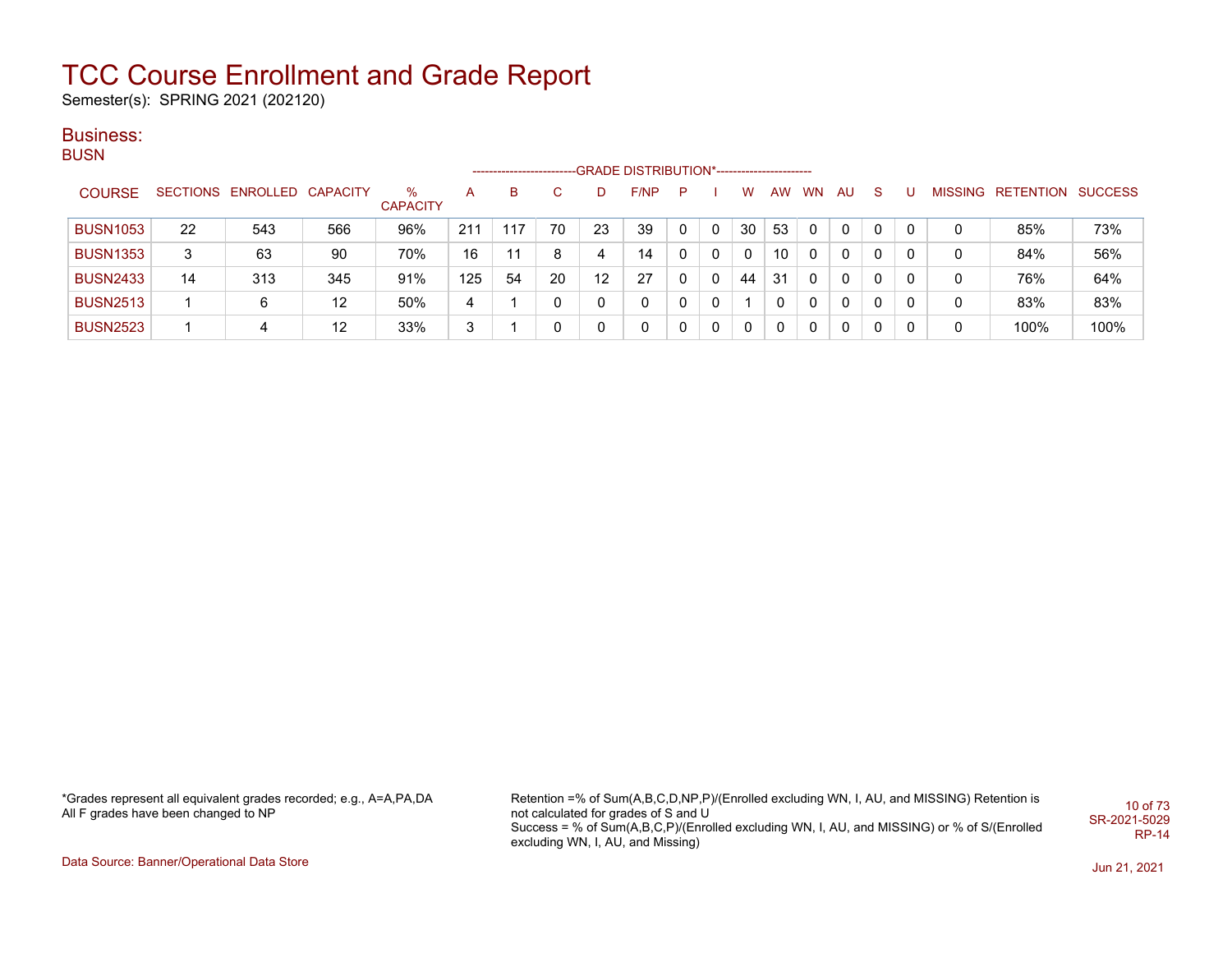Semester(s): SPRING 2021 (202120)

### Chemistry:

CHEM

|                 |                |                            |     |                      |                |     |    |              | -------------------------GRADE DISTRIBUTION*---------------------- |   |   |          |           |          |              |          |              |   |                           |     |
|-----------------|----------------|----------------------------|-----|----------------------|----------------|-----|----|--------------|--------------------------------------------------------------------|---|---|----------|-----------|----------|--------------|----------|--------------|---|---------------------------|-----|
| <b>COURSE</b>   |                | SECTIONS ENROLLED CAPACITY |     | %<br><b>CAPACITY</b> | A              | B   | C. | D            | F/NP                                                               | P |   | w        | <b>AW</b> | WN.      | AU.          | -S       | -0           |   | MISSING RETENTION SUCCESS |     |
| <b>CHEM1114</b> | 11             | 287                        | 304 | 94%                  | 81             | 83  | 39 | 9            | 23                                                                 |   |   | 44       |           |          | $\mathbf{0}$ | $\Omega$ | $\Omega$     | 0 | 82%                       | 71% |
| <b>CHEM1134</b> | $\overline{2}$ | 27                         | 40  | 68%                  | $\overline{7}$ | 5   | 4  | 4            | 0                                                                  |   | 0 | 6        |           |          | 0            | 0        |              | 0 | 74%                       | 59% |
| <b>CHEM1315</b> | 17             | 411                        | 438 | 94%                  | 150            | 102 | 63 | 12           | 22                                                                 |   | 0 | 59       | 3         |          | 0            | 0        | 0            | 0 | 85%                       | 77% |
| <b>CHEM1365</b> |                | 21                         | 21  | 100%                 | 9              |     | 4  | $\mathbf{0}$ |                                                                    |   | 0 | $\Omega$ |           |          | $\Omega$     | $\Omega$ | 0            | 0 | 100%                      | 95% |
| <b>CHEM1415</b> | 9              | 181                        | 214 | 85%                  | 54             | 45  | 30 | 9            | 21                                                                 |   |   | 19       | 2         |          | $\Omega$     | $\Omega$ | $\mathbf{0}$ | 0 | 88%                       | 71% |
| <b>CHEM2145</b> | 2              | 46                         | 54  | 85%                  | 22             | 10  | 6  | 2            | $\overline{2}$                                                     |   | 0 | 3        |           |          | $\Omega$     | $\Omega$ | 0            | 0 | 91%                       | 83% |
| <b>CHEM2245</b> |                | 22                         | 30  | 73%                  | $\overline{7}$ | 10  | 3  | $\mathbf{0}$ | $\overline{2}$                                                     |   | 0 | $\Omega$ |           | $\Omega$ | 0            | $\Omega$ | 0            | 0 | 100%                      | 91% |

\*Grades represent all equivalent grades recorded; e.g., A=A,PA,DA All F grades have been changed to NP

Retention =% of Sum(A,B,C,D,NP,P)/(Enrolled excluding WN, I, AU, and MISSING) Retention is not calculated for grades of S and U Success = % of Sum(A,B,C,P)/(Enrolled excluding WN, I, AU, and MISSING) or % of S/(Enrolled excluding WN, I, AU, and Missing) 11 of 73 SR-2021-5029 RP-14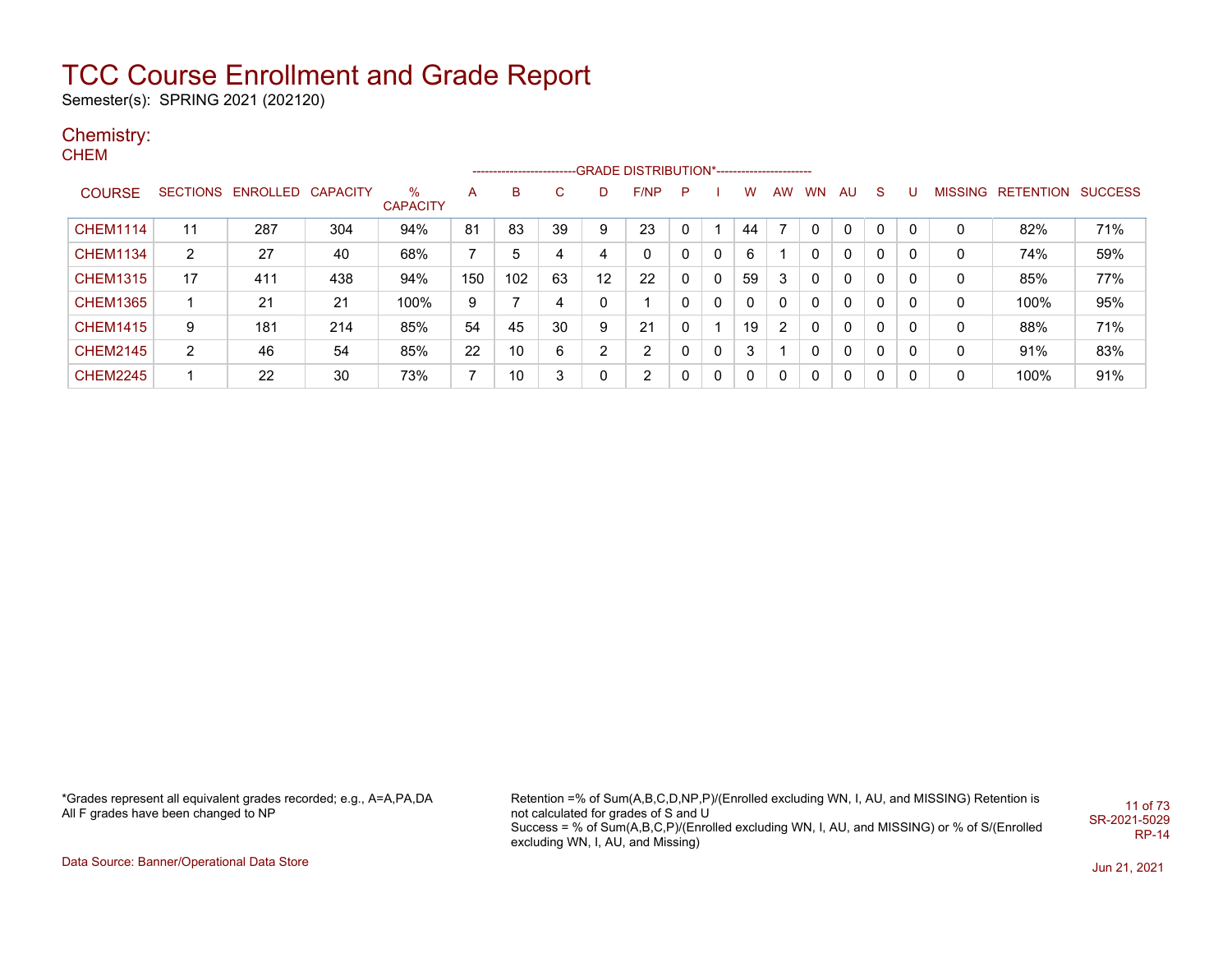Semester(s): SPRING 2021 (202120)

### Child Development:

**CHLD** 

|                 |                |                            |     |                      |                |                |              |                | ------------------------GRADE                DISTRIBUTION*---------------------- |          |              |             |           |              |              |              |              |                |                          |      |
|-----------------|----------------|----------------------------|-----|----------------------|----------------|----------------|--------------|----------------|----------------------------------------------------------------------------------|----------|--------------|-------------|-----------|--------------|--------------|--------------|--------------|----------------|--------------------------|------|
| <b>COURSE</b>   |                | SECTIONS ENROLLED CAPACITY |     | %<br><b>CAPACITY</b> | A              | B              | C            | D              | F/NP                                                                             | P        |              | w           | <b>AW</b> | <b>WN</b>    | AU           | S            | U            | <b>MISSING</b> | <b>RETENTION SUCCESS</b> |      |
| <b>CHLD2003</b> | 4              | 71                         | 103 | 69%                  | 34             | 11             | 16           | 3              | 4                                                                                | 0        | $\mathbf{0}$ |             | 2         | $\mathbf{0}$ | $\mathbf{0}$ | $\mathbf{0}$ | $\mathbf{0}$ | 0              | 96%                      | 86%  |
| <b>CHLD2023</b> | 2              | 21                         | 60  | 35%                  | 10             | 6              | $\mathbf{1}$ | 0              | 0                                                                                | 0        | $\mathbf{0}$ |             | 3         | 0            | 0            | 0            | 0            | 0              | 81%                      | 81%  |
| <b>CHLD2032</b> | $\overline{2}$ | 40                         | 60  | 67%                  | 24             | 3              | 4            | 3              | 3                                                                                | $\Omega$ | 0            | 2           |           | 0            | 0            | 0            | $\Omega$     | 0              | 92%                      | 78%  |
| <b>CHLD2042</b> | 1              | 20                         | 30  | 67%                  | 13             | $\overline{2}$ | 4            | 0              | 0                                                                                | 0        | 0            |             | $\Omega$  | $\Omega$     | 0            | $\mathbf{0}$ | 0            | 0              | 95%                      | 95%  |
| <b>CHLD2103</b> | 4              | 72                         | 120 | 60%                  | 30             | 20             | 7            | $\overline{2}$ | 9                                                                                | 0        | 0            | 3           |           | 0            | 0            | 0            | 0            | 0              | 94%                      | 79%  |
| <b>CHLD2113</b> | $\overline{2}$ | 14                         | 39  | 36%                  | $\overline{7}$ | 5              | 1            | 0              | 0                                                                                | 0        | 0            | 0           |           | 0            | 0            | 0            | $\Omega$     | 0              | 93%                      | 93%  |
| <b>CHLD2203</b> | $\overline{2}$ | 19                         | 60  | 32%                  | 5              | 5              | 4            | $\overline{2}$ | $\overline{2}$                                                                   | 0        | 0            | 0           |           | $\Omega$     | 0            | $\mathbf{0}$ | 0            | 0              | 95%                      | 74%  |
| <b>CHLD2213</b> | 3              | 29                         | 90  | 32%                  | 13             | 11             | 3            | 0              | $\overline{2}$                                                                   | $\Omega$ | 0            | 0           | 0         | $\Omega$     | 0            | 0            | 0            | 0              | 100%                     | 93%  |
| <b>CHLD2233</b> | 3              | 63                         | 90  | 70%                  | 34             | 20             | 8            | 0              | 1                                                                                | 0        | $\mathbf{0}$ | 0           | 0         | 0            | 0            | $\mathbf{0}$ | $\mathbf{0}$ | 0              | 100%                     | 98%  |
| <b>CHLD2243</b> | 1              | 19                         | 30  | 63%                  | 17             |                | 1            | 0              | 0                                                                                | 0        | 0            | $\mathbf 0$ | 0         | 0            | 0            | $\mathbf{0}$ | 0            | 0              | 100%                     | 100% |
| <b>CHLD2253</b> | 1              | 14                         | 30  | 47%                  | 10             | $\overline{2}$ | 0            | 0              | 0                                                                                | 0        |              |             | $\Omega$  | <sup>0</sup> | 0            | $\Omega$     | 0            | 0              | 86%                      | 86%  |
| <b>CHLD2263</b> | 1              | 7                          | 30  | 23%                  | 5              |                | $\mathbf{0}$ | 0              | 0                                                                                | 0        | 0            |             | $\Omega$  | 0            | 0            | 0            | $\Omega$     | 0              | 86%                      | 86%  |
| <b>CHLD2413</b> | $\overline{2}$ | 28                         | 39  | 72%                  | 18             | 5              | 2            |                |                                                                                  | 0        | 0            | 0           |           | 0            | 0            | 0            | 0            | 0              | 96%                      | 89%  |
| <b>CHLD2513</b> | $\overline{2}$ | 56                         | 60  | 93%                  | 29             | 15             | 8            | 0              |                                                                                  | 0        | 0            | 2           |           | 0            | 0            | 0            | 0            | 0              | 95%                      | 93%  |
| <b>CHLD2613</b> | 1              | 8                          | 30  | 27%                  | 6              | $\overline{2}$ | $\mathbf{0}$ | 0              | $\mathbf{0}$                                                                     | $\Omega$ | $\mathbf{0}$ | $\mathbf 0$ | 0         | $\Omega$     | 0            | $\mathbf{0}$ | 0            | 0              | 100%                     | 100% |

\*Grades represent all equivalent grades recorded; e.g., A=A,PA,DA All F grades have been changed to NP

Retention =% of Sum(A,B,C,D,NP,P)/(Enrolled excluding WN, I, AU, and MISSING) Retention is not calculated for grades of S and U Success = % of Sum(A,B,C,P)/(Enrolled excluding WN, I, AU, and MISSING) or % of S/(Enrolled excluding WN, I, AU, and Missing) 12 of 73 SR-2021-5029 RP-14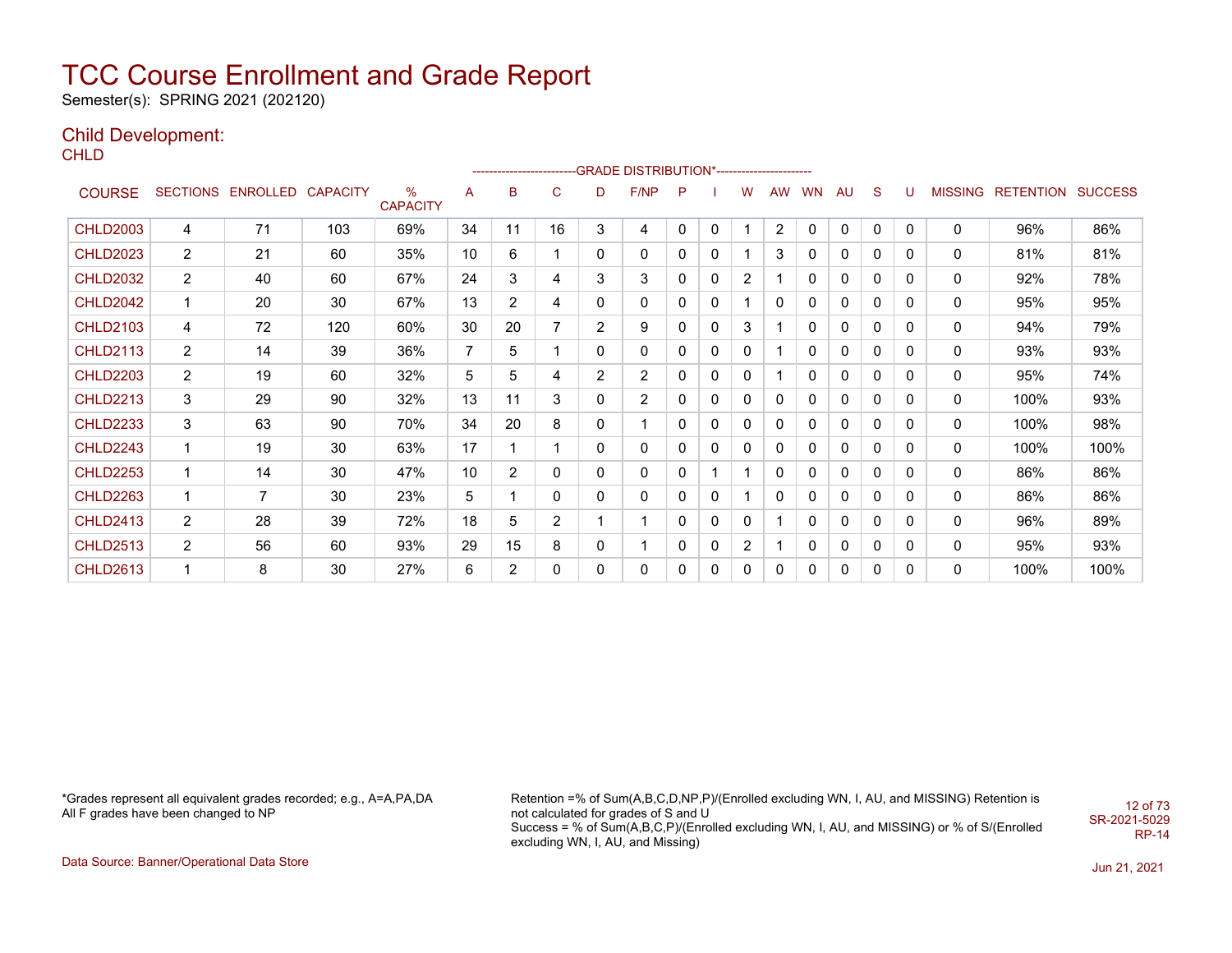Semester(s): SPRING 2021 (202120)

### College Experience:

COLL

|                 |    |                            |     |                      |     |    |    |    | -----------------------GRADE DISTRIBUTION*----------------------- |          |              |          |    |          |              |          |  |                           |     |
|-----------------|----|----------------------------|-----|----------------------|-----|----|----|----|-------------------------------------------------------------------|----------|--------------|----------|----|----------|--------------|----------|--|---------------------------|-----|
| <b>COURSE</b>   |    | SECTIONS ENROLLED CAPACITY |     | %<br><b>CAPACITY</b> | A   | B. |    |    | F/NP                                                              | <b>P</b> |              | W.       |    | AW WN AU |              | <b>S</b> |  | MISSING RETENTION SUCCESS |     |
| <b>COLL1003</b> | 26 | 462                        | 516 | 90%                  | 165 | 58 | 29 | 21 | 88                                                                | 0        | $\mathbf{0}$ | 60       | 41 |          | $\mathbf 0$  | $\Omega$ |  | 78%                       | 55% |
| <b>COLL1101</b> |    | 10                         | 50  | 20%                  | ᄃ   |    |    |    |                                                                   |          | 0            | $\Omega$ |    |          | $\mathbf{0}$ | $\Omega$ |  | 100%                      | 90% |

\*Grades represent all equivalent grades recorded; e.g., A=A,PA,DA All F grades have been changed to NP

Retention =% of Sum(A,B,C,D,NP,P)/(Enrolled excluding WN, I, AU, and MISSING) Retention is not calculated for grades of S and U Success = % of Sum(A,B,C,P)/(Enrolled excluding WN, I, AU, and MISSING) or % of S/(Enrolled excluding WN, I, AU, and Missing) 13 of 73 SR-2021-5029 RP-14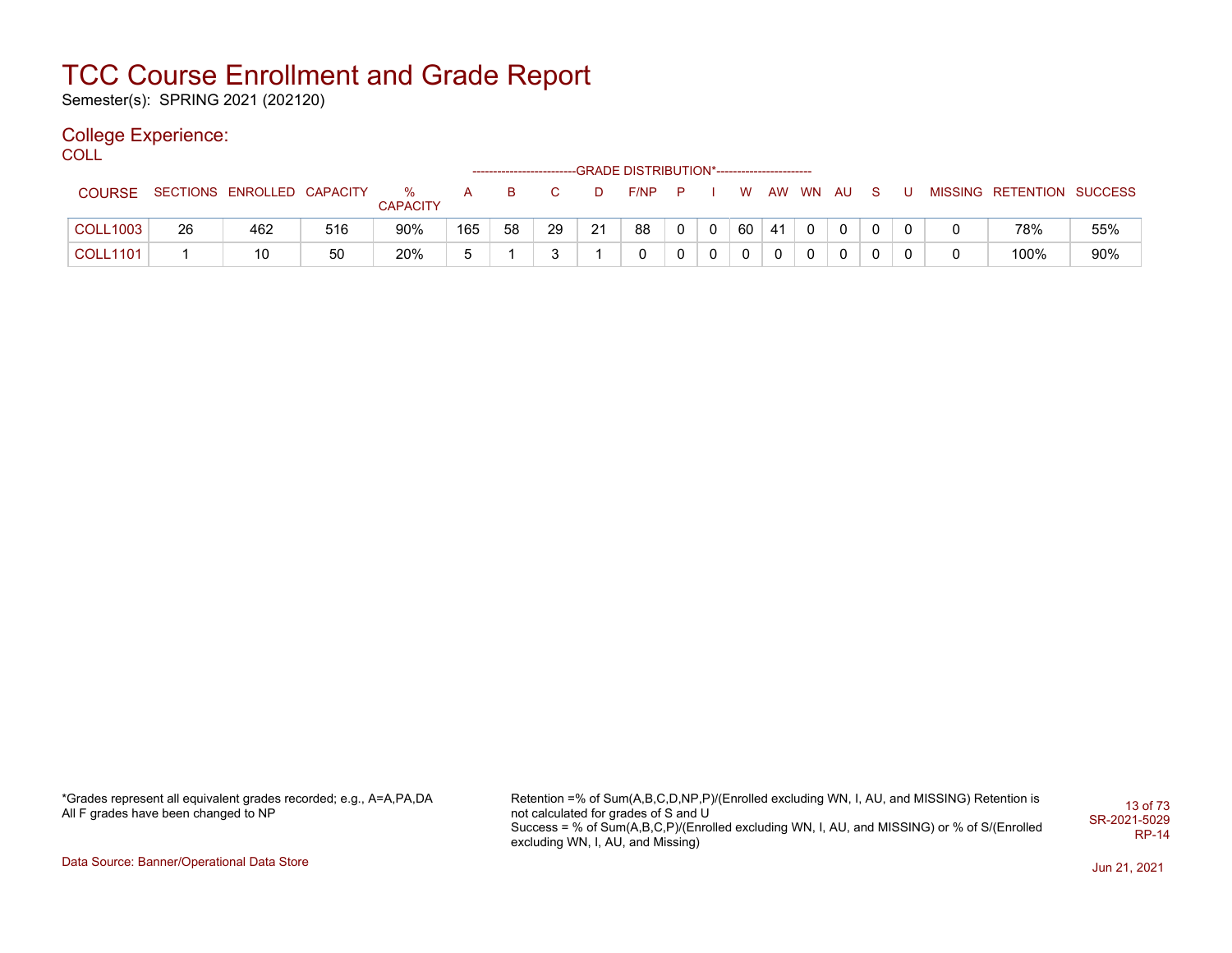Semester(s): SPRING 2021 (202120)

#### Communication: COMM

|                 |    |                            |      |                         |     |     |     |    | -----------------------GRADE DISTRIBUTION*----------------------- |              |   |              |                      |           |          |              |          |                |                  |                |
|-----------------|----|----------------------------|------|-------------------------|-----|-----|-----|----|-------------------------------------------------------------------|--------------|---|--------------|----------------------|-----------|----------|--------------|----------|----------------|------------------|----------------|
| <b>COURSE</b>   |    | SECTIONS ENROLLED CAPACITY |      | $\%$<br><b>CAPACITY</b> | A   | B   | C.  | D  | F/NP                                                              | P            |   | W            | <b>AW</b>            | <b>WN</b> | AU.      | <sub>S</sub> |          | <b>MISSING</b> | <b>RETENTION</b> | <b>SUCCESS</b> |
| <b>COMM1113</b> | 58 | 1.134                      | ,279 | 89%                     | 531 | 239 | 100 | 26 | 78                                                                | $\mathbf{0}$ | 3 | 87           | 70                   | 0         | 0        |              | $\Omega$ | 0              | 86%              | 77%            |
| <b>COMM2053</b> | 3  | 71                         | 75   | 95%                     | 17  | 34  | 9   | ົ  |                                                                   | 0            | 0 | $\mathbf{0}$ | $\mathbf{2}^{\circ}$ | $\Omega$  | $\Omega$ | 0            | $\Omega$ | 0              | 97%              | 85%            |
| <b>COMM2103</b> | 4  | 57                         | 77   | 74%                     | 31  | 19  | 2   |    | 2                                                                 | $\mathbf{0}$ | 0 |              |                      | 0         | 0        | 0            | $\Omega$ | 0              | 96%              | 91%            |
| <b>COMM2333</b> |    | 2                          | 6    | 33%                     | 2   |     | 0   |    | 0                                                                 | 0            | 0 | $\mathbf{0}$ | $\Omega$             | $\Omega$  | 0        |              | $\Omega$ | 0              | 100%             | 100%           |
| <b>COMM2343</b> |    | 3                          | 6    | 50%                     | 3   |     | 0   | 0  |                                                                   | 0            | 0 | $\mathbf{0}$ | $\mathbf{0}$         | 0         | 0        | 0            | $\Omega$ | 0              | 100%             | 100%           |
| <b>COMM2503</b> |    | 6                          | 30   | 20%                     | 6   |     | 0   |    |                                                                   | 0            | 0 | 0            | 0                    | $\Omega$  | 0        | 0            | $\Omega$ | 0              | 100%             | 100%           |

\*Grades represent all equivalent grades recorded; e.g., A=A,PA,DA All F grades have been changed to NP

Retention =% of Sum(A,B,C,D,NP,P)/(Enrolled excluding WN, I, AU, and MISSING) Retention is not calculated for grades of S and U Success = % of Sum(A,B,C,P)/(Enrolled excluding WN, I, AU, and MISSING) or % of S/(Enrolled excluding WN, I, AU, and Missing) 14 of 73 SR-2021-5029 RP-14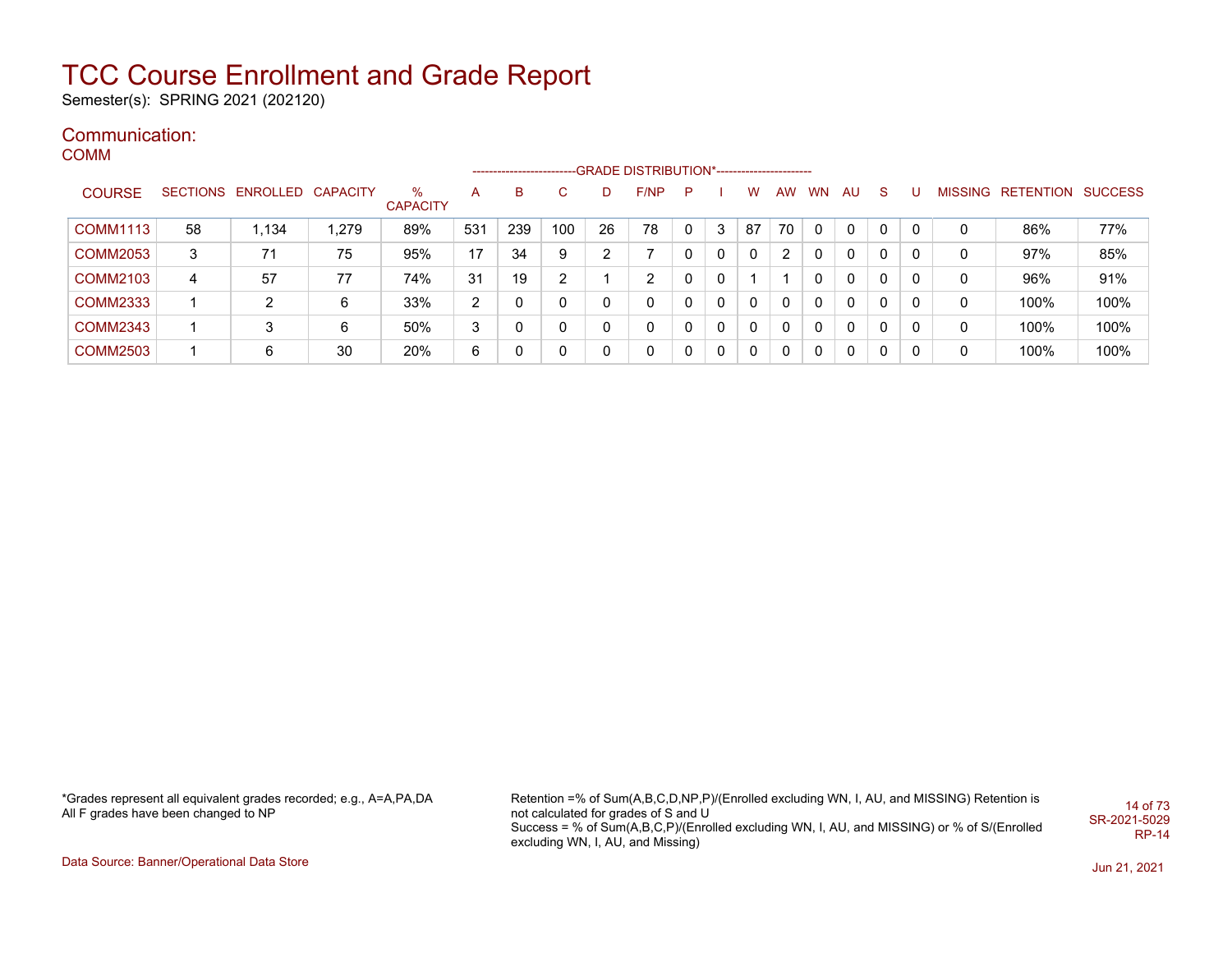Semester(s): SPRING 2021 (202120)

### Criminal Justice:

CRIM

|                 |                       |                            |     |                      |    | ------------------------- |    |   | -GRADE DISTRIBUTION*----------------------- |   |              |   |    |              |    |              |   |   |                           |      |
|-----------------|-----------------------|----------------------------|-----|----------------------|----|---------------------------|----|---|---------------------------------------------|---|--------------|---|----|--------------|----|--------------|---|---|---------------------------|------|
| <b>COURSE</b>   |                       | SECTIONS ENROLLED CAPACITY |     | %<br><b>CAPACITY</b> | A  | В                         | C  |   | F/NP                                        | P |              | W | AW | <b>WN</b>    | AU | <sub>S</sub> |   |   | MISSING RETENTION SUCCESS |      |
| <b>CRIM1013</b> | 6                     | 138                        | 145 | 95%                  | 77 | 18                        | 15 |   | 17                                          |   | $\Omega$     | 2 | 5  | 0            | 0  | 0            | 0 | 0 | 95%                       | 80%  |
| <b>CRIM2103</b> | $\mathbf{2}^{\prime}$ | 23                         | 23  | 100%                 | 9  | 8                         | າ  | ົ |                                             | 0 | 0            |   |    |              | 0  | 0            | 0 | 0 | 91%                       | 83%  |
| <b>CRIM2113</b> |                       | 9                          | 14  | 64%                  | 3  | 5                         |    |   | $\mathbf{0}$                                | 0 | $\Omega$     | 0 | 0  | 0            | 0  | 0            | 0 | 0 | 100%                      | 100% |
| <b>CRIM2123</b> |                       | 23                         | 24  | 96%                  | 14 |                           | 5  |   |                                             | 0 |              | 0 |    | 0            | 0  | 0            | 0 | 0 | 91%                       | 87%  |
| <b>CRIM2143</b> | $\overline{2}$        | 43                         | 43  | 100%                 | 11 | 11                        | 12 | 6 |                                             | 0 | $\Omega$     |   |    | <sup>0</sup> | 0  | 0            | 0 | 0 | 95%                       | 79%  |
| <b>CRIM2223</b> | 2                     | 34                         | 37  | 92%                  | 13 | 11                        |    |   | 0                                           | 0 | $\mathbf{0}$ | 2 |    | 0            | 0  | 0            | 0 | 0 | 91%                       | 91%  |

\*Grades represent all equivalent grades recorded; e.g., A=A,PA,DA All F grades have been changed to NP

Retention =% of Sum(A,B,C,D,NP,P)/(Enrolled excluding WN, I, AU, and MISSING) Retention is not calculated for grades of S and U Success = % of Sum(A,B,C,P)/(Enrolled excluding WN, I, AU, and MISSING) or % of S/(Enrolled excluding WN, I, AU, and Missing) 15 of 73 SR-2021-5029 RP-14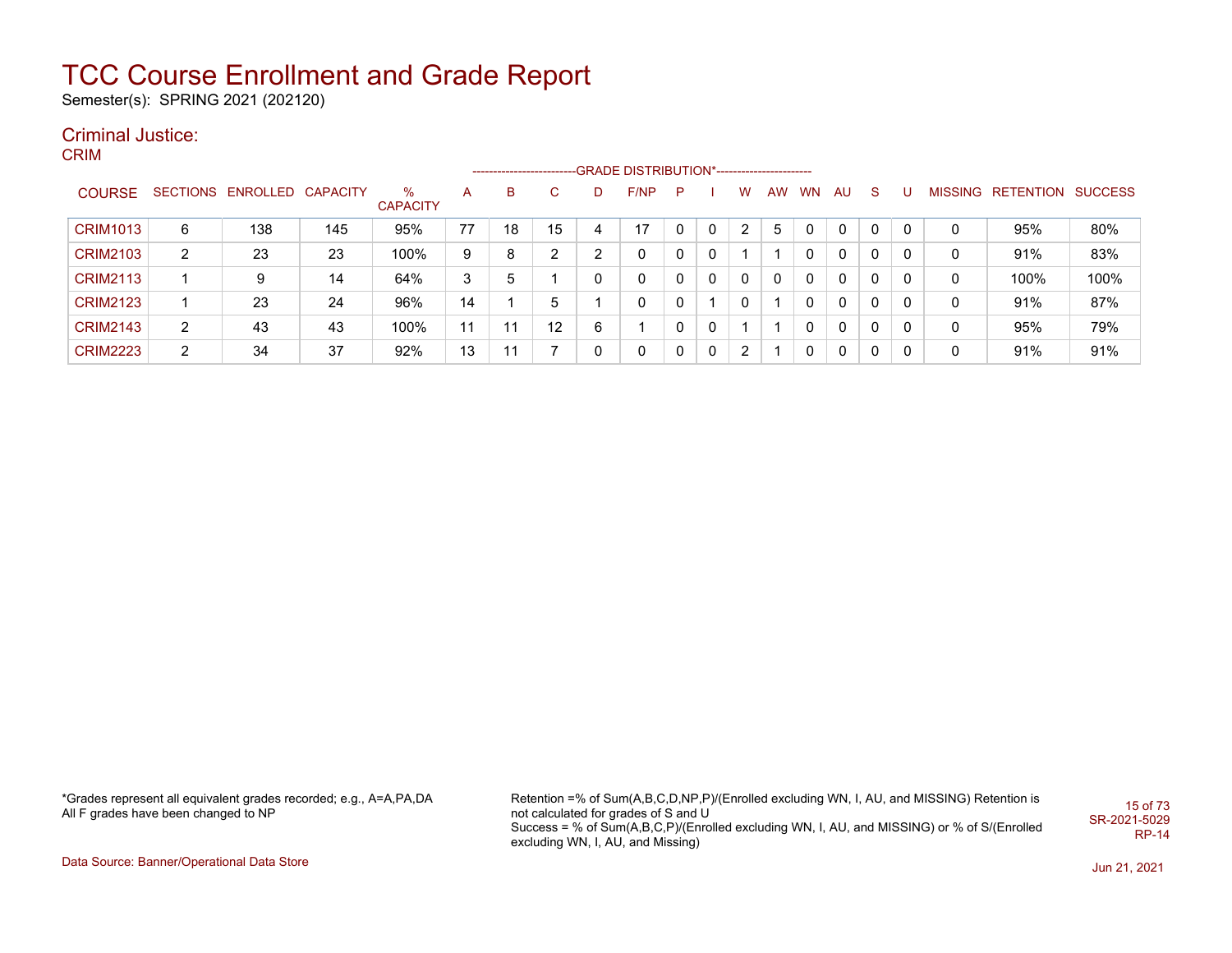Semester(s): SPRING 2021 (202120)

### CSCI Computer Info Systems:

| ۰.<br>. . | ۰.<br>× | ۰. |  |
|-----------|---------|----|--|

|                 |                |                            |     |                         |     |                |                |                | ------------------------GRADE                DISTRIBUTION*---------------------- |              |                |              |           |              |    |              |             |   |                   |                |
|-----------------|----------------|----------------------------|-----|-------------------------|-----|----------------|----------------|----------------|----------------------------------------------------------------------------------|--------------|----------------|--------------|-----------|--------------|----|--------------|-------------|---|-------------------|----------------|
| <b>COURSE</b>   |                | SECTIONS ENROLLED CAPACITY |     | $\%$<br><b>CAPACITY</b> | A   | в              | C              | D              | F/NP                                                                             | P            |                | w            | <b>AW</b> | <b>WN</b>    | AU | S            | U           |   | MISSING RETENTION | <b>SUCCESS</b> |
| <b>CSCI1203</b> | 43             | 898                        | 988 | 91%                     | 344 | 140            | 82             | 40             | 122                                                                              | $\mathbf{0}$ | $\overline{0}$ | 56           | 114       | 0            | 0  | $\mathbf{0}$ | 0           | 0 | 81%               | 63%            |
| <b>CSCI1263</b> | $\overline{2}$ | 45                         | 60  | 75%                     | 21  | 6              | $\overline{2}$ | 0              | 10                                                                               | 0            | 0              | 4            |           | 0            |    | 0            | 0           | 0 | 87%               | 64%            |
| <b>CSCI1273</b> |                | 16                         | 30  | 53%                     | 12  |                |                |                | 0                                                                                | 0            | $\mathbf{0}$   |              | 0         | 0            | 0  | 0            | $\mathbf 0$ | 0 | 94%               | 88%            |
| <b>CSCI1483</b> | $\overline{2}$ | 57                         | 60  | 95%                     | 19  | 12             | 8              | 2              | 3                                                                                | 0            | $\mathbf{0}$   | 10           | 3         | 0            | 0  | 0            | 0           | 0 | 77%               | 68%            |
| <b>CSCI2013</b> |                | 12                         | 30  | 40%                     | 5   | $\overline{2}$ |                |                | 2                                                                                | $\mathbf{0}$ | 0              | $\mathbf{0}$ |           | 0            | 0  | 0            | 0           | 0 | 92%               | 67%            |
| <b>CSCI2033</b> | $\overline{2}$ | 39                         | 60  | 65%                     | 16  | 8              | $\overline{2}$ | $\overline{2}$ | 7                                                                                | $\mathbf{0}$ | $\Omega$       | 3            |           | $\mathbf{0}$ | 0  | 0            | $\mathbf 0$ | 0 | 90%               | 67%            |
| <b>CSCI2133</b> |                | 28                         | 30  | 93%                     | 23  | 3              |                | 0              |                                                                                  | 0            | 0              |              | 0         | 0            | 0  | 0            | 0           | 0 | 96%               | 93%            |
| <b>CSCI2163</b> |                | 16                         | 30  | 53%                     | 6   | 6              | 3              | 0              | 0                                                                                | $\mathbf{0}$ | $\Omega$       | $\mathbf{0}$ |           | 0            | 0  | $\mathbf{0}$ | 0           | 0 | 94%               | 94%            |
| <b>CSCI2473</b> | 4              | 99                         | 120 | 82%                     | 29  | 22             | 15             | 8              | 13                                                                               | $\mathbf{0}$ | $\mathbf{0}$   | 9            | 3         | 0            | 0  | 0            | 0           | 0 | 88%               | 67%            |
| <b>CSCI2483</b> |                | 6                          | 30  | 20%                     | 4   | $\overline{2}$ |                | 0              | 0                                                                                | 0            | 0              | $\mathbf{0}$ | 0         | 0            | 0  | 0            | 0           | 0 | 100%              | 100%           |
| <b>CSCI2683</b> |                | 30                         | 30  | 100%                    | 11  | 4              | $\overline{2}$ |                | 2                                                                                | $\mathbf 0$  | $\Omega$       | 10           | $\Omega$  | 0            | 0  | 0            | 0           | 0 | 67%               | 57%            |
| <b>CSCI2843</b> | $\overline{2}$ | 54                         | 60  | 90%                     | 27  |                |                | 3              | 4                                                                                | $\mathbf{0}$ |                | 5            |           | 0            | 0  | 0            | 0           | 0 | 89%               | 76%            |

\*Grades represent all equivalent grades recorded; e.g., A=A,PA,DA All F grades have been changed to NP

Retention =% of Sum(A,B,C,D,NP,P)/(Enrolled excluding WN, I, AU, and MISSING) Retention is not calculated for grades of S and U Success = % of Sum(A,B,C,P)/(Enrolled excluding WN, I, AU, and MISSING) or % of S/(Enrolled excluding WN, I, AU, and Missing) 16 of 73 SR-2021-5029 RP-14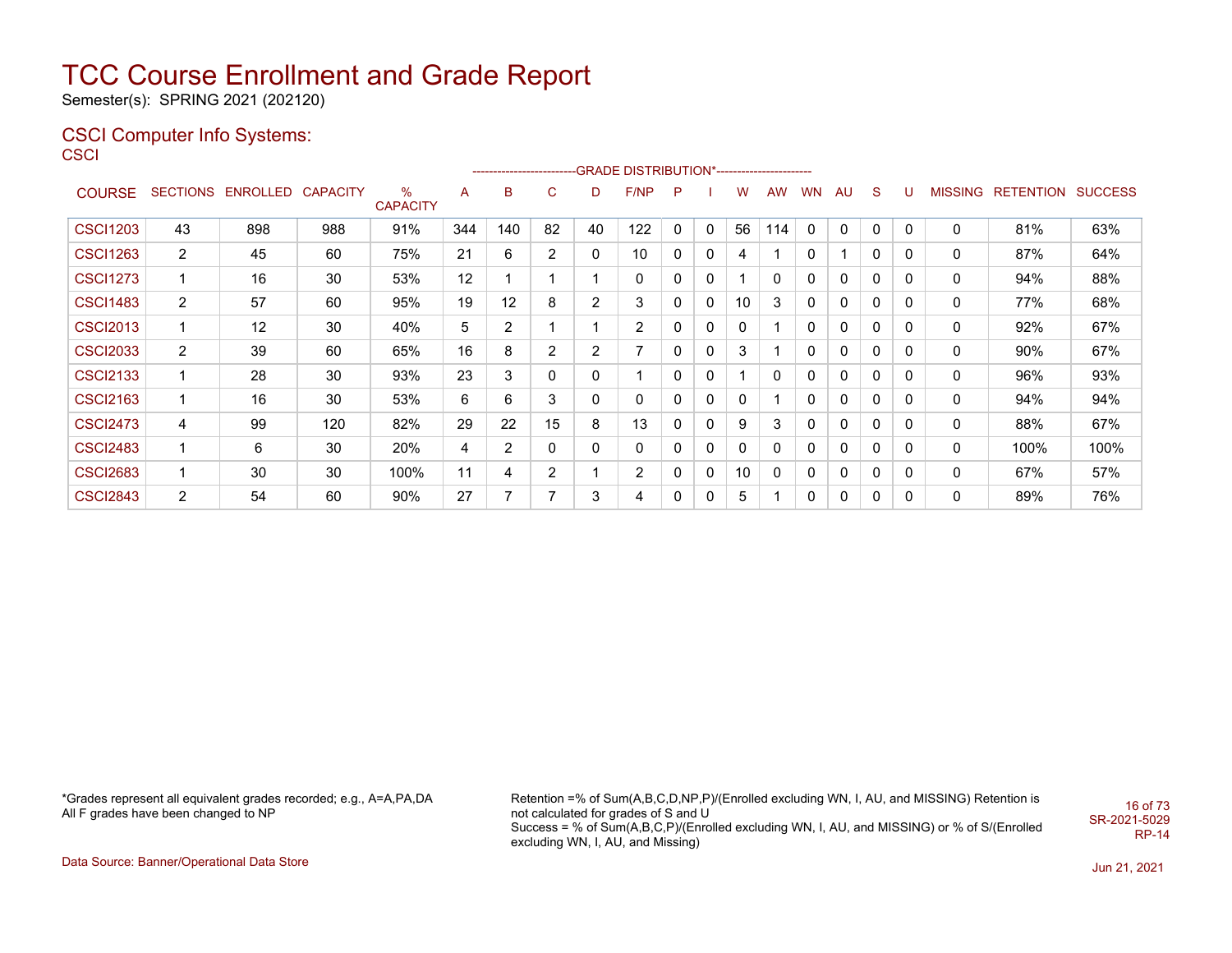Semester(s): SPRING 2021 (202120)

### CSYS Computer Info Systems:

**CSYS** 

|                 |                 |                   |     |                      |    |    |    |              | -------------------------GRADE DISTRIBUTION*----------------------- |   |   |              |              |           |              |              |              |                |                  |                |
|-----------------|-----------------|-------------------|-----|----------------------|----|----|----|--------------|---------------------------------------------------------------------|---|---|--------------|--------------|-----------|--------------|--------------|--------------|----------------|------------------|----------------|
| <b>COURSE</b>   | <b>SECTIONS</b> | ENROLLED CAPACITY |     | ℅<br><b>CAPACITY</b> | A  | в  | C  | D            | F/NP                                                                | P |   | w            | <b>AW</b>    | <b>WN</b> | AU           | <sub>S</sub> |              | <b>MISSING</b> | <b>RETENTION</b> | <b>SUCCESS</b> |
| <b>CSYS1013</b> | 3               | 73                | 90  | 81%                  | 22 | 15 | 14 | 4            | 10                                                                  | 0 | 0 | 5            | 3            | 0         | $\mathbf{0}$ | $\Omega$     | 0            | 0              | 89%              | 70%            |
| <b>CSYS1203</b> | 8               | 233               | 240 | 97%                  | 83 | 34 | 22 | 7            | 34                                                                  | 0 |   | 44           | 8            | 0         | $\mathbf{0}$ | $\Omega$     | 0            | 0              | 77%              | 60%            |
| <b>CSYS1393</b> |                 | 15                | 30  | 50%                  | 8  |    |    | 0            | 0                                                                   | 0 | 0 |              | 3            | 0         |              | $\mathbf{0}$ | $\mathbf{0}$ | 0              | 67%              | 67%            |
| <b>CSYS2033</b> |                 | 8                 | 30  | 27%                  | 4  |    | 0  | 0            | 0                                                                   | 0 | 0 |              | 2            | 0         | $\mathbf{0}$ | $\mathbf{0}$ | $\Omega$     | 0              | 62%              | 62%            |
| <b>CSYS2063</b> |                 | 12                | 30  | 40%                  | 10 |    |    | 0            | 0                                                                   | 0 | 0 | 0            | 0            | 0         | $\mathbf{0}$ | $\mathbf{0}$ | $\Omega$     | 0              | 100%             | 100%           |
| <b>CSYS2073</b> | 5               | 69                | 102 | 68%                  | 39 |    | 12 | $\mathbf{0}$ |                                                                     | 0 | 0 | 3            | 6            | 0         |              | $\mathbf{0}$ | 0            | 0              | 86%              | 84%            |
| <b>CSYS2493</b> |                 | 16                | 30  | 53%                  | 14 |    | 0  | 0            |                                                                     | 0 | 0 | $\mathbf{0}$ | $\mathbf{0}$ | 0         | $\mathbf{0}$ | $\Omega$     | 0            | 0              | 100%             | 94%            |
| <b>CSYS2613</b> | 1               | 10                | 30  | 33%                  | 3  | 3  | 0  | 2            |                                                                     | 0 | 0 |              | 0            | 0         | 0            | 0            | 0            | 0              | 90%              | 60%            |
| <b>CSYS2643</b> | -1              | 16                | 30  | 53%                  | 4  | 4  | 0  | 0            | 0                                                                   | 0 | 0 | 6            | 2            | 0         | 0            | 0            | 0            | 0              | 50%              | 50%            |
| <b>CSYS2743</b> |                 | 11                | 30  | 37%                  | 3  | 3  | 0  | 0            | 3                                                                   | 0 | 0 |              | 0            | 0         |              | $\Omega$     | 0            | 0              | 82%              | 55%            |

\*Grades represent all equivalent grades recorded; e.g., A=A,PA,DA All F grades have been changed to NP

Retention =% of Sum(A,B,C,D,NP,P)/(Enrolled excluding WN, I, AU, and MISSING) Retention is not calculated for grades of S and U Success = % of Sum(A,B,C,P)/(Enrolled excluding WN, I, AU, and MISSING) or % of S/(Enrolled excluding WN, I, AU, and Missing) 17 of 73 SR-2021-5029 RP-14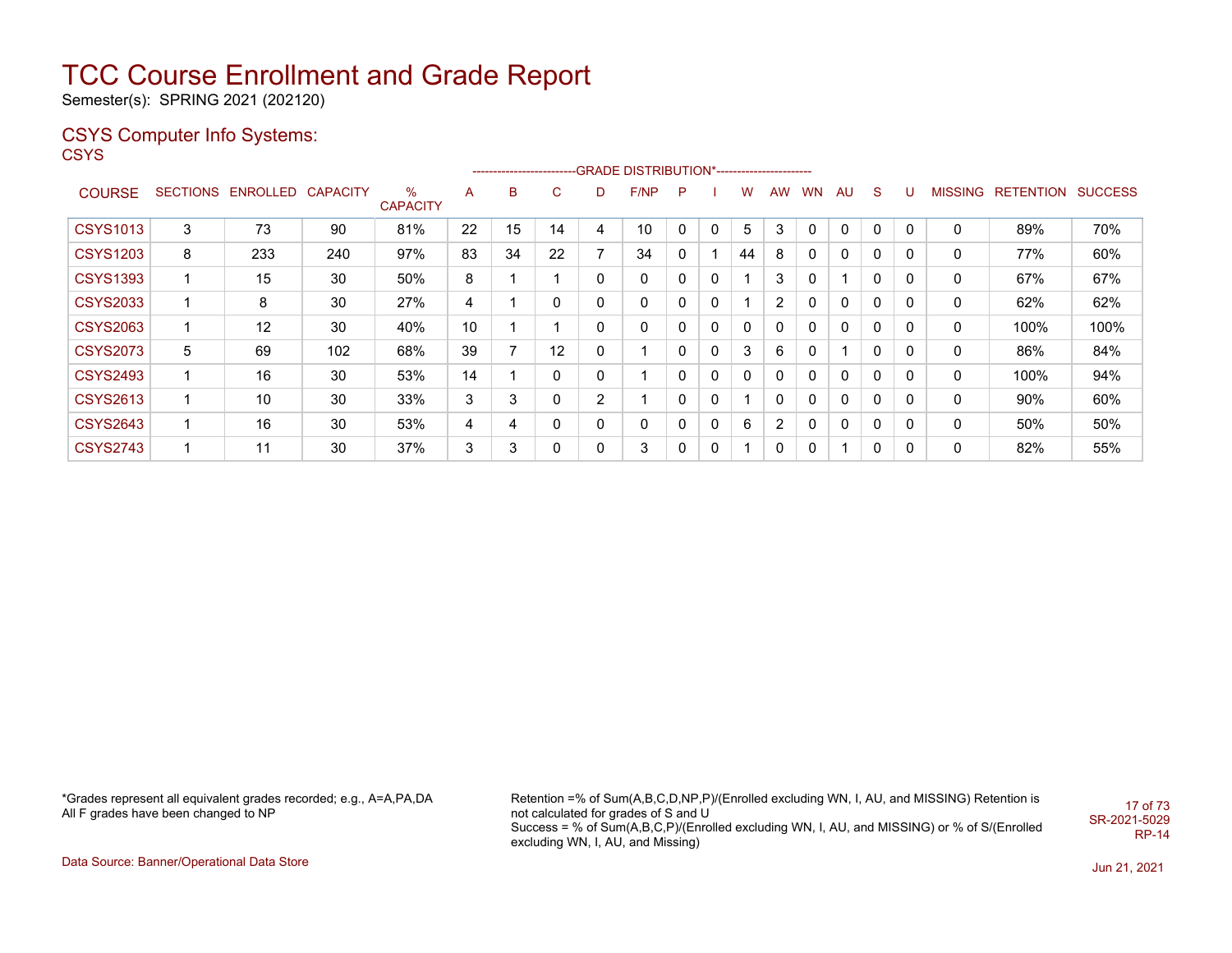Semester(s): SPRING 2021 (202120)

### Cardiovascular Technology:

**CVTC** 

| <b>COURSE</b>   | SECTIONS ENROLLED CAPACITY |    | %<br><b>CAPACITY</b> | А  | в | D. | F/NP | $\mathsf{P}$ |              | W        | AW | <b>WN</b> | AU.          | S.       |   |   | MISSING RETENTION SUCCESS |      |
|-----------------|----------------------------|----|----------------------|----|---|----|------|--------------|--------------|----------|----|-----------|--------------|----------|---|---|---------------------------|------|
| <b>CVTC1023</b> | 12                         | 14 | 86%                  | 10 |   |    | 0    |              |              |          |    |           | $\Omega$     | 0        | 0 | 0 | 92%                       | 92%  |
| <b>CVTC1034</b> | 12                         | 14 | 86%                  | 3  | 8 |    | 0    |              | 0            |          |    | $\Omega$  | $\Omega$     | $\Omega$ |   | 0 | 92%                       | 92%  |
| <b>CVTC1044</b> | 12                         | 14 | 86%                  | 6  | 5 |    | 0    |              |              |          |    | $\Omega$  | $\mathbf{0}$ | 0        |   | 0 | 92%                       | 92%  |
| <b>CVTC2133</b> | 9                          | 14 | 64%                  | 9  |   |    | 0    |              | $\mathbf{0}$ | $\Omega$ |    | $\Omega$  | $\mathbf{0}$ | 0        | 0 | 0 | 100%                      | 100% |
| <b>CVTC2145</b> | 9                          | 14 | 64%                  | 9  |   |    | 0    |              | $\mathbf{0}$ | $\Omega$ |    | 0         | $\Omega$     | 0        |   | 0 | 100%                      | 100% |

\*Grades represent all equivalent grades recorded; e.g., A=A,PA,DA All F grades have been changed to NP

Retention =% of Sum(A,B,C,D,NP,P)/(Enrolled excluding WN, I, AU, and MISSING) Retention is not calculated for grades of S and U Success = % of Sum(A,B,C,P)/(Enrolled excluding WN, I, AU, and MISSING) or % of S/(Enrolled excluding WN, I, AU, and Missing) 18 of 73 SR-2021-5029 RP-14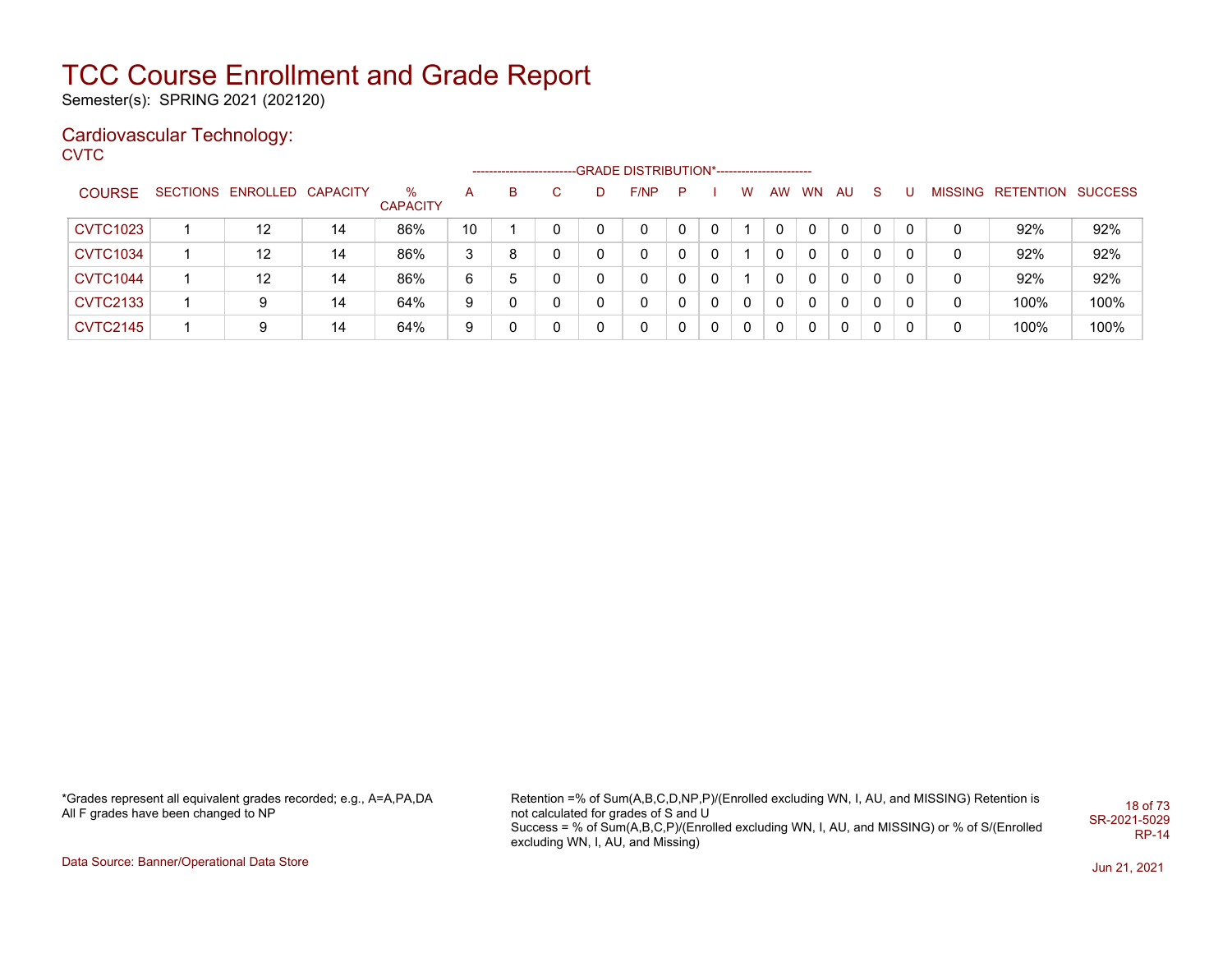Semester(s): SPRING 2021 (202120)

### Digital Media:

DGMD

|                 |                 |                   |    |                         |    |                |    |              | -------------------------GRADE DISTRIBUTION*---------------------- |   |              |   |                |    |              |              |             |                |           |                |
|-----------------|-----------------|-------------------|----|-------------------------|----|----------------|----|--------------|--------------------------------------------------------------------|---|--------------|---|----------------|----|--------------|--------------|-------------|----------------|-----------|----------------|
| <b>COURSE</b>   | <b>SECTIONS</b> | ENROLLED CAPACITY |    | $\%$<br><b>CAPACITY</b> | A  | в              | C  | D            | F/NP                                                               | P |              | w | <b>AW</b>      | WN | AU           | <sub>S</sub> | υ           | <b>MISSING</b> | RETENTION | <b>SUCCESS</b> |
| <b>DGMD1013</b> | 2               | 56                | 60 | 93%                     | 20 | 9              | 14 | 3            |                                                                    | 0 | 0            |   | $\overline{2}$ | 0  | $\mathbf{0}$ |              | 0           | 0              | 84%       | 77%            |
| <b>DGMD1103</b> | 1               | 13                | 30 | 43%                     | 5  | $\overline{2}$ | 2  | 0            |                                                                    | 0 | 0            | 2 |                | 0  | 0            | 0            | 0           | 0              | 77%       | 69%            |
| <b>DGMD1113</b> | 3               | 61                | 90 | 68%                     | 23 | 14             | 7  |              | 9                                                                  | 0 | $\mathbf{0}$ | 3 | 4              | 0  | $\mathbf{0}$ | $\mathbf{0}$ | $\mathbf 0$ | 0              | 89%       | 72%            |
| <b>DGMD1203</b> | $\overline{2}$  | 40                | 60 | 67%                     | 18 | 12             | 5  | 0            | 4                                                                  | 0 | 0            |   | 0              | 0  | 0            | 0            | 0           | 0              | 98%       | 88%            |
| <b>DGMD1223</b> | $\overline{2}$  | 32                | 48 | 67%                     | 17 | 4              | 5  | 0            | 3                                                                  | 0 | 0            | 2 |                | 0  | 0            | 0            | 0           | 0              | 91%       | 81%            |
| <b>DGMD2303</b> | 1               | 5                 | 30 | 17%                     | 4  | 0              |    | 0            | 0                                                                  | 0 | 0            | 0 | 0              | 0  | 0            | 0            | 0           | 0              | 100%      | 100%           |
| <b>DGMD2313</b> |                 | 18                | 30 | 60%                     | 13 | 4              |    | 0            | 0                                                                  | 0 | 0            | 0 | 0              | 0  | 0            | 0            | 0           | 0              | 100%      | 100%           |
| <b>DGMD2333</b> | 1               | 7                 | 9  | 78%                     | 6  |                | 0  | $\mathbf{0}$ | 0                                                                  | 0 | 0            | 0 | 0              | 0  | $\mathbf{0}$ | 0            | 0           | 0              | 100%      | 100%           |
| <b>DGMD2343</b> | 1               | 13                | 30 | 43%                     | 3  | 3              | 3  | 2            | $\Omega$                                                           | 0 | $\mathbf{0}$ | 2 | 0              | 0  | $\mathbf{0}$ | 0            | 0           | 0              | 85%       | 69%            |
| <b>DGMD2393</b> | 1               | 6                 | 10 | 60%                     | 4  |                |    | 0            | 0                                                                  | 0 | 0            | 0 | 0              | 0  | 0            | 0            | 0           | 0              | 100%      | 100%           |
| <b>DGMD2493</b> | 1               | 5                 | 30 | 17%                     | 4  | 0              | 0  | 0            | 0                                                                  | 0 | 0            |   | 0              | 0  | 0            | 0            | 0           | 0              | 80%       | 80%            |

\*Grades represent all equivalent grades recorded; e.g., A=A,PA,DA All F grades have been changed to NP

Retention =% of Sum(A,B,C,D,NP,P)/(Enrolled excluding WN, I, AU, and MISSING) Retention is not calculated for grades of S and U Success = % of Sum(A,B,C,P)/(Enrolled excluding WN, I, AU, and MISSING) or % of S/(Enrolled excluding WN, I, AU, and Missing) 19 of 73 SR-2021-5029 RP-14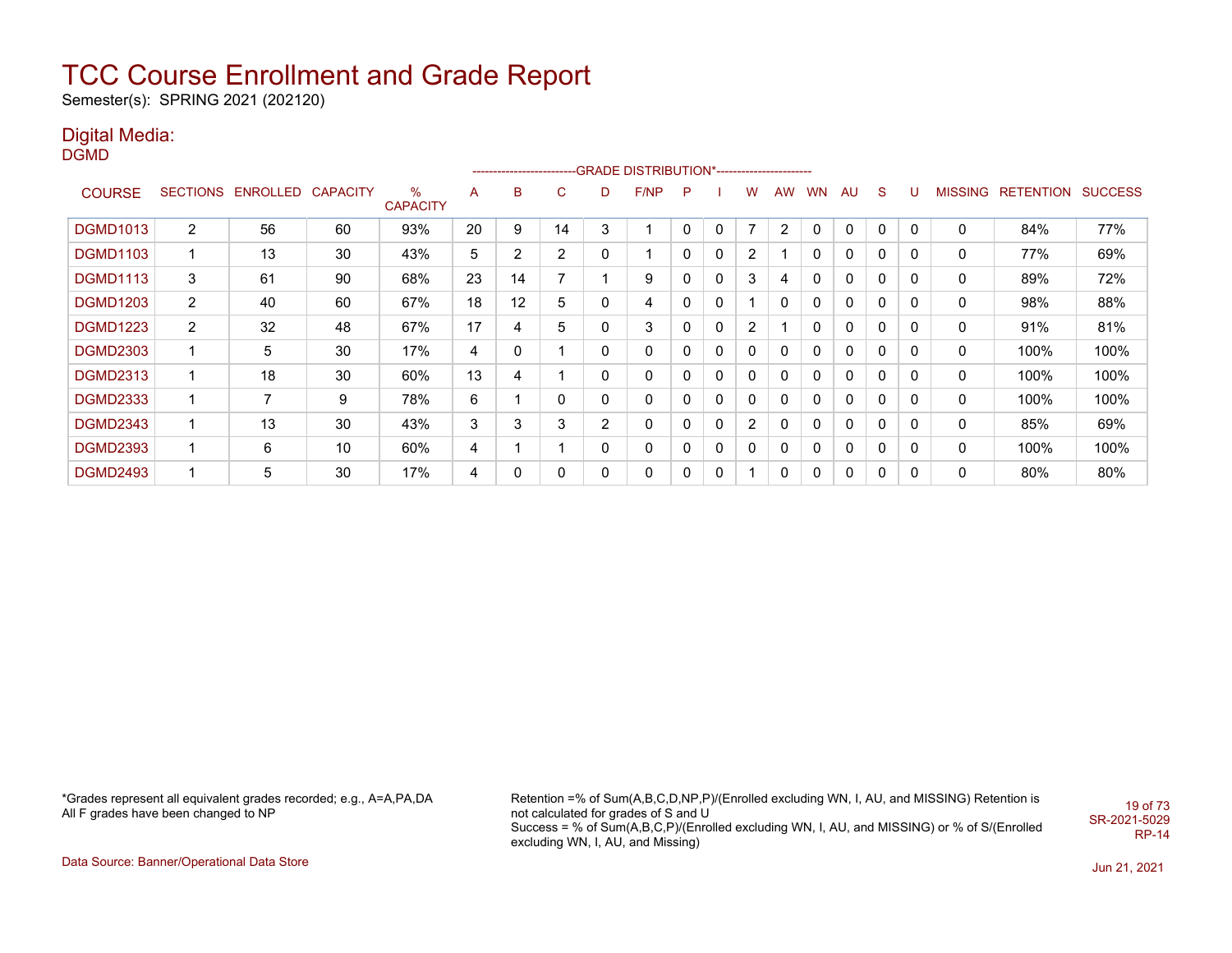Semester(s): SPRING 2021 (202120)

### Dental Hygiene:

DHYG

|                 |                            |    |                      |    |   |              |   | ------------------------GRADE DISTRIBUTION*----------------------- |   |    |             |           |           |              |              |   |   |                   |                |
|-----------------|----------------------------|----|----------------------|----|---|--------------|---|--------------------------------------------------------------------|---|----|-------------|-----------|-----------|--------------|--------------|---|---|-------------------|----------------|
| <b>COURSE</b>   | SECTIONS ENROLLED CAPACITY |    | ℅<br><b>CAPACITY</b> | A  | B | $\mathsf{C}$ | D | F/NP                                                               | P |    | w           | <b>AW</b> | <b>WN</b> | AU           | <sub>S</sub> |   |   | MISSING RETENTION | <b>SUCCESS</b> |
| <b>DHYG1333</b> | 14                         | 14 | 100%                 | 9  | 5 | 0            |   | 0                                                                  |   | 0  |             |           |           | $\mathbf{0}$ | 0            | 0 | 0 | 100%              | 100%           |
| <b>DHYG1373</b> | 14                         | 14 | 100%                 | 6  | 8 | 0            | 0 | 0                                                                  | 0 | 0  | 0           | 0         | 0         | 0            | 0            | 0 | 0 | 100%              | 100%           |
| <b>DHYG1394</b> | 14                         | 14 | 100%                 | 0  | 0 | 0            |   | 0                                                                  |   | 14 | $\mathbf 0$ | 0         | 0         | 0            | 0            | 0 | 0 | 0%                | $0\%$          |
| <b>DHYG1532</b> | 14                         | 14 | 100%                 | 12 | 2 | 0            |   | 0                                                                  |   | 0  | 0           | 0         | 0         | 0            | 0            | 0 | 0 | 100%              | 100%           |
| <b>DHYG2321</b> | 14                         | 14 | 100%                 | 14 | 0 | 0            |   | 0                                                                  |   | 0  | 0           | 0         | 0         | 0            | 0            | 0 | 0 | 100%              | 100%           |
| <b>DHYG2343</b> | 14                         | 14 | 100%                 | 12 | 2 | 0            | 0 | 0                                                                  |   | 0  | 0           | 0         | 0         | 0            | 0            | 0 | 0 | 100%              | 100%           |
| <b>DHYG2385</b> | 14                         | 14 | 100%                 | 0  | 0 | 0            | 0 | 0                                                                  | 0 | 14 | 0           | 0         |           | 0            | 0            | 0 | 0 | 0%                | $0\%$          |

\*Grades represent all equivalent grades recorded; e.g., A=A,PA,DA All F grades have been changed to NP

Retention =% of Sum(A,B,C,D,NP,P)/(Enrolled excluding WN, I, AU, and MISSING) Retention is not calculated for grades of S and U Success = % of Sum(A,B,C,P)/(Enrolled excluding WN, I, AU, and MISSING) or % of S/(Enrolled excluding WN, I, AU, and Missing) 20 of 73 SR-2021-5029 RP-14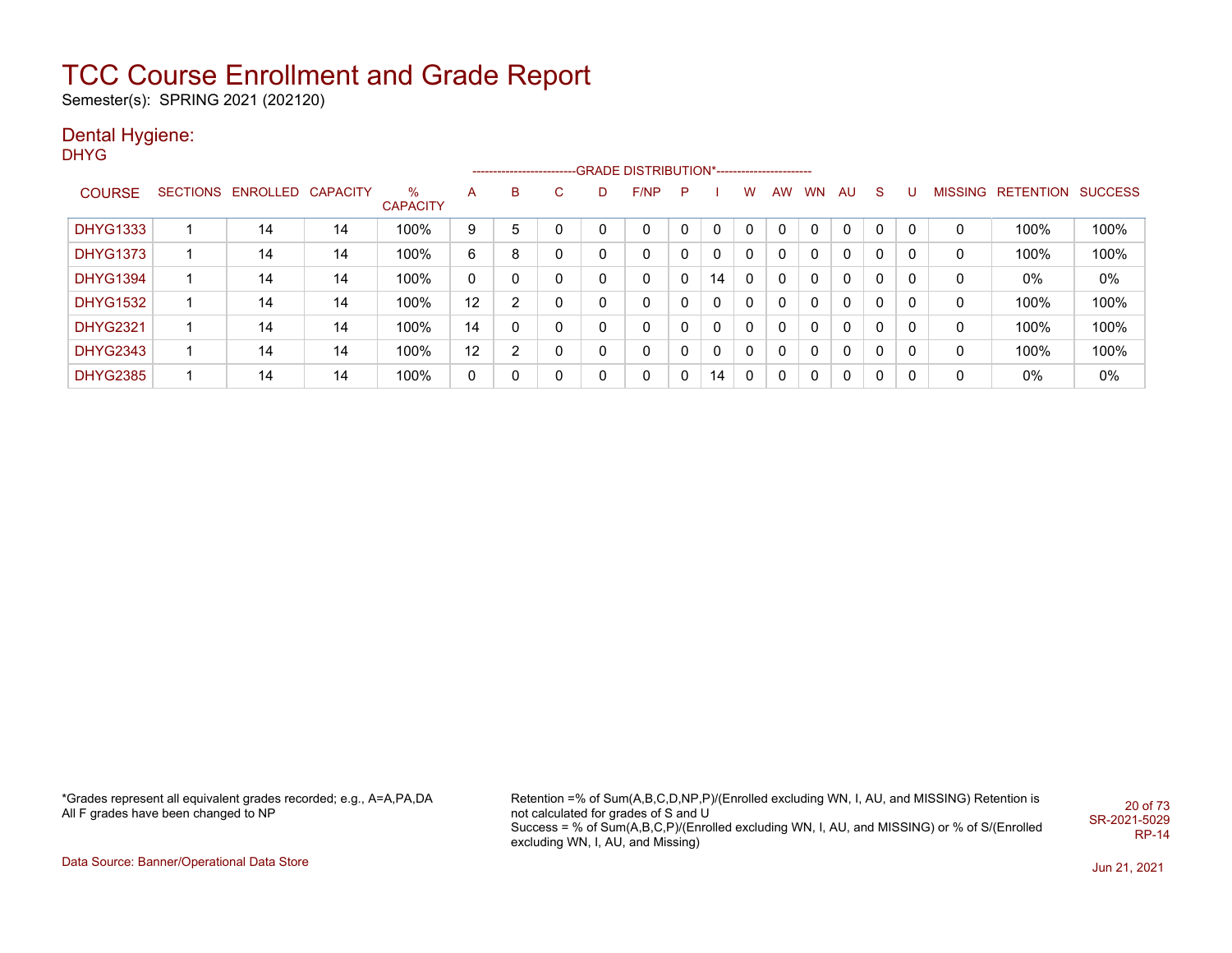Semester(s): SPRING 2021 (202120)

### Diagnostic Medical Sonography: DMS

|                |                |                            |    |                         |    |                |    |   | -------------------------GRADE DISTRIBUTION*---------------------- |          |          |              |              |           |          |              |   |                |                          |      |
|----------------|----------------|----------------------------|----|-------------------------|----|----------------|----|---|--------------------------------------------------------------------|----------|----------|--------------|--------------|-----------|----------|--------------|---|----------------|--------------------------|------|
| <b>COURSE</b>  |                | SECTIONS ENROLLED CAPACITY |    | $\%$<br><b>CAPACITY</b> | A  | B              | C. | D | F/NP                                                               | P        |          | w            | <b>AW</b>    | <b>WN</b> | AU       | S.           | U | <b>MISSING</b> | <b>RETENTION SUCCESS</b> |      |
| <b>DMS1213</b> |                | 12                         | 14 | 86%                     |    | 4              |    |   |                                                                    |          |          | 0            | $\mathbf{0}$ |           | 0        | $\mathbf{0}$ | 0 | 0              | 100%                     | 92%  |
| <b>DMS1223</b> | $\overline{2}$ | 12                         | 14 | 86%                     | 9  | $\overline{2}$ |    |   | 0                                                                  | $\Omega$ | $\Omega$ |              | $\mathbf{0}$ | 0         | 0        | 0            | 0 | 0              | 92%                      | 92%  |
| <b>DMS1233</b> | 2              | 12                         | 14 | 86%                     |    | 4              |    |   |                                                                    |          | $\Omega$ |              | $\mathbf{0}$ | 0         | 0        | 0            | 0 | 0              | 92%                      | 92%  |
| <b>DMS1242</b> |                | 12                         | 14 | 86%                     | 11 | 0              |    |   | 0                                                                  | $\Omega$ | $\Omega$ | $\mathbf{0}$ | $\mathbf{0}$ | 0         | 0        | 0            | 0 | 0              | 100%                     | 100% |
| <b>DMS2131</b> |                | 12                         | 14 | 86%                     | 5  | 6              |    |   | 0                                                                  |          | $\Omega$ | $\mathbf{0}$ | $\mathbf{0}$ | 0         | $\Omega$ | 0            | 0 | 0              | 100%                     | 100% |
| <b>DMS2145</b> |                | 12                         | 14 | 86%                     | 11 |                |    |   |                                                                    | $\Omega$ | $\Omega$ | $\mathbf{0}$ | $\mathbf{0}$ | 0         | $\Omega$ | 0            | 0 | 0              | 100%                     | 100% |
| <b>DMS2153</b> | 2              | 12                         | 14 | 86%                     | 8  | 4              |    |   | 0                                                                  | $\Omega$ | $\Omega$ | 0            | $\mathbf{0}$ | 0         | 0        | $\Omega$     | 0 | 0              | 100%                     | 100% |

\*Grades represent all equivalent grades recorded; e.g., A=A,PA,DA All F grades have been changed to NP

Retention =% of Sum(A,B,C,D,NP,P)/(Enrolled excluding WN, I, AU, and MISSING) Retention is not calculated for grades of S and U Success = % of Sum(A,B,C,P)/(Enrolled excluding WN, I, AU, and MISSING) or % of S/(Enrolled excluding WN, I, AU, and Missing) 21 of 73 SR-2021-5029 RP-14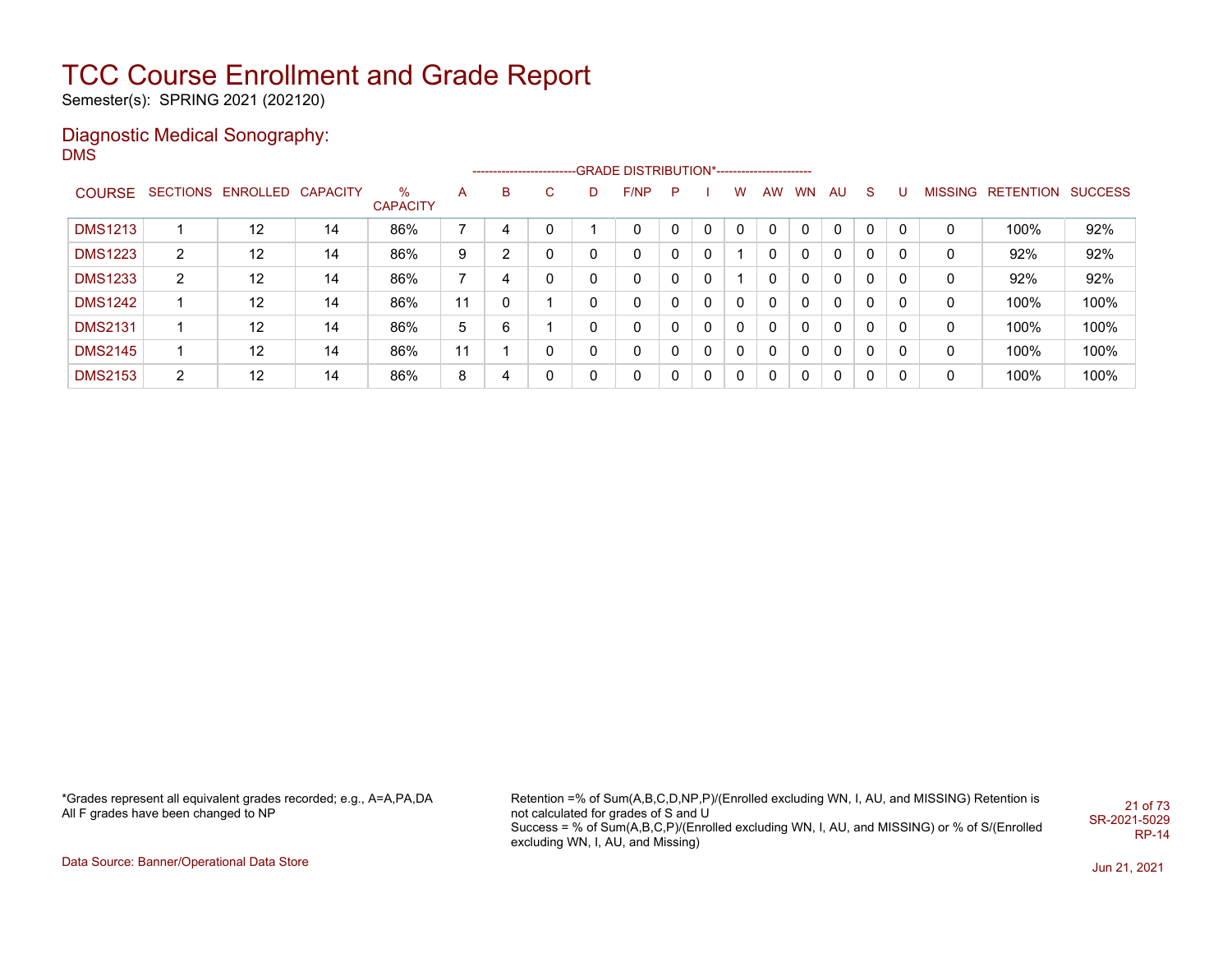Semester(s): SPRING 2021 (202120)

#### Drafting/Computer-Aided Design: DRFT

|                 |   |                            |    |                      |    | ------------------------ |   |   | -GRADE DISTRIBUTION*----------------------- |    |              |          |             |           |    |    |  |                           |     |
|-----------------|---|----------------------------|----|----------------------|----|--------------------------|---|---|---------------------------------------------|----|--------------|----------|-------------|-----------|----|----|--|---------------------------|-----|
| <b>COURSE</b>   |   | SECTIONS ENROLLED CAPACITY |    | %<br><b>CAPACITY</b> | А  | B                        |   | D | F/NP                                        | P. |              | W        | AW          | <b>WN</b> | AU | -S |  | MISSING RETENTION SUCCESS |     |
| <b>DRFT1324</b> | 2 | 17                         | 24 | 71%                  | 11 |                          |   |   |                                             |    |              |          |             |           |    |    |  | 94%                       | 82% |
| <b>DRFT2204</b> |   | 13                         | 30 | 43%                  | 5  |                          | 4 |   | 0                                           |    | $\mathbf{0}$ |          |             |           |    | 0  |  | 92%                       | 92% |
| <b>DRFT2233</b> |   | 9                          | 12 | 75%                  | 8  |                          |   |   | 0                                           |    | $\mathbf{0}$ | $\Omega$ |             |           |    | 0  |  | 89%                       | 89% |
| <b>DRFT2293</b> |   | 10                         | 12 | 83%                  | 6  |                          |   |   | 0                                           |    |              | 0        | $\mathbf 0$ |           |    | 0  |  | 90%                       | 90% |

\*Grades represent all equivalent grades recorded; e.g., A=A,PA,DA All F grades have been changed to NP

Retention =% of Sum(A,B,C,D,NP,P)/(Enrolled excluding WN, I, AU, and MISSING) Retention is not calculated for grades of S and U Success = % of Sum(A,B,C,P)/(Enrolled excluding WN, I, AU, and MISSING) or % of S/(Enrolled excluding WN, I, AU, and Missing) 22 of 73 SR-2021-5029 RP-14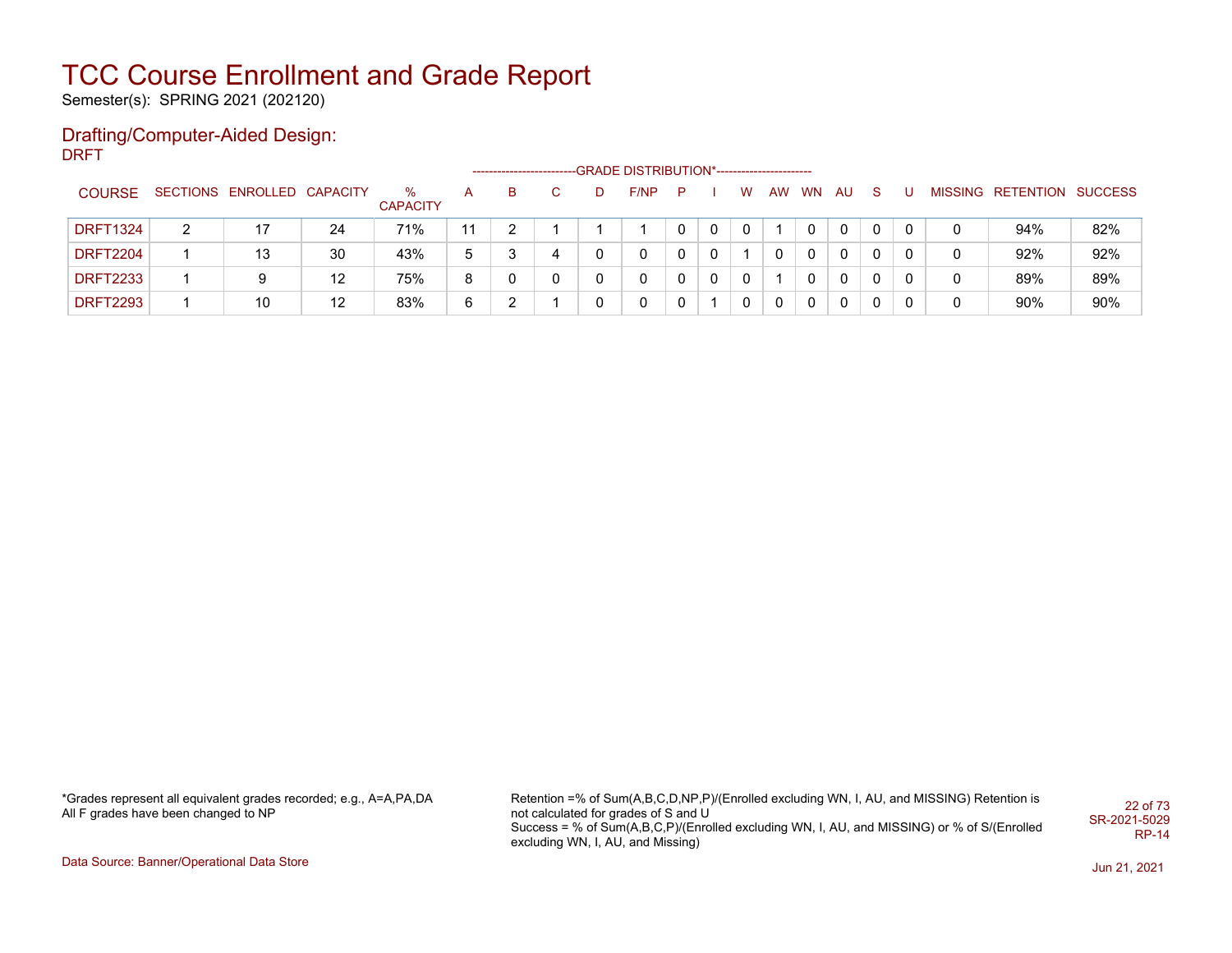Semester(s): SPRING 2021 (202120)

#### Economics: **ECON**

| ----            |    |                            |     |                      |     | -------------------- |    |    | -GRADE DISTRIBUTION*---------------------- |   |   |    |    |              |              |          |  |                           |     |
|-----------------|----|----------------------------|-----|----------------------|-----|----------------------|----|----|--------------------------------------------|---|---|----|----|--------------|--------------|----------|--|---------------------------|-----|
| <b>COURSE</b>   |    | SECTIONS ENROLLED CAPACITY |     | %<br><b>CAPACITY</b> | A   | в                    |    | D  | F/NP                                       | P |   | W  | AW | <b>WN</b>    | AU           | s        |  | MISSING RETENTION SUCCESS |     |
| <b>ECON1353</b> | 2  | 57                         | 60  | 95%                  | 36  | 9                    |    |    | 3                                          | 0 | 0 | 3  |    | $\mathbf{0}$ | $\Omega$     | $\Omega$ |  | 88%                       | 81% |
| <b>ECON2013</b> | 14 | 325                        | 357 | 91%                  | 137 | 70                   | 51 | 19 | 23                                         | 0 | 0 | 17 | 8  | $\Omega$     | $\mathbf{0}$ | 0        |  | 92%                       | 79% |
| <b>ECON2023</b> | 12 | 248                        | 278 | 89%                  | 116 | 51                   | 31 | 11 | 15                                         | 0 |   | 9  | 14 | $\Omega$     | $\mathbf{0}$ | 0        |  | 90%                       | 80% |

\*Grades represent all equivalent grades recorded; e.g., A=A,PA,DA All F grades have been changed to NP

Retention =% of Sum(A,B,C,D,NP,P)/(Enrolled excluding WN, I, AU, and MISSING) Retention is not calculated for grades of S and U Success = % of Sum(A,B,C,P)/(Enrolled excluding WN, I, AU, and MISSING) or % of S/(Enrolled excluding WN, I, AU, and Missing) 23 of 73 SR-2021-5029 RP-14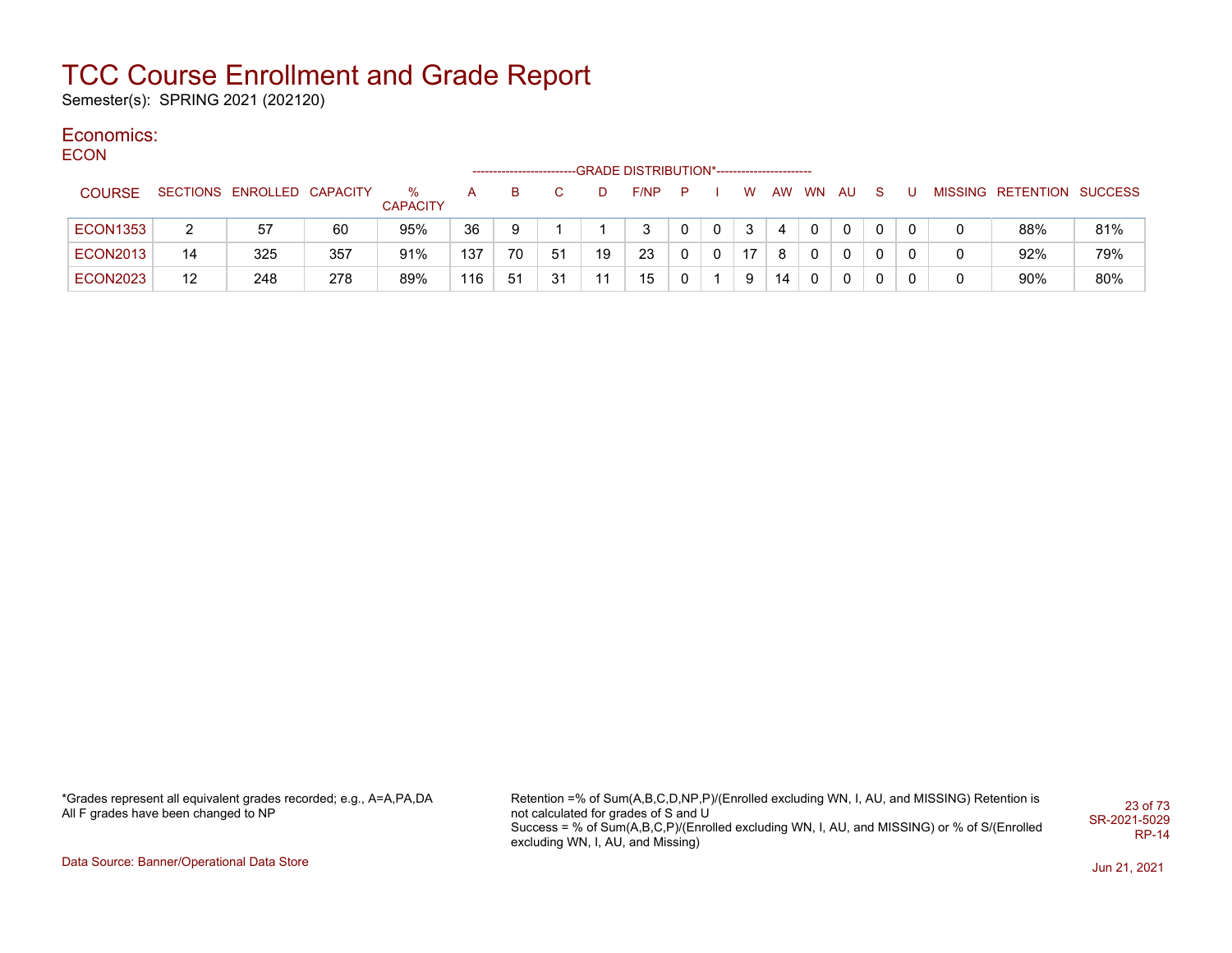Semester(s): SPRING 2021 (202120)

### Electronics Technology:

ELET

|                 |                |                            |    |                      |                |   |              |              | ------------------------GRADE DISTRIBUTION*----------------------- |          |              |          |              |           |              |              |          |   |                                  |      |
|-----------------|----------------|----------------------------|----|----------------------|----------------|---|--------------|--------------|--------------------------------------------------------------------|----------|--------------|----------|--------------|-----------|--------------|--------------|----------|---|----------------------------------|------|
| <b>COURSE</b>   |                | SECTIONS ENROLLED CAPACITY |    | %<br><b>CAPACITY</b> | A              | B | C.           | D            | F/NP                                                               | P.       |              | W        | AW           | <b>WN</b> | AU           | S.           | -U       |   | <b>MISSING RETENTION SUCCESS</b> |      |
| <b>ELET1212</b> | $\overline{2}$ | 18                         | 40 | 45%                  | 5              | 6 | っ            | 0            | 0                                                                  |          | $\Omega$     |          | 3            |           | -1           | $\mathbf{0}$ | $\Omega$ | 0 | 72%                              | 72%  |
| <b>ELET1232</b> |                | 5                          | 30 | 17%                  | 3              | າ | $\mathbf{0}$ | $\mathbf{0}$ | 0                                                                  | $\Omega$ | $\mathbf{0}$ | $\Omega$ | $\mathbf{0}$ | $\Omega$  | 0            | $\mathbf{0}$ |          | 0 | 100%                             | 100% |
| <b>ELET1303</b> |                | 8                          | 11 | 73%                  | 5              | າ |              | 0            | 0                                                                  |          | $\Omega$     | 0        | $\mathbf{0}$ | $\Omega$  | $\mathbf{0}$ | $\mathbf{0}$ |          | 0 | 100%                             | 100% |
| <b>ELET1313</b> |                |                            | 10 | 70%                  | $\overline{2}$ | ົ | 3            |              | 0                                                                  |          | $\Omega$     | $\Omega$ | $\mathbf{0}$ | $\Omega$  | $\mathbf{0}$ | $\mathbf{0}$ | 0        | 0 | 100%                             | 100% |
| <b>ELET1443</b> |                | 9                          | 11 | 82%                  | 5              |   | 3            | 0            | 0                                                                  |          | $\mathbf{0}$ | $\Omega$ | $\Omega$     | $\Omega$  | $\mathbf{0}$ | $\mathbf{0}$ | 0        | 0 | 100%                             | 100% |
| <b>ELET1503</b> |                | 8                          | 8  | 100%                 | 4              | 3 | $\mathbf{0}$ | 0            | 0                                                                  |          | $\Omega$     |          | $\mathbf{0}$ | $\Omega$  | $\mathbf{0}$ | $\Omega$     | 0        | 0 | 88%                              | 88%  |
| <b>ELET2333</b> |                | 6                          | 14 | 43%                  | 4              |   |              | 0            | 0                                                                  | $\Omega$ | $\mathbf{0}$ | $\Omega$ | $\Omega$     | $\Omega$  | $\Omega$     | $\mathbf{0}$ | 0        | 0 | 100%                             | 100% |

\*Grades represent all equivalent grades recorded; e.g., A=A,PA,DA All F grades have been changed to NP

Retention =% of Sum(A,B,C,D,NP,P)/(Enrolled excluding WN, I, AU, and MISSING) Retention is not calculated for grades of S and U Success = % of Sum(A,B,C,P)/(Enrolled excluding WN, I, AU, and MISSING) or % of S/(Enrolled excluding WN, I, AU, and Missing) 24 of 73 SR-2021-5029 RP-14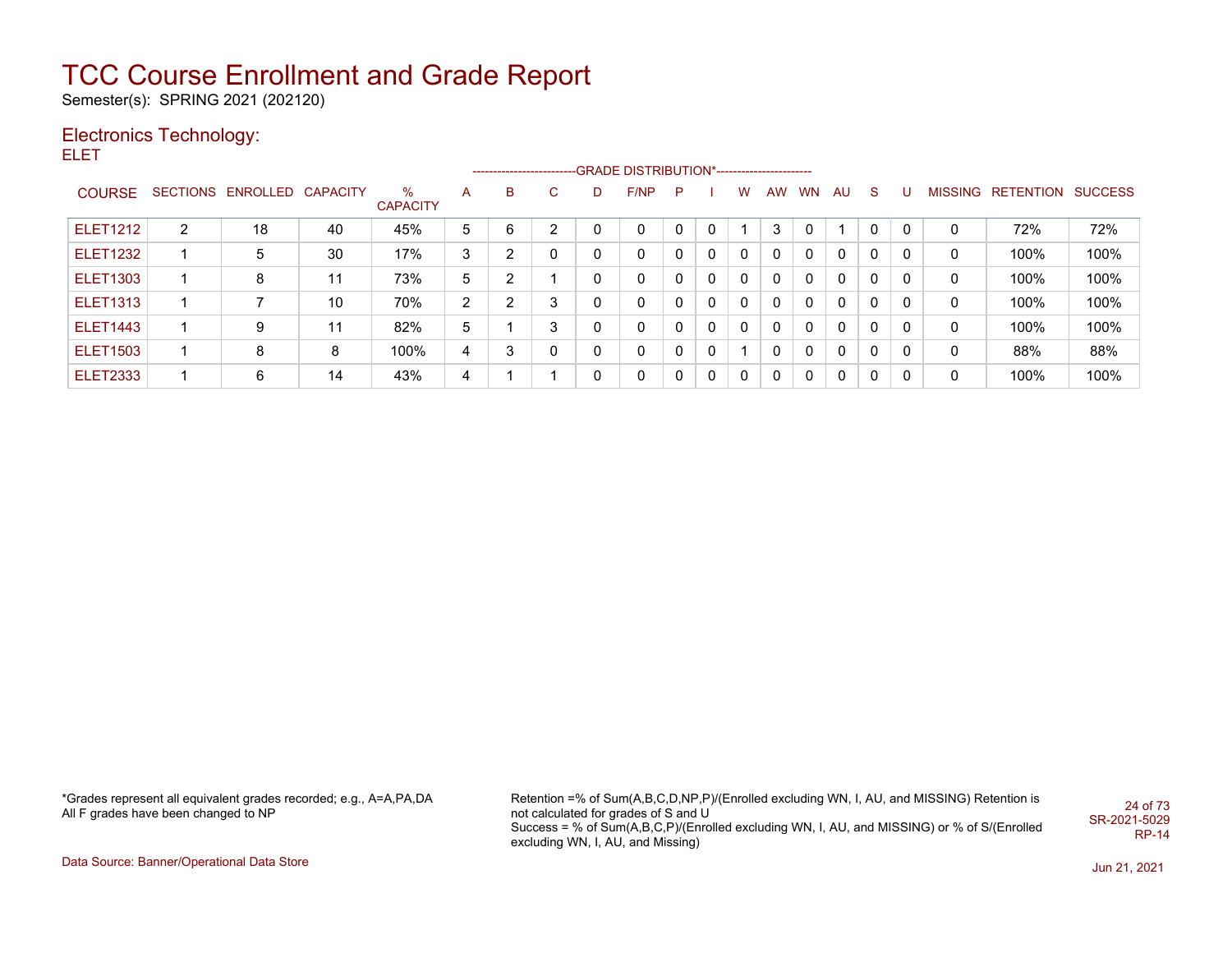Semester(s): SPRING 2021 (202120)

### Emergency Medical Services Pro: EMSP

|                 |                            |    |                      |    |    |    |   | -GRADE DISTRIBUTION*----------------------- |     |              |          |    |           |     |    |  |                           |      |
|-----------------|----------------------------|----|----------------------|----|----|----|---|---------------------------------------------|-----|--------------|----------|----|-----------|-----|----|--|---------------------------|------|
| <b>COURSE</b>   | SECTIONS ENROLLED CAPACITY |    | %<br><b>CAPACITY</b> |    | B  |    | D | F/NP                                        | — P |              | W        | AW | <b>WN</b> | AU. | -S |  | MISSING RETENTION SUCCESS |      |
| <b>EMSP1119</b> | 55                         | 70 | 79%                  | 20 | 21 | b. |   | $\Omega$                                    |     | $\mathbf{0}$ | 4        | 5  |           |     | 0  |  | 84%                       | 84%  |
| <b>EMSP2115</b> |                            | 14 | 50%                  | 5  |    | 0  |   | $\Omega$                                    |     | 2            | 0        |    |           |     |    |  | 71%                       | 71%  |
| <b>EMSP2129</b> |                            | 14 | 50%                  |    | 6  |    |   | $\Omega$                                    |     | $\Omega$     | $\Omega$ |    |           |     |    |  | 100%                      | 100% |

\*Grades represent all equivalent grades recorded; e.g., A=A,PA,DA All F grades have been changed to NP

Retention =% of Sum(A,B,C,D,NP,P)/(Enrolled excluding WN, I, AU, and MISSING) Retention is not calculated for grades of S and U Success = % of Sum(A,B,C,P)/(Enrolled excluding WN, I, AU, and MISSING) or % of S/(Enrolled excluding WN, I, AU, and Missing) 25 of 73 SR-2021-5029 RP-14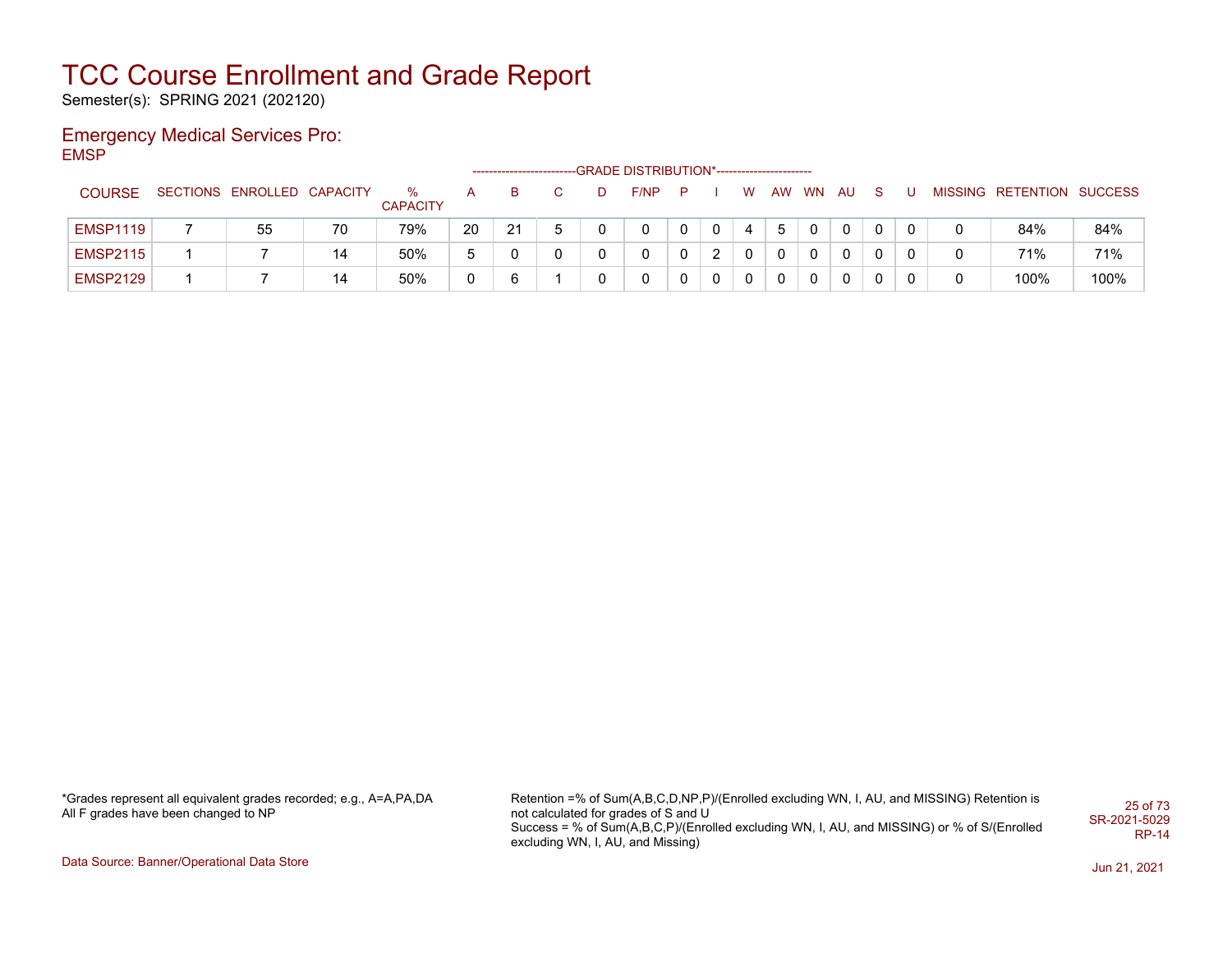Semester(s): SPRING 2021 (202120)

#### English: ENGL

|                 |                |                            |       |                      |                |          |                |          | ------------------------GRADE                DISTRIBUTION*---------------------- |          |                |                |           |              |              |              |              |                |                  |                |
|-----------------|----------------|----------------------------|-------|----------------------|----------------|----------|----------------|----------|----------------------------------------------------------------------------------|----------|----------------|----------------|-----------|--------------|--------------|--------------|--------------|----------------|------------------|----------------|
| <b>COURSE</b>   |                | SECTIONS ENROLLED CAPACITY |       | %<br><b>CAPACITY</b> | A              | в        | C              | D        | F/NP                                                                             | P        |                | W              | <b>AW</b> | WN           | AU           | S            | U            | <b>MISSING</b> | <b>RETENTION</b> | <b>SUCCESS</b> |
| <b>ENGL0611</b> | 1              | $\overline{2}$             | 10    | 20%                  | 0              | 0        | 1              | 0        | $\mathbf 0$                                                                      | 0        | 0              | $\mathbf{0}$   |           | 0            | $\mathbf{0}$ | $\mathbf{0}$ | $\mathbf{0}$ | $\mathbf 0$    | 50%              | 50%            |
| <b>ENGL0621</b> | $\mathbf 1$    | $\mathbf 1$                | 10    | 10%                  | 0              | 0        | 1              | 0        | 0                                                                                | 0        | $\mathbf{0}$   | $\Omega$       | 0         | 0            | 0            | 0            | 0            | 0              | 100%             | 100%           |
| <b>ENGL0923</b> | 4              | 38                         | 54    | 70%                  | $\overline{7}$ | 4        | 3              | 0        | 13                                                                               | $\Omega$ | 0              | 6              | 5         | 0            | $\mathbf{0}$ | 0            | 0            | 0              | 71%              | 37%            |
| <b>ENGL0933</b> | 9              | 123                        | 144   | 85%                  | 17             | 26       | 32             | 6        | 23                                                                               | $\Omega$ | $\overline{2}$ | 10             | 7         | 0            | 0            | 0            | 0            | 0              | 85%              | 61%            |
| <b>ENGL0943</b> | 20             | 187                        | 196   | 95%                  | 78             | 36       | 18             | 8        | 11                                                                               | $\Omega$ |                | 21             | 14        | $\mathbf{0}$ | 0            | 0            | 0            | 0              | 81%              | 71%            |
| <b>ENGL1071</b> | $\mathbf{1}$   | $\blacktriangleleft$       | 9     | 11%                  | $\mathbf{1}$   | $\Omega$ | $\mathbf{0}$   | $\Omega$ | $\mathbf{0}$                                                                     | $\Omega$ | 0              | $\Omega$       | 0         | 0            | 0            | 0            | 0            | 0              | 100%             | 100%           |
| <b>ENGL1113</b> | 109            | 1,438                      | 1,615 | 89%                  | 331            | 324      | 268            | 64       | 178                                                                              | 0        | 3              | 160            | 110       | $\mathbf{0}$ | 0            | 0            | 0            | 0              | 81%              | 64%            |
| <b>ENGL1213</b> | 154            | 2,269                      | 2,589 | 88%                  | 1,078          | 537      | 248            | 46       | 130                                                                              | 0        | 6              | 147            | 77        | $\mathbf{0}$ | 0            | 0            | 0            | 0              | 90%              | 82%            |
| <b>ENGL2333</b> | $\overline{2}$ | 50                         | 60    | 83%                  | 17             | 13       | 9              |          | 6                                                                                | 0        |                | $\overline{2}$ |           | 0            | 0            | 0            | 0            | 0              | 92%              | 78%            |
| <b>ENGL2343</b> | $\mathbf{1}$   | 15                         | 30    | 50%                  | 4              | 4        | $\overline{2}$ | 0        | 3                                                                                | 0        | 0              | $\overline{2}$ | 0         | 0            | 0            | 0            | 0            | 0              | 87%              | 67%            |
| <b>ENGL2383</b> | $\mathbf{1}$   | 12                         | 30    | 40%                  | 7              | 1        | $\mathbf{1}$   | 0        | 0                                                                                | 0        |                |                |           | 0            | $\mathbf{0}$ | 0            | 0            | 0              | 75%              | 75%            |
| <b>ENGL2413</b> | 6              | 117                        | 122   | 96%                  | 52             | 23       | 15             | 8        | 12                                                                               | 0        | 0              | 4              | 3         | $\mathbf{0}$ | $\mathbf{0}$ | 0            | 0            | 0              | 94%              | 77%            |
| <b>ENGL2443</b> | $\mathbf{1}$   | 17                         | 20    | 85%                  | 8              | 6        | 1              | 0        | 0                                                                                | 0        | 0              |                |           | 0            | 0            | 0            | 0            | 0              | 88%              | 88%            |
| <b>ENGL2473</b> | $\mathbf 1$    | 20                         | 20    | 100%                 | 16             |          | $\overline{2}$ |          | 0                                                                                | 0        | 0              | 0              | 0         | 0            | 0            | 0            | 0            | 0              | 100%             | 95%            |
| <b>ENGL2493</b> | $\mathbf 1$    | 20                         | 20    | 100%                 | 14             | 3        | 0              | 0        | 1                                                                                | 0        | 0              | 2              | 0         | 0            | 0            | 0            | 0            | 0              | 90%              | 85%            |
| <b>ENGL2653</b> | $\mathbf 1$    | 19                         | 30    | 63%                  | 7              | 3        | 5              |          | 1                                                                                | 0        | 0              |                |           | 0            | 0            | 0            | 0            | 0              | 89%              | 79%            |
| <b>ENGL2883</b> | 1              | 24                         | 30    | 80%                  | 13             | 4        | 4              | 0        | 3                                                                                | 0        | 0              | 0              | 0         | $\mathbf{0}$ | 0            | 0            | 0            | $\Omega$       | 100%             | 88%            |

\*Grades represent all equivalent grades recorded; e.g., A=A,PA,DA All F grades have been changed to NP

Retention =% of Sum(A,B,C,D,NP,P)/(Enrolled excluding WN, I, AU, and MISSING) Retention is not calculated for grades of S and U Success = % of Sum(A,B,C,P)/(Enrolled excluding WN, I, AU, and MISSING) or % of S/(Enrolled excluding WN, I, AU, and Missing) 26 of 73 SR-2021-5029

RP-14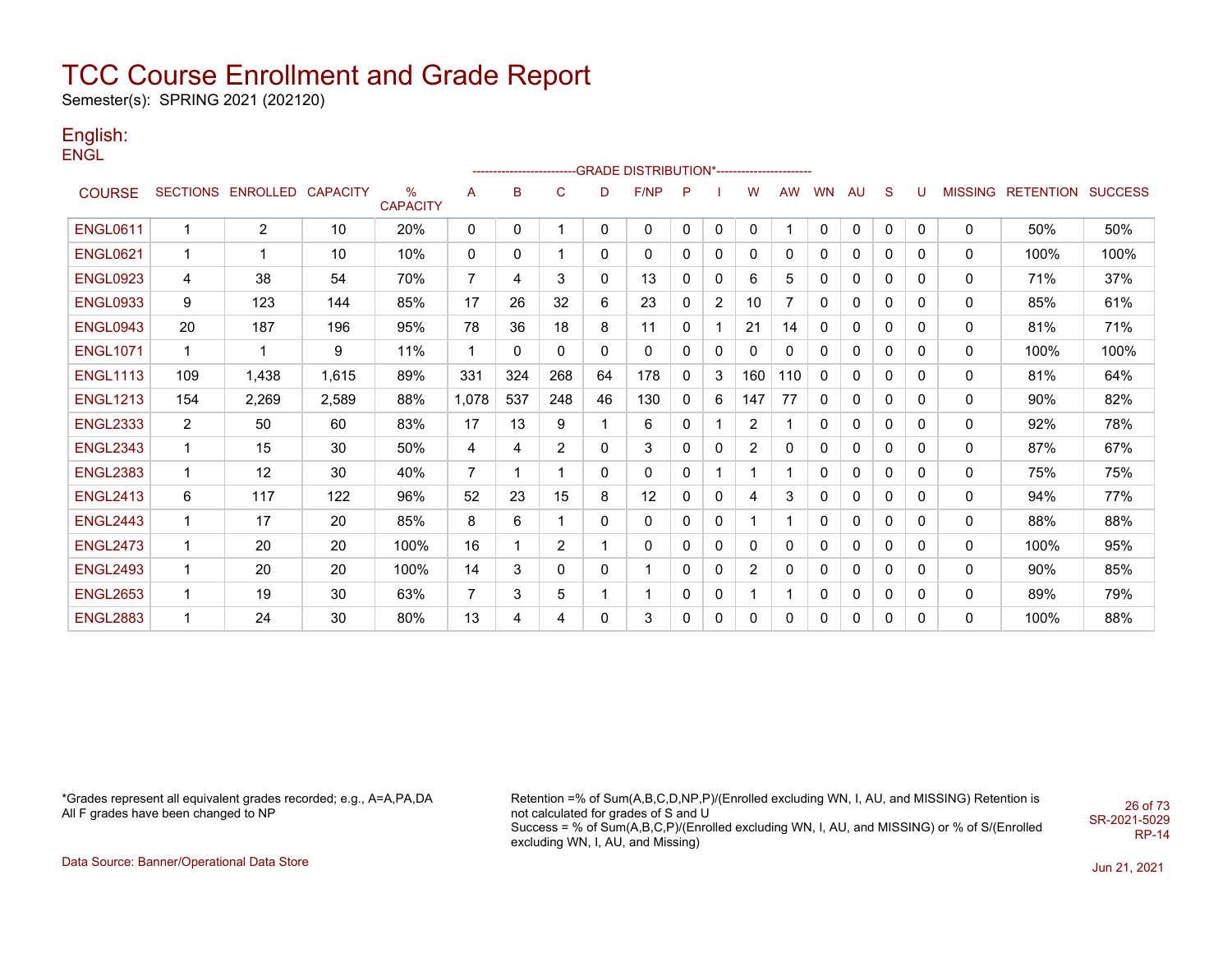Semester(s): SPRING 2021 (202120)

### Engineering:

**ENGR** 

|                 |                |                            |     |                         |    |    |    |   | ------------------------GRADE                DISTRIBUTION*---------------------- |   |   |   |              |           |              |              |          |   |                   |                |
|-----------------|----------------|----------------------------|-----|-------------------------|----|----|----|---|----------------------------------------------------------------------------------|---|---|---|--------------|-----------|--------------|--------------|----------|---|-------------------|----------------|
| <b>COURSE</b>   |                | SECTIONS ENROLLED CAPACITY |     | $\%$<br><b>CAPACITY</b> | A  | B  | C  |   | F/NP                                                                             | P |   | w | <b>AW</b>    | <b>WN</b> | AU           | S.           | U        |   | MISSING RETENTION | <b>SUCCESS</b> |
| <b>ENGR1111</b> |                | 118                        | 146 | 81%                     | 59 | 20 | 10 | 6 | $\overline{2}$                                                                   |   | 0 | 5 | 16           |           | $\mathbf{0}$ |              | $\Omega$ | 0 | 82%               | 75%            |
| <b>ENGR1132</b> | 4              | 71                         | 72  | 99%                     | 19 | 40 | 4  |   | 0                                                                                |   | 0 | 4 | 3            | 0         | 0            | 0            | 0        | 0 | 90%               | 89%            |
| <b>ENGR1242</b> | 3              | 52                         | 61  | 85%                     | 16 | 19 | 10 | 2 | 0                                                                                |   |   |   | 3            |           | 0            | 0            | 0        | 0 | 90%               | 87%            |
| <b>ENGR2103</b> | 3              | 45                         | 56  | 80%                     | 15 | 11 | 6  | 3 | 4                                                                                |   | 0 | 4 | 2            |           | 0            | 0            | 0        | 0 | 87%               | 71%            |
| <b>ENGR2143</b> | 3              | 40                         | 42  | 95%                     | 22 | 8  | 4  |   | 0                                                                                |   | 0 | 4 |              |           | 0            | 0            | 0        | 0 | 88%               | 85%            |
| <b>ENGR2213</b> | $\overline{2}$ | 28                         | 28  | 100%                    | 24 | 4  | 0  | 0 | 0                                                                                |   | 0 | 0 | 0            |           | 0            | 0            | 0        | 0 | 100%              | 100%           |
| <b>ENGR2523</b> | $\overline{2}$ | 28                         | 28  | 100%                    | 26 |    | 0  | 0 | 0                                                                                |   | 0 |   | $\mathbf{0}$ | 0         | 0            | 0            | 0        | 0 | 96%               | 96%            |
| <b>ENGR2613</b> | 3              | 42                         | 42  | 100%                    | 16 | 12 | 9  | 0 | 0                                                                                |   | 0 | 4 |              |           | 0            | $\mathbf{0}$ | 0        | 0 | 88%               | 88%            |

\*Grades represent all equivalent grades recorded; e.g., A=A,PA,DA All F grades have been changed to NP

Retention =% of Sum(A,B,C,D,NP,P)/(Enrolled excluding WN, I, AU, and MISSING) Retention is not calculated for grades of S and U Success = % of Sum(A,B,C,P)/(Enrolled excluding WN, I, AU, and MISSING) or % of S/(Enrolled excluding WN, I, AU, and Missing) 27 of 73 SR-2021-5029 RP-14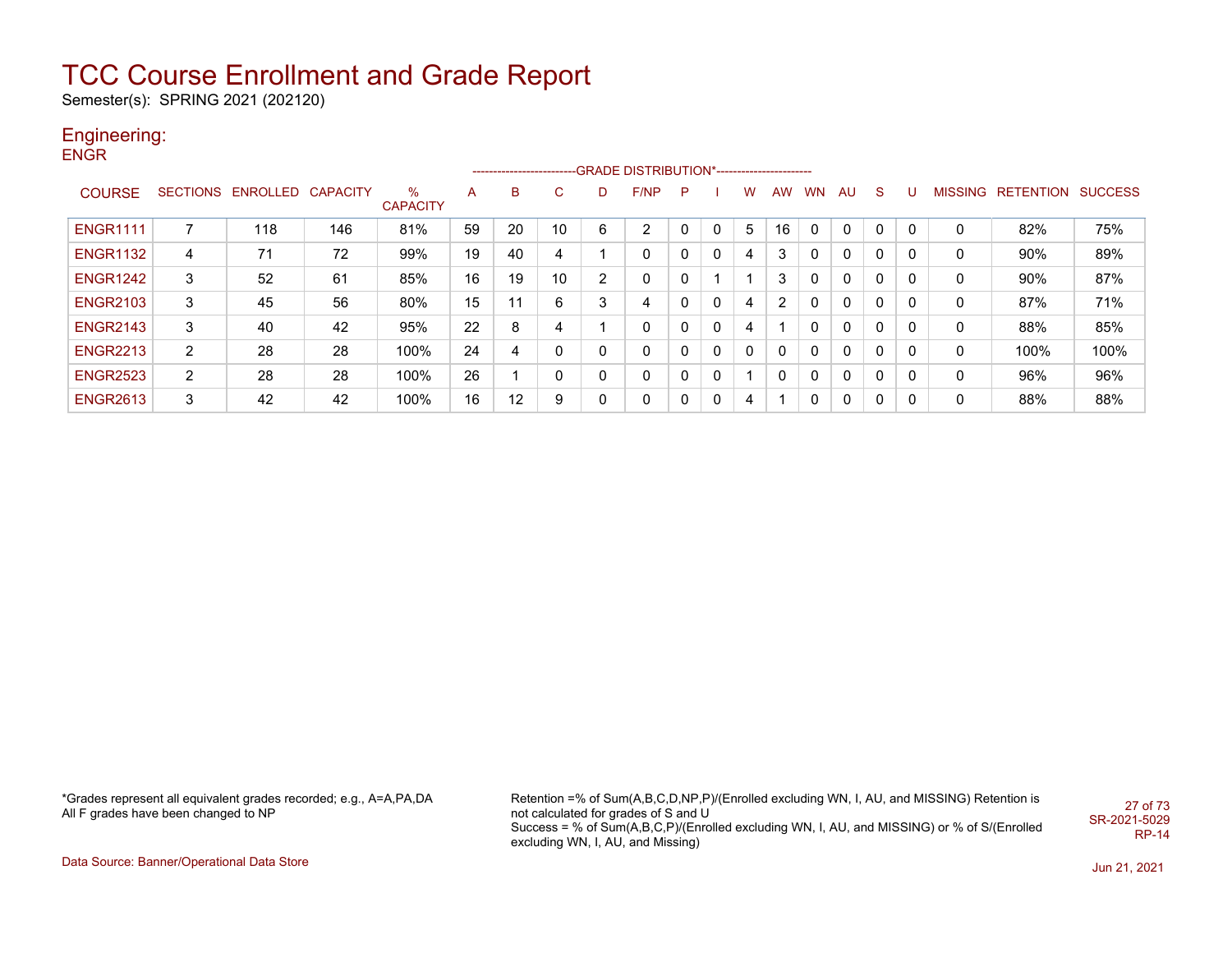Semester(s): SPRING 2021 (202120)

#### Engineering Technology: **ENGT**

|                 |                            |    |                      |    | ------------------------ |          |   | --GRADE DISTRIBUTION*------------------------ |          |              |              |                |              |              |          |          |                |           |                |
|-----------------|----------------------------|----|----------------------|----|--------------------------|----------|---|-----------------------------------------------|----------|--------------|--------------|----------------|--------------|--------------|----------|----------|----------------|-----------|----------------|
| <b>COURSE</b>   | SECTIONS ENROLLED CAPACITY |    | %<br><b>CAPACITY</b> | A  | B                        | C.       |   | F/NP                                          | P        |              | w            | <b>AW</b>      | <b>WN</b>    | AU           | -S       |          | <b>MISSING</b> | RETENTION | <b>SUCCESS</b> |
| <b>ENGT1213</b> |                            | 16 | 44%                  | 2  |                          | $\Omega$ |   |                                               | $\Omega$ | $\Omega$     | $\Omega$     |                |              | $\mathbf{0}$ | $\Omega$ | $\Omega$ | 0              | 71%       | 43%            |
| <b>ENGT1223</b> | 16                         | 30 | 53%                  | 9  | 4                        | 2        | 0 | 0                                             | $\Omega$ | $\Omega$     | $\mathbf{0}$ |                | 0            | $\mathbf{0}$ | 0        |          | 0              | 94%       | 94%            |
| <b>ENGT1313</b> | 17                         | 30 | 57%                  | 10 | 2                        |          |   | 0                                             | $\Omega$ | $\Omega$     | $\mathbf{0}$ | 3              | $\mathbf{0}$ | $\mathbf{0}$ | 0        | 0        | 0              | 82%       | 76%            |
| <b>ENGT1443</b> | 13                         | 30 | 43%                  | 5  | 3                        |          | 0 |                                               | $\Omega$ | $\Omega$     | $\Omega$     | 3              | $\mathbf{0}$ | $\mathbf{0}$ | 0        | 0        | 0              | 77%       | 69%            |
| <b>ENGT1543</b> | 11                         | 30 | 37%                  | 3  | 5                        | 0        |   | 0                                             | $\Omega$ | $\mathbf{0}$ | $\Omega$     | $\overline{2}$ | $\mathbf{0}$ | $\mathbf{0}$ | 0        | 0        | 0              | 82%       | 73%            |
| <b>ENGT2463</b> | 15                         | 30 | 50%                  | 10 | 3                        |          |   | 0                                             | $\Omega$ | $\mathbf{0}$ | $\Omega$     |                | 0            | $\mathbf{0}$ | 0        | 0        | 0              | 93%       | 93%            |

\*Grades represent all equivalent grades recorded; e.g., A=A,PA,DA All F grades have been changed to NP

Retention =% of Sum(A,B,C,D,NP,P)/(Enrolled excluding WN, I, AU, and MISSING) Retention is not calculated for grades of S and U Success = % of Sum(A,B,C,P)/(Enrolled excluding WN, I, AU, and MISSING) or % of S/(Enrolled excluding WN, I, AU, and Missing) 28 of 73 SR-2021-5029 RP-14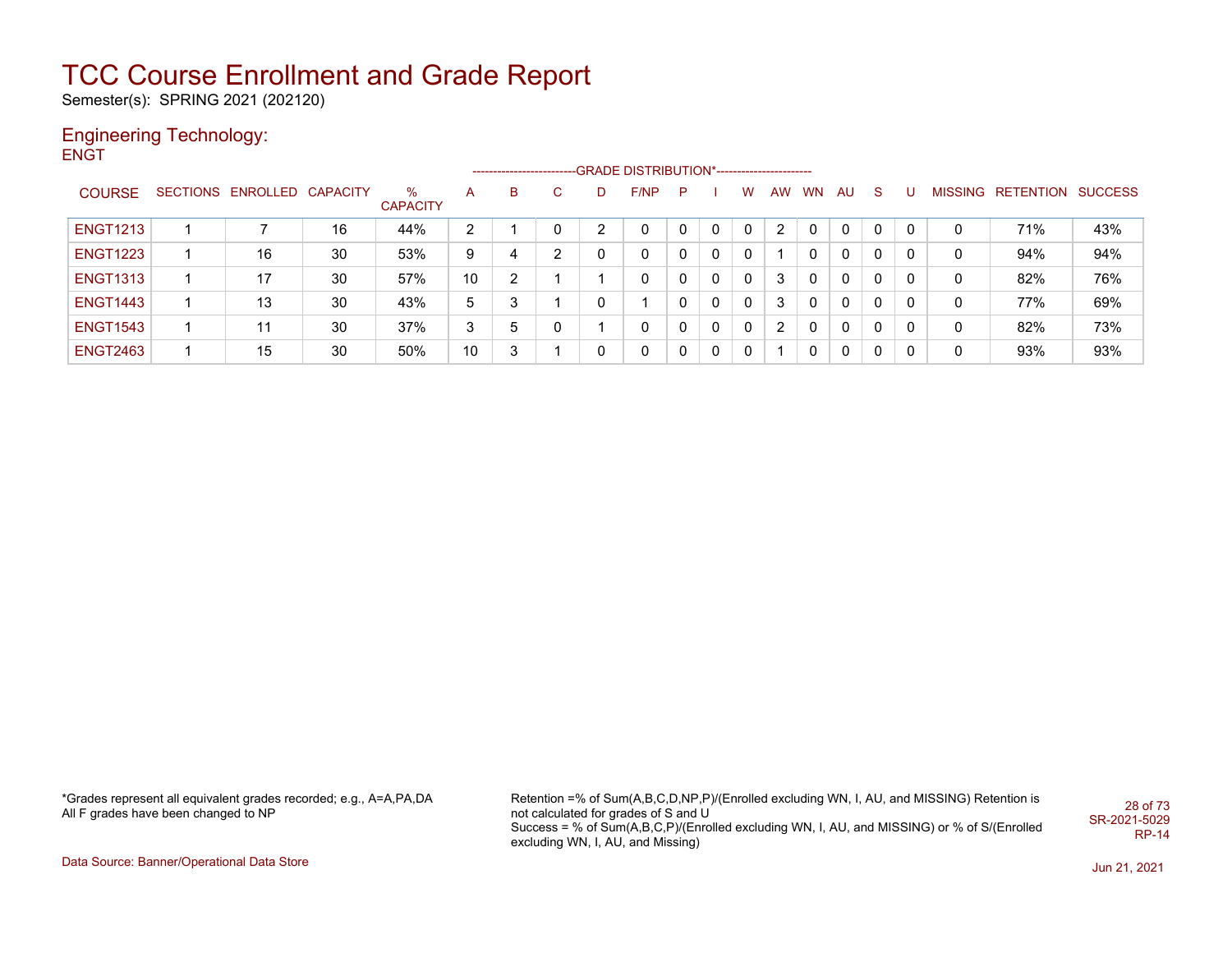Semester(s): SPRING 2021 (202120)

### ESLA English as a Second Lang: ESLA

|                 |                       |                          |    |                         |                |                |                |                | ------------------------GRADE                DISTRIBUTION*---------------------- |              |   |              |                |           |                |              |   |                |                  |                |
|-----------------|-----------------------|--------------------------|----|-------------------------|----------------|----------------|----------------|----------------|----------------------------------------------------------------------------------|--------------|---|--------------|----------------|-----------|----------------|--------------|---|----------------|------------------|----------------|
| <b>COURSE</b>   | <b>SECTIONS</b>       | <b>ENROLLED CAPACITY</b> |    | $\%$<br><b>CAPACITY</b> | A              | В              | C              | D              | F/NP                                                                             | P            |   | w            | <b>AW</b>      | <b>WN</b> | AU             | S            | U | <b>MISSING</b> | <b>RETENTION</b> | <b>SUCCESS</b> |
| <b>ESLA0223</b> | $\overline{2}$        | 2                        | 20 | 10%                     | 0              | 0              | 0              | 0              | 0                                                                                | $\mathbf{0}$ | 0 | $\mathbf{0}$ | 0              | 0         | $\overline{2}$ | 0            | 0 | $\mathbf{0}$   | $0\%$            | 0%             |
| <b>ESLA0233</b> | $\mathbf{2}^{\prime}$ | $\overline{2}$           | 20 | 10%                     |                | 0              |                | 0              | 0                                                                                | 0            | 0 | 0            | 0              | 0         | 0              | 0            | 0 | 0              | 100%             | 100%           |
| <b>ESLA0313</b> | $\overline{2}$        | 3                        | 20 | 15%                     |                | $\overline{2}$ | 0              | 0              | 0                                                                                | $\Omega$     | 0 | 0            | 0              | 0         | 0              | $\mathbf{0}$ | 0 | 0              | 100%             | 100%           |
| <b>ESLA0353</b> | $\overline{2}$        | 4                        | 20 | 20%                     |                | 0              |                | 0              | 0                                                                                | 0            | 0 | $\Omega$     | $\overline{c}$ | 0         | 0              | 0            | 0 | 0              | 50%              | 50%            |
| <b>ESLA0443</b> | 1                     | $\overline{2}$           | 10 | 20%                     |                |                | 0              | 0              | 0                                                                                | 0            | 0 | $\mathbf 0$  | 0              | 0         | 0              | 0            | 0 | 0              | 100%             | 100%           |
| <b>ESLA0513</b> | 1                     | 1                        | 10 | 10%                     |                | 0              | 0              | 0              | 0                                                                                | 0            | 0 | $\mathbf{0}$ | 0              | 0         | 0              | 0            | 0 | 0              | 100%             | 100%           |
| <b>ESLA0523</b> | 1                     | 2                        | 10 | 20%                     |                | 0              | 0              |                | 0                                                                                | 0            | 0 | $\mathbf{0}$ | 0              | 0         | 0              | 0            | 0 | 0              | 100%             | 50%            |
| <b>ESLA0533</b> | 1                     | $\mathbf 1$              | 10 | 10%                     | 0              | 0              | 0              | 1              | 0                                                                                | 0            | 0 | 0            | 0              | 0         | 0              | 0            | 0 | 0              | 100%             | 0%             |
| <b>ESLA0543</b> | 1                     | 3                        | 10 | 30%                     | $\overline{2}$ | 0              |                | 0              | 0                                                                                | 0            | 0 | $\mathbf{0}$ | $\mathbf{0}$   | 0         | 0              | $\mathbf{0}$ | 0 | $\mathbf{0}$   | 100%             | 100%           |
| <b>ESLA0653</b> | 1                     | 1                        | 10 | 10%                     |                | 0              | 0              | 0              | 0                                                                                | 0            | 0 | $\Omega$     | 0              | 0         | 0              | 0            | 0 | 0              | 100%             | 100%           |
| <b>ESLA0753</b> | $\overline{2}$        | 3                        | 20 | 15%                     |                | 0              | $\overline{2}$ | 0              | 0                                                                                | 0            | 0 | 0            | 0              | 0         | 0              | 0            | 0 | 0              | 100%             | 100%           |
| <b>ESLA0813</b> | $\overline{2}$        | 4                        | 20 | 20%                     |                | 0              | 2              |                | 0                                                                                | 0            | 0 | $\mathbf{0}$ | 0              | 0         | 0              | 0            | 0 | 0              | 100%             | 75%            |
| <b>ESLA0823</b> | $\overline{2}$        | $\overline{7}$           | 20 | 35%                     | 4              | 0              |                | $\overline{2}$ | 0                                                                                | 0            | 0 | $\Omega$     | 0              | 0         | 0              | 0            | 0 | 0              | 100%             | 71%            |
| <b>ESLA0843</b> | $\overline{2}$        | 6                        | 20 | 30%                     | 3              | 0              | 1              | 0              | 0                                                                                | 0            | 0 | $\mathbf 0$  | 2              | 0         | 0              | 0            | 0 | 0              | 67%              | 67%            |
| <b>ESLA0933</b> | $\overline{2}$        | 7                        | 20 | 35%                     | $\overline{2}$ |                | 3              | 0              | 0                                                                                | 0            | 0 | 0            | 1              | 0         | 0              | $\mathbf{0}$ | 0 | $\mathbf{0}$   | 86%              | 86%            |

\*Grades represent all equivalent grades recorded; e.g., A=A,PA,DA All F grades have been changed to NP

Retention =% of Sum(A,B,C,D,NP,P)/(Enrolled excluding WN, I, AU, and MISSING) Retention is not calculated for grades of S and U Success = % of Sum(A,B,C,P)/(Enrolled excluding WN, I, AU, and MISSING) or % of S/(Enrolled excluding WN, I, AU, and Missing) 29 of 73 SR-2021-5029

RP-14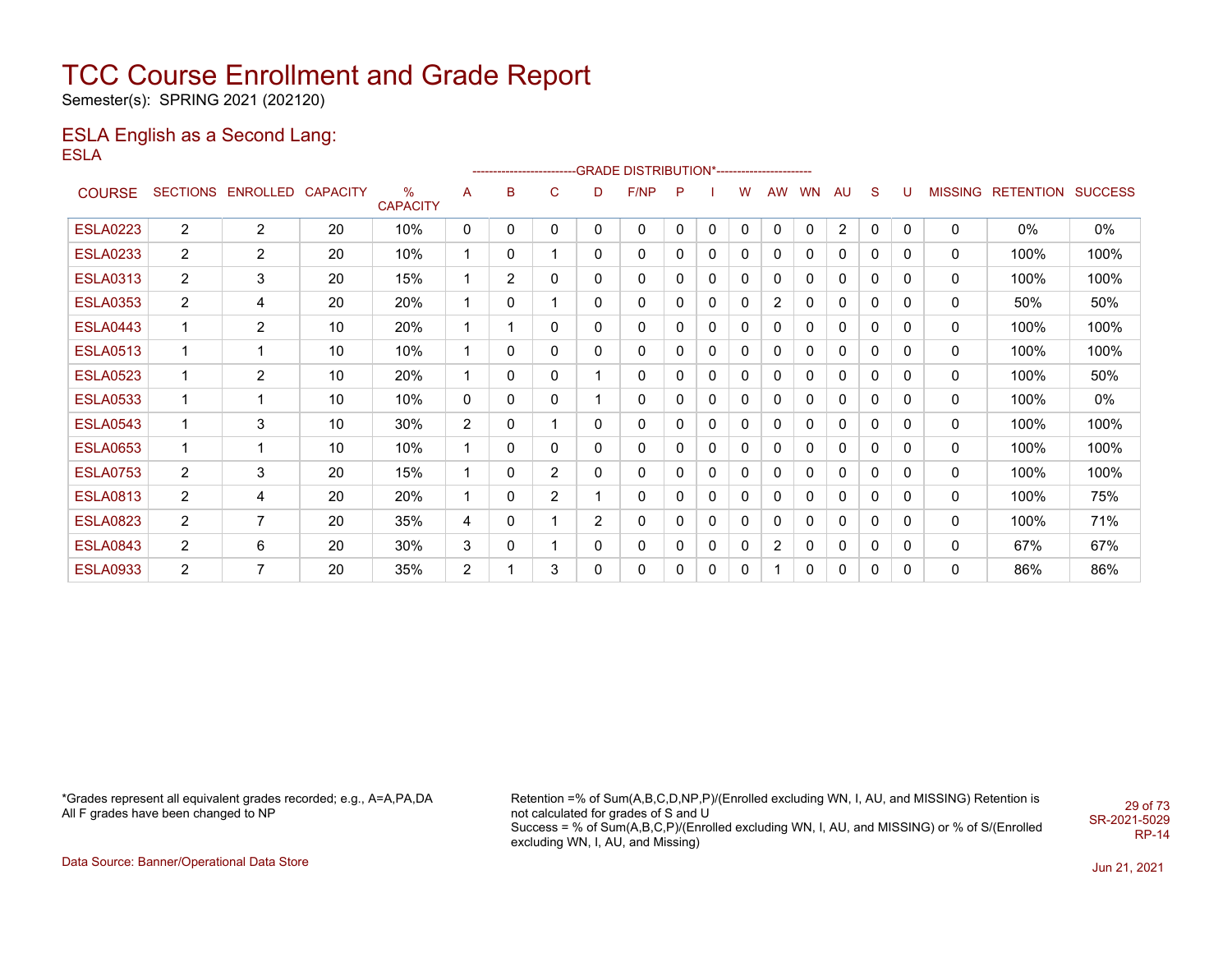Semester(s): SPRING 2021 (202120)

### ESLN English as a Second Lang: ESLN

|                 |                |                            |    |                      |   |   |    |   | -------------------------GRADE DISTRIBUTION*----------------------- |   |              |              |    |              |              |              |          |   |                           |       |
|-----------------|----------------|----------------------------|----|----------------------|---|---|----|---|---------------------------------------------------------------------|---|--------------|--------------|----|--------------|--------------|--------------|----------|---|---------------------------|-------|
| <b>COURSE</b>   |                | SECTIONS ENROLLED CAPACITY |    | %<br><b>CAPACITY</b> | A | в | C. | D | F/NP                                                                | P |              | W            | AW | WN           | AU           | -S           |          |   | MISSING RETENTION SUCCESS |       |
| <b>ESLN0113</b> |                |                            | 10 | 10%                  |   |   | 0  |   | 0                                                                   |   | 0            | 0            | 0  |              | $\Omega$     | $\Omega$     | $\Omega$ | 0 | 100%                      | 100%  |
| <b>ESLN0123</b> |                |                            | 10 | 10%                  | 0 |   | 0  |   | 0                                                                   | 0 | $\mathbf{0}$ | 0            | 0  | $\mathbf{0}$ | $\mathbf{0}$ | $\mathbf{0}$ | 0        | 0 | 100%                      | 100%  |
| <b>ESLN0133</b> |                |                            | 10 | 10%                  |   |   | 0  |   | 0                                                                   | 0 | $\mathbf{0}$ | $\mathbf{0}$ | 0  | $\Omega$     | $\mathbf{0}$ | $\Omega$     | 0        | 0 | 100%                      | 100%  |
| <b>ESLN0143</b> |                |                            | 10 | 10%                  | 0 |   | 0  |   | 0                                                                   |   | $\mathbf{0}$ | 0            | 0  |              | $\Omega$     | $\Omega$     | 0        | 0 | 100%                      | 100%  |
| <b>ESLN0243</b> | $\overline{2}$ | ົ                          | 20 | 10%                  | 0 |   | 0  |   | $\mathbf{0}$                                                        | 0 | 0            | 0            | 2  |              | $\Omega$     | $\Omega$     | 0        | 0 | $0\%$                     | $0\%$ |
| <b>ESLN0323</b> | $\overline{2}$ | ົ                          | 20 | 10%                  |   |   | 0  |   | $\mathbf{0}$                                                        | 0 | $\mathbf{0}$ | 0            |    |              | $\mathbf{0}$ | $\Omega$     | $\Omega$ | 0 | 50%                       | 50%   |

\*Grades represent all equivalent grades recorded; e.g., A=A,PA,DA All F grades have been changed to NP

Retention =% of Sum(A,B,C,D,NP,P)/(Enrolled excluding WN, I, AU, and MISSING) Retention is not calculated for grades of S and U Success = % of Sum(A,B,C,P)/(Enrolled excluding WN, I, AU, and MISSING) or % of S/(Enrolled excluding WN, I, AU, and Missing) 30 of 73 SR-2021-5029 RP-14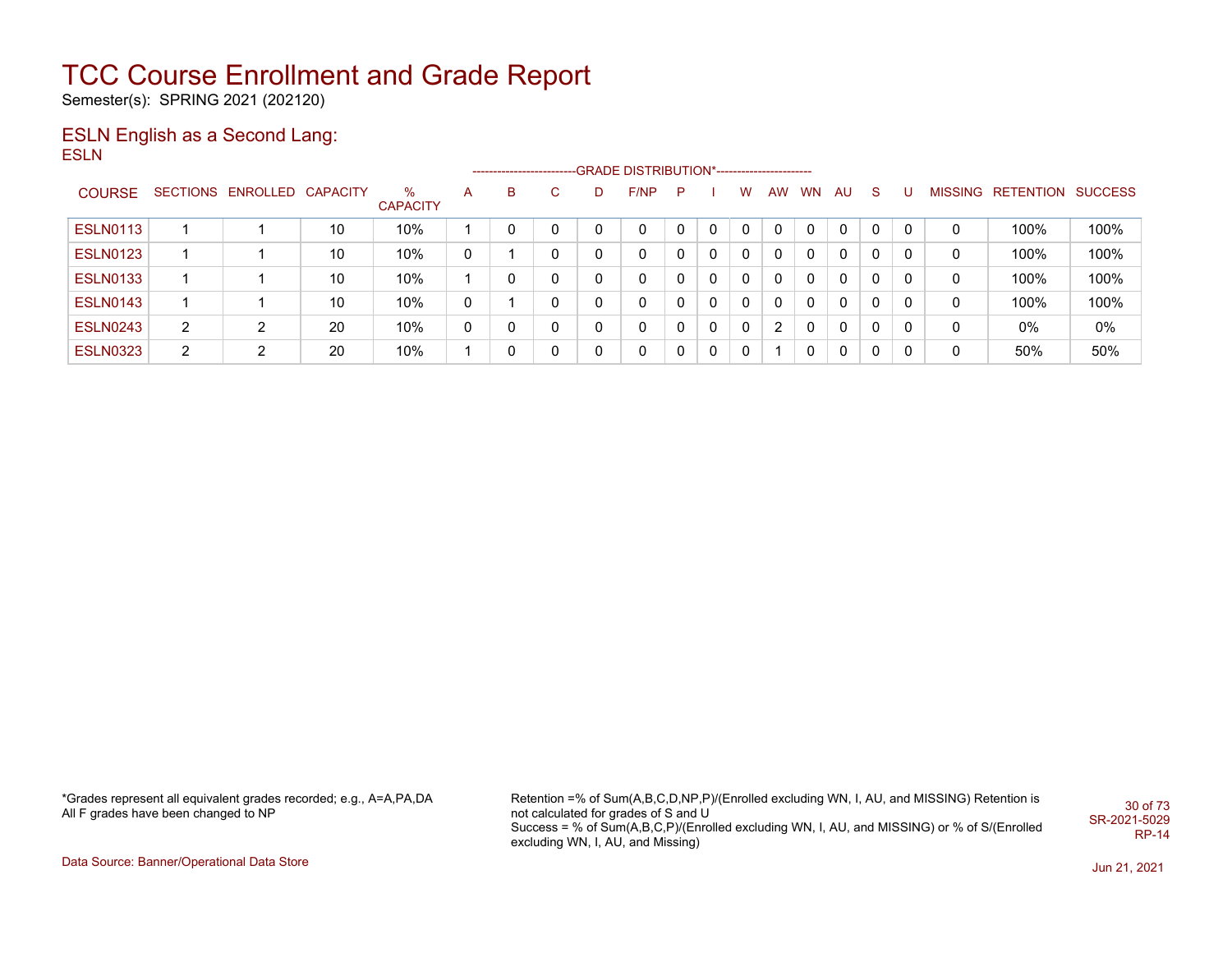Semester(s): SPRING 2021 (202120)

#### Fire & Emergency Medical Svcs: FEMS

|                 |                |                            |    |                      |    |          |                |   | ------------------------GRADE                DISTRIBUTION*---------------------- |    |   |                |           |              |              |              |          |              |                           |     |
|-----------------|----------------|----------------------------|----|----------------------|----|----------|----------------|---|----------------------------------------------------------------------------------|----|---|----------------|-----------|--------------|--------------|--------------|----------|--------------|---------------------------|-----|
| <b>COURSE</b>   |                | SECTIONS ENROLLED CAPACITY |    | %<br><b>CAPACITY</b> | A  | в        | C              | D | F/NP                                                                             | -P |   | w              | <b>AW</b> | WN.          | AU           | <sub>S</sub> | υ        |              | MISSING RETENTION SUCCESS |     |
| <b>FEMS1214</b> | 2              | 22                         | 44 | 50%                  | 11 | 3        | 5              |   | $\mathbf{0}$                                                                     |    |   |                |           |              | 0            | $\mathbf{0}$ | $\Omega$ | $\mathbf{0}$ | 91%                       | 86% |
| <b>FEMS1224</b> | $\overline{2}$ | 18                         | 45 | 40%                  | 10 | 4        | $\overline{2}$ | 0 | 0                                                                                |    | 0 | $\overline{2}$ |           | <sup>0</sup> | 0            | 0            | 0        | 0            | 89%                       | 89% |
| <b>FEMS1243</b> |                | 14                         | 30 | 47%                  | 7  | ົ        | 4              |   | 0                                                                                |    | 0 | 0              |           |              | 0            | 0            | 0        | 0            | 100%                      | 93% |
| <b>FEMS2213</b> |                | 26                         | 30 | 87%                  | 23 |          | 0              | 0 | 0                                                                                |    | 0 | 0              | 3         |              | 0            | 0            | 0        | 0            | 88%                       | 88% |
| <b>FEMS2223</b> |                | 27                         | 30 | 90%                  | 6  | 9        | ⇁              |   | 4                                                                                |    | 0 | $\Omega$       | 0         | $\Omega$     | 0            | 0            | 0        | 0            | 100%                      | 81% |
| <b>FEMS2243</b> |                | 30                         | 30 | 100%                 | 26 | $\Omega$ | 0              | 0 | 0                                                                                |    | 0 |                | 3         | $\Omega$     | 0            | $\mathbf{0}$ | 0        | 0            | 87%                       | 87% |
| <b>FEMS2253</b> |                | 26                         | 30 | 87%                  | 14 | 5        |                |   | 2                                                                                |    | 0 | $\overline{2}$ |           |              | 0            | $\mathbf{0}$ | 0        | 0            | 88%                       | 77% |
| <b>FEMS2263</b> |                | 9                          | 30 | 30%                  | 7  | 0        | 0              | 0 | 0                                                                                |    | 0 | $\Omega$       | 2         | n.           | $\mathbf{0}$ | 0            | 0        | 0            | 78%                       | 78% |

\*Grades represent all equivalent grades recorded; e.g., A=A,PA,DA All F grades have been changed to NP

Retention =% of Sum(A,B,C,D,NP,P)/(Enrolled excluding WN, I, AU, and MISSING) Retention is not calculated for grades of S and U Success = % of Sum(A,B,C,P)/(Enrolled excluding WN, I, AU, and MISSING) or % of S/(Enrolled excluding WN, I, AU, and Missing) 31 of 73 SR-2021-5029 RP-14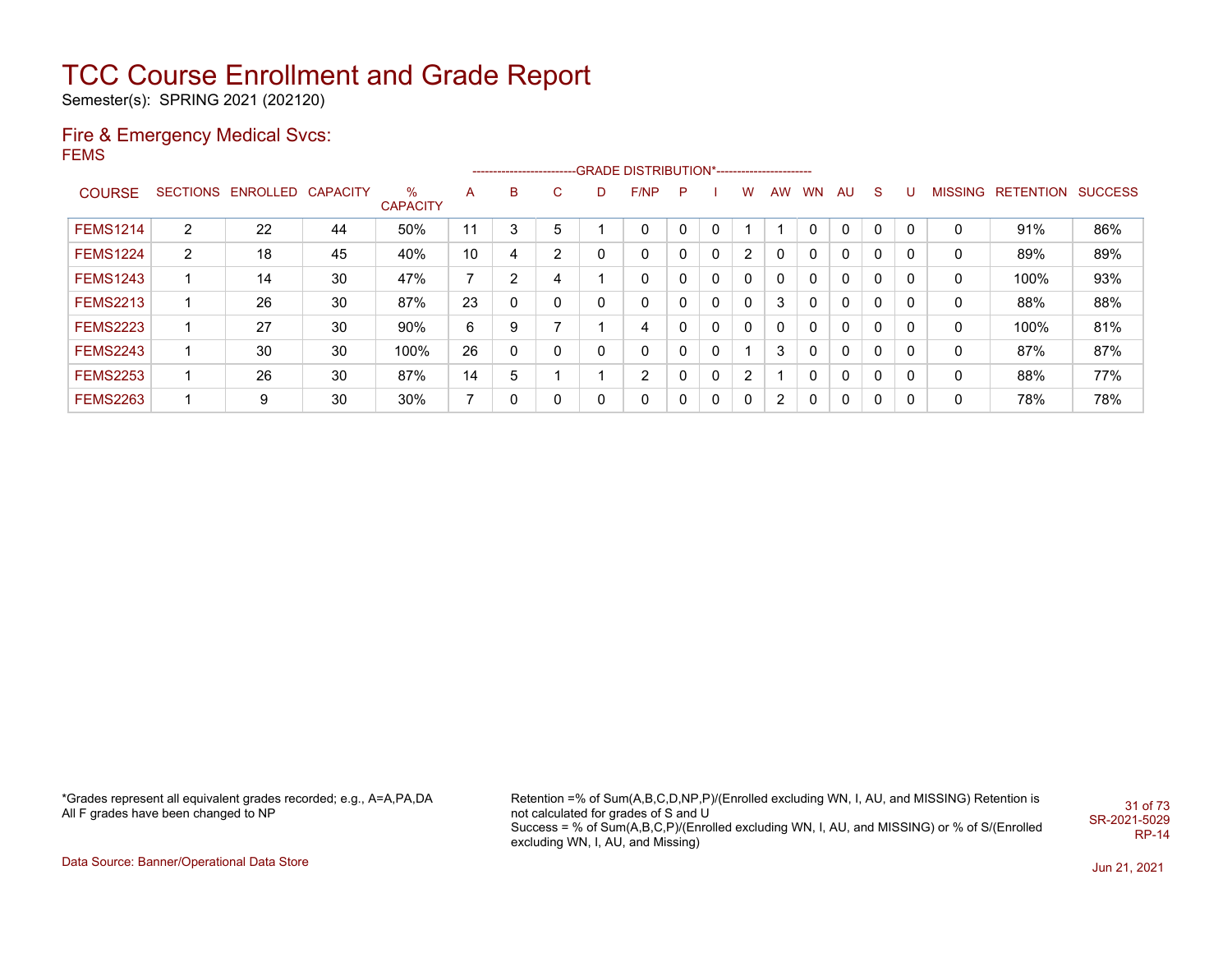Semester(s): SPRING 2021 (202120)

#### French: FREN

|                 |   |                            |    |                      |                |   |             |   | -GRADE DISTRIBUTION*----------------------- |   |   |   |    |           |    |    |   |                           |      |
|-----------------|---|----------------------------|----|----------------------|----------------|---|-------------|---|---------------------------------------------|---|---|---|----|-----------|----|----|---|---------------------------|------|
| <b>COURSE</b>   |   | SECTIONS ENROLLED CAPACITY |    | %<br><b>CAPACITY</b> | A              | B | C.          | D | F/NP                                        | P |   | w | AW | <b>WN</b> | AU | `S |   | MISSING RETENTION SUCCESS |      |
| <b>FREN1103</b> | 2 | 26                         | 60 | 43%                  | 6              |   | $\mathbf b$ | 0 | 3                                           |   | 0 | 5 | ົ  |           |    |    | 0 | 69%                       | 58%  |
| <b>FREN1213</b> | 2 |                            | 14 | 64%                  | 4              |   | 3           |   | 0                                           |   | 0 |   | 0  |           | 0  |    | 0 | 100%                      | 100% |
| <b>FREN1313</b> |   |                            | 30 | 23%                  | $\overline{2}$ |   | 0           |   | 0                                           |   | 0 | 0 |    | 0         | 3  |    | 0 | 43%                       | 43%  |
| <b>FREN1413</b> |   | :5                         | 20 | 25%                  | ົ              |   | 0           | 0 | 0                                           |   | 0 | 0 | 0  | 0         | 2  |    | 0 | 60%                       | 60%  |

\*Grades represent all equivalent grades recorded; e.g., A=A,PA,DA All F grades have been changed to NP

Retention =% of Sum(A,B,C,D,NP,P)/(Enrolled excluding WN, I, AU, and MISSING) Retention is not calculated for grades of S and U Success = % of Sum(A,B,C,P)/(Enrolled excluding WN, I, AU, and MISSING) or % of S/(Enrolled excluding WN, I, AU, and Missing) 32 of 73 SR-2021-5029 RP-14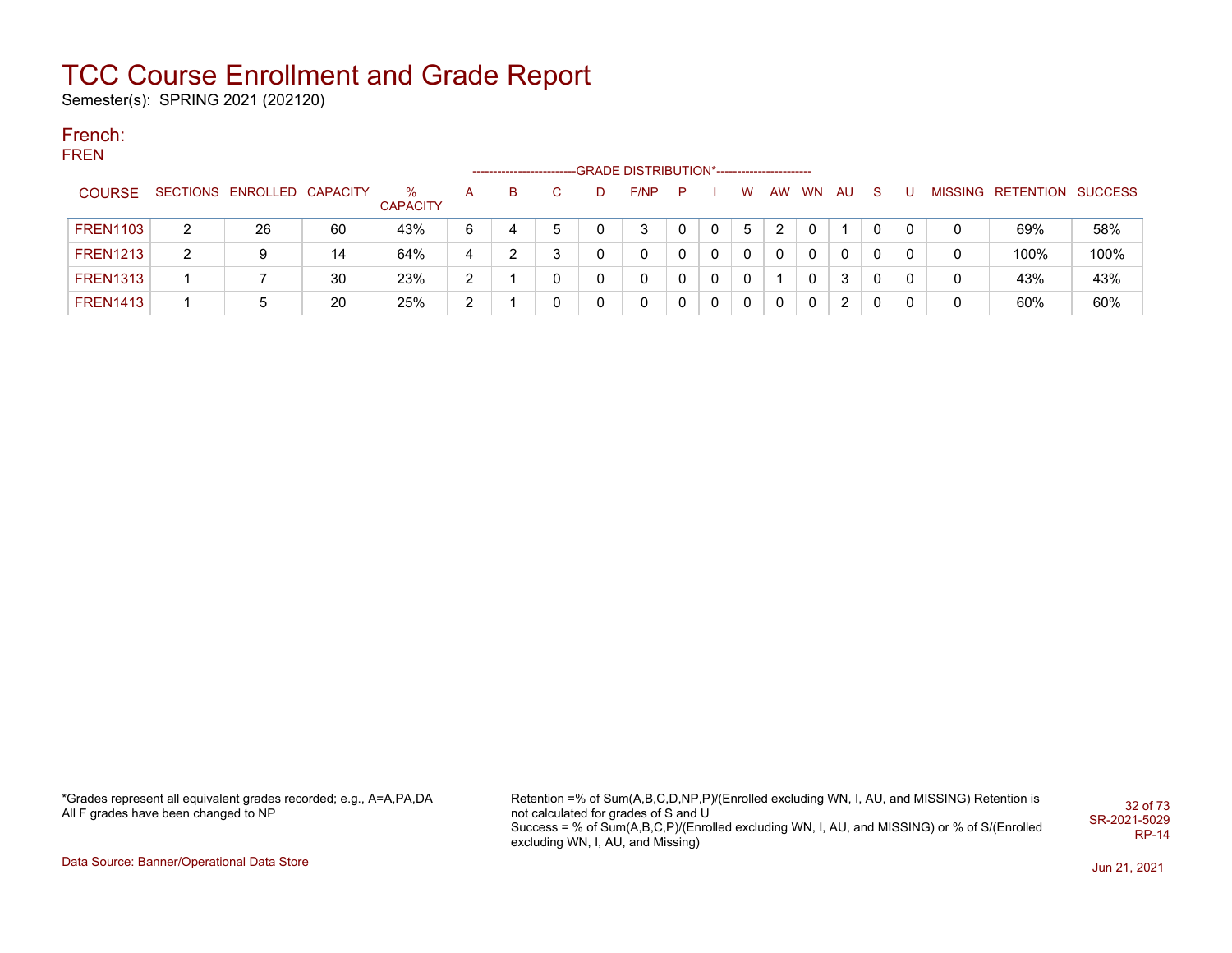Semester(s): SPRING 2021 (202120)

#### Geography: GEOG

|               |                |                            |     |                      |    | --------------------- |    | -GRADE DISTRIBUTION*----------------------- |   |   |   |    |             |          |    |          |   |                           |     |
|---------------|----------------|----------------------------|-----|----------------------|----|-----------------------|----|---------------------------------------------|---|---|---|----|-------------|----------|----|----------|---|---------------------------|-----|
| <b>COURSE</b> |                | SECTIONS ENROLLED CAPACITY |     | %<br><b>CAPACITY</b> | A  | B.                    |    | F/NP                                        | P |   | W | AW | <b>WN</b>   | AU.      | -S |          |   | MISSING RETENTION SUCCESS |     |
| GEOG1014      | 3              | 65                         | 70  | 93%                  | 23 | 21                    | 6  | 3                                           | 0 | 0 | 6 | 2  | $\Omega$    | $\Omega$ |    | 0        | 0 | 88%                       | 77% |
| GEOG1043      | 6              | 132                        | 142 | 93%                  | 54 | 32                    | 11 | $12 \overline{ }$                           | 0 |   | 5 |    |             |          |    | $\Omega$ | 0 | 89%                       | 73% |
| GEOG2013      |                | 29                         | 30  | 97%                  | 13 | 8                     | 3  | 4                                           | 0 | 0 |   |    | 0           | 0        |    | $\Omega$ | 0 | 97%                       | 83% |
| GEOG2033      | $\overline{2}$ | 41                         | 50  | 82%                  | 17 | 8                     | 6  | 4                                           | 0 |   | 4 | 0  | $\mathbf 0$ | 0        | 0  | 0        | 0 | 88%                       | 76% |

\*Grades represent all equivalent grades recorded; e.g., A=A,PA,DA All F grades have been changed to NP

Retention =% of Sum(A,B,C,D,NP,P)/(Enrolled excluding WN, I, AU, and MISSING) Retention is not calculated for grades of S and U Success = % of Sum(A,B,C,P)/(Enrolled excluding WN, I, AU, and MISSING) or % of S/(Enrolled excluding WN, I, AU, and Missing) 33 of 73 SR-2021-5029 RP-14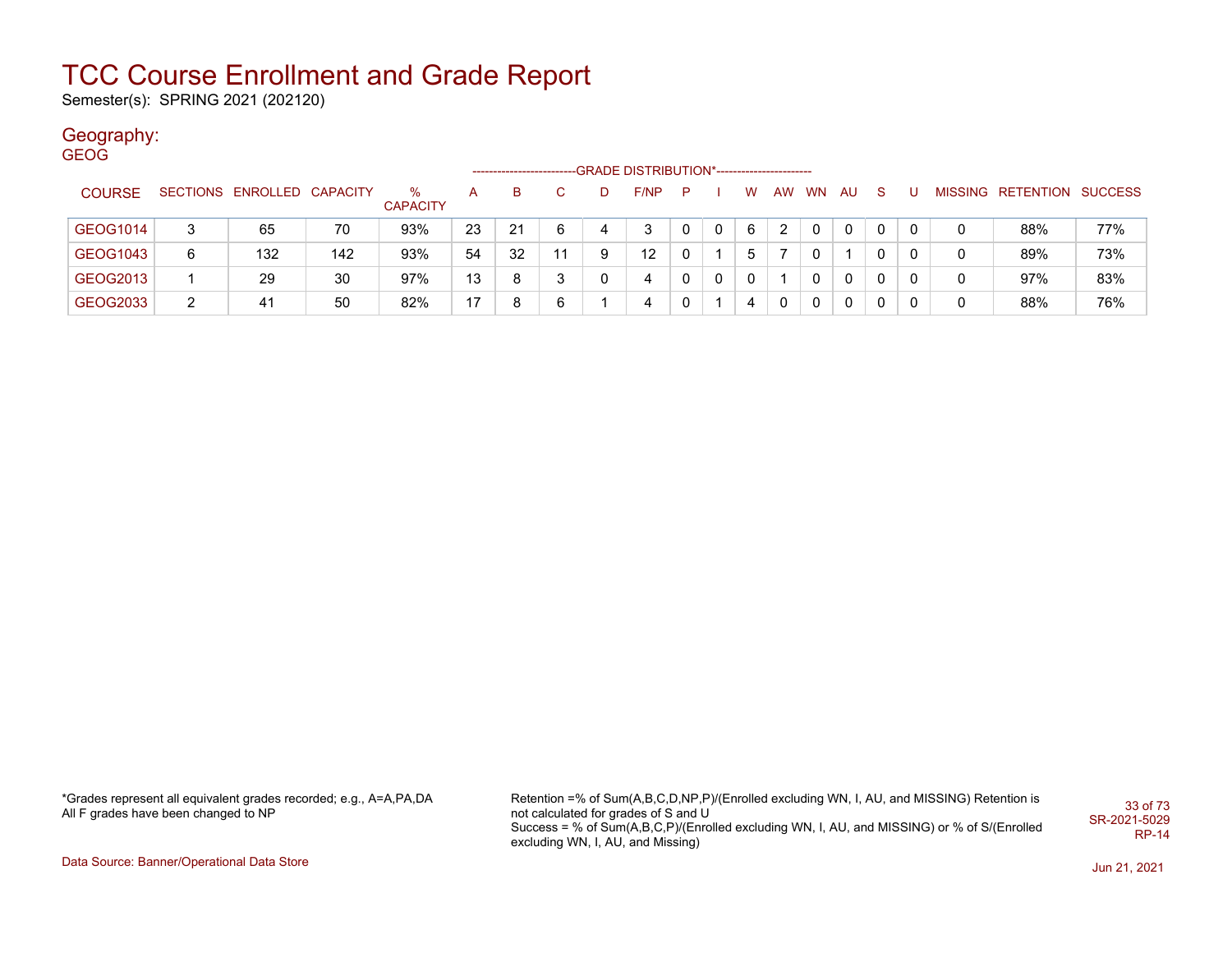Semester(s): SPRING 2021 (202120)

### Geology:

GEOL

|               |                            |     |                      |    | -------------------------- |   |    | -GRADE DISTRIBUTION*---------------------- |                |              |   |          |          |              |   |                           |     |
|---------------|----------------------------|-----|----------------------|----|----------------------------|---|----|--------------------------------------------|----------------|--------------|---|----------|----------|--------------|---|---------------------------|-----|
| <b>COURSE</b> | SECTIONS ENROLLED CAPACITY |     | %<br><b>CAPACITY</b> | A  | B.                         |   | D. | F/NP                                       | $\blacksquare$ |              | W | AW WN AU |          | - S          | U | MISSING RETENTION SUCCESS |     |
| GEOL1014      | 54                         | 100 | 54%                  | 28 | 10                         | 5 |    |                                            |                | $\mathbf{0}$ | 5 |          | $\Omega$ | $\Omega$     |   | 91%                       | 80% |
| GEOL1024      |                            | 10  | 20%                  |    |                            |   |    |                                            |                | 0            |   |          | $\Omega$ | $\mathbf{0}$ |   | 50%                       | 50% |

\*Grades represent all equivalent grades recorded; e.g., A=A,PA,DA All F grades have been changed to NP

Retention =% of Sum(A,B,C,D,NP,P)/(Enrolled excluding WN, I, AU, and MISSING) Retention is not calculated for grades of S and U Success = % of Sum(A,B,C,P)/(Enrolled excluding WN, I, AU, and MISSING) or % of S/(Enrolled excluding WN, I, AU, and Missing) 34 of 73 SR-2021-5029 RP-14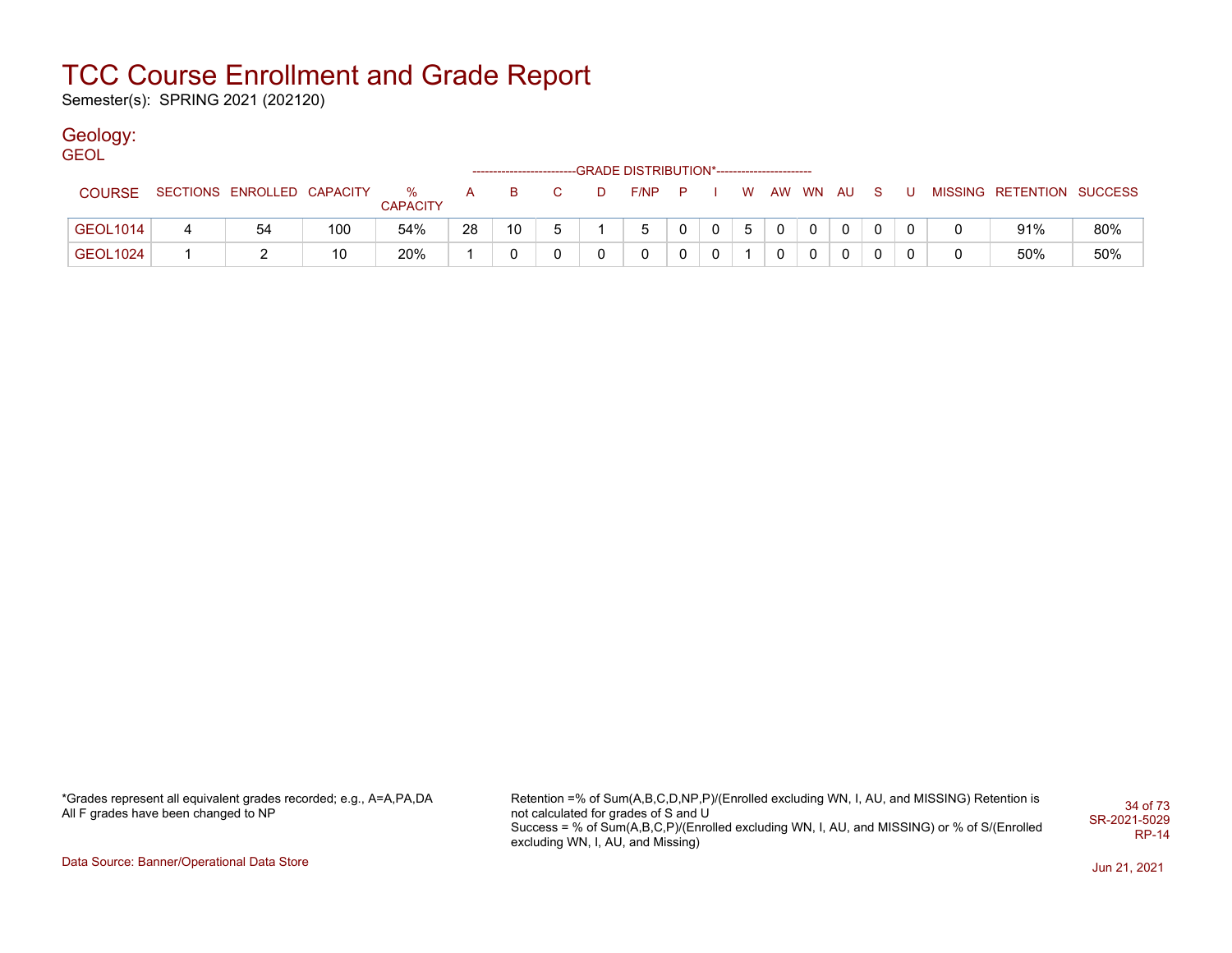Semester(s): SPRING 2021 (202120)

### Geographic Information Systems: **GIS**

|         |                                   |    |                         |              | ----------------------- |   | --GRADE DISTRIBUTION*----------------------- |   |   |             |    |        |  |             |                           |      |
|---------|-----------------------------------|----|-------------------------|--------------|-------------------------|---|----------------------------------------------|---|---|-------------|----|--------|--|-------------|---------------------------|------|
|         | COURSE SECTIONS ENROLLED CAPACITY |    | $\%$<br><b>CAPACITY</b> | $\mathsf{A}$ | B.                      | D | F/NP                                         | P |   | <b>W</b>    | AW | WN AUS |  |             | MISSING RETENTION SUCCESS |      |
| GIS2383 |                                   | 30 | 23%                     |              |                         |   |                                              |   | 0 | $\mathbf 0$ | 0  |        |  | $\mathbf 0$ | 100%                      | 100% |
| GIS2393 |                                   | 30 | 23%                     |              |                         |   |                                              |   |   |             |    |        |  | 0           | 100%                      | 100% |

\*Grades represent all equivalent grades recorded; e.g., A=A,PA,DA All F grades have been changed to NP

Retention =% of Sum(A,B,C,D,NP,P)/(Enrolled excluding WN, I, AU, and MISSING) Retention is not calculated for grades of S and U Success = % of Sum(A,B,C,P)/(Enrolled excluding WN, I, AU, and MISSING) or % of S/(Enrolled excluding WN, I, AU, and Missing) 35 of 73 SR-2021-5029 RP-14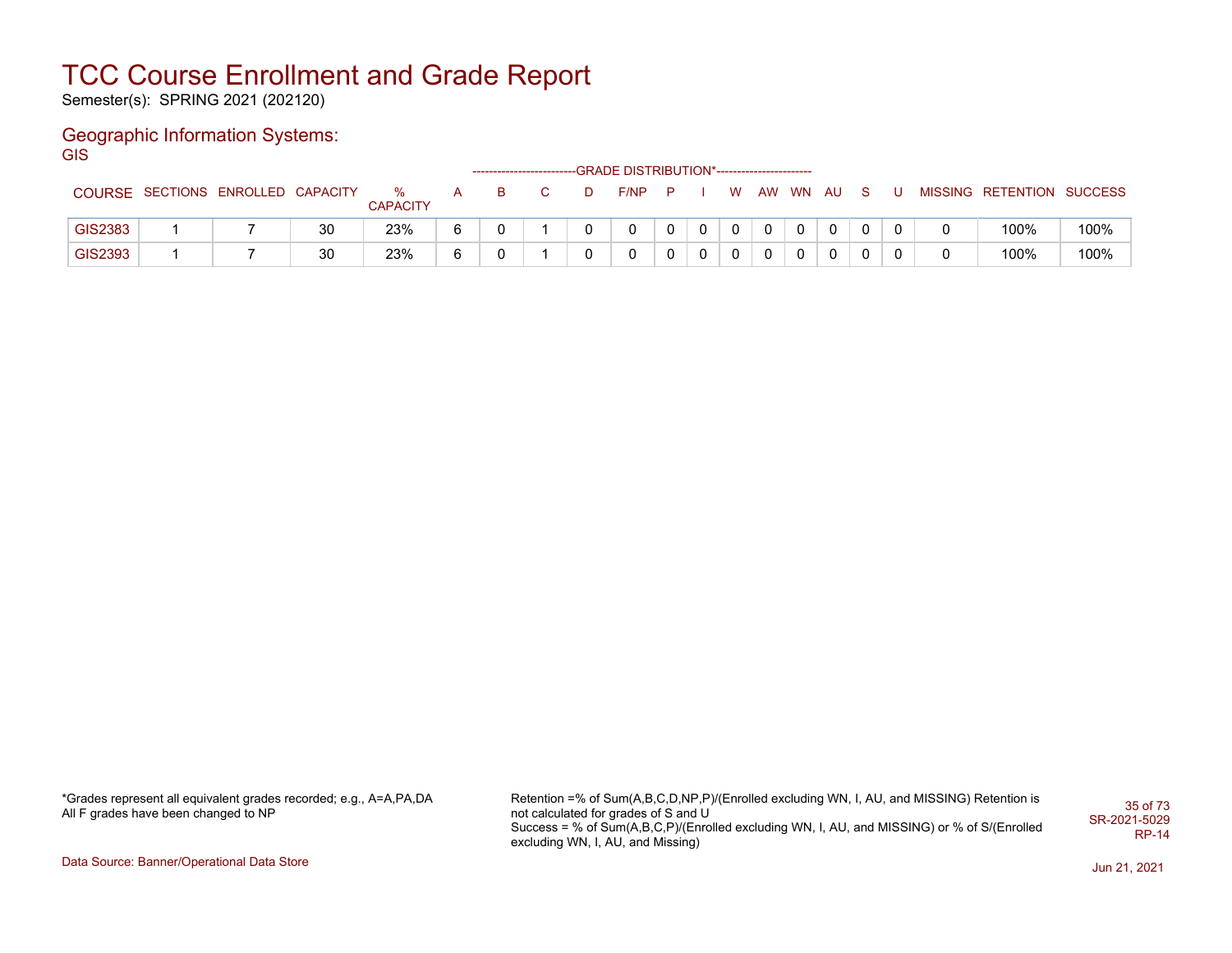Semester(s): SPRING 2021 (202120)

#### Health, Human Perf & Phys Ed: HHPE

|                 | ------------------------GRADE                DISTRIBUTION*---------------------- |                            |    |                      |    |   |              |   |      |   |   |   |    |    |    |              |   |   |                           |     |
|-----------------|----------------------------------------------------------------------------------|----------------------------|----|----------------------|----|---|--------------|---|------|---|---|---|----|----|----|--------------|---|---|---------------------------|-----|
| <b>COURSE</b>   |                                                                                  | SECTIONS ENROLLED CAPACITY |    | ℅<br><b>CAPACITY</b> | A  | B | $\mathbf{C}$ | D | F/NP | P |   | W | AW | WN | AU | <sub>S</sub> | υ |   | MISSING RETENTION SUCCESS |     |
| <b>HHPE1143</b> |                                                                                  | 16                         | 30 | 53%                  | 10 | າ | 0            |   | 3    |   | 0 |   |    |    | 0  | 0            |   | 0 | 100%                      | 75% |
| <b>HHPE2111</b> |                                                                                  | 14                         | 30 | 47%                  | 8  |   | 0            | 0 | 0    |   | 0 |   |    |    | 0  | 0            | 0 | 0 | 64%                       | 64% |
| <b>HHPE2212</b> | 3                                                                                | 46                         | 60 | 77%                  | 31 |   | 3            | າ |      |   | 0 |   |    |    | 0  | 0            | 0 | 0 | 96%                       | 89% |
| <b>HHPE2263</b> |                                                                                  | 19                         | 30 | 63%                  | 12 | 5 | 0            | 0 |      |   | 0 |   |    | 0  | 0  | 0            | 0 | 0 | 95%                       | 89% |
| <b>HHPE2603</b> | 2                                                                                | 46                         | 60 | 77%                  | 26 | 5 | 4            | 3 | 4    |   | 0 | 2 | 2  | 0  | 0  | 0            | 0 | 0 | 91%                       | 76% |
| <b>HHPE2653</b> |                                                                                  | 18                         | 30 | 60%                  | 11 | 2 | 3            | 0 |      |   | 0 |   |    |    | 0  | 0            | 0 | 0 | 94%                       | 89% |

\*Grades represent all equivalent grades recorded; e.g., A=A,PA,DA All F grades have been changed to NP

Retention =% of Sum(A,B,C,D,NP,P)/(Enrolled excluding WN, I, AU, and MISSING) Retention is not calculated for grades of S and U Success = % of Sum(A,B,C,P)/(Enrolled excluding WN, I, AU, and MISSING) or % of S/(Enrolled excluding WN, I, AU, and Missing) 36 of 73 SR-2021-5029 RP-14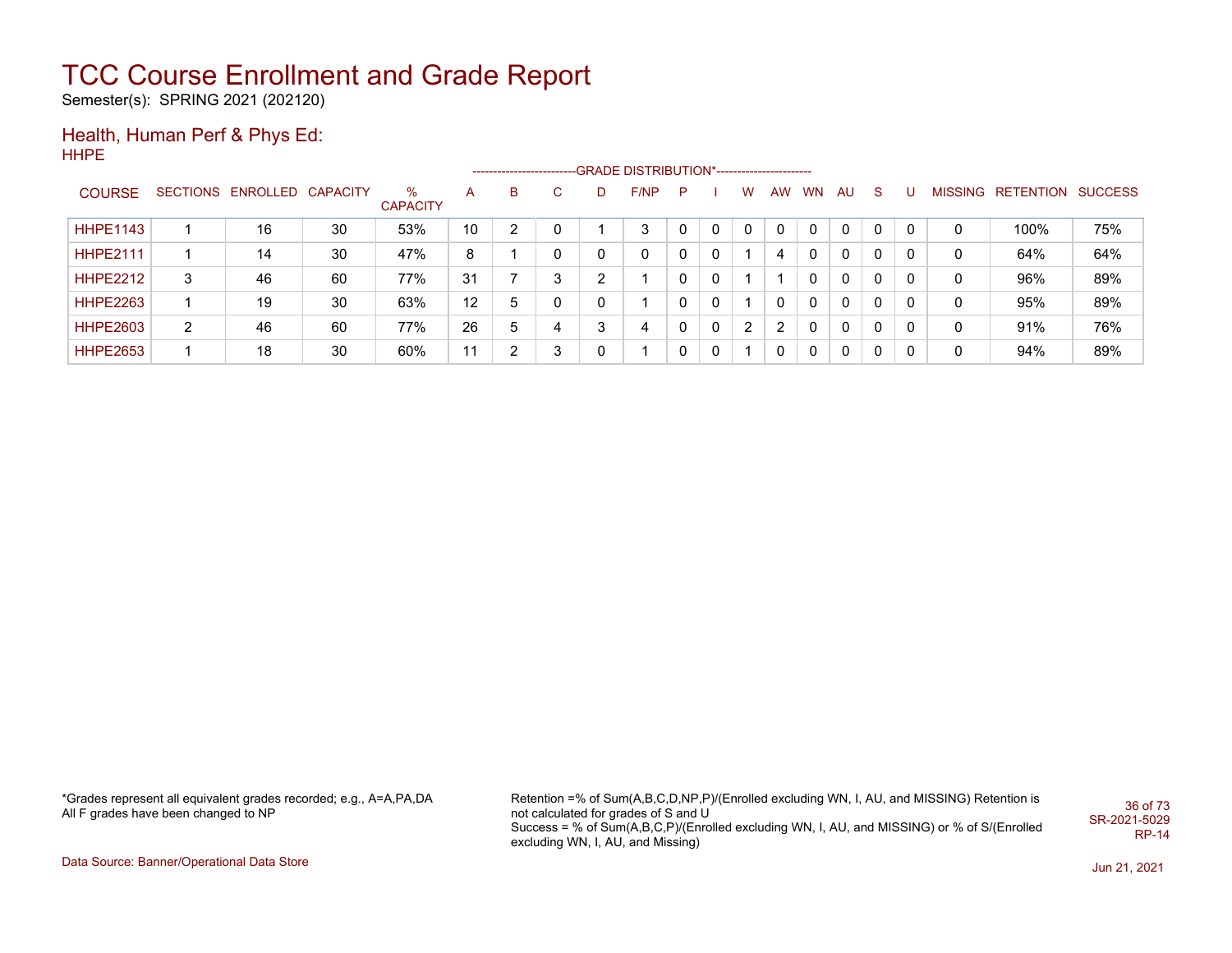Semester(s): SPRING 2021 (202120)

### History:

**HIST** 

|                 |                |                            |       |                         |     | ------------------------- |     |    | -GRADE DISTRIBUTION*---------------------- |    |              |                |          |           |              |              |   |                |                          |     |
|-----------------|----------------|----------------------------|-------|-------------------------|-----|---------------------------|-----|----|--------------------------------------------|----|--------------|----------------|----------|-----------|--------------|--------------|---|----------------|--------------------------|-----|
| <b>COURSE</b>   |                | SECTIONS ENROLLED CAPACITY |       | $\%$<br><b>CAPACITY</b> | A   | B                         | C   | D. | F/NP                                       | -P |              | w              | AW.      | <b>WN</b> | - AU         | <sub>S</sub> |   | <b>MISSING</b> | <b>RETENTION SUCCESS</b> |     |
| <b>HIST1053</b> | 6              | 114                        | 148   | 77%                     | 54  | 20                        | 14  |    | 10                                         |    |              | 6              | 3        |           | $\mathbf{0}$ | $\Omega$     | 0 | C              | 92%                      | 77% |
| <b>HIST1063</b> | 2              | 43                         | 60    | 72%                     | 14  |                           | 11  | າ  | 6                                          | 0  | 0            | 2              |          | 0         | $\Omega$     | 0            | 0 | 0              | 93%                      | 74% |
| <b>HIST1073</b> | 4              | 37                         | 83    | 45%                     | 14  | 13                        | 5   |    |                                            | 0  | 0            | 2              |          |           | 0            | 0            | 0 | 0              | 92%                      | 86% |
| <b>HIST1483</b> | 28             | 563                        | 716   | 79%                     | 204 | 130                       | 74  | 44 | 65                                         | 0  | $\mathbf{0}$ | 30             | 16       | 0         | $\Omega$     | 0            | 0 | 0              | 92%                      | 72% |
| <b>HIST1493</b> | 65             | .195                       | 1,511 | 79%                     | 386 | 339                       | 171 | 60 | 116                                        | 0  | 4            | 66             | 53       | 0         | $\Omega$     | 0            | 0 | 0              | $90\%$                   | 75% |
| <b>HIST2333</b> |                | 29                         | 30    | 97%                     | 9   | 12                        | 6   |    |                                            | 0  |              |                | $\Omega$ | 0         | 0            | $\mathbf{0}$ | 0 | 0              | 97%                      | 93% |
| <b>HIST2343</b> |                | 16                         | 15    | 107%                    | 4   | 6                         |     | C. |                                            | 0  | 0            | $\overline{2}$ | 0        | 0         | $\Omega$     | 0            | 0 | 0              | 88%                      | 69% |
| <b>HIST2523</b> | $\overline{2}$ | 48                         | 60    | 80%                     | 15  | 12                        |     |    | 7                                          | 0  |              | 3              | 3        | 0         | $\Omega$     | 0            | 0 | 0              | 88%                      | 71% |

\*Grades represent all equivalent grades recorded; e.g., A=A,PA,DA All F grades have been changed to NP

Retention =% of Sum(A,B,C,D,NP,P)/(Enrolled excluding WN, I, AU, and MISSING) Retention is not calculated for grades of S and U Success = % of Sum(A,B,C,P)/(Enrolled excluding WN, I, AU, and MISSING) or % of S/(Enrolled excluding WN, I, AU, and Missing) 37 of 73 SR-2021-5029 RP-14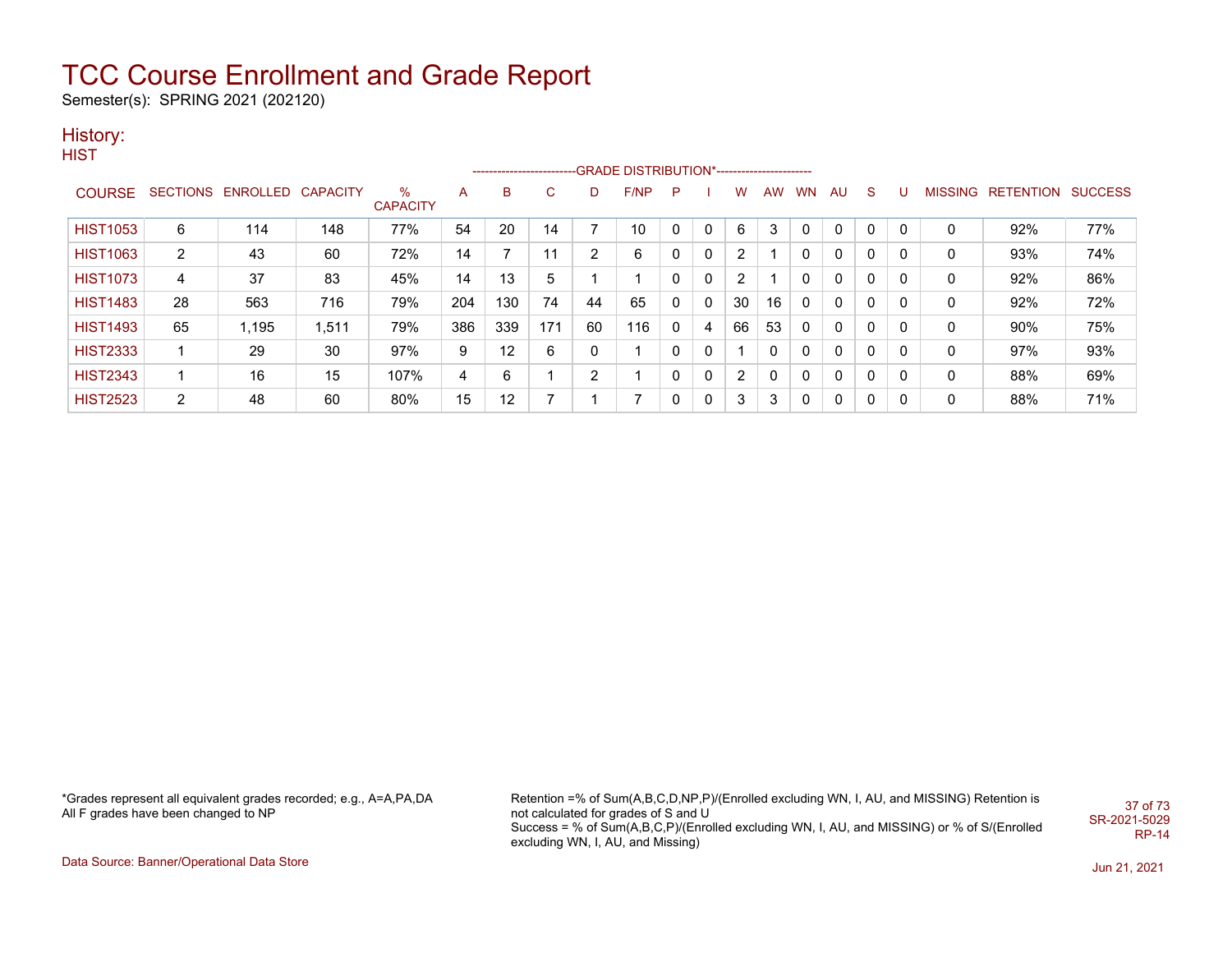Semester(s): SPRING 2021 (202120)

#### Health Information Technology: **HITC**

|                 |                   |                   |                      |    |   |    |   | --------------------------GRADE DISTRIBUTION*----------------------- |   |   |   |              |           |              |              |   |                |           |                |
|-----------------|-------------------|-------------------|----------------------|----|---|----|---|----------------------------------------------------------------------|---|---|---|--------------|-----------|--------------|--------------|---|----------------|-----------|----------------|
| <b>COURSE</b>   | SECTIONS ENROLLED | <b>CAPACITY</b>   | %<br><b>CAPACITY</b> | A  | B | C. | D | F/NP                                                                 | P |   | w | <b>AW</b>    | <b>WN</b> | AU           | S            |   | <b>MISSING</b> | RETENTION | <b>SUCCESS</b> |
| <b>HITC1213</b> | 12                | $12 \overline{ }$ | 100%                 | 4  | 4 |    |   | 0                                                                    | 0 |   |   | 0            | $\Omega$  | $\mathbf{0}$ | $\mathbf{0}$ | 0 | 0              | 83%       | 75%            |
| <b>HITC1333</b> | 13                | 13                | 100%                 | 0  |   | 5  |   |                                                                      | 0 |   | 0 | 0            | 0         | 0            | 0            | 0 | 0              | 100%      | 92%            |
| <b>HITC1353</b> | 12                | 12                | 100%                 | 5  | 5 |    | 0 | 0                                                                    | 0 | 0 |   | $\mathbf{0}$ | 0         | $\Omega$     | $\mathbf{0}$ | 0 | 0              | 92%       | 92%            |
| <b>HITC2053</b> | 13                | 20                | 65%                  | 5  | 4 | 2  |   | 0                                                                    | 0 | 0 | 2 | 0            | 0         | $\Omega$     | $\mathbf{0}$ | 0 | 0              | 85%       | 85%            |
| <b>HITC2113</b> | 10                | 20                | 50%                  | 6  | C |    |   | 0                                                                    | 0 | 0 |   | 0            | $\Omega$  | 0            | $\mathbf{0}$ | 0 | $\mathbf 0$    | 90%       | 90%            |
| <b>HITC2121</b> | 14                | 20                | 70%                  | 10 | 3 |    |   | 0                                                                    | 0 | 0 | 0 | $\mathbf{0}$ | 0         | $\Omega$     | $\mathbf{0}$ | 0 | 0              | 100%      | 100%           |
| <b>HITC2133</b> | 11                | 20                | 55%                  | 7  | ◠ | ົ  |   | 0                                                                    | 0 |   | 0 | $\mathbf 0$  | 0         | 0            | $\mathbf{0}$ | 0 | 0              | 100%      | 100%           |
| <b>HITC2403</b> | 13                | 13                | 100%                 |    | 8 | 4  |   | 0                                                                    | 0 | 0 | 0 | 0            | 0         | 0            | $\mathbf{0}$ | 0 | 0              | 100%      | 100%           |
| <b>HITC2411</b> | 15                | 18                | 83%                  | 14 |   | 0  |   |                                                                      | 0 | 0 | 0 | 0            | 0         | 0            | $\mathbf{0}$ | 0 | 0              | 100%      | 93%            |

\*Grades represent all equivalent grades recorded; e.g., A=A,PA,DA All F grades have been changed to NP

Retention =% of Sum(A,B,C,D,NP,P)/(Enrolled excluding WN, I, AU, and MISSING) Retention is not calculated for grades of S and U Success = % of Sum(A,B,C,P)/(Enrolled excluding WN, I, AU, and MISSING) or % of S/(Enrolled excluding WN, I, AU, and Missing) 38 of 73 SR-2021-5029 RP-14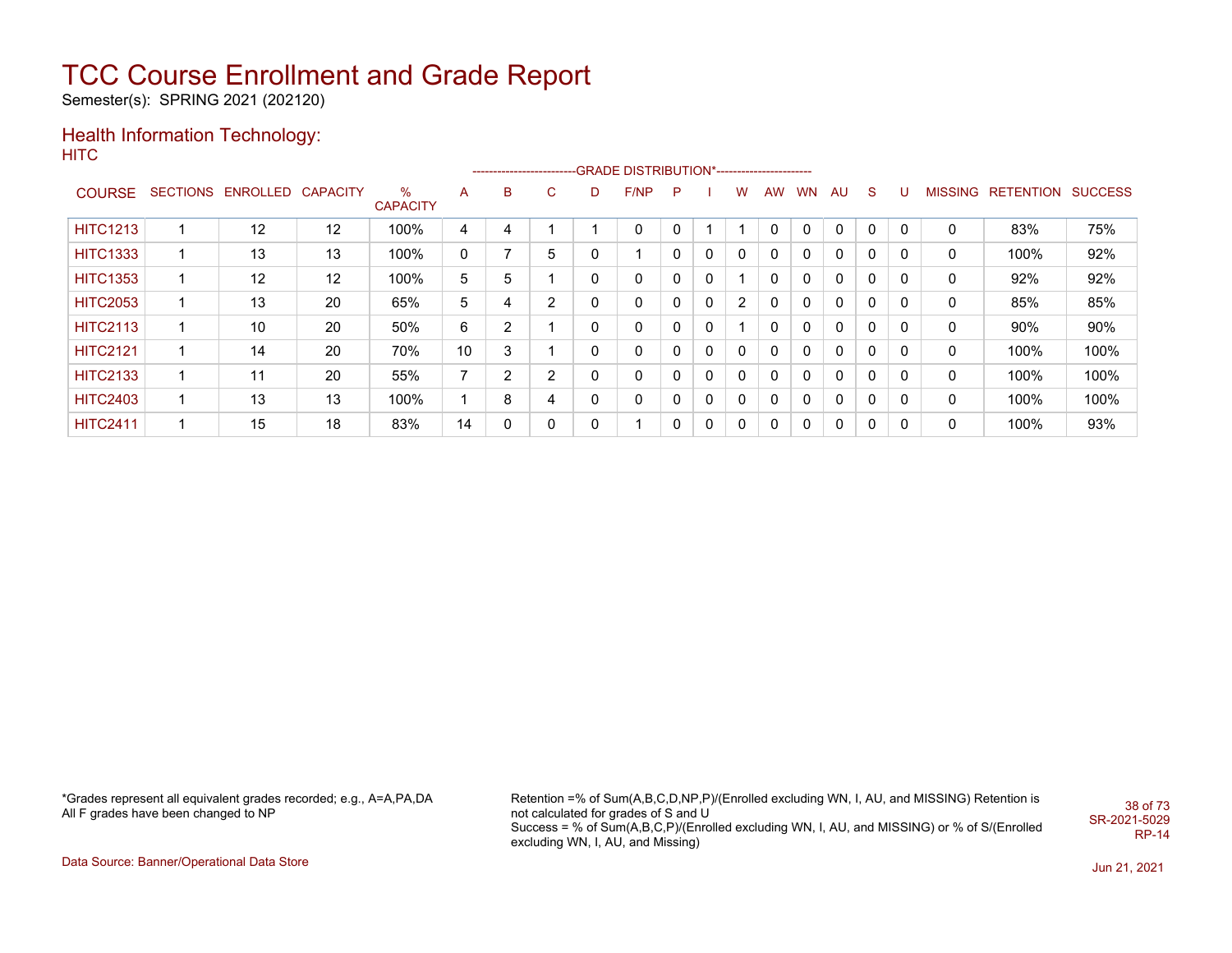Semester(s): SPRING 2021 (202120)

### Horticulture Technology:

**HORT** 

|                 |                            |    |                      |        | -------------------------- |  | -GRADE DISTRIBUTION*---------------------- |          |             |             |  |             |              |  |                           |     |
|-----------------|----------------------------|----|----------------------|--------|----------------------------|--|--------------------------------------------|----------|-------------|-------------|--|-------------|--------------|--|---------------------------|-----|
| <b>COURSE</b>   | SECTIONS ENROLLED CAPACITY |    | %<br><b>CAPACITY</b> | A      | в                          |  | F/NP                                       | <b>P</b> |             | <b>W</b>    |  | AW WN AU    | S.           |  | MISSING RETENTION SUCCESS |     |
| <b>HORT1303</b> | 22                         | 28 | 79%                  |        | a                          |  | C.                                         |          | $\mathbf 0$ | $\mathbf 0$ |  | $\mathbf 0$ | $\mathbf{0}$ |  | 95%                       | 82% |
| <b>HORT2501</b> |                            | 12 | 92%                  | $\sim$ |                            |  |                                            |          | 0           | 0           |  | $\mathbf 0$ | 0            |  | 91%                       | 82% |

\*Grades represent all equivalent grades recorded; e.g., A=A,PA,DA All F grades have been changed to NP

Retention =% of Sum(A,B,C,D,NP,P)/(Enrolled excluding WN, I, AU, and MISSING) Retention is not calculated for grades of S and U Success = % of Sum(A,B,C,P)/(Enrolled excluding WN, I, AU, and MISSING) or % of S/(Enrolled excluding WN, I, AU, and Missing) 39 of 73 SR-2021-5029 RP-14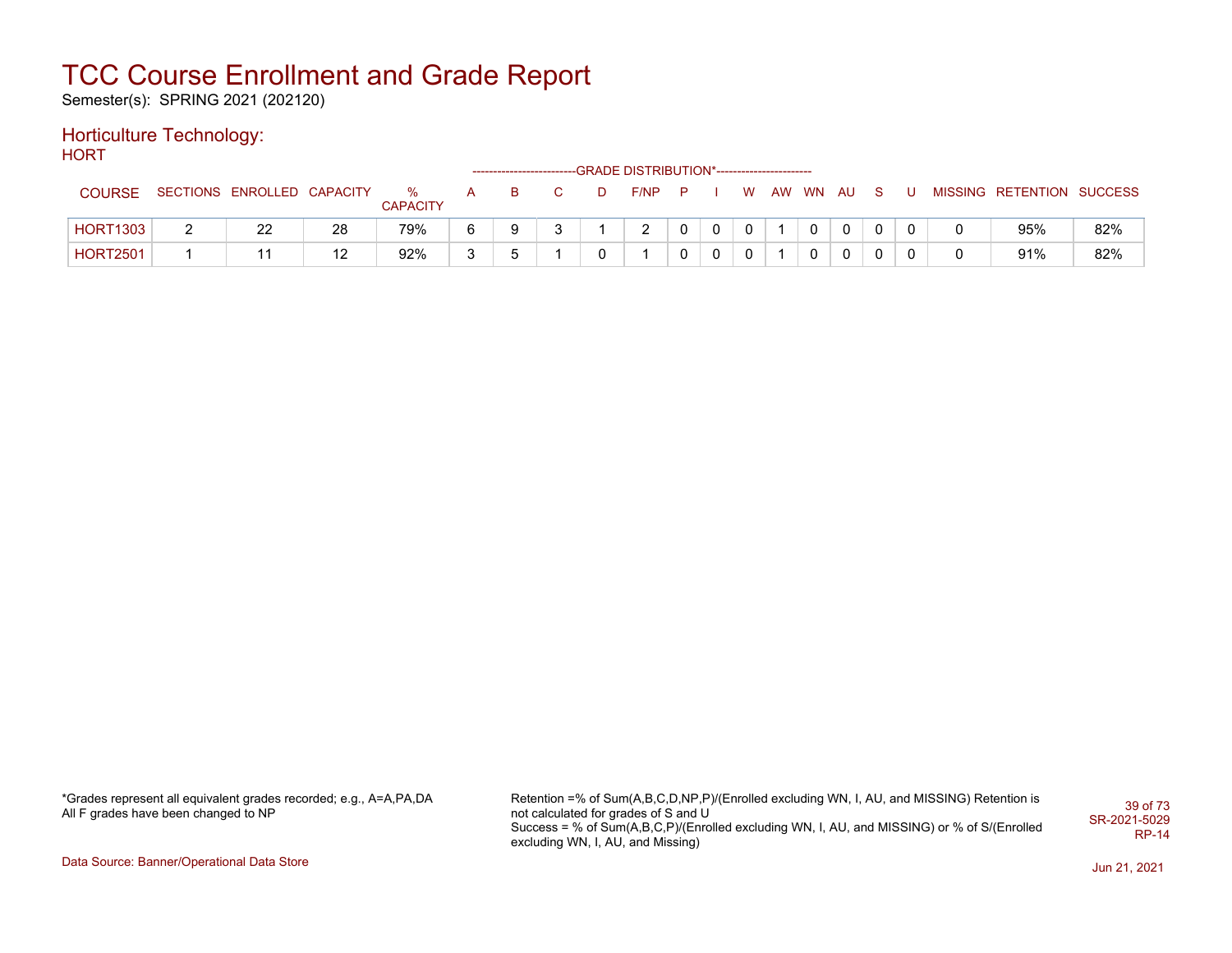Semester(s): SPRING 2021 (202120)

#### Human Resources:

| <b>HRES</b>     |                |                            |    |                      |    |                      |    |   |                                             |          |   |   |    |              |     |    |   |   |                   |                |
|-----------------|----------------|----------------------------|----|----------------------|----|----------------------|----|---|---------------------------------------------|----------|---|---|----|--------------|-----|----|---|---|-------------------|----------------|
|                 |                |                            |    |                      |    | -------------------- |    |   | -GRADE DISTRIBUTION*----------------------- |          |   |   |    |              |     |    |   |   |                   |                |
| <b>COURSE</b>   |                | SECTIONS ENROLLED CAPACITY |    | %<br><b>CAPACITY</b> | A  | B                    | C. | D | F/NP                                        | P        |   | W | AW | <b>WN</b>    | AU. | -S |   |   | MISSING RETENTION | <b>SUCCESS</b> |
| <b>HRES2113</b> | $\overline{2}$ | 52                         | 60 | 87%                  | 13 | 15                   | 13 |   |                                             | $\Omega$ | 0 |   |    | $\Omega$     | 0   |    | 0 | 0 | 96%               | 79%            |
| <b>HRES2233</b> |                | 27                         | 30 | 90%                  | 17 | っ                    | 0  |   | 5                                           | 0        | 0 |   | 0  | 0            | 0   | 0  | 0 | 0 | 96%               | 70%            |
| <b>HRES2243</b> |                | 30                         | 30 | 100%                 | 20 | っ                    | 6  |   | 0                                           | 0        | 0 |   |    | 0            | 0   | 0  | 0 | 0 | 93%               | 93%            |
| <b>HRES2493</b> |                | 10                         | 30 | 33%                  | 7  | っ                    |    |   | 0                                           | 0        | 0 | 0 | 0  | $\mathbf{0}$ | 0   | 0  | 0 | 0 | 100%              | 100%           |
|                 |                |                            |    |                      |    |                      |    |   |                                             |          |   |   |    |              |     |    |   |   |                   |                |

\*Grades represent all equivalent grades recorded; e.g., A=A,PA,DA All F grades have been changed to NP

Retention =% of Sum(A,B,C,D,NP,P)/(Enrolled excluding WN, I, AU, and MISSING) Retention is not calculated for grades of S and U Success = % of Sum(A,B,C,P)/(Enrolled excluding WN, I, AU, and MISSING) or % of S/(Enrolled excluding WN, I, AU, and Missing) 40 of 73 SR-2021-5029 RP-14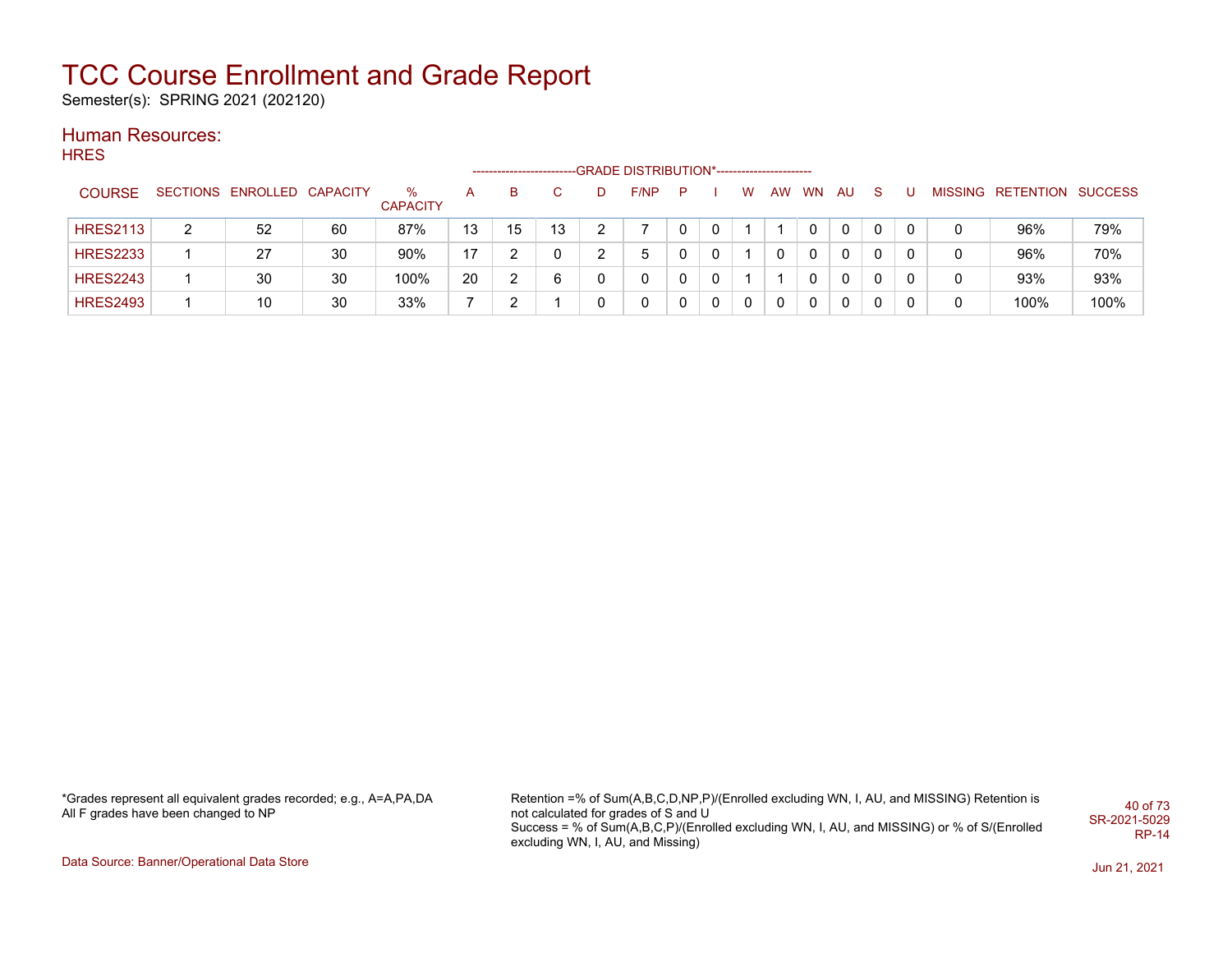Semester(s): SPRING 2021 (202120)

### Human Services:

**HSVC** 

|                 |                 |                 |          |                      |    | -------------------------- |              |   | -GRADE DISTRIBUTION*----------------------- |              |              |   |           |           |              |              |          |                |                  |                |
|-----------------|-----------------|-----------------|----------|----------------------|----|----------------------------|--------------|---|---------------------------------------------|--------------|--------------|---|-----------|-----------|--------------|--------------|----------|----------------|------------------|----------------|
| <b>COURSE</b>   | <b>SECTIONS</b> | <b>ENROLLED</b> | CAPACITY | %<br><b>CAPACITY</b> | A  | B                          | C            | D | F/NP                                        | P            |              | w | <b>AW</b> | <b>WN</b> | AU           | <sub>S</sub> | υ        | <b>MISSING</b> | <b>RETENTION</b> | <b>SUCCESS</b> |
| <b>HSVC1113</b> | 2               | 30              | 32       | 94%                  | 13 | 6                          | 2            | 0 | 3                                           | $\mathbf{0}$ | 0            | 5 |           |           | $\mathbf{0}$ | $\Omega$     | $\Omega$ | 0              | 80%              | 70%            |
| <b>HSVC1213</b> | $\overline{2}$  | 30              | 34       | 88%                  | 21 | 2                          | 0            | 0 | 7                                           | 0            | 0            | 0 | 0         | 0         | 0            | 0            | 0        | 0              | 100%             | 77%            |
| <b>HSVC1313</b> | 2               | 16              | 42       | 38%                  | 12 |                            | 0            | 0 | 3                                           |              | $\mathbf{0}$ | 0 | 0         | 0         | $\mathbf{0}$ | 0            |          | 0              | 100%             | 81%            |
| <b>HSVC1423</b> |                 | 11              | 30       | 37%                  | 5  | 0                          | 2            | 0 | 0                                           | 0            | 0            |   | 3         | 0         | $\mathbf{0}$ | 0            | 0        | 0              | 64%              | 64%            |
| <b>HSVC2023</b> | 3               | 36              | 61       | 59%                  | 10 | 8                          | 5            |   | 3                                           |              | 0            | 9 | 0         | 0         | 0            | 0            | 0        | 0              | 75%              | 64%            |
| <b>HSVC2053</b> | 2               | 17              | 34       | 50%                  | 13 | 3                          | 0            | 0 | 0                                           |              | 0            | 0 |           | 0         | $\mathbf{0}$ | $\Omega$     |          | 0              | 94%              | 94%            |
| <b>HSVC2113</b> | 3               | 17              | 31       | 55%                  | 9  | 3                          | $\mathbf{0}$ | 0 | 0                                           | 0            | 5            | 0 | 0         | 0         | $\mathbf{0}$ | 0            | 0        | 0              | 71%              | 71%            |
| <b>HSVC2153</b> |                 | 3               | 10       | 30%                  | 3  | 0                          | 0            | 0 | 0                                           | 0            | 0            | 0 | 0         | 0         | 0            | 0            | 0        | 0              | 100%             | 100%           |
| <b>HSVC2163</b> |                 | 3               | 10       | 30%                  | 3  | 0                          | 0            | 0 | 0                                           | 0            | 0            | 0 | 0         | 0         | 0            | 0            | 0        | 0              | 100%             | 100%           |

\*Grades represent all equivalent grades recorded; e.g., A=A,PA,DA All F grades have been changed to NP

Retention =% of Sum(A,B,C,D,NP,P)/(Enrolled excluding WN, I, AU, and MISSING) Retention is not calculated for grades of S and U Success = % of Sum(A,B,C,P)/(Enrolled excluding WN, I, AU, and MISSING) or % of S/(Enrolled excluding WN, I, AU, and Missing) 41 of 73 SR-2021-5029 RP-14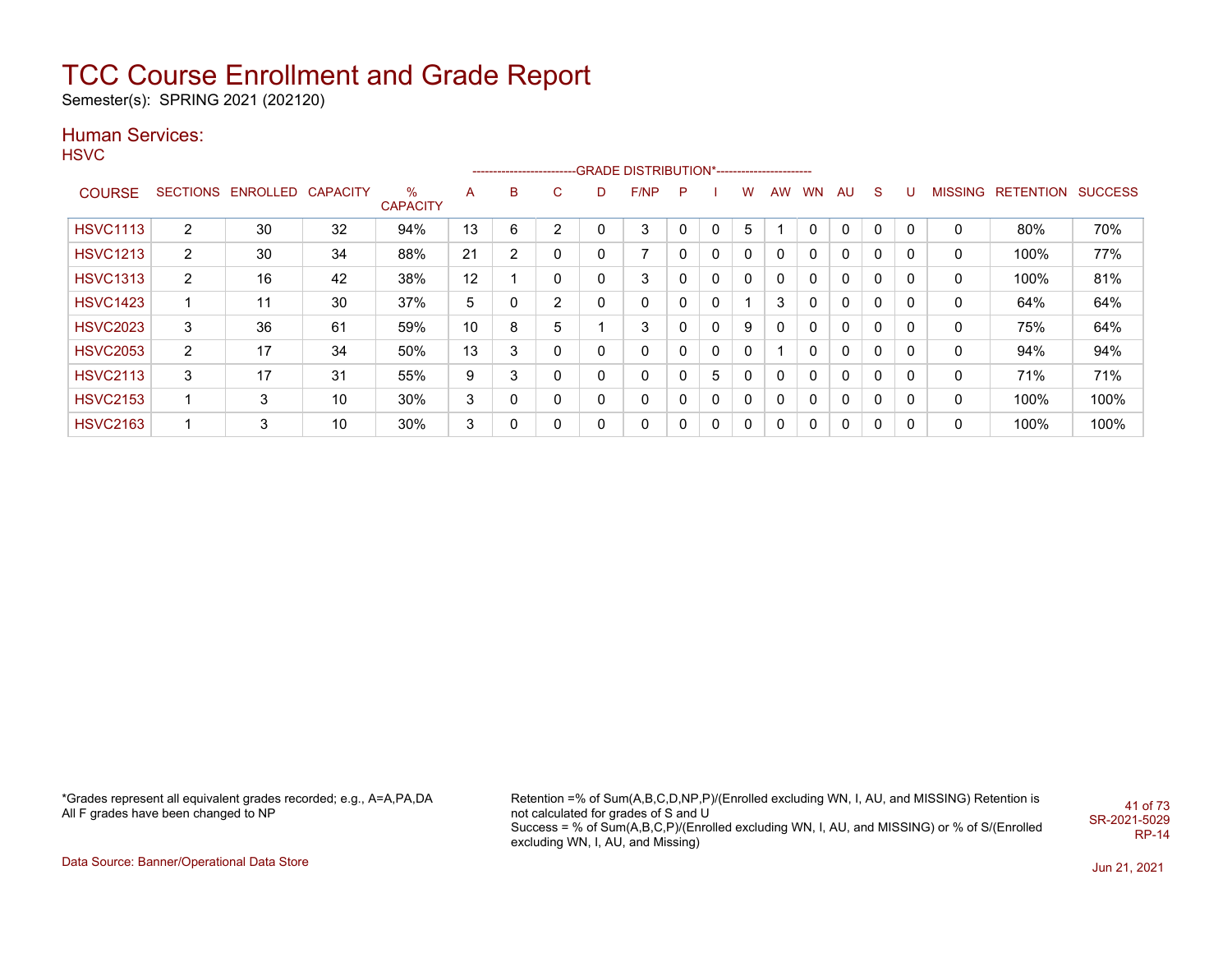Semester(s): SPRING 2021 (202120)

#### Humanities: **HUMN**

|                 |    |                            |     |                      |     |     |    |                | ------------------------GRADE DISTRIBUTION*----------------------- |              |              |    |    |              |              |              |          |         |                   |      |
|-----------------|----|----------------------------|-----|----------------------|-----|-----|----|----------------|--------------------------------------------------------------------|--------------|--------------|----|----|--------------|--------------|--------------|----------|---------|-------------------|------|
| <b>COURSE</b>   |    | SECTIONS ENROLLED CAPACITY |     | %<br><b>CAPACITY</b> | A   | B   | C. | D              | F/NP                                                               | P            |              | w  | AW | <b>WN</b>    | AU           | <sub>S</sub> |          | MISSING | RETENTION SUCCESS |      |
| <b>HUMN2113</b> | 31 | 607                        | 693 | 88%                  | 302 | 106 | 72 | 11             | 45                                                                 | $\mathbf{0}$ |              | 50 | 14 | 0            | $\mathbf{0}$ | 0            | $\Omega$ | 0       | 88%               | 79%  |
| <b>HUMN2223</b> | 16 | 357                        | 423 | 84%                  | 133 | 78  | 42 | 23             | 38                                                                 | $\Omega$     | $\mathbf{0}$ | 32 | 10 | 0            | 1            | 0            | $\Omega$ | 0       | 88%               | 71%  |
| <b>HUMN2323</b> | 5  | 53                         | 77  | 69%                  | 43  | 5   |    | $\overline{2}$ | $\Omega$                                                           | 0            |              |    | 0  | $\mathbf{0}$ | $\mathbf{0}$ | 0            | $\Omega$ | 0       | 96%               | 92%  |
| <b>HUMN2443</b> | 3  | 89                         | 90  | 99%                  | 50  | 8   | 10 | $\overline{2}$ | 13                                                                 | 0            |              | 5  | 0  | 0            | $\mathbf{0}$ | 0            | 0        | 0       | 93%               | 76%  |
| <b>HUMN2553</b> |    | 13                         | 13  | 100%                 | 3   | 2   | 2  | 0              | 4                                                                  | 0            | 0            | 2  | 0  | $\mathbf{0}$ | $\mathbf{0}$ | 0            | $\Omega$ | 0       | 85%               | 54%  |
| <b>HUMN2613</b> |    | 26                         | 30  | 87%                  | 14  | 9   | 3  | 0              | $\Omega$                                                           | 0            | 0            | 0  | 0  | $\Omega$     | $\mathbf{0}$ | 0            | $\Omega$ | 0       | 100%              | 100% |
| <b>HUMN2663</b> | 5  | 124                        | 132 | 94%                  | 86  | 15  | 9  | 3              |                                                                    | 0            | 0            |    | 3  | 0            | 0            | 0            | $\Omega$ | 0       | 92%               | 89%  |
| <b>HUMN2773</b> |    | 30                         | 30  | 100%                 | 15  | 9   | 4  | 0              |                                                                    | 0            | 0            |    | 0  | $\mathbf{0}$ | 0            | 0            | 0        | 0       | 97%               | 93%  |

\*Grades represent all equivalent grades recorded; e.g., A=A,PA,DA All F grades have been changed to NP

Retention =% of Sum(A,B,C,D,NP,P)/(Enrolled excluding WN, I, AU, and MISSING) Retention is not calculated for grades of S and U Success = % of Sum(A,B,C,P)/(Enrolled excluding WN, I, AU, and MISSING) or % of S/(Enrolled excluding WN, I, AU, and Missing) 42 of 73 SR-2021-5029 RP-14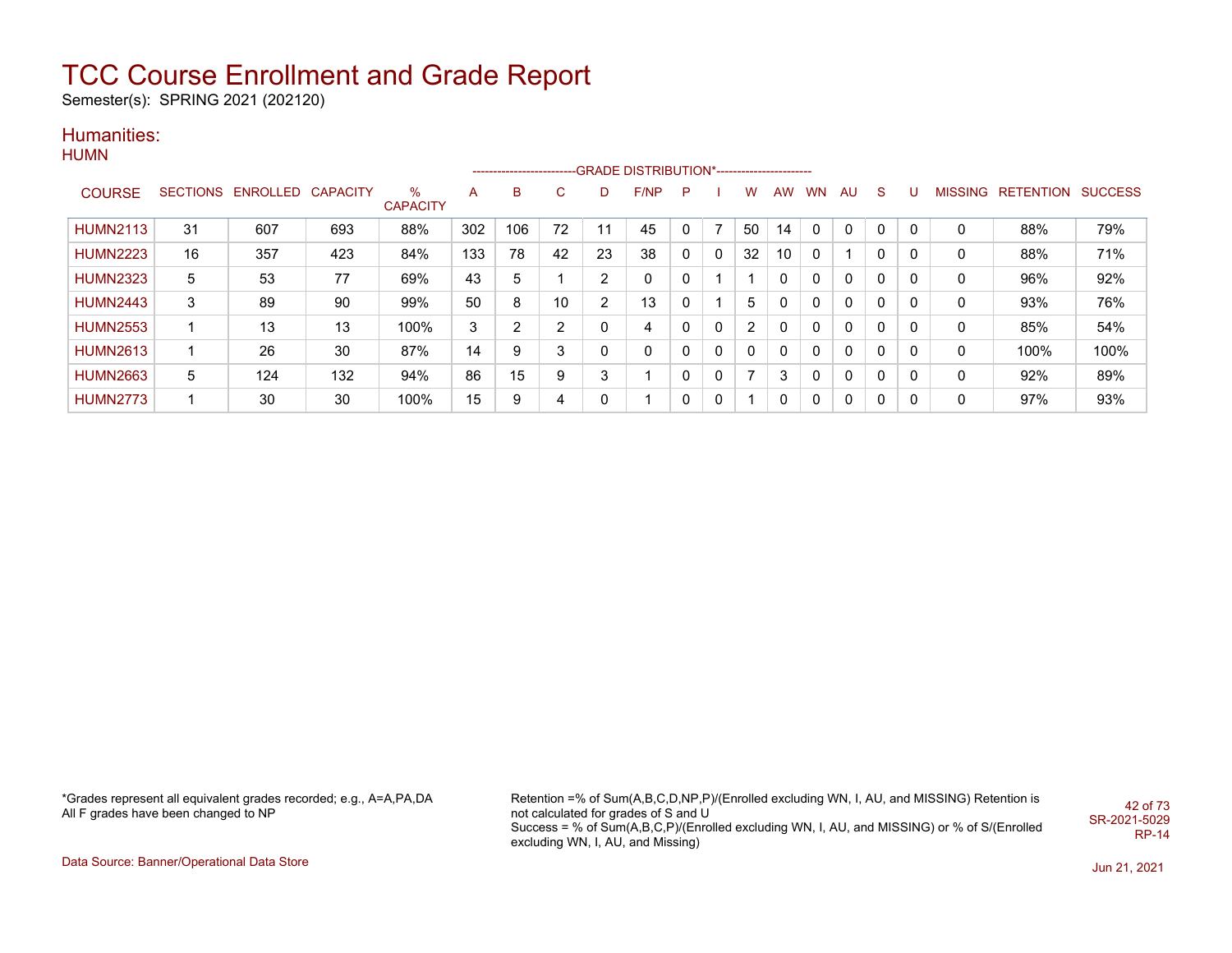Semester(s): SPRING 2021 (202120)

#### Interpreter Education:

INED

|                 |                            |    |                      |                | -------------------- |    |   | -GRADE DISTRIBUTION*---------------------- |   |          |   |              |           |          |          |   |   |                   |         |
|-----------------|----------------------------|----|----------------------|----------------|----------------------|----|---|--------------------------------------------|---|----------|---|--------------|-----------|----------|----------|---|---|-------------------|---------|
| <b>COURSE</b>   | SECTIONS ENROLLED CAPACITY |    | ℅<br><b>CAPACITY</b> | A              | в                    | C. | D | F/NP                                       | P |          | W | AW           | <b>WN</b> | AU       | -S       |   |   | MISSING RETENTION | SUCCESS |
| <b>INED1423</b> | 10                         | 30 | 33%                  | ົ              |                      | ົ  |   |                                            |   | $\Omega$ | 4 | $\mathbf{0}$ | 0         | $\Omega$ | 0        | 0 |   | 60%               | 50%     |
| <b>INED2233</b> | 6                          | 15 | 40%                  | $\overline{2}$ | ິ                    | 0  |   |                                            |   | 0        |   | 0            | 0         | $\Omega$ | 0        | 0 |   | 83%               | 83%     |
| <b>INED2403</b> |                            | 17 | 18%                  |                |                      | 0  |   | $\mathbf{0}$                               |   | 0        | 0 | $\mathbf{0}$ | 0         | $\Omega$ | $\Omega$ | 0 |   | 100%              | 100%    |
| <b>INED2613</b> | 8                          | 15 | 53%                  | 0              | ິ                    | 3  |   | $\mathbf{0}$                               | 0 | 0        |   | 0            | 0         |          | $\Omega$ | 0 | 0 | 75%               | 75%     |
| <b>INED2643</b> | 6                          | 15 | 40%                  |                | ົ                    | ົ  |   | $\Omega$                                   | 0 |          | 0 | 0            | 0         | 0        | 0        |   |   | 83%               | 83%     |

\*Grades represent all equivalent grades recorded; e.g., A=A,PA,DA All F grades have been changed to NP

Retention =% of Sum(A,B,C,D,NP,P)/(Enrolled excluding WN, I, AU, and MISSING) Retention is not calculated for grades of S and U Success = % of Sum(A,B,C,P)/(Enrolled excluding WN, I, AU, and MISSING) or % of S/(Enrolled excluding WN, I, AU, and Missing) 43 of 73 SR-2021-5029 RP-14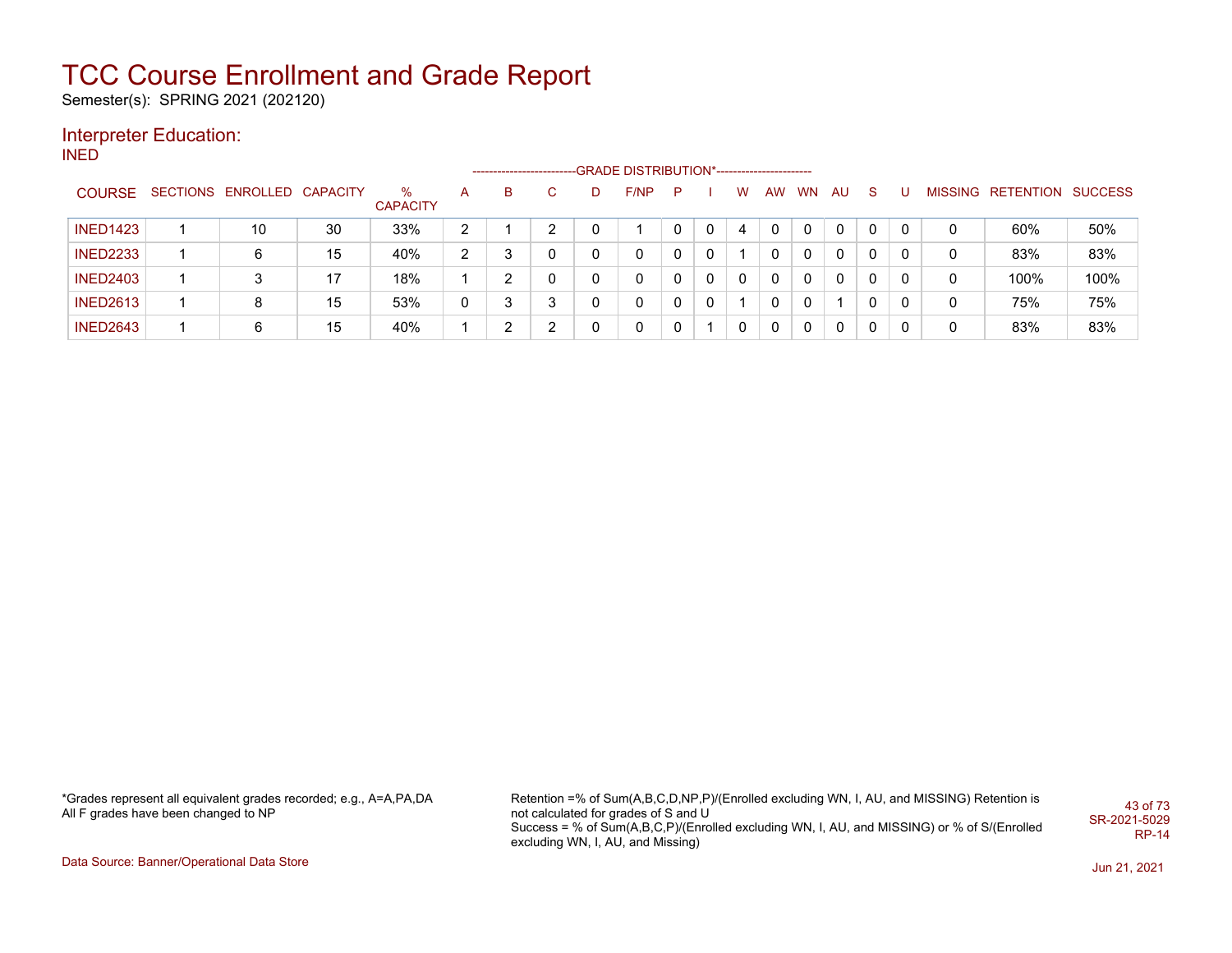Semester(s): SPRING 2021 (202120)

#### Interior Design:

INTD

|                 |   |                            |    |                      |    |   |   |   | --------------------------GRADE DISTRIBUTION*----------------------- |   |              |              |     |           |              |              |   |   |                           |      |
|-----------------|---|----------------------------|----|----------------------|----|---|---|---|----------------------------------------------------------------------|---|--------------|--------------|-----|-----------|--------------|--------------|---|---|---------------------------|------|
| <b>COURSE</b>   |   | SECTIONS ENROLLED CAPACITY |    | %<br><b>CAPACITY</b> | A  | B | C | D | F/NP                                                                 | P |              | w            | AW. | <b>WN</b> | AU           | <sub>S</sub> |   |   | MISSING RETENTION SUCCESS |      |
| <b>INTD1303</b> | 2 | 11                         | 26 | 42%                  | 8  |   |   | ົ |                                                                      |   |              |              |     | $\Omega$  | 0            | $\Omega$     | 0 | 0 | 91%                       | 73%  |
| <b>INTD1533</b> |   | 2                          | 9  | 22%                  | 0  |   |   | 0 | 0                                                                    | 0 | 0            | 2            | 0   | 0         | $\Omega$     | $\mathbf{0}$ | 0 | 0 | 0%                        | 0%   |
| <b>INTD2343</b> |   | 4                          | 4  | 100%                 | 3  |   |   |   | 0                                                                    | 0 | $\mathbf{0}$ | 0            | 0   | 0         | $\Omega$     | $\mathbf{0}$ | 0 | 0 | 100%                      | 100% |
| <b>INTD2433</b> |   | 14                         | 16 | 88%                  | 14 |   |   | 0 | 0                                                                    | 0 | 0            | 0            | 0   | 0         | $\Omega$     | $\mathbf{0}$ | 0 | 0 | 100%                      | 100% |
| <b>INTD2443</b> |   | 14                         | 16 | 88%                  | 11 |   |   | 0 | и                                                                    | 0 | 0            | 0            | 0   | 0         | $\Omega$     | $\mathbf{0}$ | 0 | 0 | 100%                      | 93%  |
| <b>INTD2463</b> |   | 15                         | 16 | 94%                  | 12 |   |   |   |                                                                      | 0 | $\mathbf{0}$ | $\mathbf{0}$ | 0   | 0         | $\Omega$     | $\mathbf{0}$ | 0 | 0 | 100%                      | 93%  |
| <b>INTD2513</b> |   | 12                         | 12 | 100%                 | 9  |   |   |   | 0                                                                    | 0 | 0            | $\mathbf{0}$ | 0   | 0         | $\mathbf{0}$ | $\mathbf{0}$ | 0 | 0 | 100%                      | 92%  |
| <b>INTD2533</b> |   | 12                         | 12 | 100%                 | 8  |   |   | 0 | 0                                                                    | 0 | 0            | 0            | 0   | 0         | $\Omega$     | $\mathbf{0}$ | 0 | 0 | 100%                      | 100% |

\*Grades represent all equivalent grades recorded; e.g., A=A,PA,DA All F grades have been changed to NP

Retention =% of Sum(A,B,C,D,NP,P)/(Enrolled excluding WN, I, AU, and MISSING) Retention is not calculated for grades of S and U Success = % of Sum(A,B,C,P)/(Enrolled excluding WN, I, AU, and MISSING) or % of S/(Enrolled excluding WN, I, AU, and Missing) 44 of 73 SR-2021-5029 RP-14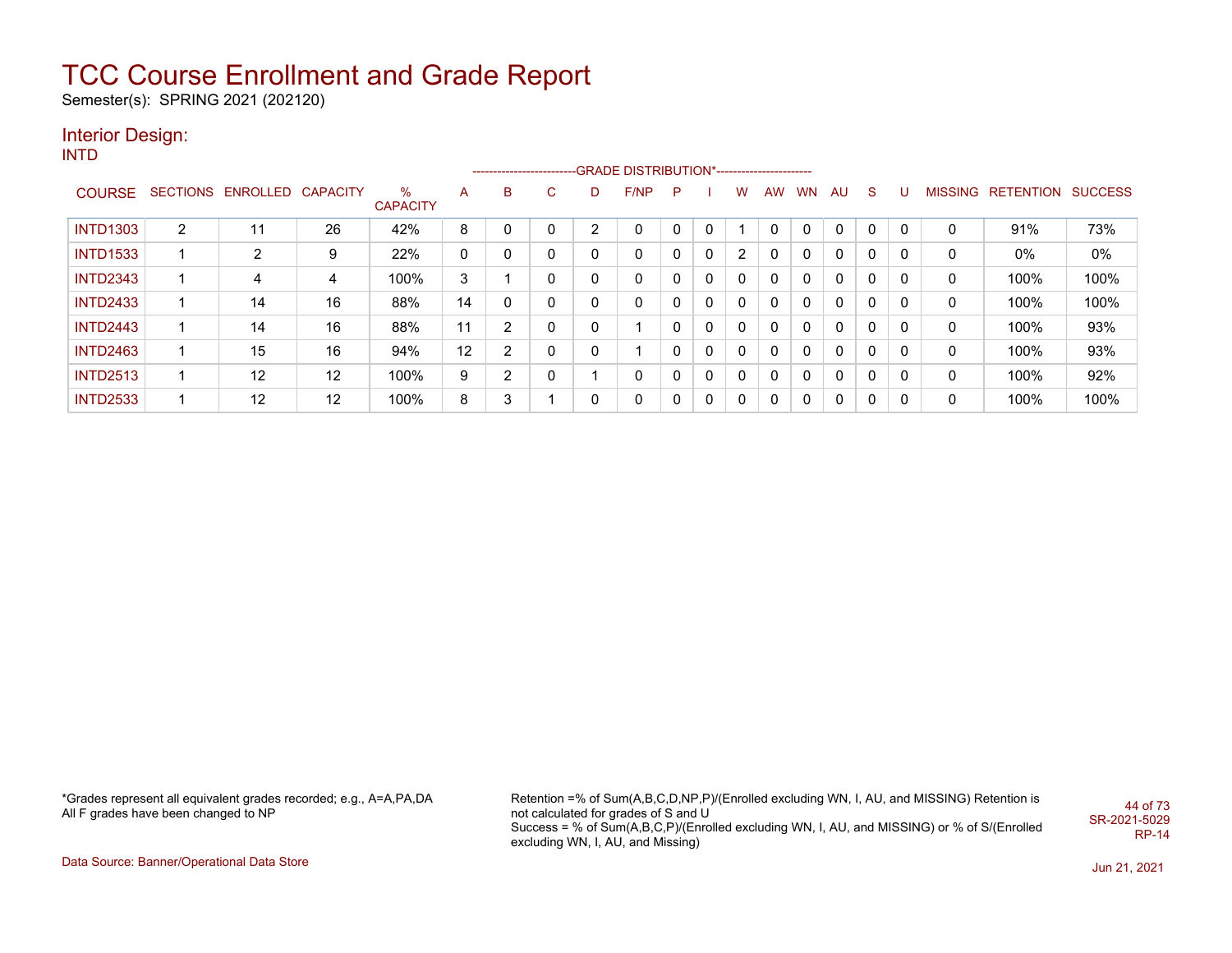Semester(s): SPRING 2021 (202120)

#### Japanese:

JAPN

|                 |   |                            |    |                      |                 | ------------------------ |    |   | -GRADE DISTRIBUTION*----------------------- |   |   |              |    |           |     |     |   |                           |      |
|-----------------|---|----------------------------|----|----------------------|-----------------|--------------------------|----|---|---------------------------------------------|---|---|--------------|----|-----------|-----|-----|---|---------------------------|------|
| <b>COURSE</b>   |   | SECTIONS ENROLLED CAPACITY |    | ℅<br><b>CAPACITY</b> |                 | В                        | C. | D | F/NP                                        | P |   | w            | AW | <b>WN</b> | AU. | -S. |   | MISSING RETENTION SUCCESS |      |
| <b>JAPN1103</b> | 2 | 41                         | 44 | 93%                  | 12 <sup>°</sup> |                          | 4  |   | 6                                           |   | 0 | 10           | 0  | 0         | 0   |     |   | 76%                       | 59%  |
| <b>JAPN1213</b> | 2 | 22                         | 42 | 52%                  | 10              |                          | 4  |   |                                             |   | 0 |              |    | 0         | 0   |     | 0 | 91%                       | 82%  |
| <b>JAPN1413</b> |   | 6                          | 14 | 43%                  | 3               |                          |    |   |                                             |   | 0 | $\mathbf{0}$ | 0  | 0         | 0   |     | 0 | 100%                      | 100% |
| <b>JAPN2523</b> |   | 4                          | 14 | 29%                  | ົ               |                          |    |   |                                             |   | 0 | 0            | 2  |           | 0   |     | 0 | 50%                       | 50%  |

\*Grades represent all equivalent grades recorded; e.g., A=A,PA,DA All F grades have been changed to NP

Retention =% of Sum(A,B,C,D,NP,P)/(Enrolled excluding WN, I, AU, and MISSING) Retention is not calculated for grades of S and U Success = % of Sum(A,B,C,P)/(Enrolled excluding WN, I, AU, and MISSING) or % of S/(Enrolled excluding WN, I, AU, and Missing) 45 of 73 SR-2021-5029 RP-14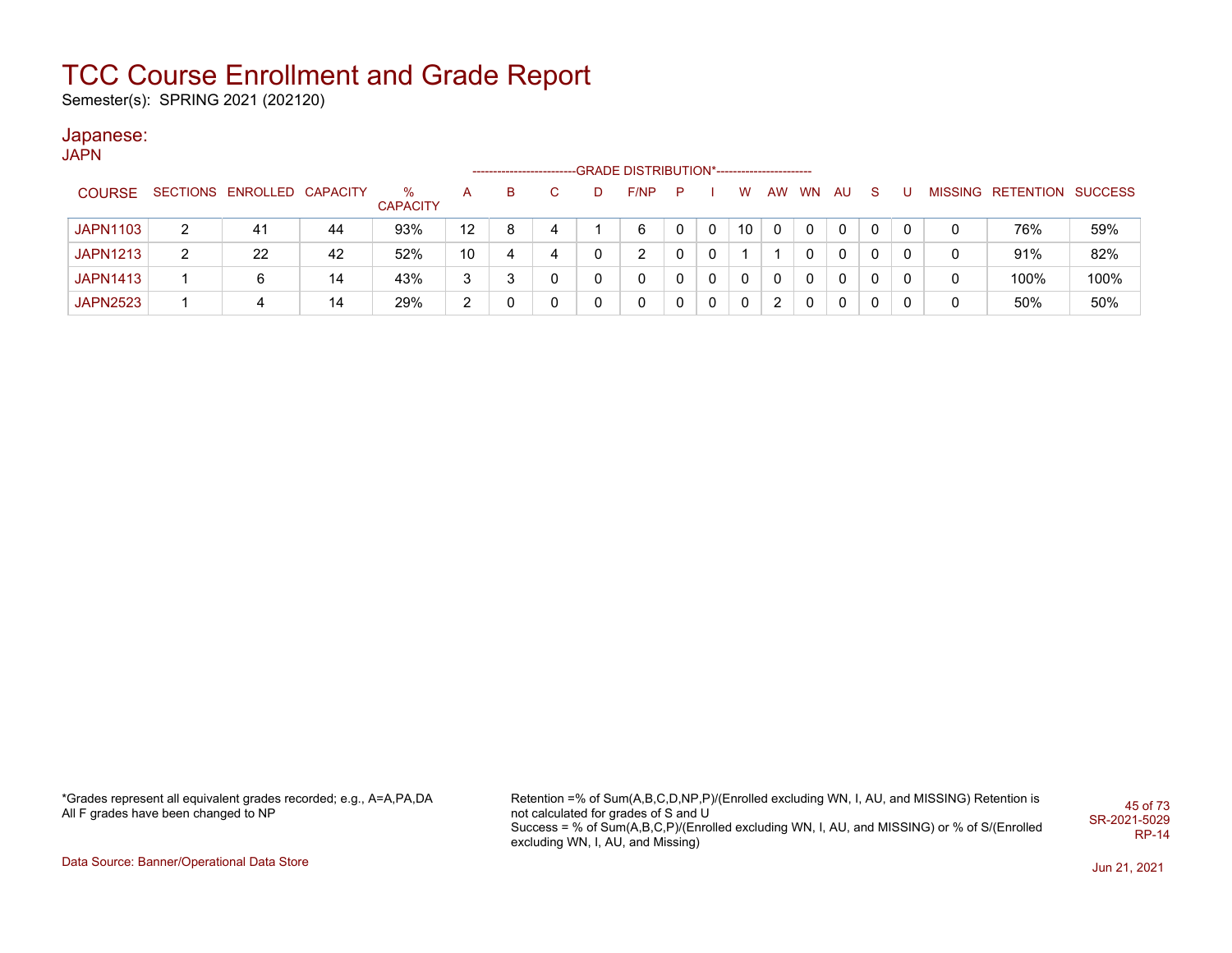Semester(s): SPRING 2021 (202120)

### Mathematics:

MATH

|                 |                |                            |       |                         |                 |     |                 |                | ------------------------GRADE                DISTRIBUTION*---------------------- |              |                |     |           |           |              |              |              |   |                                  |     |
|-----------------|----------------|----------------------------|-------|-------------------------|-----------------|-----|-----------------|----------------|----------------------------------------------------------------------------------|--------------|----------------|-----|-----------|-----------|--------------|--------------|--------------|---|----------------------------------|-----|
| <b>COURSE</b>   |                | SECTIONS ENROLLED CAPACITY |       | $\%$<br><b>CAPACITY</b> | А               | B   | $\mathsf{C}$    | D              | F/NP                                                                             | P            |                | w   | <b>AW</b> | <b>WN</b> | AU           | S            | U            |   | <b>MISSING RETENTION SUCCESS</b> |     |
| <b>MATH0003</b> | 9              | 154                        | 180   | 86%                     | 29              | 23  | 18              | 9              | 48                                                                               | $\mathbf{0}$ | 1              | 14  | 12        | $\Omega$  | $\mathbf{0}$ | $\mathbf{0}$ | $\mathbf{0}$ | 0 | 82%                              | 45% |
| <b>MATH0013</b> | 30             | 535                        | 600   | 89%                     | 96              | 99  | 79              | 37             | 138                                                                              | 0            | $\overline{2}$ | 59  | 24        | $\Omega$  |              | $\mathbf{0}$ | 0            | 0 | 84%                              | 51% |
| <b>MATH0055</b> | 4              | 59                         | 80    | 74%                     | 10              | 11  | 9               | 4              | 12                                                                               | $\Omega$     | $\mathbf{0}$   | 13  | 0         | 0         | 0            | $\mathbf{0}$ | $\Omega$     | 0 | 78%                              | 51% |
| <b>MATH0123</b> | 23             | 328                        | 363   | 90%                     | 88              | 66  | 35              | 18             | 52                                                                               | 0            |                | 52  | 16        | $\Omega$  | $\Omega$     | $\mathbf{0}$ | 0            | 0 | 79%                              | 58% |
| <b>MATH0403</b> | 13             | 166                        | 194   | 86%                     | 59              | 33  | 23              | 10             | 26                                                                               | 0            | $\mathbf{0}$   | 11  | 4         | $\Omega$  | $\Omega$     | $\Omega$     | $\Omega$     | 0 | 91%                              | 69% |
| <b>MATH1473</b> | 27             | 348                        | 410   | 85%                     | 119             | 64  | 67              | 22             | 50                                                                               | 0            | 0              | 21  | 5         | 0         | $\Omega$     | $\Omega$     | $\Omega$     | 0 | 93%                              | 72% |
| <b>MATH1483</b> | 9              | 209                        | 255   | 82%                     | 49              | 39  | 27              | 13             | 36                                                                               | 0            | $\mathbf{0}$   | 36  | 9         | 0         | 0            | $\mathbf{0}$ | 0            | 0 | 78%                              | 55% |
| <b>MATH1513</b> | 71             | 1,111                      | 1,319 | 84%                     | 278             | 269 | 216             | 70             | 99                                                                               | 0            | $\overline{2}$ | 137 | 40        | 0         | 0            | $\mathbf{0}$ | 0            | 0 | 84%                              | 69% |
| <b>MATH1613</b> | 8              | 173                        | 207   | 84%                     | 51              | 43  | 30              | 8              | 12                                                                               | 0            | 0              | 22  |           | 0         | 0            | 0            | 0            | 0 | 83%                              | 72% |
| <b>MATH1715</b> | $\overline{2}$ | 43                         | 53    | 81%                     | 10 <sup>°</sup> | 9   | 6               | 2              | $\mathbf{1}$                                                                     | 0            | 0              | 6   | 8         | 0         |              | 0            | $\mathbf{0}$ | 0 | 65%                              | 58% |
| <b>MATH2114</b> | $\overline{7}$ | 150                        | 183   | 82%                     | 41              | 29  | 15              | 6              | 19                                                                               | 0            | $\mathbf{0}$   | 37  | 2         | 0         |              | $\mathbf{0}$ | $\mathbf{0}$ | 0 | 73%                              | 57% |
| <b>MATH2124</b> | 5              | 141                        | 150   | 94%                     | 36              | 33  | 20              | 5              | 11                                                                               | 0            |                | 31  | 3         | 0         |              | 0            | $\mathbf{0}$ | 0 | 74%                              | 63% |
| <b>MATH2134</b> | 4              | 105                        | 116   | 91%                     | 56              | 19  | 12 <sup>°</sup> | 1              | 3                                                                                | 0            | $\mathbf{0}$   | 9   | 5         | 0         | 0            | 0            | $\mathbf{0}$ | 0 | 87%                              | 83% |
| <b>MATH2193</b> | 14             | 364                        | 414   | 88%                     | 133             | 87  | 46              | 19             | 36                                                                               | 0            | 1.             | 31  | 11        | 0         | $\Omega$     | 0            | $\mathbf{0}$ | 0 | 88%                              | 73% |
| <b>MATH2523</b> | 5              | 122                        | 143   | 85%                     | 17              | 31  | 20              | 3              | 16                                                                               | 0            | 0              | 30  | 4         | 0         |              | 0            | $\mathbf{0}$ | 0 | 71%                              | 56% |
| <b>MATH2553</b> | $\mathbf{1}$   | 30                         | 30    | 100%                    | 10              | 9   | $\overline{7}$  | $\overline{2}$ | 1                                                                                | 0            | 0              |     | 0         | 0         | 0            | 0            | 0            | 0 | 97%                              | 87% |
| <b>MATH2613</b> | 3              | 75                         | 86    | 87%                     | 22              | 16  | 11              | $\overline{2}$ | $\overline{2}$                                                                   | 0            | 0              | 17  | 4         | 0         |              | 0            | $\Omega$     | 0 | 71%                              | 65% |

\*Grades represent all equivalent grades recorded; e.g., A=A,PA,DA All F grades have been changed to NP

Retention =% of Sum(A,B,C,D,NP,P)/(Enrolled excluding WN, I, AU, and MISSING) Retention is not calculated for grades of S and U Success = % of Sum(A,B,C,P)/(Enrolled excluding WN, I, AU, and MISSING) or % of S/(Enrolled excluding WN, I, AU, and Missing) 46 of 73 SR-2021-5029

RP-14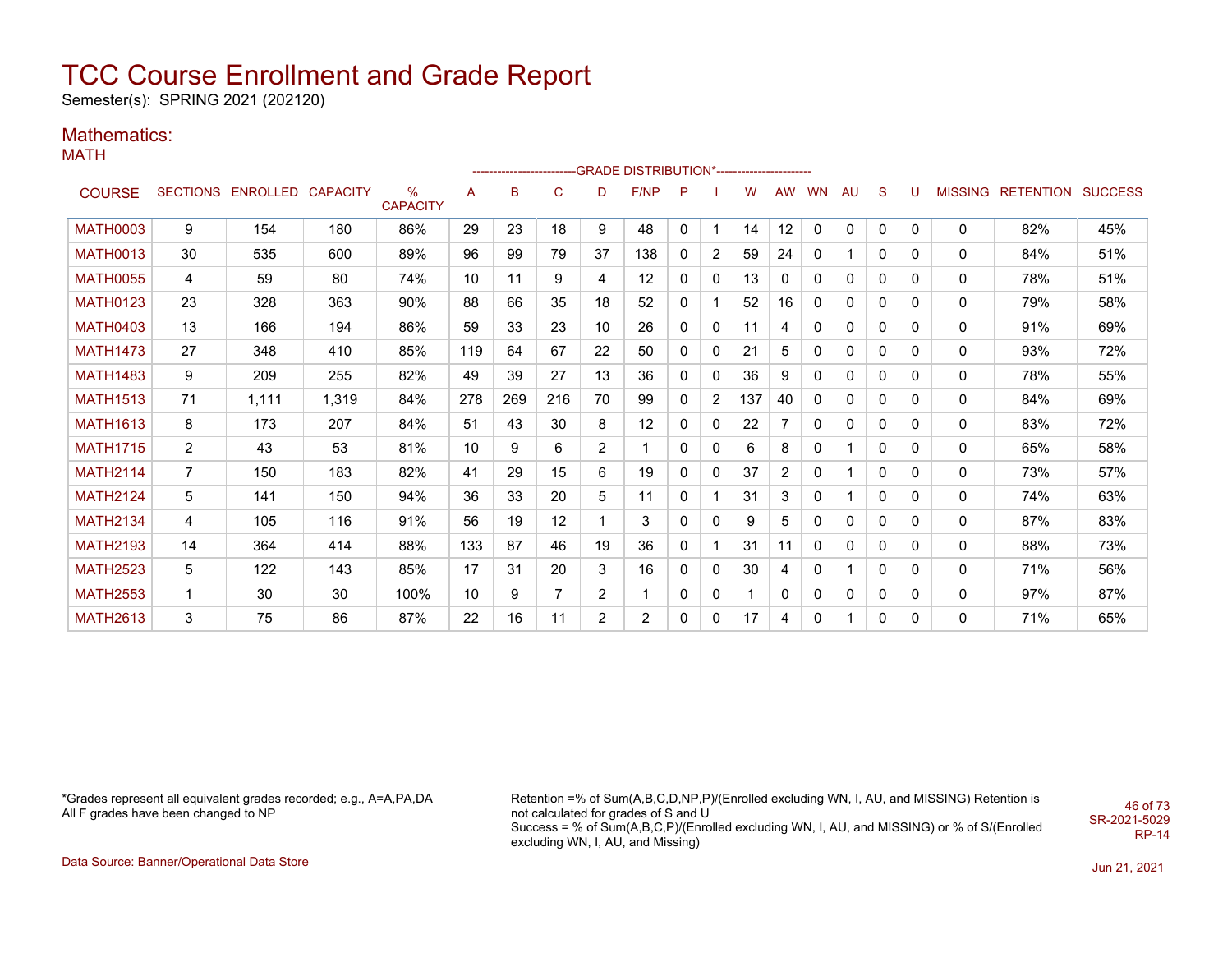Semester(s): SPRING 2021 (202120)

### Mass Communication:

MCOM

|                 |                 |                 |                 |                      |    | --------------------- |                |          | -GRADE DISTRIBUTION*----------------------- |              |             |          |           |              |              |             |              |                |                  |                |
|-----------------|-----------------|-----------------|-----------------|----------------------|----|-----------------------|----------------|----------|---------------------------------------------|--------------|-------------|----------|-----------|--------------|--------------|-------------|--------------|----------------|------------------|----------------|
| <b>COURSE</b>   | <b>SECTIONS</b> | <b>ENROLLED</b> | <b>CAPACITY</b> | %<br><b>CAPACITY</b> | A  | B                     | C.             | D        | F/NP                                        | P            |             | W        | <b>AW</b> | WN           | AU.          | S           |              | <b>MISSING</b> | <b>RETENTION</b> | <b>SUCCESS</b> |
| <b>MCOM1013</b> | 2               | 29              | 60              | 48%                  | 13 | 8                     | $\overline{2}$ | 3        | 3                                           | $\Omega$     | $\Omega$    |          |           | $\Omega$     | $\Omega$     | $\Omega$    | $\Omega$     | 0              | 100%             | 79%            |
| <b>MCOM1103</b> |                 | 15              | 16              | 94%                  | 13 | 0                     | 0              | $\Omega$ |                                             | 0            | $\Omega$    |          |           | $\Omega$     | $\Omega$     | $\Omega$    | 0            | 0              | 93%              | 87%            |
| <b>MCOM1113</b> |                 | 23              | 30              | 77%                  | 13 | 5                     | 3              | 0        |                                             | 0            | $\Omega$    |          |           | $\mathbf{0}$ | $\Omega$     | 0           | $\Omega$     | 0              | 96%              | 91%            |
| <b>MCOM2023</b> |                 | 15              | 15              | 100%                 | 14 | 0                     | 0              | 0        | 0                                           | 0            | $\Omega$    |          |           | $\mathbf{0}$ | $\Omega$     | 0           | $\Omega$     | 0              | 93%              | 93%            |
| <b>MCOM2123</b> |                 | 8               | 30              | 27%                  | 8  | 0                     | 0              | 0        | 0                                           | $\mathbf{0}$ | $\mathbf 0$ | 0        |           | $\mathbf{0}$ | $\Omega$     | 0           | 0            | 0              | 100%             | 100%           |
| <b>MCOM2173</b> |                 | 3               | 9               | 33%                  | 3  | 0                     | 0              | 0        | 0                                           | $\mathbf{0}$ | $\Omega$    | 0        |           | 0            | $\Omega$     | 0           | 0            | 0              | 100%             | 100%           |
| <b>MCOM2183</b> |                 | 11              | 30              | 37%                  | 11 | 0                     | 0              | $\Omega$ | 0                                           | $\mathbf{0}$ | $\Omega$    | 0        |           | $\mathbf{0}$ | $\mathbf{0}$ | $\mathbf 0$ | $\mathbf{0}$ | 0              | 100%             | 100%           |
| <b>MCOM2513</b> |                 | 3               | 20              | 15%                  | 3  | 0                     | 0              | $\Omega$ | 0                                           | $\mathbf{0}$ | $\Omega$    | 0        |           | $\mathbf{0}$ | $\mathbf{0}$ | 0           | $\Omega$     | 0              | 100%             | 100%           |
| <b>MCOM2573</b> |                 | $\overline{ }$  | 9               | 78%                  | 5  | 0                     | 0              | 0        |                                             | 0            | $\Omega$    |          |           | $\mathbf{0}$ | $\mathbf{0}$ | 0           | $\Omega$     | 0              | 86%              | 71%            |
| <b>MCOM2973</b> |                 | $\overline{2}$  | 10              | 20%                  | 2  | 0                     | 0              | 0        | 0                                           | $\Omega$     | 0           | $\Omega$ |           | 0            | 0            | 0           | $\Omega$     | 0              | 100%             | 100%           |

\*Grades represent all equivalent grades recorded; e.g., A=A,PA,DA All F grades have been changed to NP

Retention =% of Sum(A,B,C,D,NP,P)/(Enrolled excluding WN, I, AU, and MISSING) Retention is not calculated for grades of S and U Success = % of Sum(A,B,C,P)/(Enrolled excluding WN, I, AU, and MISSING) or % of S/(Enrolled excluding WN, I, AU, and Missing) 47 of 73 SR-2021-5029 RP-14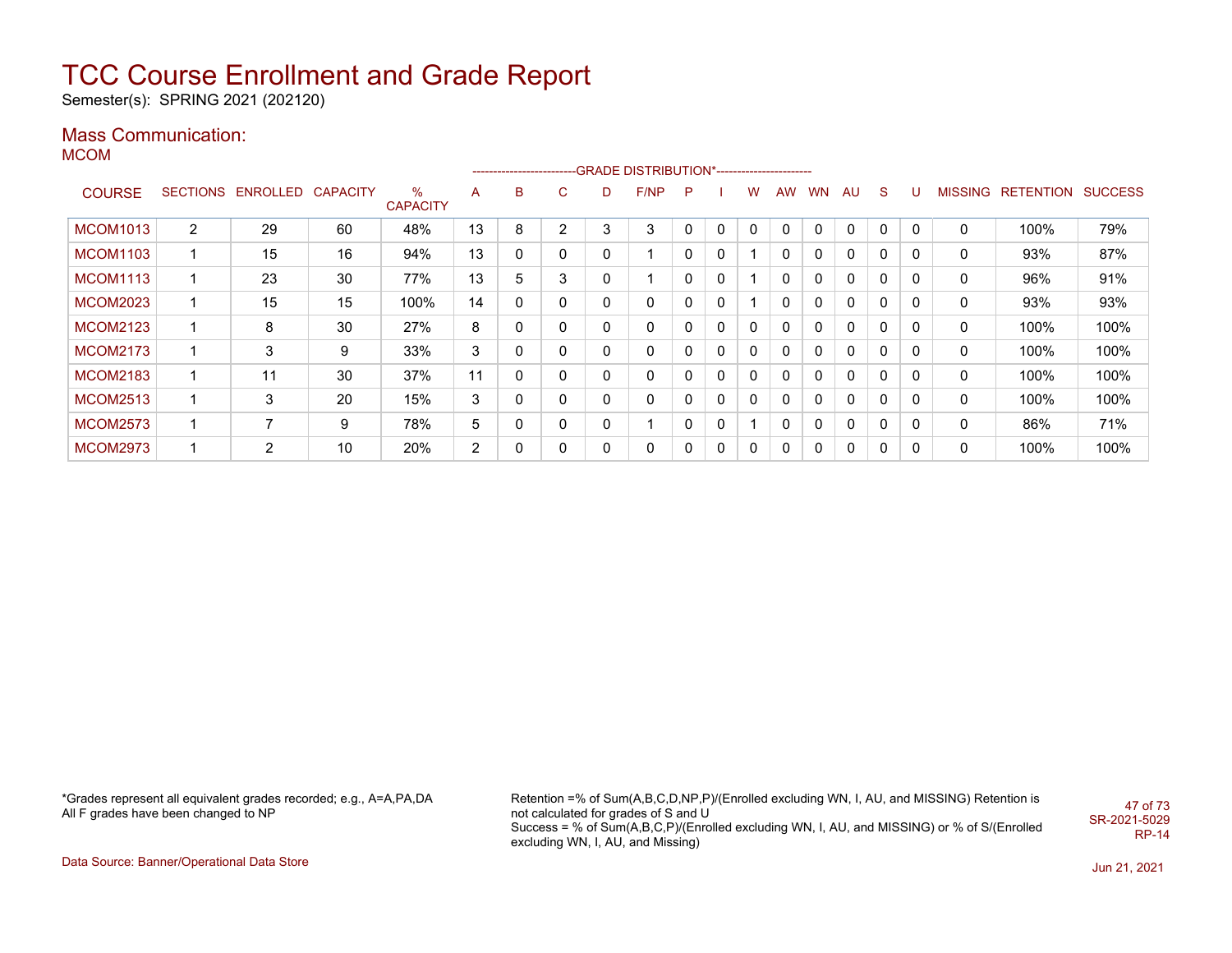Semester(s): SPRING 2021 (202120)

#### Medical Laboratory Technology: MDLT

|                 |                |                            |    |                      |    |   |                |          | -------------------------GRADE DISTRIBUTION*---------------------- |   |              |              |          |           |              |              |          |                |                          |      |
|-----------------|----------------|----------------------------|----|----------------------|----|---|----------------|----------|--------------------------------------------------------------------|---|--------------|--------------|----------|-----------|--------------|--------------|----------|----------------|--------------------------|------|
| <b>COURSE</b>   |                | SECTIONS ENROLLED CAPACITY |    | %<br><b>CAPACITY</b> | A  | в | C.             | D        | F/NP                                                               | P |              | w            | AW       | <b>WN</b> | AU           | <sub>S</sub> |          | <b>MISSING</b> | <b>RETENTION SUCCESS</b> |      |
| <b>MDLT1203</b> | 2              | 15                         | 16 | 94%                  | 8  |   |                | 0        | 2                                                                  |   | $\Omega$     | $\Omega$     |          |           | $\Omega$     | C            |          | 0              | 100%                     | 87%  |
| <b>MDLT1222</b> |                | 10                         | 16 | 62%                  | 10 | 0 | 0              | 0        | 0                                                                  |   | $\Omega$     | $\mathbf{0}$ | $\Omega$ |           | $\mathbf{0}$ | $\Omega$     | 0        | 0              | 100%                     | 100% |
| <b>MDLT2302</b> | $\overline{2}$ | 17                         | 20 | 85%                  | 11 | 5 |                | 0        | 0                                                                  |   | $\mathbf{0}$ |              |          |           | 0            | 0            |          | 0              | 94%                      | 94%  |
| <b>MDLT2303</b> |                | 17                         | 20 | 85%                  | 7  | ⇁ | $\overline{2}$ | 0        | 0                                                                  |   | 0            |              |          |           | 0            | 0            | 0        | 0              | 94%                      | 94%  |
| <b>MDLT2422</b> | $\overline{2}$ | 17                         | 20 | 85%                  | 12 | 4 | 0              | 0        |                                                                    |   | $\Omega$     | $\Omega$     | 0        |           | 0            | $\Omega$     | $\Omega$ | 0              | 100%                     | 94%  |
| <b>MDLT2423</b> | $\overline{2}$ | 18                         | 20 | 90%                  | 8  | 8 |                | 0        | 0                                                                  |   | $\mathbf{0}$ |              |          |           | 0            | 0            |          | 0              | 94%                      | 94%  |
| <b>MDLT2433</b> |                | 17                         | 20 | 85%                  | 16 | 0 | 0              | 0        | 0                                                                  |   | $\mathbf{0}$ |              |          |           | 0            | 0            | 0        | 0              | 94%                      | 94%  |
| <b>MDLT2462</b> |                | 16                         | 20 | 80%                  | 10 | 6 | 0              | $\Omega$ | 0                                                                  |   | $\Omega$     | $\Omega$     | 0        | $\Omega$  | 0            | $\Omega$     | $\Omega$ | 0              | 100%                     | 100% |

\*Grades represent all equivalent grades recorded; e.g., A=A,PA,DA All F grades have been changed to NP

Retention =% of Sum(A,B,C,D,NP,P)/(Enrolled excluding WN, I, AU, and MISSING) Retention is not calculated for grades of S and U Success = % of Sum(A,B,C,P)/(Enrolled excluding WN, I, AU, and MISSING) or % of S/(Enrolled excluding WN, I, AU, and Missing) 48 of 73 SR-2021-5029 RP-14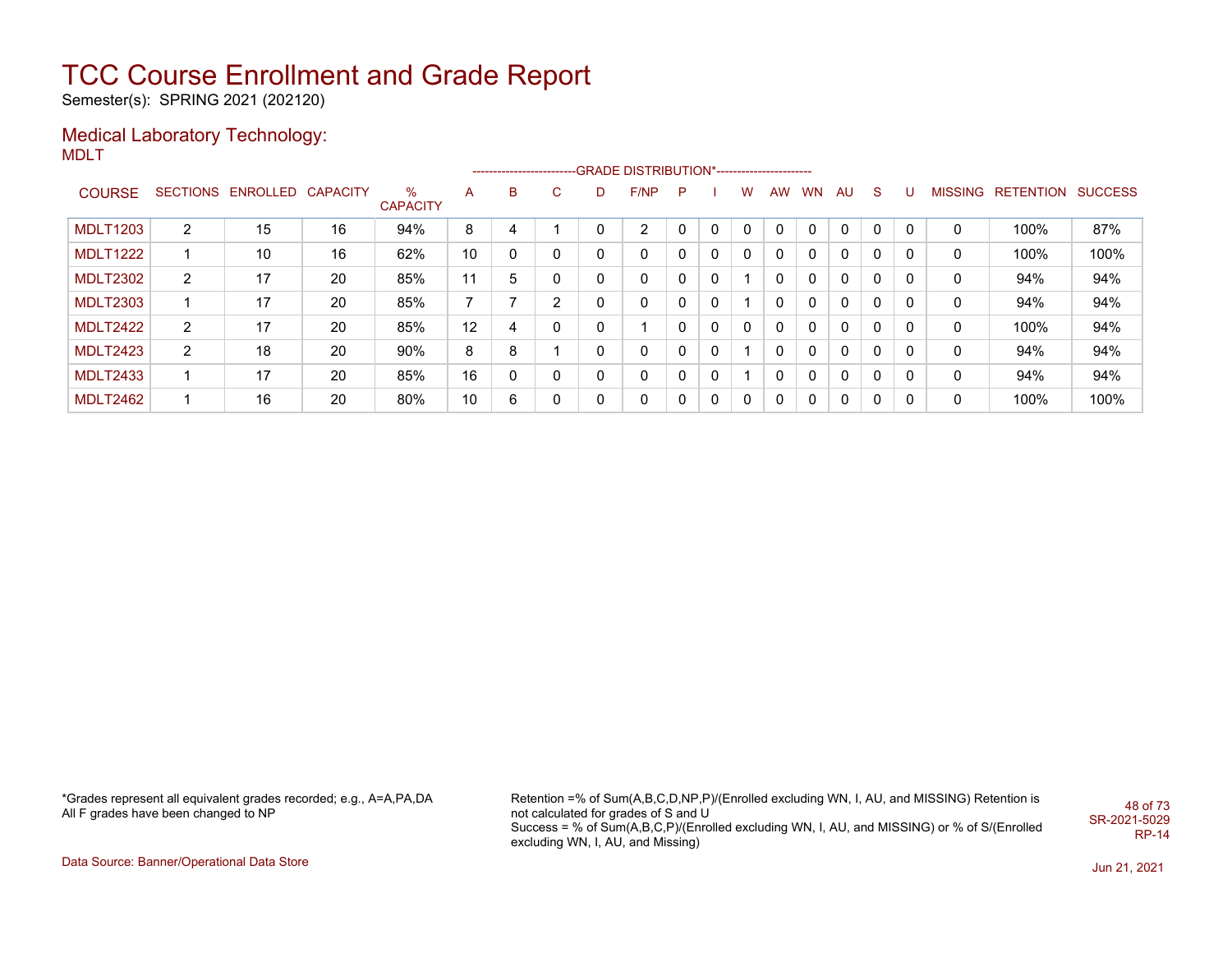Semester(s): SPRING 2021 (202120)

#### Management: **MGMT**

|                 |                            |     |                      |    |    |    |   | -GRADE DISTRIBUTION*----------------------- |              |   |   |    |           |     |    |  |                           |     |
|-----------------|----------------------------|-----|----------------------|----|----|----|---|---------------------------------------------|--------------|---|---|----|-----------|-----|----|--|---------------------------|-----|
| <b>COURSE</b>   | SECTIONS ENROLLED CAPACITY |     | %<br><b>CAPACITY</b> | A  | в  |    |   | F/NP                                        | P            |   | w | AW | <b>WN</b> | AU. | -S |  | MISSING RETENTION SUCCESS |     |
| <b>MGMT1353</b> | 17                         | 30  | 57%                  | 3  | 9  |    |   |                                             | 0            | 0 |   | 0  | 0         | 0   |    |  | 94%                       | 76% |
| <b>MGMT2123</b> | 44                         | 50  | 88%                  | 19 |    | 5  |   | $\overline{2}$                              | 0            | 0 |   |    | 0         | 0   |    |  | 93%                       | 80% |
| <b>MGMT2323</b> | 15                         | 30  | 50%                  | 3  |    | 4  |   |                                             | $\mathbf{0}$ | 0 |   | 0  | 0         | 0   |    |  | 93%                       | 80% |
| <b>MGMT2363</b> | 145                        | 168 | 86%                  | 70 | 27 | 20 | Δ | 14                                          | 0            | 0 | 4 | 6  | 0         | 0   |    |  | 93%                       | 81% |

\*Grades represent all equivalent grades recorded; e.g., A=A,PA,DA All F grades have been changed to NP

Retention =% of Sum(A,B,C,D,NP,P)/(Enrolled excluding WN, I, AU, and MISSING) Retention is not calculated for grades of S and U Success = % of Sum(A,B,C,P)/(Enrolled excluding WN, I, AU, and MISSING) or % of S/(Enrolled excluding WN, I, AU, and Missing) 49 of 73 SR-2021-5029 RP-14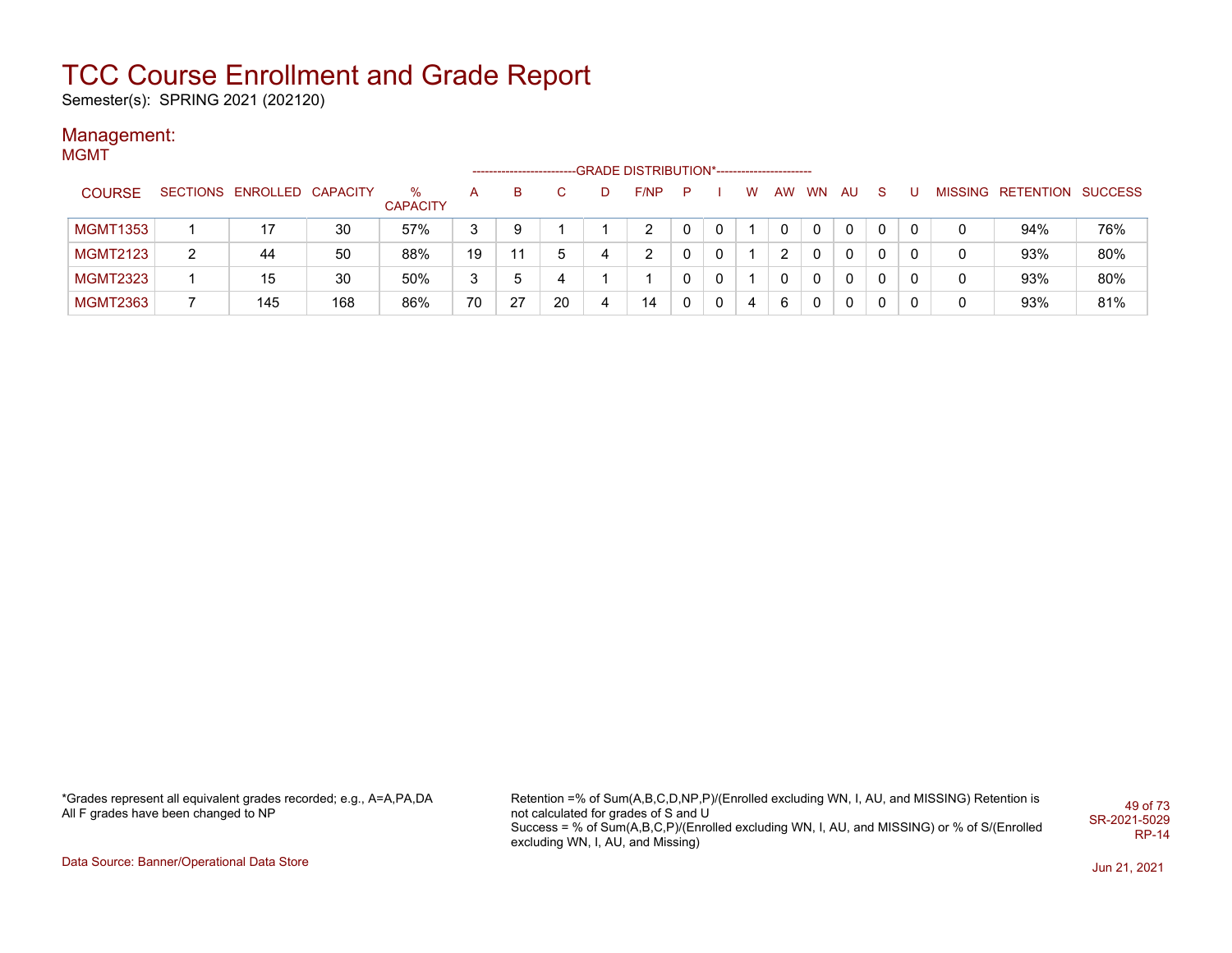Semester(s): SPRING 2021 (202120)

#### Marketing:

**MKTG** 

|                 |   |                            |     |                      |    |    |              |          | ------------------------GRADE                DISTRIBUTION*---------------------- |          |          |                |           |              |          |              |   |                |                          |      |
|-----------------|---|----------------------------|-----|----------------------|----|----|--------------|----------|----------------------------------------------------------------------------------|----------|----------|----------------|-----------|--------------|----------|--------------|---|----------------|--------------------------|------|
| <b>COURSE</b>   |   | SECTIONS ENROLLED CAPACITY |     | %<br><b>CAPACITY</b> | A  | B. | $\mathbf{C}$ | D        | F/NP                                                                             | P        |          | w              | <b>AW</b> | <b>WN</b>    | AU       | <sub>S</sub> |   | <b>MISSING</b> | <b>RETENTION SUCCESS</b> |      |
| <b>MKTG1313</b> | 2 | 13                         | 26  | 50%                  | 10 |    | 0            | $\Omega$ | $\Omega$                                                                         | $\Omega$ | $\Omega$ | $\overline{2}$ |           |              | $\Omega$ | C            |   |                | 85%                      | 85%  |
| <b>MKTG1393</b> |   | 6                          | 30  | 20%                  | 5  |    | 0            | 0        | 0                                                                                | 0        | 0        | 0              |           |              | 0        | 0            |   | 0              | 100%                     | 100% |
| <b>MKTG2343</b> |   | 28                         | 30  | 93%                  | 20 | 6  | 2            | $\Omega$ | 0                                                                                | 0        | 0        | 0              |           |              | 0        | 0            |   | 0              | 100%                     | 100% |
| <b>MKTG2363</b> |   | 30                         | 30  | 100%                 | 9  | 10 | 2            | 4        | 3                                                                                | 0        | 0        |                |           |              | 0        | $\Omega$     |   | 0              | 93%                      | 70%  |
| <b>MKTG2393</b> |   | 14                         | 15  | 93%                  | 8  | 5  | $\mathbf 0$  | 0        |                                                                                  | 0        | 0        | $\Omega$       |           | റ            | 0        | $\Omega$     |   | 0              | 100%                     | 93%  |
| <b>MKTG2423</b> | 5 | 117                        | 118 | 99%                  | 48 | 33 | 16           | 4        | 4                                                                                | 0        | 0        | 3              | 9         |              | $\Omega$ | $\Omega$     | 0 | 0              | $90\%$                   | 83%  |
| <b>MKTG2433</b> |   | 11                         | 13  | 85%                  | 8  | 2  |              | 0        | 0                                                                                | 0        | $\Omega$ | $\Omega$       |           | <sup>n</sup> | 0        | 0            |   | 0              | 100%                     | 100% |

\*Grades represent all equivalent grades recorded; e.g., A=A,PA,DA All F grades have been changed to NP

Retention =% of Sum(A,B,C,D,NP,P)/(Enrolled excluding WN, I, AU, and MISSING) Retention is not calculated for grades of S and U Success = % of Sum(A,B,C,P)/(Enrolled excluding WN, I, AU, and MISSING) or % of S/(Enrolled excluding WN, I, AU, and Missing) 50 of 73 SR-2021-5029 RP-14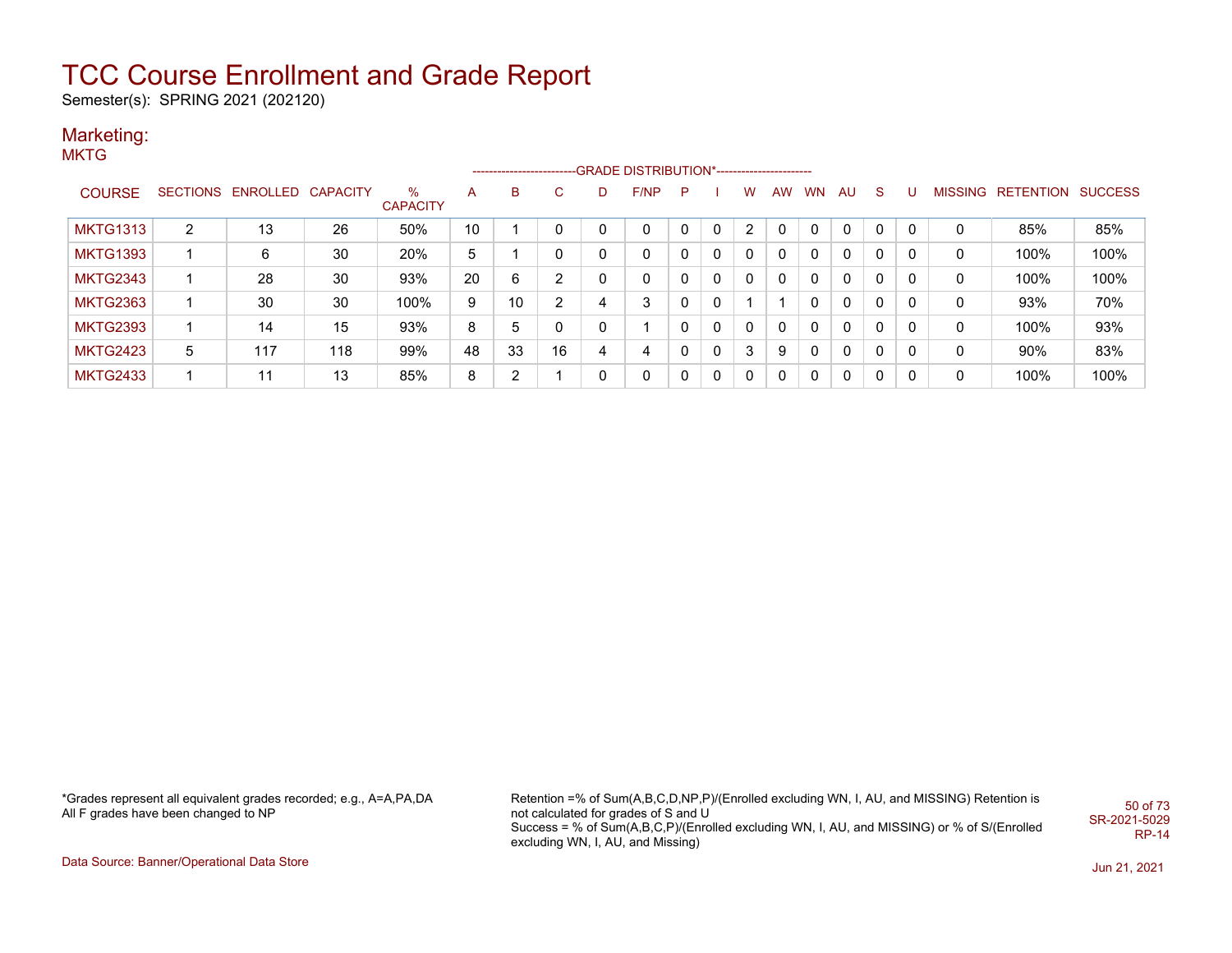Semester(s): SPRING 2021 (202120)

### Music:

**MUSC** 

|                 |                |                            |     |                         |                |                |                |                | ------------------------GRADE                DISTRIBUTION*---------------------- |              |              |                |          |    |              |              |              |              |                           |      |
|-----------------|----------------|----------------------------|-----|-------------------------|----------------|----------------|----------------|----------------|----------------------------------------------------------------------------------|--------------|--------------|----------------|----------|----|--------------|--------------|--------------|--------------|---------------------------|------|
| <b>COURSE</b>   |                | SECTIONS ENROLLED CAPACITY |     | $\%$<br><b>CAPACITY</b> | А              | B              | $\mathsf{C}$   | D              | F/NP                                                                             | P            |              | w              | AW       | WN | AU           | S            | U            |              | MISSING RETENTION SUCCESS |      |
| <b>MUSC1002</b> | $\mathbf 1$    | 15                         | 30  | 50%                     | 3              | 5              | $\mathbf{1}$   | $\overline{2}$ | $\Omega$                                                                         | $\mathbf{0}$ | 0            | $\overline{c}$ |          | 0  | 1            | $\mathbf 0$  | 0            | $\mathbf{0}$ | 73%                       | 60%  |
| <b>MUSC1023</b> | $\mathbf{1}$   | 18                         | 30  | 60%                     | 12             | $\overline{2}$ | 2              | $\mathbf{0}$   | $\mathbf{0}$                                                                     | 0            | 0            | 0              | 2        | 0  | 0            | $\Omega$     | 0            | $\mathbf{0}$ | 89%                       | 89%  |
| <b>MUSC1030</b> | $\mathbf{1}$   | 39                         | 60  | 65%                     | 0              | $\mathbf{0}$   | $\mathbf{0}$   | $\mathbf{0}$   | $\mathbf{0}$                                                                     | 0            | 0            | 1              | 0        | 0  | 0            | 20           | 18           | $\mathbf{0}$ |                           | 51%  |
| <b>MUSC1072</b> | $\mathbf{1}$   | 17                         | 20  | 85%                     | 9              | 4              | $\overline{2}$ | 1              | 0                                                                                | 0            | 0            | 0              |          | 0  | 0            | $\Omega$     | $\Omega$     | 0            | 94%                       | 88%  |
| <b>MUSC1113</b> | 5              | 121                        | 150 | 81%                     | 76             | 20             | 10             | -1             | 7                                                                                | 0            | 0            | 4              | 3        | 0  | 0            | 0            | $\Omega$     | 0            | 94%                       | 88%  |
| <b>MUSC1171</b> | $\mathbf{1}$   | 8                          | 16  | 50%                     | $\overline{2}$ | $\overline{2}$ | $\mathbf{1}$   | $\mathbf{0}$   | 1                                                                                | 0            | 0            | 1              | 0        | 0  | 1            | $\mathbf{0}$ | $\Omega$     | 0            | 75%                       | 62%  |
| <b>MUSC1191</b> | 5              | 5                          | 21  | 24%                     | 5              | 0              | $\mathbf{0}$   | $\mathbf{0}$   | 0                                                                                | 0            | 0            | 0              | 0        | 0  | 0            | 0            | 0            | 0            | 100%                      | 100% |
| <b>MUSC1192</b> | 10             | 20                         | 57  | 35%                     | 15             | $\mathbf{1}$   | $\mathbf{0}$   | $\mathbf{0}$   | 0                                                                                | $\mathbf{0}$ | $\mathbf{1}$ | $\overline{2}$ | 0        | 0  | $\mathbf 1$  | $\mathbf{0}$ | 0            | $\mathbf{0}$ | 80%                       | 80%  |
| <b>MUSC1202</b> | $\overline{2}$ | $\overline{7}$             | 15  | 47%                     | 5              | 0              | 0              | 0              | 1                                                                                | 0            | 0            | 0              | 0        | 0  | 1            | $\mathbf{0}$ | 0            | 0            | 86%                       | 71%  |
| <b>MUSC1241</b> | $\mathbf{1}$   | 1                          | 5   | 20%                     | $\mathbf{1}$   | $\Omega$       | $\mathbf{0}$   | $\mathbf{0}$   | 0                                                                                | $\mathbf{0}$ | $\Omega$     | $\mathbf 0$    | 0        | 0  | 0            | $\mathbf{0}$ | 0            | 0            | 100%                      | 100% |
| <b>MUSC1242</b> | 3              | 6                          | 18  | 33%                     | 4              | 0              | 1              | 0              | 0                                                                                | 0            | 0            | 1              | 0        | 0  | 0            | $\mathbf{0}$ | 0            | 0            | 83%                       | 83%  |
| <b>MUSC1252</b> | $\mathbf{1}$   | 8                          | 10  | 80%                     | 5              | $\mathbf 0$    | 0              | $\mathbf{1}$   | 0                                                                                | 0            | 0            | 1              |          | 0  | 0            | 0            | 0            | 0            | 75%                       | 62%  |
| <b>MUSC1312</b> | 2              | 3                          | 5   | 60%                     | 3              | 0              | $\mathbf{0}$   | 0              | 0                                                                                | 0            | 0            | 0              | 0        | 0  | 0            | 0            | 0            | $\mathbf{0}$ | 100%                      | 100% |
| <b>MUSC1332</b> | $\mathbf{1}$   | 1                          | 4   | 25%                     | $\mathbf{1}$   | 0              | $\mathbf{0}$   | 0              | 0                                                                                | 0            | 0            | 0              | 0        | 0  | 0            | 0            | 0            | 0            | 100%                      | 100% |
| <b>MUSC1351</b> | $\mathbf{1}$   | 1                          | 3   | 33%                     | $\mathbf 1$    | 0              | $\mathbf{0}$   | 0              | 0                                                                                | 0            | 0            | 0              | 0        | 0  | 0            | 0            | 0            | $\mathbf{0}$ | 100%                      | 100% |
| <b>MUSC1352</b> | $\mathbf{1}$   | 3                          | 4   | 75%                     | 3              | 0              | $\mathbf{0}$   | $\mathbf{0}$   | 0                                                                                | 0            | 0            | 0              | 0        | 0  | 0            | 0            | 0            | 0            | 100%                      | 100% |
| <b>MUSC1372</b> | $\mathbf{1}$   | 1                          | 3   | 33%                     | $\mathbf{1}$   | $\mathbf{0}$   | $\mathbf{0}$   | $\Omega$       | $\mathbf{0}$                                                                     | $\mathbf{0}$ | 0            | 0              | $\Omega$ | 0  | $\mathbf{0}$ | $\mathbf{0}$ | 0            | $\mathbf{0}$ | 100%                      | 100% |
| <b>MUSC1382</b> | $\mathbf{1}$   | 1                          | 4   | 25%                     | $\mathbf{1}$   | 0              | 0              | $\mathbf{0}$   | 0                                                                                | 0            | 0            | 0              | 0        | 0  | 0            | $\mathbf{0}$ | $\mathbf{0}$ | 0            | 100%                      | 100% |
| <b>MUSC1392</b> | $\mathbf{1}$   | 2                          | 3   | 67%                     | $\overline{2}$ | $\mathbf{0}$   | $\mathbf{0}$   | $\mathbf{0}$   | $\mathbf{0}$                                                                     | $\mathbf{0}$ | 0            | 0              | $\Omega$ | 0  | 0            | $\mathbf{0}$ | $\Omega$     | 0            | 100%                      | 100% |
| <b>MUSC1422</b> | $\mathbf{1}$   | $\mathbf 1$                | 3   | 33%                     | $\mathbf{1}$   | $\mathbf{0}$   | $\mathbf{0}$   | $\mathbf{0}$   | 0                                                                                | $\mathbf{0}$ | $\Omega$     | 0              | 0        | 0  | 0            | $\mathbf{0}$ | $\Omega$     | 0            | 100%                      | 100% |
| <b>MUSC1442</b> | $\mathbf{1}$   | 1                          | 3   | 33%                     | $\mathbf{1}$   | 0              | 0              | 0              | 0                                                                                | 0            | 0            | 0              | 0        | 0  | 0            | 0            | 0            | 0            | 100%                      | 100% |
| <b>MUSC1472</b> | $\mathbf{1}$   |                            | 3   | 33%                     | 1              | $\Omega$       | $\Omega$       | 0              | $\Omega$                                                                         | $\Omega$     | 0            | $\Omega$       | 0        | 0  | 0            | $\Omega$     | $\Omega$     | $\Omega$     | 100%                      | 100% |

\*Grades represent all equivalent grades recorded; e.g., A=A,PA,DA All F grades have been changed to NP

Retention =% of Sum(A,B,C,D,NP,P)/(Enrolled excluding WN, I, AU, and MISSING) Retention is not calculated for grades of S and U Success = % of Sum(A,B,C,P)/(Enrolled excluding WN, I, AU, and MISSING) or % of S/(Enrolled excluding WN, I, AU, and Missing) SR-2021-5029

51 of 73

RP-14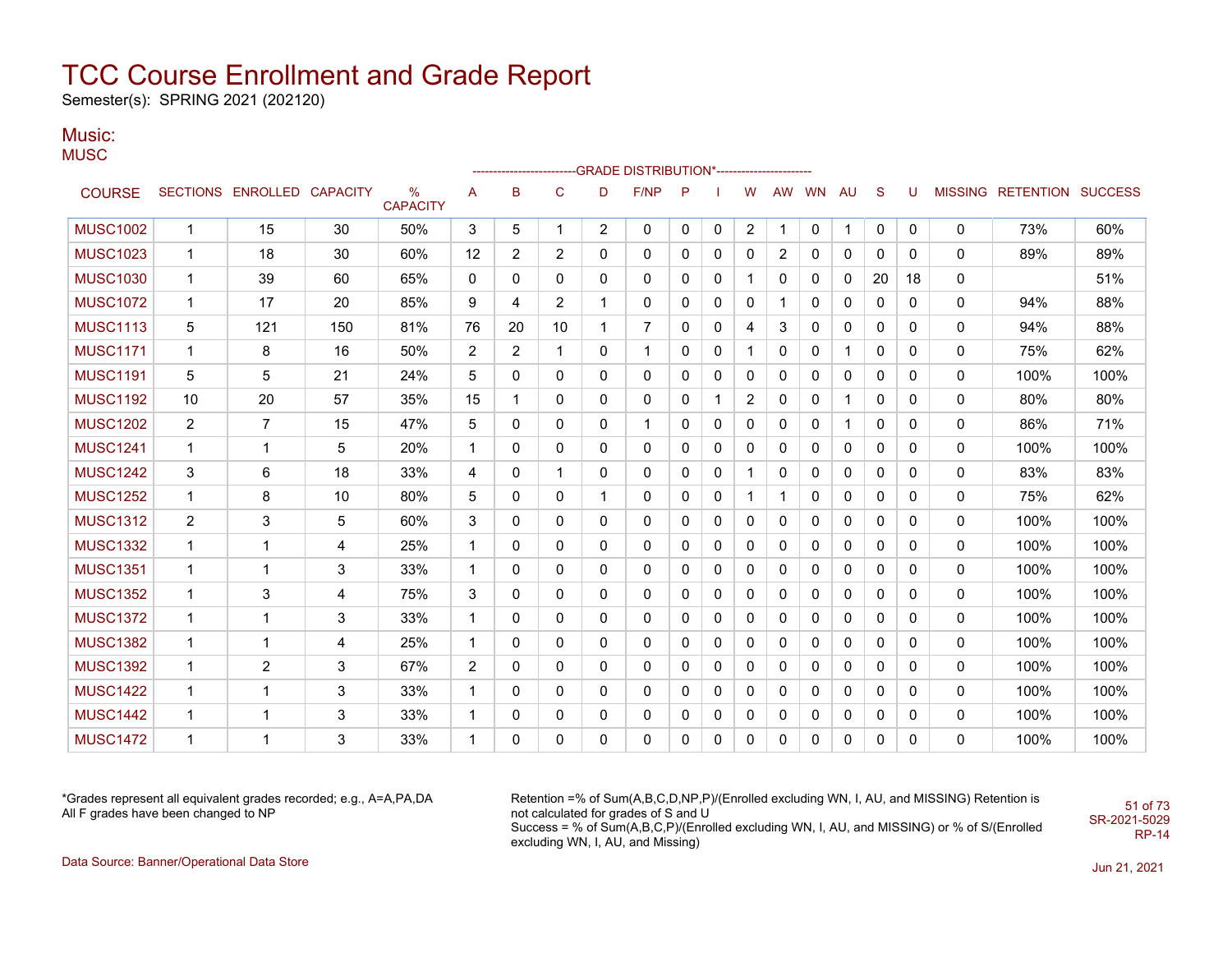Semester(s): SPRING 2021 (202120)

### Music:

**MUSC** 

|                 |                |                            |    |                         |                |                |              |              | ------------------------GRADE                DISTRIBUTION*---------------------- |          |          |                         |              |              |              |              |              |                |                          |      |
|-----------------|----------------|----------------------------|----|-------------------------|----------------|----------------|--------------|--------------|----------------------------------------------------------------------------------|----------|----------|-------------------------|--------------|--------------|--------------|--------------|--------------|----------------|--------------------------|------|
| <b>COURSE</b>   |                | SECTIONS ENROLLED CAPACITY |    | $\%$<br><b>CAPACITY</b> | A              | B              | $\mathsf{C}$ | D            | F/NP                                                                             | P        |          | W                       | <b>AW</b>    | <b>WN</b>    | AU           | S            | U            | <b>MISSING</b> | <b>RETENTION SUCCESS</b> |      |
| <b>MUSC1491</b> | $\overline{1}$ |                            | 5  | 20%                     | $\mathbf{1}$   | $\mathbf{0}$   | $\mathbf{0}$ | $\mathbf{0}$ | $\mathbf 0$                                                                      | $\Omega$ | 0        | $\mathbf 0$             | $\mathbf{0}$ | $\mathbf{0}$ | $\mathbf{0}$ | 0            | $\mathbf{0}$ | 0              | 100%                     | 100% |
| <b>MUSC1492</b> | -1             |                            | 5  | 20%                     | $\mathbf{1}$   | $\mathbf{0}$   | $\mathbf{0}$ | 0            | 0                                                                                | 0        | 0        | 0                       | 0            | 0            | 0            | 0            | 0            | 0              | 100%                     | 100% |
| <b>MUSC1541</b> | 1              | 9                          | 30 | 30%                     | 8              |                | 0            | 0            | 0                                                                                | 0        | 0        | 0                       | 0            | 0            | 0            | 0            | 0            | 0              | 100%                     | 100% |
| <b>MUSC1551</b> | $\mathbf{1}$   | 23                         | 30 | 77%                     | 20             | 1              | 0            | 0            | 0                                                                                | 0        | 0        | 1                       |              | 0            | 0            | 0            | 0            | 0              | 91%                      | 91%  |
| <b>MUSC1612</b> | 3              | 6                          | 10 | 60%                     | $\mathbf{1}$   | $\overline{2}$ | 0            | 0            | $\overline{2}$                                                                   | 0        | 0        |                         | 0            | 0            | 0            | 0            | 0            | 0              | 83%                      | 50%  |
| <b>MUSC1622</b> | $\overline{4}$ | 13                         | 15 | 87%                     | 9              | $\overline{2}$ | 1            | $\mathbf{0}$ | 0                                                                                | 0        | 0        | 0                       |              | 0            | 0            | 0            | 0            | 0              | 92%                      | 92%  |
| <b>MUSC1632</b> | 4              | 8                          | 10 | 80%                     | 5              |                | 0            | 0            | 0                                                                                | 0        | 0        |                         |              | 0            | 0            | $\Omega$     | 0            | 0              | 75%                      | 75%  |
| <b>MUSC1642</b> | $\overline{2}$ | 4                          | 4  | 100%                    | 3              |                | 0            | 0            | 0                                                                                | 0        | 0        | $\mathbf{0}$            | 0            | 0            | 0            | 0            | 0            | 0              | 100%                     | 100% |
| <b>MUSC1651</b> | $\mathbf 1$    | 15                         | 30 | 50%                     | 15             | 0              | 0            | 0            | 0                                                                                | 0        | 0        | 0                       | 0            | 0            | 0            | 0            | 0            | 0              | 100%                     | 100% |
| <b>MUSC1661</b> | $\mathbf 1$    | 8                          | 25 | 32%                     | 8              | $\mathbf{0}$   | 0            | 0            | 0                                                                                | 0        | 0        | 0                       | 0            | 0            | 0            | 0            | 0            | 0              | 100%                     | 100% |
| <b>MUSC1731</b> | $\mathbf 1$    | 4                          | 5  | 80%                     | $\overline{2}$ | $\mathbf{0}$   | $\mathbf{0}$ | $\mathbf{0}$ | 0                                                                                | 0        | $\Omega$ |                         |              | 0            | 0            | 0            | 0            | $\mathbf{0}$   | 50%                      | 50%  |
| <b>MUSC1852</b> | -1             | 4                          | 5  | 80%                     | 4              | $\mathbf{0}$   | 0            | 0            | 0                                                                                | 0        | 0        | $\mathbf{0}$            | 0            | 0            | 0            | 0            | 0            | $\mathbf{0}$   | 100%                     | 100% |
| <b>MUSC2023</b> | $\overline{1}$ | 14                         | 18 | 78%                     | 5              | 4              | 0            | 1            | 0                                                                                | 0        | 0        | $\overline{\mathbf{c}}$ | 2            | 0            | 0            | 0            | 0            | 0              | 71%                      | 64%  |
| <b>MUSC2072</b> | 1              | 14                         | 18 | 78%                     | 6              | 3              | $\mathbf{0}$ | 1            | $\mathbf{0}$                                                                     | 0        | 0        | $\mathbf{0}$            | 4            | 0            | 0            | 0            | 0            | 0              | 71%                      | 64%  |
| <b>MUSC2133</b> | $\mathbf 1$    | 14                         | 18 | 78%                     | $\mathbf{1}$   | 4              | 3            | 0            | $\overline{2}$                                                                   | 0        | 0        | $\overline{2}$          | 2            | 0            | 0            | $\mathbf{0}$ | 0            | 0              | 71%                      | 57%  |
| <b>MUSC2181</b> | 1              | 8                          | 8  | 100%                    | 6              | $\mathbf{0}$   | 1            | 0            | 0                                                                                | 0        | 0        | 1                       | 0            | 0            | 0            | 0            | 0            | 0              | 88%                      | 88%  |
| <b>MUSC2242</b> | 3              | 8                          | 13 | 62%                     | 8              | 0              | 0            | 0            | 0                                                                                | 0        | 0        | 0                       | 0            | 0            | 0            | 0            | 0            | 0              | 100%                     | 100% |
| <b>MUSC2333</b> | 1              |                            | 2  | 50%                     |                | $\mathbf{0}$   | 0            | 0            | $\Omega$                                                                         | 0        | 0        | 0                       | 0            | 0            | 0            | $\mathbf{0}$ | 0            | 0              | 100%                     | 100% |

\*Grades represent all equivalent grades recorded; e.g., A=A,PA,DA All F grades have been changed to NP

Retention =% of Sum(A,B,C,D,NP,P)/(Enrolled excluding WN, I, AU, and MISSING) Retention is not calculated for grades of S and U Success = % of Sum(A,B,C,P)/(Enrolled excluding WN, I, AU, and MISSING) or % of S/(Enrolled excluding WN, I, AU, and Missing) 52 of 73 SR-2021-5029

RP-14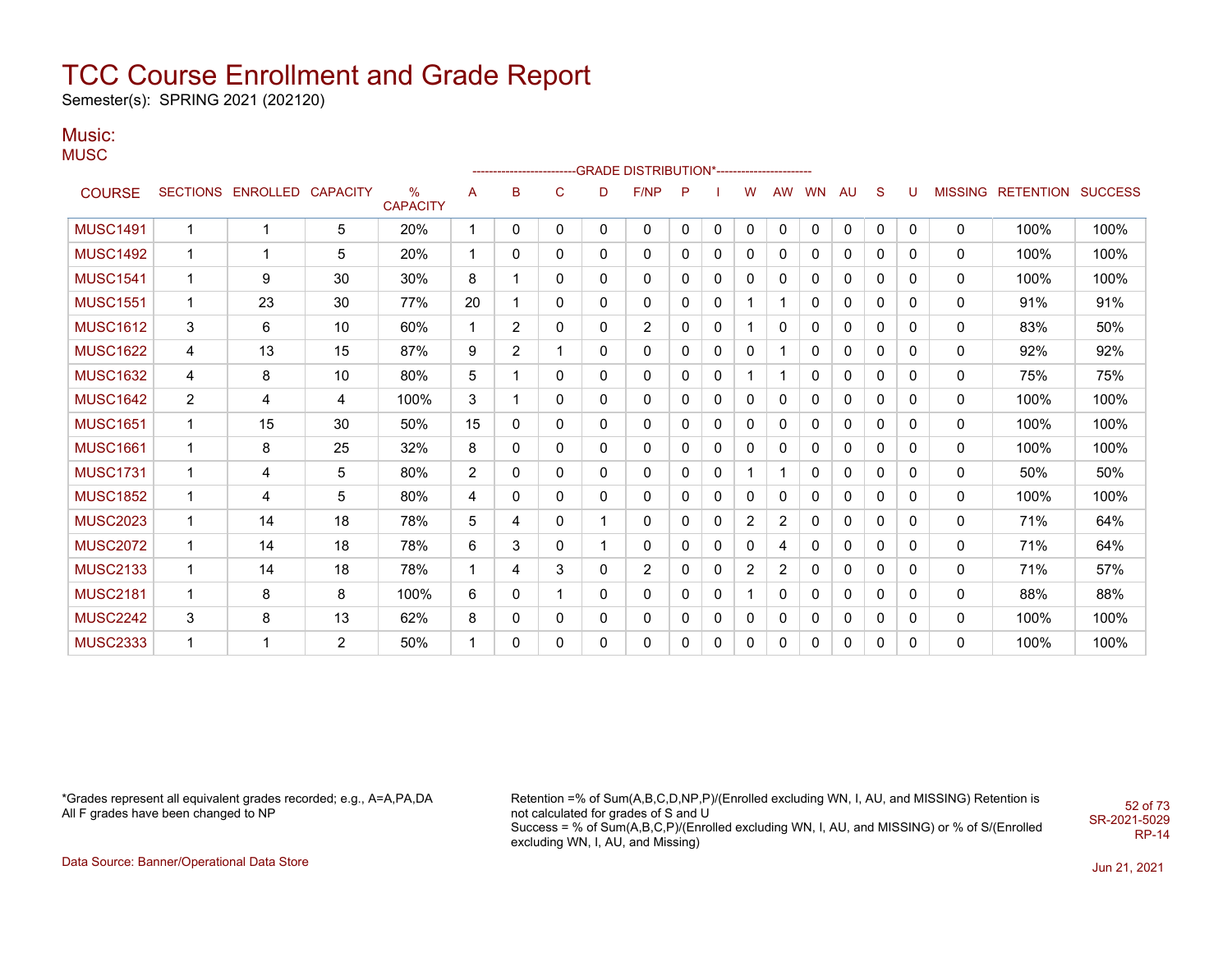Semester(s): SPRING 2021 (202120)

### Native American Studies:

NAMS

|                 |                            |    |                      |    |   |   | ------------------------GRADE DISTRIBUTION*----------------------- |          |   |   |  |          |       |  |                           |     |
|-----------------|----------------------------|----|----------------------|----|---|---|--------------------------------------------------------------------|----------|---|---|--|----------|-------|--|---------------------------|-----|
| <b>COURSE</b>   | SECTIONS ENROLLED CAPACITY |    | %<br><b>CAPACITY</b> | A  | в | D | F/NP                                                               | <b>P</b> |   | W |  | AW WN AU | - S - |  | MISSING RETENTION SUCCESS |     |
| <b>NAMS2113</b> | 40                         | 44 | 91%                  | 25 |   |   | 3                                                                  |          |   |   |  |          |       |  | 98%                       | 90% |
| <b>NAMS2343</b> | 15                         | 15 | 100%                 |    |   |   | ົ                                                                  |          | 0 | 3 |  |          |       |  | 80%                       | 60% |

\*Grades represent all equivalent grades recorded; e.g., A=A,PA,DA All F grades have been changed to NP

Retention =% of Sum(A,B,C,D,NP,P)/(Enrolled excluding WN, I, AU, and MISSING) Retention is not calculated for grades of S and U Success = % of Sum(A,B,C,P)/(Enrolled excluding WN, I, AU, and MISSING) or % of S/(Enrolled excluding WN, I, AU, and Missing) 53 of 73 SR-2021-5029 RP-14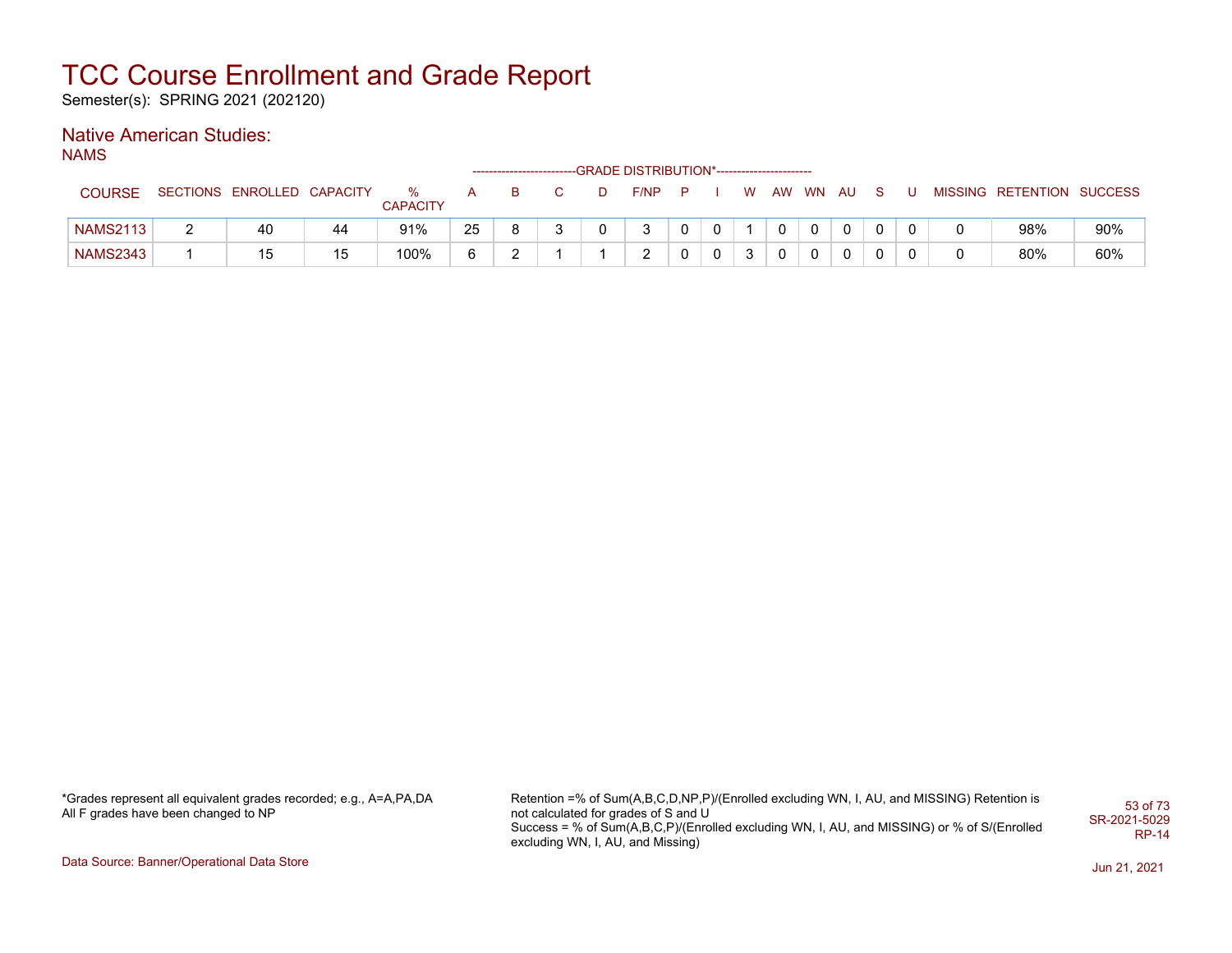Semester(s): SPRING 2021 (202120)

#### Nursing:

**NURS** 

|                 |                |                            |    |                      |                |                   |                |                | ------------------------GRADE                DISTRIBUTION*---------------------- |              |   |              |           |           |    |              |          |              |                           |      |
|-----------------|----------------|----------------------------|----|----------------------|----------------|-------------------|----------------|----------------|----------------------------------------------------------------------------------|--------------|---|--------------|-----------|-----------|----|--------------|----------|--------------|---------------------------|------|
| <b>COURSE</b>   |                | SECTIONS ENROLLED CAPACITY |    | %<br><b>CAPACITY</b> | А              | B                 | $\mathsf{C}$   | D              | F/NP                                                                             | P            |   | W            | <b>AW</b> | <b>WN</b> | AU | <sub>S</sub> | U        |              | MISSING RETENTION SUCCESS |      |
| <b>NURS1111</b> | $\mathbf{1}$   | 71                         | 72 | 99%                  | 0              | 0                 | 0              | 0              | 0                                                                                | $\mathbf{0}$ | 1 | 0            | 0         | 0         | 0  | 70           | 0        | 0            |                           | 99%  |
| <b>NURS1113</b> | 4              | 75                         | 76 | 99%                  | 4              | 57                | 10             | 4              | 0                                                                                | 0            | 0 | 0            | 0         | 0         | 0  | 0            | 0        | 0            | 100%                      | 95%  |
| <b>NURS1143</b> | 1              | 71                         | 72 | 99%                  | 63             | 7                 | 1              | 0              | 0                                                                                | 0            | 0 | 0            | 0         | 0         | 0  | 0            | 0        | 0            | 100%                      | 100% |
| <b>NURS1163</b> | 4              | 78                         | 79 | 99%                  | 5              | 44                | 19             | 8              | 0                                                                                | 0            | 0 | 2            | 0         | 0         | 0  | 0            | 0        | 0            | 97%                       | 87%  |
| <b>NURS1211</b> | 1              | 29                         | 29 | 100%                 | 0              | 0                 | 0              | 0              | 0                                                                                | 0            | 0 | 1            | 0         | 0         | 0  | 27           | 1        | 0            |                           | 93%  |
| <b>NURS1212</b> | 1              | 29                         | 29 | 100%                 | $\mathbf{1}$   | 15                | 10             | $\mathbf{1}$   | $\mathbf{1}$                                                                     | 0            | 0 | 1            | 0         | 0         | 0  | 0            | 0        | 0            | 97%                       | 90%  |
| <b>NURS1363</b> | 1              | 27                         | 27 | 100%                 | 18             | $\overline{7}$    | 0              | 0              | 0                                                                                | 0            | 0 | $\mathbf{1}$ | 1         | 0         | 0  | 0            | 0        | 0            | 93%                       | 93%  |
| <b>NURS1471</b> | 1              | 4                          | 4  | 100%                 | $\mathbf{0}$   | 0                 | 0              | $\mathbf{0}$   | $\mathbf{0}$                                                                     | 0            | 0 | 0            | 0         | 0         | 0  | 4            | 0        | $\mathbf{0}$ |                           | 100% |
| <b>NURS2212</b> | 1              | 58                         | 58 | 100%                 | $\mathbf{0}$   | $\mathbf{0}$      | 0              | $\mathbf{0}$   | 0                                                                                | $\Omega$     | 0 | 2            | 0         | 0         | 0  | 56           | 0        | 0            |                           | 97%  |
| <b>NURS2213</b> | $\overline{2}$ | 62                         | 62 | 100%                 | $\overline{2}$ | 37                | 16             | 4              | $\mathbf{1}$                                                                     | 0            | 0 | 2            | 0         | 0         | 0  | 0            | 0        | 0            | 97%                       | 89%  |
| <b>NURS2221</b> | $\overline{2}$ | 82                         | 82 | 100%                 | $\mathbf{0}$   | 0                 | 0              | 0              | 0                                                                                | 0            | 0 | 2            | 0         | 0         | 0  | 80           | 0        | 0            |                           | 98%  |
| <b>NURS2222</b> | 3              | 82                         | 82 | 100%                 | 4              | 60                | 12             | $\mathbf 1$    | 3                                                                                | 0            | 0 | 2            | 0         | 0         | 0  | 0            | $\Omega$ | 0            | 98%                       | 93%  |
| <b>NURS2231</b> | $\overline{2}$ | 90                         | 90 | 100%                 | $\mathbf{0}$   | 0                 | 0              | 0              | 0                                                                                | 0            | 0 | 0            | 0         | 0         | 0  | 90           | 0        | 0            |                           | 100% |
| <b>NURS2232</b> | 3              | 90                         | 90 | 100%                 | 34             | 54                | $\overline{2}$ | 0              | 0                                                                                | 0            | 0 | 0            | 0         | 0         | 0  | 0            | 0        | 0            | 100%                      | 100% |
| <b>NURS2242</b> | $\mathbf{1}$   | 67                         | 67 | 100%                 | $\mathbf{0}$   | 0                 | 0              | $\mathbf{0}$   | $\mathbf{0}$                                                                     | 0            | 0 | 0            | 0         | 0         | 0  | 67           | 0        | 0            |                           | 100% |
| <b>NURS2243</b> | $\overline{2}$ | 67                         | 67 | 100%                 | 14             | 50                | 3              | $\mathbf{0}$   | 0                                                                                | 0            | 0 | 0            | 0         | 0         | 0  | $\mathbf{0}$ | 0        | 0            | 100%                      | 100% |
| <b>NURS2351</b> | $\mathbf{1}$   | 26                         | 26 | 100%                 | 0              | 0                 | 0              | $\mathbf{0}$   | 0                                                                                | 0            |   | 0            | $\Omega$  | $\Omega$  | 0  | 25           | 0        | 0            |                           | 96%  |
| <b>NURS2352</b> | 1              | 26                         | 26 | 100%                 | $\mathbf{0}$   | $12 \overline{ }$ | 12             | $\overline{2}$ | 0                                                                                | 0            | 0 | 0            | 0         | 0         | 0  | 0            | 0        | 0            | 100%                      | 92%  |
| <b>NURS2431</b> | 1              | 27                         | 27 | 100%                 | 0              | 0                 | 0              | 0              | 0                                                                                | 0            | 0 | 1            | 0         | 0         | 0  | 26           | 0        | 0            |                           | 96%  |
| <b>NURS2432</b> | 1              | 27                         | 27 | 100%                 | 10             | 15                | 1              | 0              | 0                                                                                | 0            | 0 | 1            | 0         | 0         | 0  | 0            | 0        | 0            | 96%                       | 96%  |
| <b>NURS2442</b> | $\mathbf{1}$   | 29                         | 29 | 100%                 | 0              | 0                 | 0              | 0              | 0                                                                                | 0            | 0 | 0            | 0         | 0         | 0  | 29           | 0        | 0            |                           | 100% |
| <b>NURS2444</b> | 1              | 31                         | 31 | 100%                 | $\mathbf{1}$   | 19                | 11             | $\Omega$       | 0                                                                                | $\Omega$     | 0 | 0            | 0         | 0         | 0  | 0            | 0        | 0            | 100%                      | 100% |

\*Grades represent all equivalent grades recorded; e.g., A=A,PA,DA All F grades have been changed to NP

Retention =% of Sum(A,B,C,D,NP,P)/(Enrolled excluding WN, I, AU, and MISSING) Retention is not calculated for grades of S and U Success = % of Sum(A,B,C,P)/(Enrolled excluding WN, I, AU, and MISSING) or % of S/(Enrolled excluding WN, I, AU, and Missing)

54 of 73 SR-2021-5029 RP-14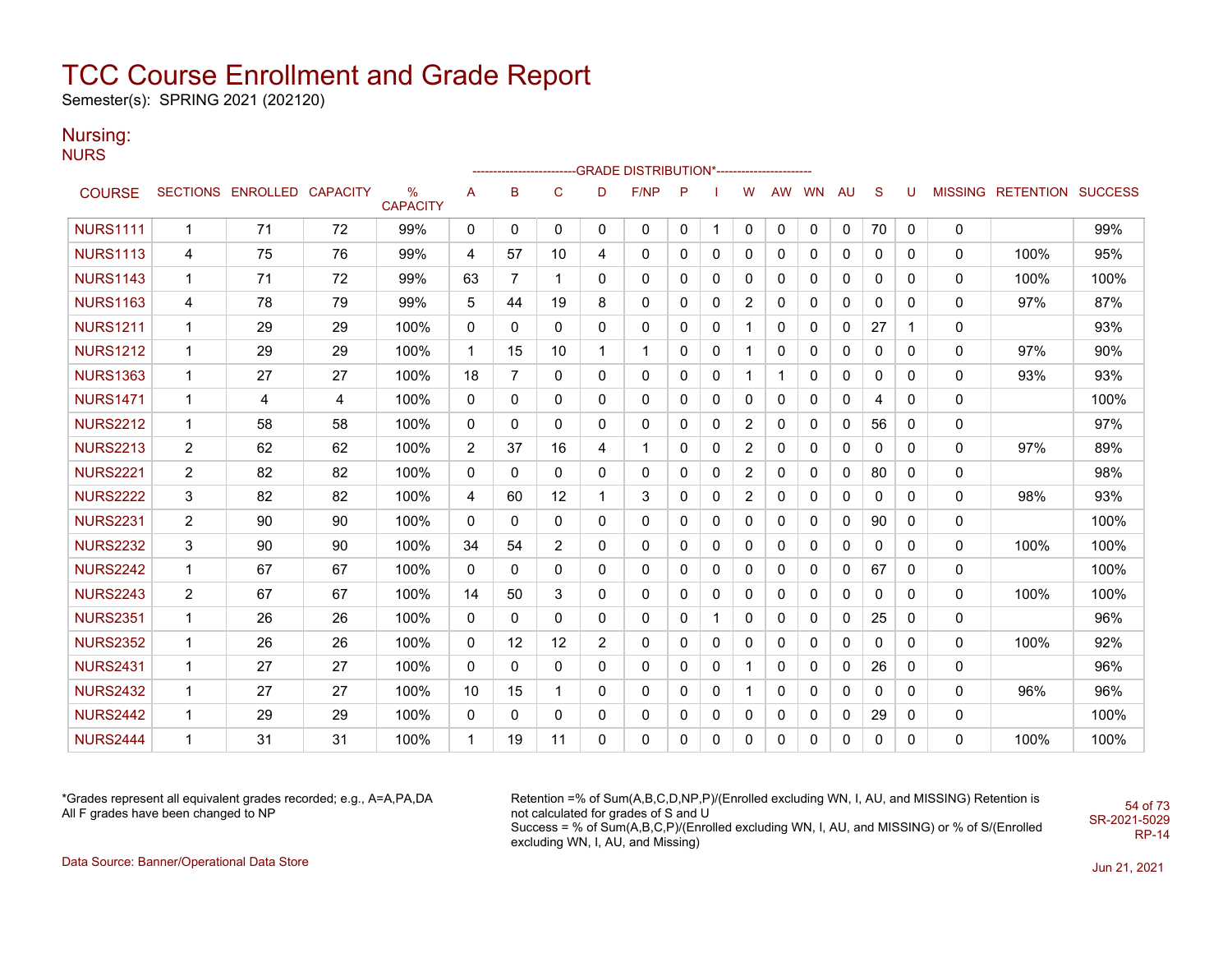Semester(s): SPRING 2021 (202120)

#### Occupational Therapy Assistant: OCTA<sup>'</sup>

|               |   |                            |    |                      |                   | ------------------------ |   |   | --GRADE DISTRIBUTION*---------------------- |              |          |          |    |           |              |              |   |   |                           |      |
|---------------|---|----------------------------|----|----------------------|-------------------|--------------------------|---|---|---------------------------------------------|--------------|----------|----------|----|-----------|--------------|--------------|---|---|---------------------------|------|
| <b>COURSE</b> |   | SECTIONS ENROLLED CAPACITY |    | ℅<br><b>CAPACITY</b> | A                 | B                        | C | D | F/NP                                        | P            |          | W        | AW | <b>WN</b> | AU           | S.           | U |   | MISSING RETENTION SUCCESS |      |
| OCTA1202      |   | 20                         | 30 | 67%                  | 11                | 3                        |   | 0 | 3                                           |              | 0        | 2        |    | 0         | 0            | 0            | 0 | 0 | 90%                       | 75%  |
| OCTA1403      | 2 | 20                         | 20 | 100%                 | $12 \overline{ }$ |                          |   | 0 | 0                                           |              | $\Omega$ | $\Omega$ |    | 0         | $\mathbf{0}$ | 0            |   | 0 | 100%                      | 100% |
| OCTA1443      | 2 | 19                         | 20 | 95%                  | 13                | 5                        | 0 | 0 |                                             |              | $\Omega$ | $\Omega$ |    | 0         | 0            | 0            |   | 0 | 100%                      | 95%  |
| OCTA1483      | 2 | 20                         | 20 | 100%                 | 12                | 6                        |   | 0 | 0                                           |              | 0        |          |    | 0         | 0            | $\mathbf{0}$ |   | 0 | 95%                       | 95%  |
| OCTA2355      |   | 18                         | 20 | 90%                  | 0                 | ∩                        | 0 | 0 | 0                                           | <sup>n</sup> | 0        | $\Omega$ |    | $\Omega$  | 0            | 18           | 0 | 0 |                           | 100% |
| OCTA2375      |   | 18                         | 20 | 90%                  | 0                 |                          | 0 | 0 | 0                                           |              | $\Omega$ | 0        |    | 0         | $\mathbf{0}$ | 18           | 0 | 0 |                           | 100% |

\*Grades represent all equivalent grades recorded; e.g., A=A,PA,DA All F grades have been changed to NP

Retention =% of Sum(A,B,C,D,NP,P)/(Enrolled excluding WN, I, AU, and MISSING) Retention is not calculated for grades of S and U Success = % of Sum(A,B,C,P)/(Enrolled excluding WN, I, AU, and MISSING) or % of S/(Enrolled excluding WN, I, AU, and Missing) 55 of 73 SR-2021-5029 RP-14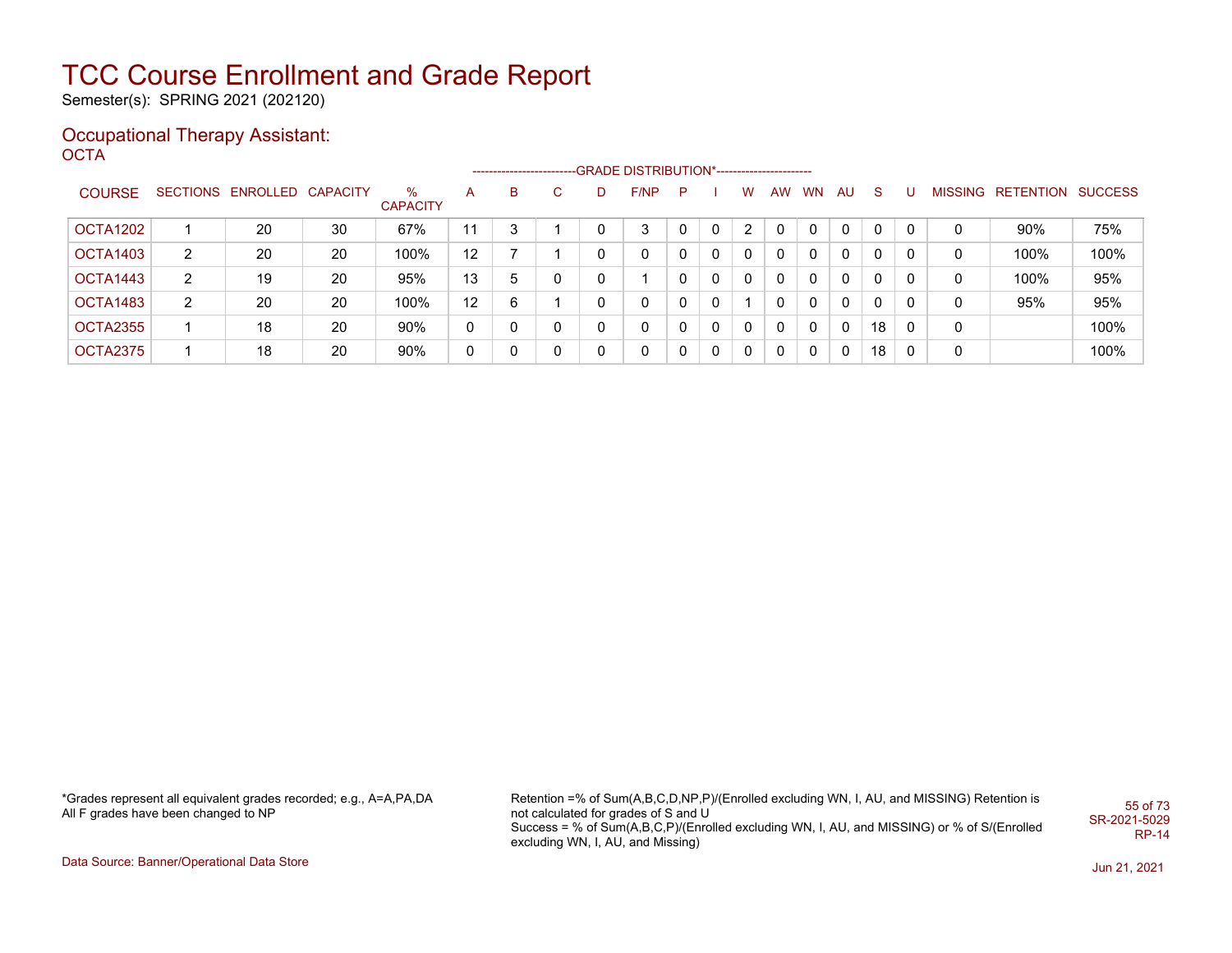Semester(s): SPRING 2021 (202120)

#### Physical Education:

**PHED** 

|                 |                            |    |                      |  |   | ------------------------GRADE DISTRIBUTION*----------------------- |             |               |             |              |             |              |  |                           |     |
|-----------------|----------------------------|----|----------------------|--|---|--------------------------------------------------------------------|-------------|---------------|-------------|--------------|-------------|--------------|--|---------------------------|-----|
| <b>COURSE</b>   | SECTIONS ENROLLED CAPACITY |    | %<br><b>CAPACITY</b> |  | D | $F/NP$ $P$                                                         |             | W.            |             | AW WN AU     |             | S.           |  | MISSING RETENTION SUCCESS |     |
| <b>PHED1411</b> |                            | 30 | 23%                  |  |   |                                                                    | $\mathbf 0$ | $\mathbf 0$   | $\mathbf 0$ | $\mathbf{0}$ | $\mathbf 0$ | $\mathbf{0}$ |  | 100%                      | 86% |
| <b>PHED2321</b> |                            | 20 | 30%                  |  |   |                                                                    |             | ົ<br><u>_</u> |             |              | 0           | 0            |  | 67%                       | 67% |

\*Grades represent all equivalent grades recorded; e.g., A=A,PA,DA All F grades have been changed to NP

Retention =% of Sum(A,B,C,D,NP,P)/(Enrolled excluding WN, I, AU, and MISSING) Retention is not calculated for grades of S and U Success = % of Sum(A,B,C,P)/(Enrolled excluding WN, I, AU, and MISSING) or % of S/(Enrolled excluding WN, I, AU, and Missing) 56 of 73 SR-2021-5029 RP-14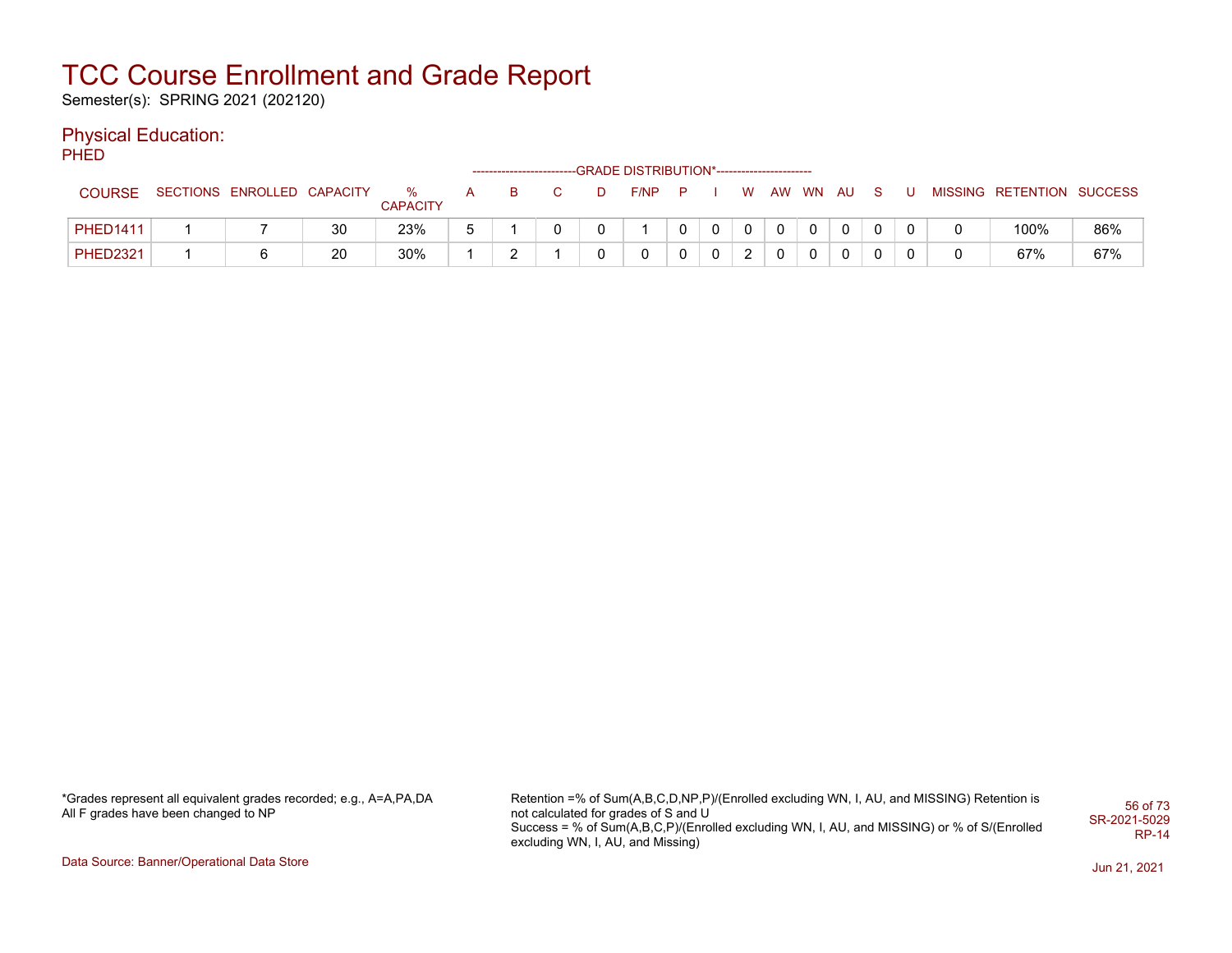Semester(s): SPRING 2021 (202120)

#### Philosophy:

PHIL

|                 |                |                            |     |                         |    | ------------------------- |    |   | -GRADE DISTRIBUTION*----------------------- |   |              |    |     |           |              |              |   |   |                   |                |
|-----------------|----------------|----------------------------|-----|-------------------------|----|---------------------------|----|---|---------------------------------------------|---|--------------|----|-----|-----------|--------------|--------------|---|---|-------------------|----------------|
| <b>COURSE</b>   |                | SECTIONS ENROLLED CAPACITY |     | $\%$<br><b>CAPACITY</b> | A  | B                         | C. | D | F/NP                                        | P |              | w  | AW. | <b>WN</b> | AU           | S.           | υ |   | MISSING RETENTION | <b>SUCCESS</b> |
| <b>PHIL1113</b> |                | 142                        | 188 | 76%                     | 77 | 22                        | 21 | 3 | 9                                           |   | $\mathbf{0}$ | 8  | 2   |           | 0            | 0            | 0 |   | 93%               | 85%            |
| <b>PHIL1143</b> | 2              | 58                         | 60  | 97%                     | 56 |                           | 0  | 0 | 0                                           | 0 | 0            | 2  | 0   | 0         | 0            | $\mathbf{0}$ | 0 | 0 | 97%               | 97%            |
| <b>PHIL1213</b> |                | 5                          | 10  | 50%                     | 5  |                           |    |   | 0                                           | 0 | 0            | 0  | 0   | 0         | 0            | 0            | 0 | 0 | 100%              | 100%           |
| <b>PHIL1223</b> | $\overline{2}$ | 14                         | 37  | 38%                     | 4  | ົ                         | 3  |   | $\overline{2}$                              | 0 | 0            |    | 0   | 0         | 0            | 0            | 0 | 0 | 93%               | 71%            |
| <b>PHIL2113</b> |                | 12                         | 30  | 40%                     |    |                           |    | 0 | ◢                                           | 0 | 0            | 2  | 0   | 0         | 0            | $\mathbf{0}$ | 0 | 0 | 83%               | 75%            |
| <b>PHIL2143</b> |                | 26                         | 30  | 87%                     |    |                           | 3  |   | 5                                           |   | 0            | 5  | 0   | 0         | $\mathbf{0}$ | 0            | 0 | 0 | 81%               | 58%            |
| <b>PHIL2173</b> |                | 23                         | 30  | 77%                     | 21 |                           | 0  | 0 | 0                                           | 0 | 0            | 2  | 0   | 0         | $\mathbf{0}$ | 0            | 0 | 0 | 91%               | 91%            |
| <b>PHIL2263</b> | $\overline{2}$ | 52                         | 60  | 87%                     | 39 | 4                         | 4  | ົ | 2                                           | 0 | 0            | -1 | 0   | 0         | 0            | $\mathbf{0}$ | 0 | 0 | 98%               | 90%            |

\*Grades represent all equivalent grades recorded; e.g., A=A,PA,DA All F grades have been changed to NP

Retention =% of Sum(A,B,C,D,NP,P)/(Enrolled excluding WN, I, AU, and MISSING) Retention is not calculated for grades of S and U Success = % of Sum(A,B,C,P)/(Enrolled excluding WN, I, AU, and MISSING) or % of S/(Enrolled excluding WN, I, AU, and Missing) 57 of 73 SR-2021-5029 RP-14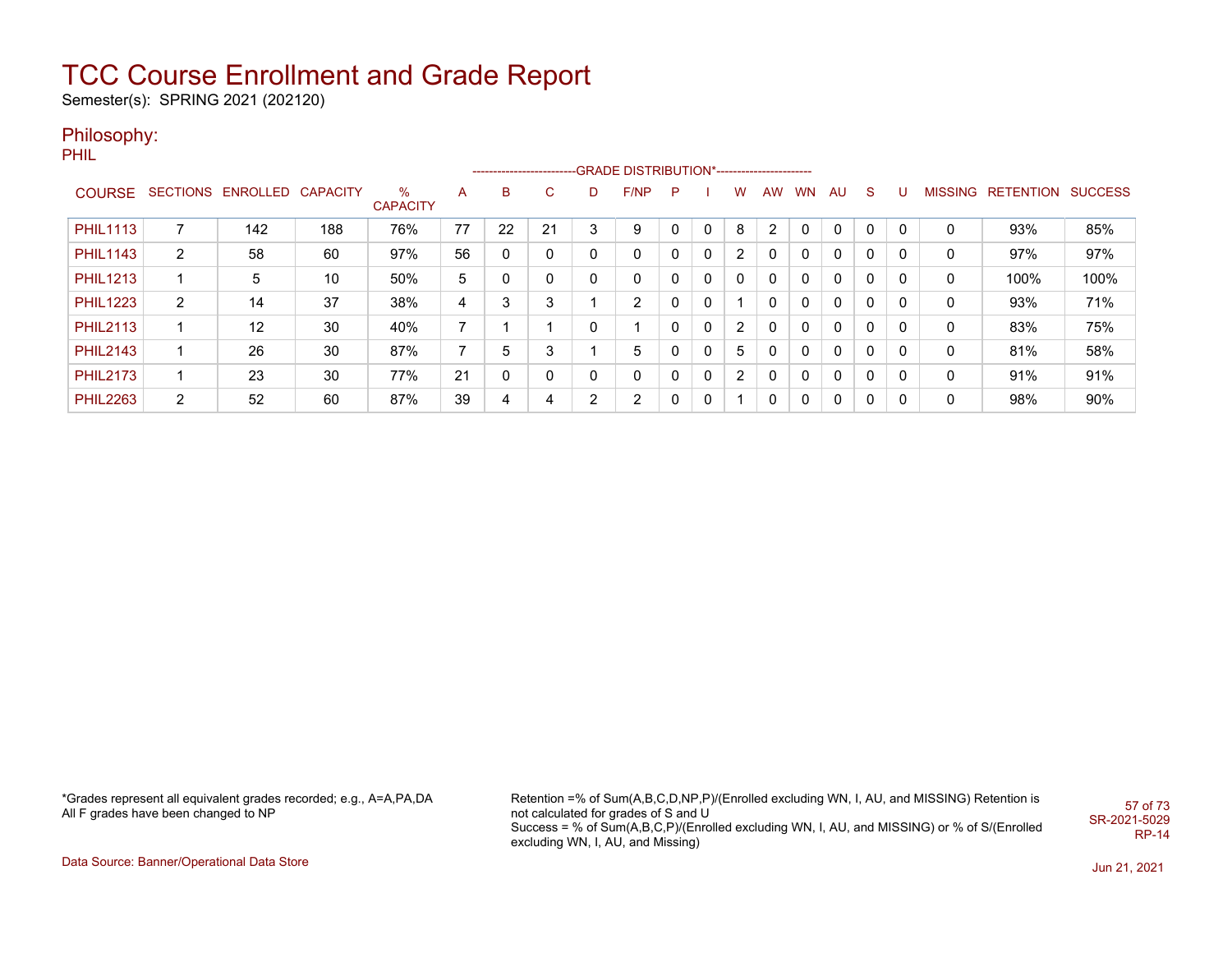Semester(s): SPRING 2021 (202120)

### Pharmacy Technology:

PHMT

|                 |                            |    |                         |   | --------------------- |              |   | -GRADE DISTRIBUTION*----------------------- |   |   |   |    |    |          |              |   |   |                           |      |
|-----------------|----------------------------|----|-------------------------|---|-----------------------|--------------|---|---------------------------------------------|---|---|---|----|----|----------|--------------|---|---|---------------------------|------|
| <b>COURSE</b>   | SECTIONS ENROLLED CAPACITY |    | $\%$<br><b>CAPACITY</b> | A | B.                    | C.           | D | F/NP                                        | P |   | w | AW | WN | AU       | -S           | υ |   | MISSING RETENTION SUCCESS |      |
| <b>PHMT1324</b> |                            | 24 | 33%                     | 3 | 3                     | າ            |   | 0                                           |   | 0 | 0 |    | 0  | 0        |              |   |   | 100%                      | 100% |
| <b>PHMT1334</b> | 10                         | 12 | 83%                     | 8 |                       | 0            |   | 0                                           |   | 0 | 0 | 0  | 0  | $\Omega$ | $\mathbf{0}$ |   | 0 | 100%                      | 100% |
| <b>PHMT1414</b> |                            | 12 | 58%                     | 6 |                       |              |   | 0                                           |   | 0 |   | 0  | 0  | 0        |              |   | 0 | 100%                      | 100% |
| <b>PHMT1524</b> |                            | 24 | 33%                     | 4 |                       | $\mathbf{0}$ |   | $\mathbf{0}$                                |   | 4 | 0 | 0  | 0  | $\Omega$ | $\mathbf{0}$ |   | 0 | 50%                       | 50%  |

\*Grades represent all equivalent grades recorded; e.g., A=A,PA,DA All F grades have been changed to NP

Retention =% of Sum(A,B,C,D,NP,P)/(Enrolled excluding WN, I, AU, and MISSING) Retention is not calculated for grades of S and U Success = % of Sum(A,B,C,P)/(Enrolled excluding WN, I, AU, and MISSING) or % of S/(Enrolled excluding WN, I, AU, and Missing) 58 of 73 SR-2021-5029 RP-14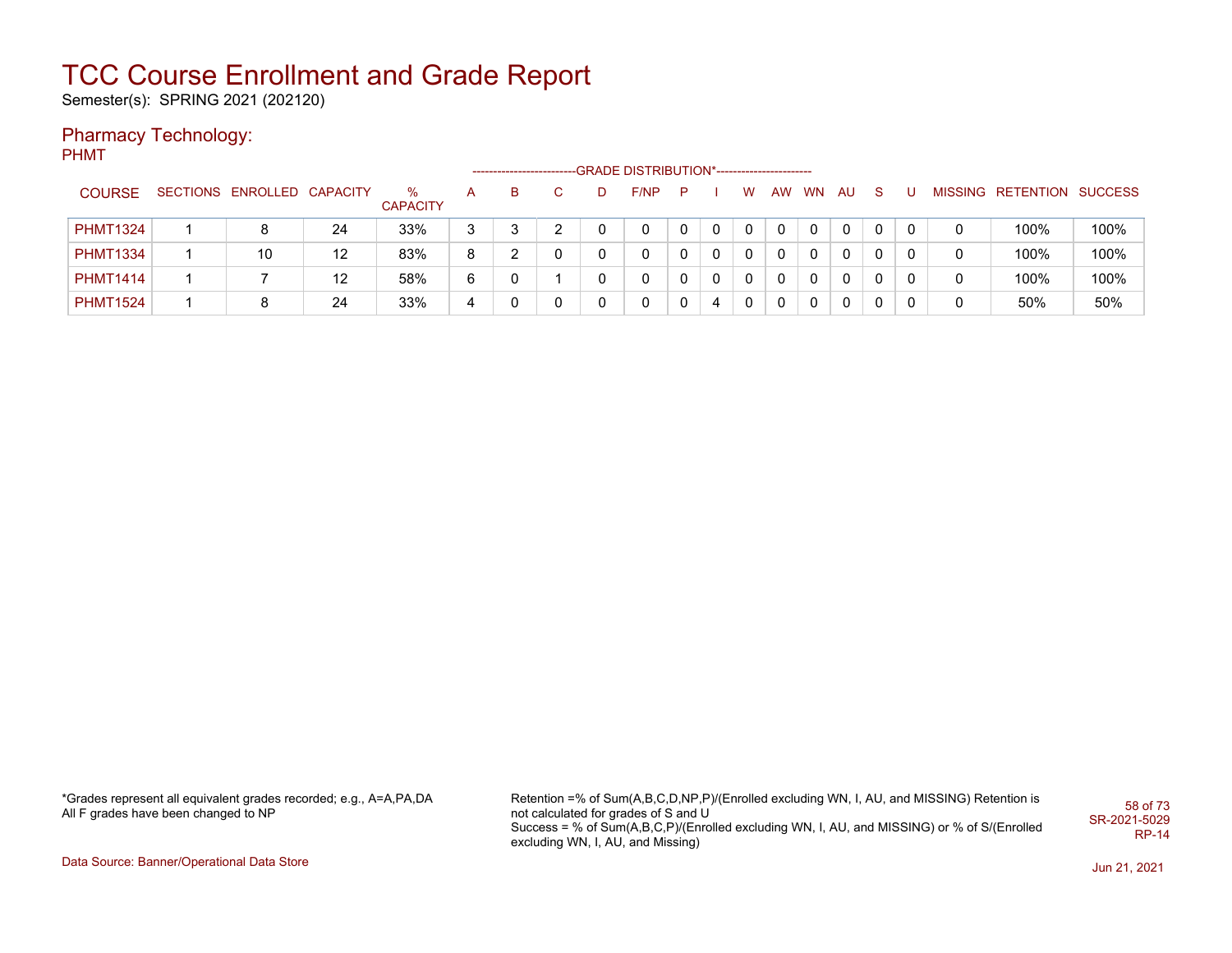Semester(s): SPRING 2021 (202120)

#### Physical Science:

PH<sub>SC</sub>

|                 |                            |     |                         |    | -------------------------- |    | -GRADE DISTRIBUTION*----------------------- |              |    |   |          |             |          |              |                           |     |
|-----------------|----------------------------|-----|-------------------------|----|----------------------------|----|---------------------------------------------|--------------|----|---|----------|-------------|----------|--------------|---------------------------|-----|
| <b>COURSE</b>   | SECTIONS ENROLLED CAPACITY |     | $\%$<br><b>CAPACITY</b> | A  | В                          |    | $F/NP$ $P$                                  |              | W. |   | AW WN AU |             | S.       |              | MISSING RETENTION SUCCESS |     |
| <b>PHSC1114</b> | 101                        | 120 | 84%                     | 31 | 39                         | 12 | b.                                          | $\mathbf{0}$ | 9  | ົ |          |             | $\Omega$ |              | 89%                       | 81% |
| <b>PHSC2151</b> | 53                         | 60  | 88%                     | 14 | 18                         | я  | 5                                           | 0            | 0  |   |          | $\mathbf 0$ | 0        | $\mathbf{0}$ | 87%                       | 75% |

\*Grades represent all equivalent grades recorded; e.g., A=A,PA,DA All F grades have been changed to NP

Retention =% of Sum(A,B,C,D,NP,P)/(Enrolled excluding WN, I, AU, and MISSING) Retention is not calculated for grades of S and U Success = % of Sum(A,B,C,P)/(Enrolled excluding WN, I, AU, and MISSING) or % of S/(Enrolled excluding WN, I, AU, and Missing) 59 of 73 SR-2021-5029 RP-14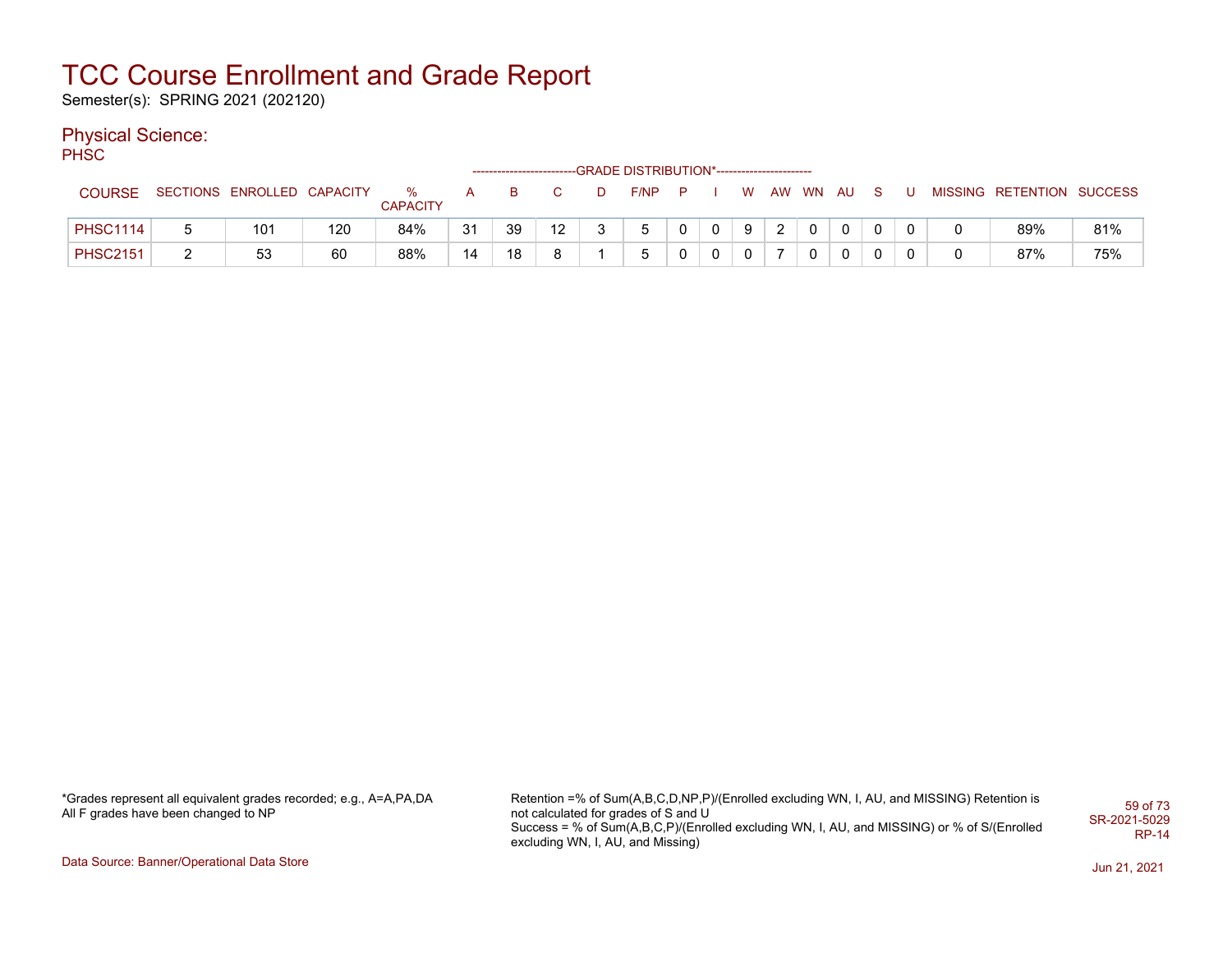Semester(s): SPRING 2021 (202120)

#### Physical Therapist Assistant: **PHTA**

|                 |   |                            |    |                      |                 |    |              |   | -------------------------GRADE DISTRIBUTION*---------------------- |    |   |          |           |           |              |          |   |                |                   |      |
|-----------------|---|----------------------------|----|----------------------|-----------------|----|--------------|---|--------------------------------------------------------------------|----|---|----------|-----------|-----------|--------------|----------|---|----------------|-------------------|------|
| <b>COURSE</b>   |   | SECTIONS ENROLLED CAPACITY |    | %<br><b>CAPACITY</b> | A               | в  | C.           | D | F/NP                                                               | P. |   | W        | <b>AW</b> | <b>WN</b> | AU.          | -S       | U | <b>MISSING</b> | RETENTION SUCCESS |      |
| <b>PHTA1363</b> | 3 | 26                         | 30 | 87%                  | 11              | 12 |              | ∩ | 0                                                                  |    |   |          |           |           | $\Omega$     | 0        |   |                | 92%               | 92%  |
| <b>PHTA1383</b> |   | 26                         | 36 | 72%                  | 12 <sup>°</sup> | 11 |              | 0 | 0                                                                  |    |   |          |           |           | $\Omega$     | 0        |   | 0              | 92%               | 92%  |
| <b>PHTA1392</b> | 3 | 26                         | 30 | 87%                  | 17              |    | 0            | 0 | 0                                                                  |    |   |          | $\Omega$  |           | $\mathbf{0}$ | 0        |   | 0              | 92%               | 92%  |
| <b>PHTA2113</b> | 3 | 28                         | 30 | 93%                  | 16              | 12 | $\mathbf{0}$ |   | 0                                                                  |    | 0 | $\Omega$ | $\Omega$  |           | $\Omega$     | $\Omega$ | 0 | 0              | 100%              | 100% |
| <b>PHTA2383</b> | 3 | 28                         | 30 | 93%                  | 24              | 4  | 0            | 0 | 0                                                                  |    | 0 | $\Omega$ | $\Omega$  |           | $\Omega$     | $\Omega$ | 0 | 0              | 100%              | 100% |
| <b>PHTA2522</b> | 3 | 28                         | 30 | 93%                  | 27              |    | 0            | 0 | 0                                                                  |    | 0 | $\Omega$ | $\Omega$  |           | $\Omega$     | 0        | 0 | 0              | 100%              | 100% |
| <b>PHTA2551</b> |   | 28                         | 36 | 78%                  | 28              | 0  | $\mathbf{0}$ | 0 | $\mathbf{0}$                                                       |    | 0 | $\Omega$ | $\Omega$  |           | $\Omega$     | 0        | 0 | 0              | 100%              | 100% |

\*Grades represent all equivalent grades recorded; e.g., A=A,PA,DA All F grades have been changed to NP

Retention =% of Sum(A,B,C,D,NP,P)/(Enrolled excluding WN, I, AU, and MISSING) Retention is not calculated for grades of S and U Success = % of Sum(A,B,C,P)/(Enrolled excluding WN, I, AU, and MISSING) or % of S/(Enrolled excluding WN, I, AU, and Missing) 60 of 73 SR-2021-5029 RP-14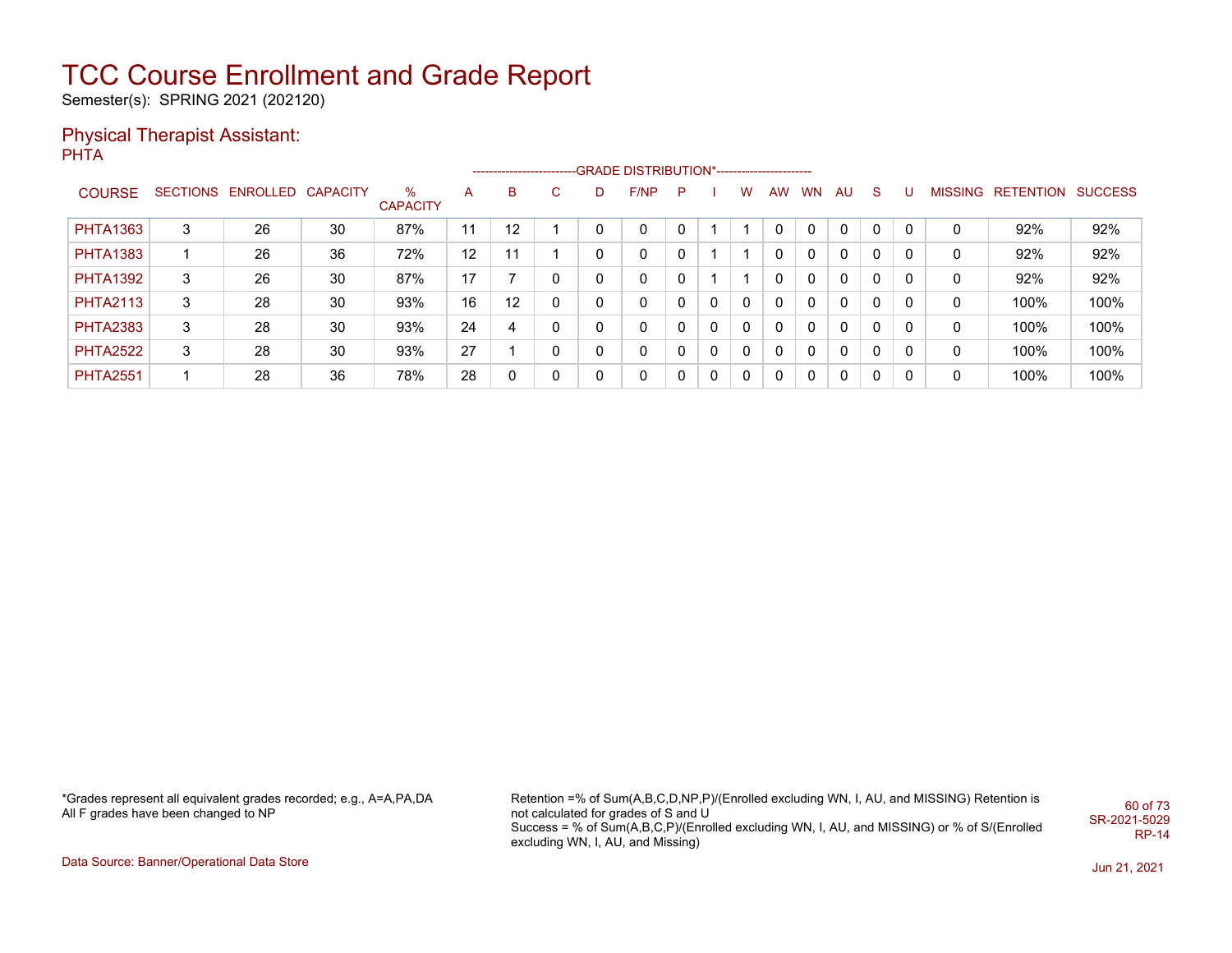Semester(s): SPRING 2021 (202120)

#### Physics:

PHYS

|                 |    |                            |     |                      |    | ------------------------- |    |   | -GRADE DISTRIBUTION*----------------------- |    |              |    |    |           |    |    |  |                           |     |
|-----------------|----|----------------------------|-----|----------------------|----|---------------------------|----|---|---------------------------------------------|----|--------------|----|----|-----------|----|----|--|---------------------------|-----|
| <b>COURSE</b>   |    | SECTIONS ENROLLED CAPACITY |     | %<br><b>CAPACITY</b> | А  | в                         |    |   | F/NP                                        | P. |              | W  | AW | <b>WN</b> | AU | -S |  | MISSING RETENTION SUCCESS |     |
| <b>PHYS1114</b> | 10 | 217                        | 246 | 88%                  | 68 | 58                        | 43 |   | 8                                           |    |              | 27 |    |           |    |    |  | 87%                       | 78% |
| <b>PHYS1214</b> | 4  | 100                        | 114 | 88%                  | 46 | 33                        | 9  |   | 5                                           |    | $\Omega$     | 2  |    |           |    |    |  | 95%                       | 88% |
| <b>PHYS2034</b> | 5  | 99                         | 100 | 99%                  | 29 | 17                        | 19 | ς | 10                                          |    | $\Omega$     | 15 | 5  |           |    |    |  | 79%                       | 66% |
| <b>PHYS2124</b> | 4  | 67                         | 80  | 84%                  | 27 | 10                        | 12 | 3 | 6                                           |    | $\mathbf{0}$ |    |    |           |    | 0  |  | 87%                       | 73% |

\*Grades represent all equivalent grades recorded; e.g., A=A,PA,DA All F grades have been changed to NP

Retention =% of Sum(A,B,C,D,NP,P)/(Enrolled excluding WN, I, AU, and MISSING) Retention is not calculated for grades of S and U Success = % of Sum(A,B,C,P)/(Enrolled excluding WN, I, AU, and MISSING) or % of S/(Enrolled excluding WN, I, AU, and Missing) 61 of 73 SR-2021-5029 RP-14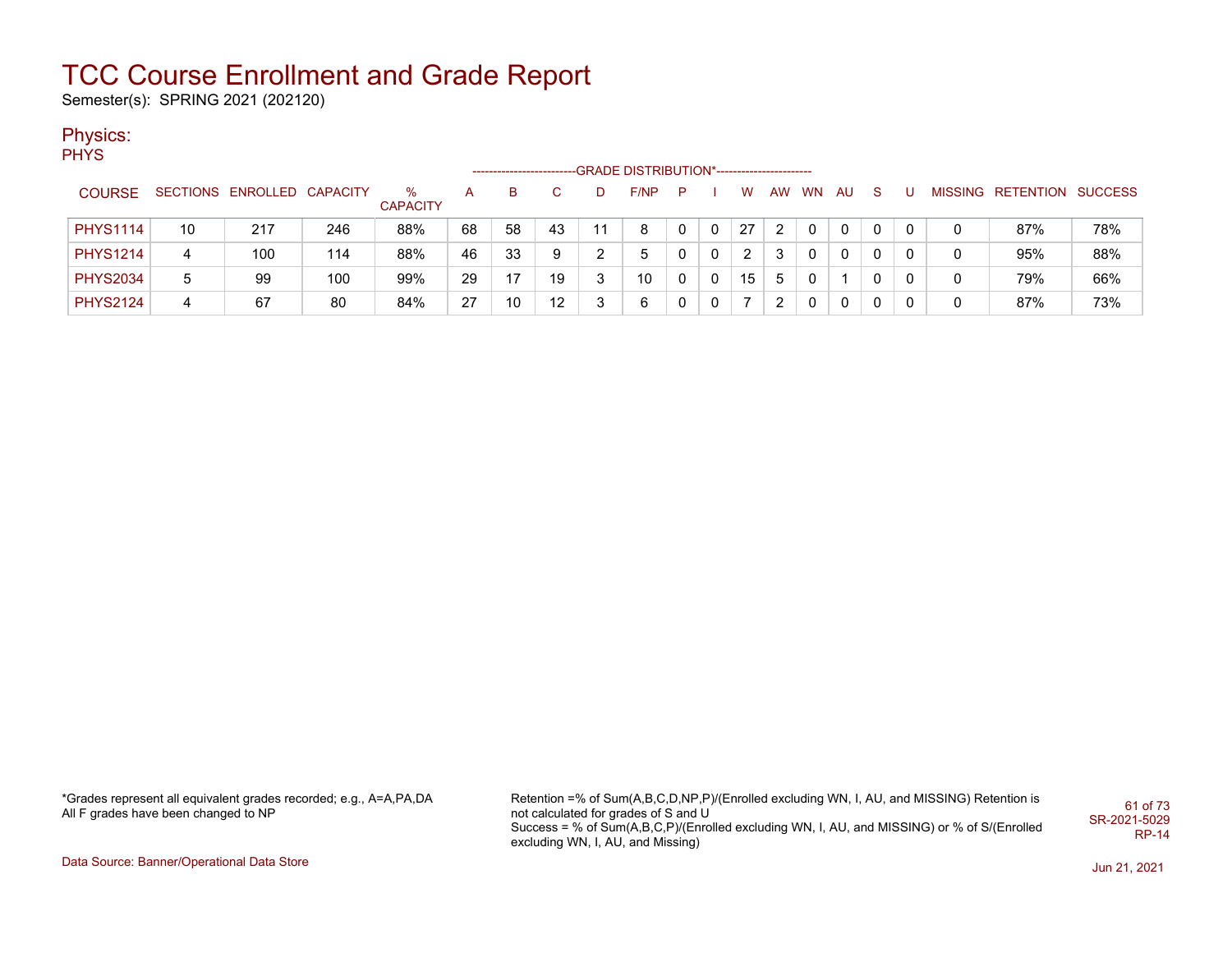Semester(s): SPRING 2021 (202120)

#### Paralegal:

PLGL

|                 |                            |    |                      |    | ------------------------ |   | -GRADE DISTRIBUTION*----------------------- |   |              |    |   |       |             |    |              |                           |     |
|-----------------|----------------------------|----|----------------------|----|--------------------------|---|---------------------------------------------|---|--------------|----|---|-------|-------------|----|--------------|---------------------------|-----|
| <b>COURSE</b>   | SECTIONS ENROLLED CAPACITY |    | %<br><b>CAPACITY</b> | A  | в                        |   | F/NP                                        | P |              | W. |   | AW WN | AU.         | -S |              | MISSING RETENTION SUCCESS |     |
| <b>PLGL1213</b> | 25                         | 30 | 83%                  | 6  | 5                        | າ | 4                                           |   | 0            |    | 0 | 0     | 0           | 0  |              | 72%                       | 52% |
| <b>PLGL2303</b> | 13                         | 30 | 43%                  | 11 |                          | 0 |                                             |   | 0            |    | 0 | 0     | $\Omega$    | 0  | $\mathbf{0}$ | 92%                       | 92% |
| <b>PLGL2343</b> | 12                         | 30 | 40%                  | 3  |                          | 0 |                                             |   | $\Omega$     |    | 0 | 0     | $\mathbf 0$ | 0  | 0            | 92%                       | 83% |
| <b>PLGL2363</b> | 8                          | 30 | 27%                  | C. |                          | ົ |                                             |   | $\mathbf{0}$ | 2  | 0 | 0     | $\Omega$    | 0  | $\mathbf{0}$ | 75%                       | 62% |

\*Grades represent all equivalent grades recorded; e.g., A=A,PA,DA All F grades have been changed to NP

Retention =% of Sum(A,B,C,D,NP,P)/(Enrolled excluding WN, I, AU, and MISSING) Retention is not calculated for grades of S and U Success = % of Sum(A,B,C,P)/(Enrolled excluding WN, I, AU, and MISSING) or % of S/(Enrolled excluding WN, I, AU, and Missing) 62 of 73 SR-2021-5029 RP-14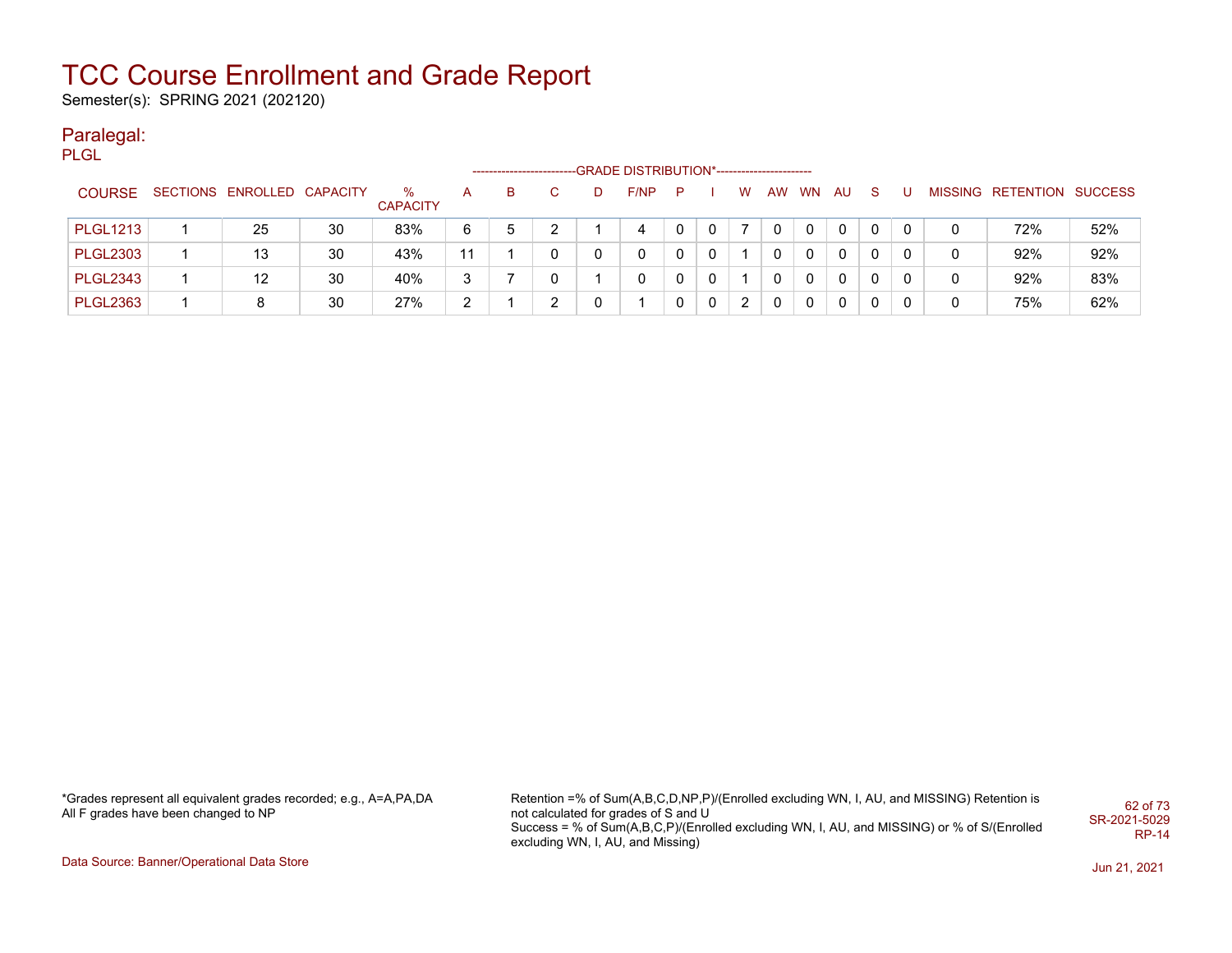Semester(s): SPRING 2021 (202120)

#### Political Science:

**POLS** 

|                 |    |                            |       |                      |     |     |     |     | -GRADE DISTRIBUTION*----------------------- |   |          |     |           |           |          |   |  |                           |     |
|-----------------|----|----------------------------|-------|----------------------|-----|-----|-----|-----|---------------------------------------------|---|----------|-----|-----------|-----------|----------|---|--|---------------------------|-----|
| <b>COURSE</b>   |    | SECTIONS ENROLLED CAPACITY |       | %<br><b>CAPACITY</b> |     | в   |     | D   | F/NP                                        | P |          | w   | <b>AW</b> | <b>WN</b> | AU       |   |  | MISSING RETENTION SUCCESS |     |
| <b>POLS1113</b> | 99 | 1.938                      | 2,334 | 83%                  | 561 | 475 | 298 | 143 | 230                                         | 0 | 2        | 178 | -51       | $\Omega$  | 0        | 0 |  | 88%                       | 69% |
| <b>POLS2013</b> |    | 17                         | 17    | 100%                 |     |     |     | ົ   |                                             | 0 | $\Omega$ | 0   |           | 0         | $\Omega$ | 0 |  | 94%                       | 76% |
| <b>POLS2033</b> |    | 14                         | 30    | 47%                  |     |     |     |     |                                             | 0 | $\Omega$ | 3   | 0         | 0         |          | 0 |  | 79%                       | 71% |

\*Grades represent all equivalent grades recorded; e.g., A=A,PA,DA All F grades have been changed to NP

Retention =% of Sum(A,B,C,D,NP,P)/(Enrolled excluding WN, I, AU, and MISSING) Retention is not calculated for grades of S and U Success = % of Sum(A,B,C,P)/(Enrolled excluding WN, I, AU, and MISSING) or % of S/(Enrolled excluding WN, I, AU, and Missing) 63 of 73 SR-2021-5029 RP-14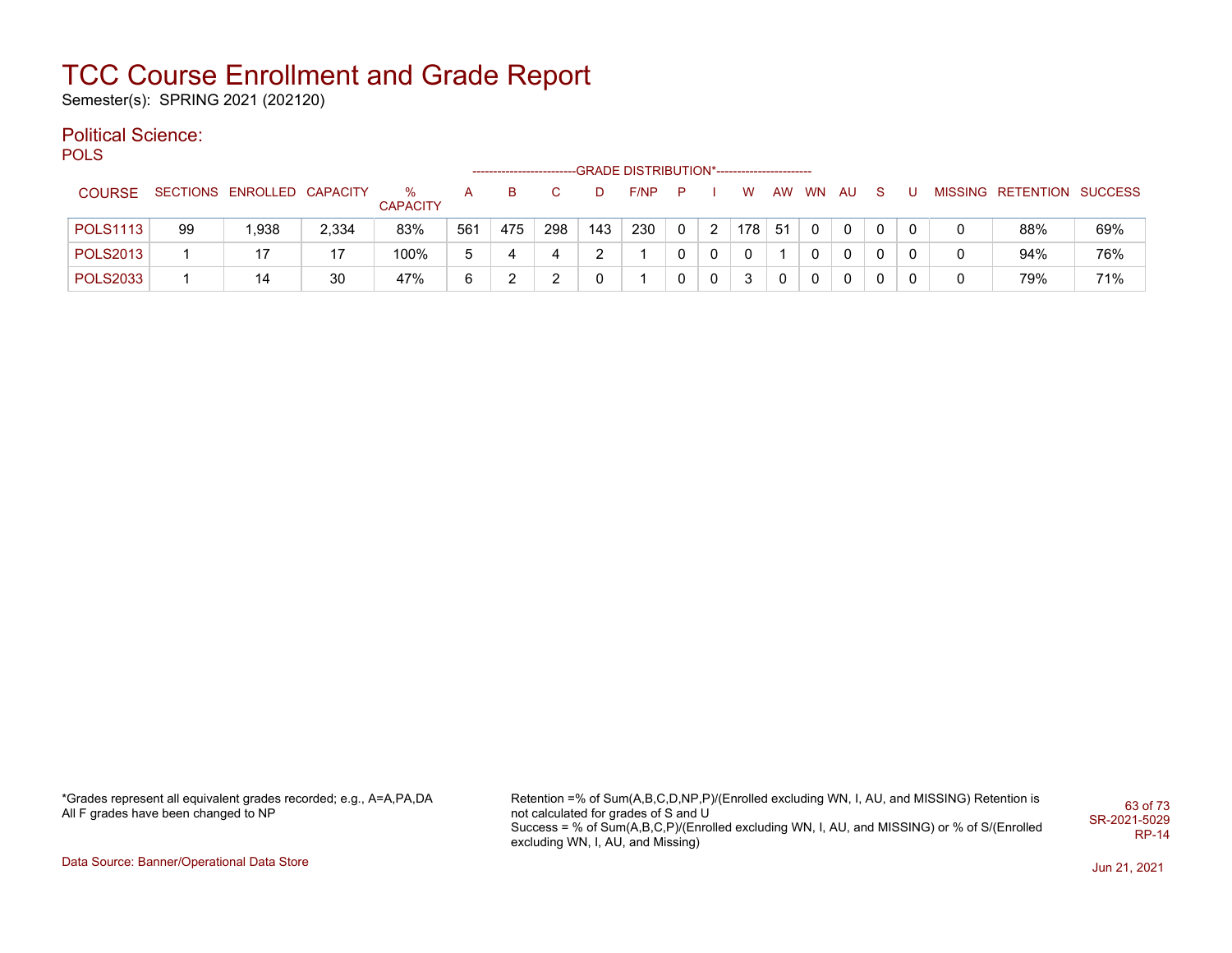Semester(s): SPRING 2021 (202120)

### Psychology:

PSYC

|                 |                |                            |       |                      |     |                |                |              | ------------------------GRADE                DISTRIBUTION*---------------------- |   |              |                |    |              |              |              |   |   |                   |                |
|-----------------|----------------|----------------------------|-------|----------------------|-----|----------------|----------------|--------------|----------------------------------------------------------------------------------|---|--------------|----------------|----|--------------|--------------|--------------|---|---|-------------------|----------------|
| <b>COURSE</b>   |                | SECTIONS ENROLLED CAPACITY |       | %<br><b>CAPACITY</b> | A   | B              | C              | D            | F/NP                                                                             | P |              | W              | AW | <b>WN</b>    | AU           | <sub>S</sub> | U |   | MISSING RETENTION | <b>SUCCESS</b> |
| <b>PSYC1113</b> | 64             | 1,097                      | 1,501 | 73%                  | 444 | 268            | 140            | 60           | 85                                                                               | 0 | 4            | 70             | 26 | $\mathbf{0}$ | 0            | 0            | 0 | 0 | 91%               | 78%            |
| <b>PSYC1313</b> | $\overline{2}$ | 36                         | 50    | 72%                  | 23  | 8              | $\overline{2}$ | 0            | $\overline{c}$                                                                   |   | 0            |                | 0  | 0            | 0            | 0            | 0 | 0 | 97%               | 92%            |
| <b>PSYC2023</b> | 26             | 524                        | 691   | 76%                  | 311 | 94             | 38             | 16           | 31                                                                               | 0 |              | 28             | 5  | 0            | 0            | 0            | 0 | 0 | 94%               | 85%            |
| <b>PSYC2053</b> | 3              | 67                         | 73    | 92%                  | 28  | 19             | 12             | 5            | 1                                                                                | 0 | 0            | $\overline{2}$ | 0  | 0            | 0            | 0            | 0 | 0 | 97%               | 88%            |
| <b>PSYC2193</b> | 3              | 69                         | 80    | 86%                  | 42  | 17             | 6              | 0            | 2                                                                                | 0 | 0            | $\overline{2}$ | 0  | 0            | 0            | 0            | 0 | 0 | 97%               | 94%            |
| <b>PSYC2223</b> | $\overline{2}$ | 22                         | 39    | 56%                  | 3   | 10             |                |              | 1                                                                                | 0 | 0            | 6              | 0  | 0            | 0            | 0            | 0 | 0 | 73%               | 64%            |
| <b>PSYC2323</b> | 1              | 21                         | 23    | 91%                  | 17  | $\overline{2}$ |                | $\mathbf{0}$ | 0                                                                                | 0 | $\mathbf{0}$ |                | 0  | 0            | 0            | 0            | 0 | 0 | 95%               | 95%            |
| <b>PSYC2423</b> | 4              | 97                         | 103   | 94%                  | 44  | 28             | 11             |              | 5                                                                                | 0 | 0            | 7              |    | 0            | 0            | 0            | 0 | 0 | 92%               | 86%            |
| <b>PSYC2523</b> | 3              | 66                         | 80    | 82%                  | 29  | 12             | 12             | 4            | 2                                                                                | 0 |              | 4              | 2  | 0            | $\mathbf{0}$ | 0            | 0 | 0 | 89%               | 80%            |
| <b>PSYC2533</b> | 1              | 27                         | 30    | 90%                  | 23  |                |                | 0            | $\overline{2}$                                                                   | 0 | $\mathbf{0}$ | $\mathbf{0}$   | 0  | 0            | $\mathbf{0}$ | 0            | 0 | 0 | 100%              | 93%            |
| <b>PSYC2713</b> | 1              | 7                          | 9     | 78%                  | 4   | $\overline{2}$ | 0              | 0            | 0                                                                                | 0 | 0            | 0              |    | 0            | 0            | 0            | 0 | 0 | 86%               | 86%            |
| <b>PSYC2813</b> | 3              | 48                         | 69    | 70%                  | 25  | 8              | 5              | 3            | 3                                                                                | 0 | 0            |                | 3  | 0            | 0            | 0            | 0 | 0 | 92%               | 79%            |

\*Grades represent all equivalent grades recorded; e.g., A=A,PA,DA All F grades have been changed to NP

Retention =% of Sum(A,B,C,D,NP,P)/(Enrolled excluding WN, I, AU, and MISSING) Retention is not calculated for grades of S and U Success = % of Sum(A,B,C,P)/(Enrolled excluding WN, I, AU, and MISSING) or % of S/(Enrolled excluding WN, I, AU, and Missing) 64 of 73 SR-2021-5029 RP-14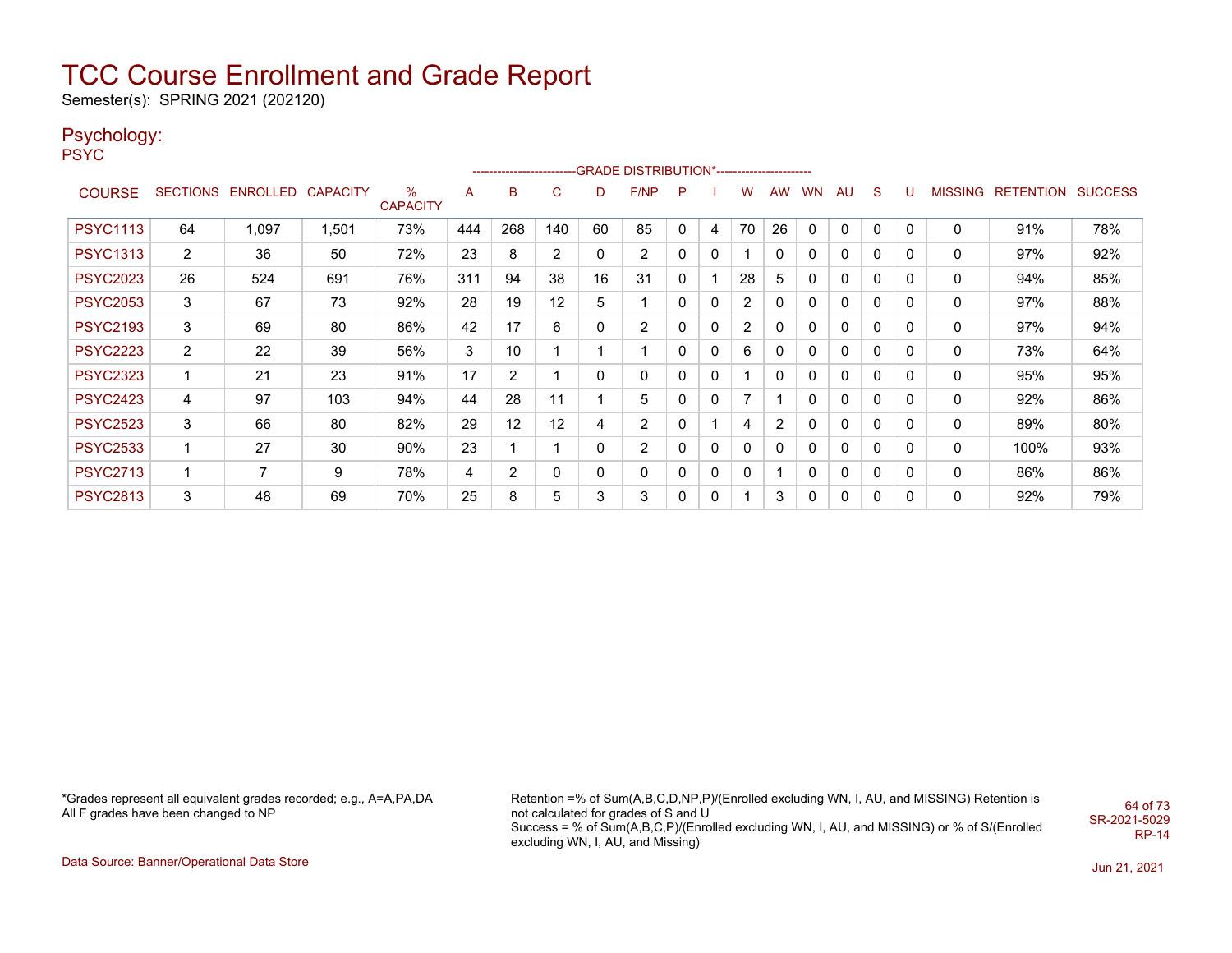Semester(s): SPRING 2021 (202120)

#### Quality Control Technology: **QCTT**

|               |                            |                  |   |    |              |   | ------------------------GRADE            DISTRIBUTION*------------------------- |                |              |  |            |          |                   |  |                           |      |
|---------------|----------------------------|------------------|---|----|--------------|---|---------------------------------------------------------------------------------|----------------|--------------|--|------------|----------|-------------------|--|---------------------------|------|
| <b>COURSE</b> | SECTIONS ENROLLED CAPACITY | $\%$<br>CAPACITY | A | B. | $\mathbf{C}$ | D | $F/NP$ $P$ $I$                                                                  |                |              |  | W AW WN AU |          | $\cdot$ S $\cdot$ |  | MISSING RETENTION SUCCESS |      |
| QCTT2333      |                            | 42%              |   |    |              |   |                                                                                 | $\overline{0}$ | $\mathbf{0}$ |  |            | $\Omega$ |                   |  | 100%                      | 100% |

\*Grades represent all equivalent grades recorded; e.g., A=A,PA,DA All F grades have been changed to NP

Retention =% of Sum(A,B,C,D,NP,P)/(Enrolled excluding WN, I, AU, and MISSING) Retention is not calculated for grades of S and U Success = % of Sum(A,B,C,P)/(Enrolled excluding WN, I, AU, and MISSING) or % of S/(Enrolled excluding WN, I, AU, and Missing) 65 of 73 SR-2021-5029 RP-14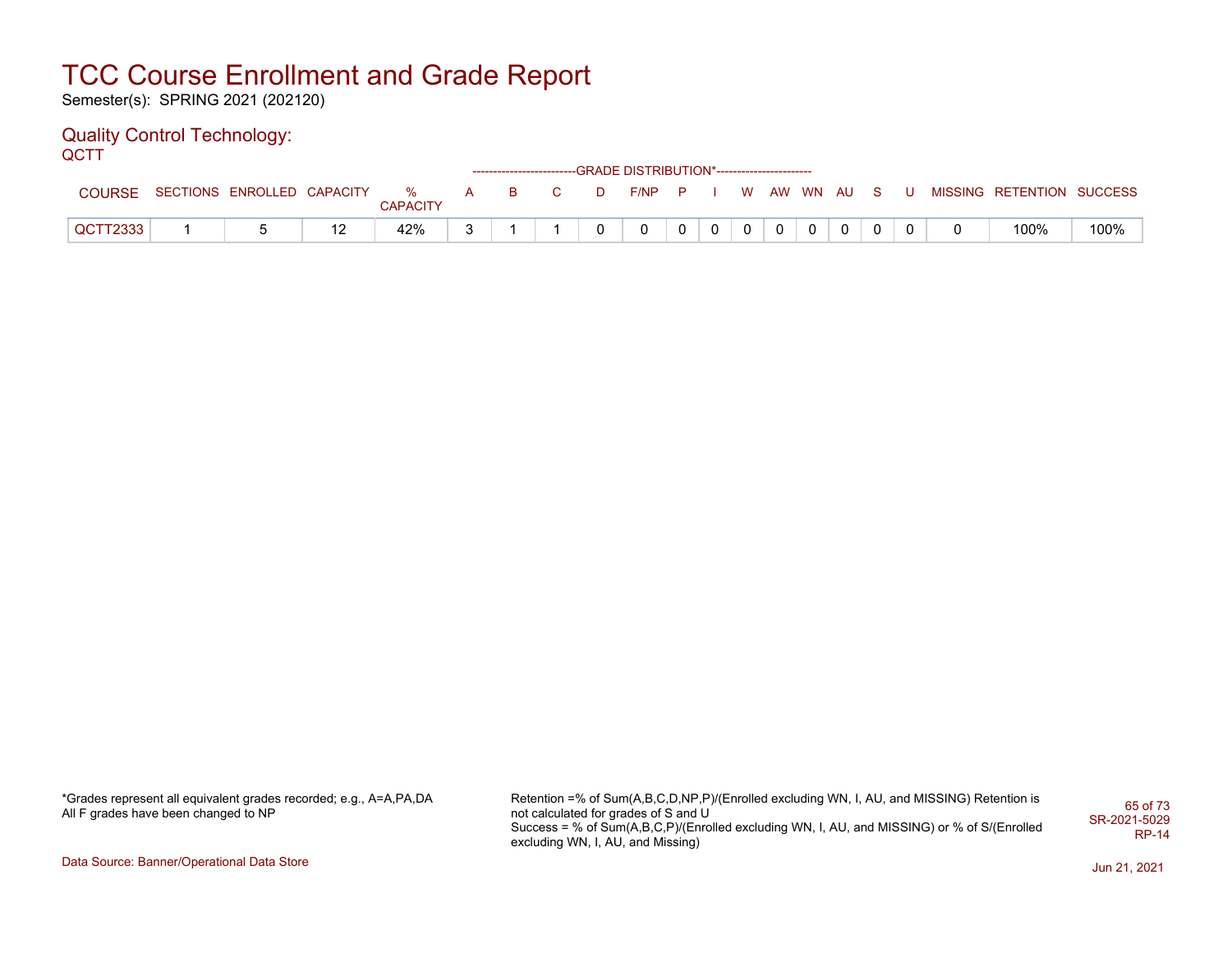Semester(s): SPRING 2021 (202120)

#### Radiography: RADT

|                 |                |                            |    |                      |    | ---------------------- |   |   | --GRADE DISTRIBUTION*----------------------- |   |                |              |              |           |              |              |   |   |                   |                |
|-----------------|----------------|----------------------------|----|----------------------|----|------------------------|---|---|----------------------------------------------|---|----------------|--------------|--------------|-----------|--------------|--------------|---|---|-------------------|----------------|
| <b>COURSE</b>   |                | SECTIONS ENROLLED CAPACITY |    | %<br><b>CAPACITY</b> | А  | в                      |   | D | F/NP                                         | P |                | W            | AW           | <b>WN</b> | AU.          | <sub>S</sub> |   |   | MISSING RETENTION | <b>SUCCESS</b> |
| <b>RADT1333</b> | 2              | 24                         | 32 | 75%                  | 21 |                        |   | 0 |                                              |   |                | 0            |              | $\Omega$  | 0            |              |   | 0 | 100%              | 96%            |
| <b>RADT1344</b> | 2              | 24                         | 30 | 80%                  | 22 |                        |   |   |                                              |   |                | $\mathbf{0}$ |              | $\Omega$  | 0            | 0            |   | 0 | 100%              | 96%            |
| <b>RADT1382</b> | 2              | 24                         | 32 | 75%                  | 21 | 2                      |   |   | 0                                            |   |                | $\Omega$     |              | $\Omega$  | $\mathbf{0}$ | 0            | 0 | 0 | 100%              | 100%           |
| <b>RADT2323</b> | $\overline{2}$ | 26                         | 32 | 81%                  | 21 |                        | 3 |   | 0                                            |   | $\overline{2}$ | $\Omega$     | 0            | $\Omega$  | $\mathbf{0}$ | 0            |   | 0 | 92%               | 92%            |
| <b>RADT2356</b> |                | 26                         | 28 | 93%                  | 24 |                        |   | 0 | 0                                            |   |                | $\mathbf{0}$ | $\mathbf{0}$ | $\Omega$  | 0            | 0            | 0 | 0 | 96%               | 96%            |

\*Grades represent all equivalent grades recorded; e.g., A=A,PA,DA All F grades have been changed to NP

Retention =% of Sum(A,B,C,D,NP,P)/(Enrolled excluding WN, I, AU, and MISSING) Retention is not calculated for grades of S and U Success = % of Sum(A,B,C,P)/(Enrolled excluding WN, I, AU, and MISSING) or % of S/(Enrolled excluding WN, I, AU, and Missing) 66 of 73 SR-2021-5029 RP-14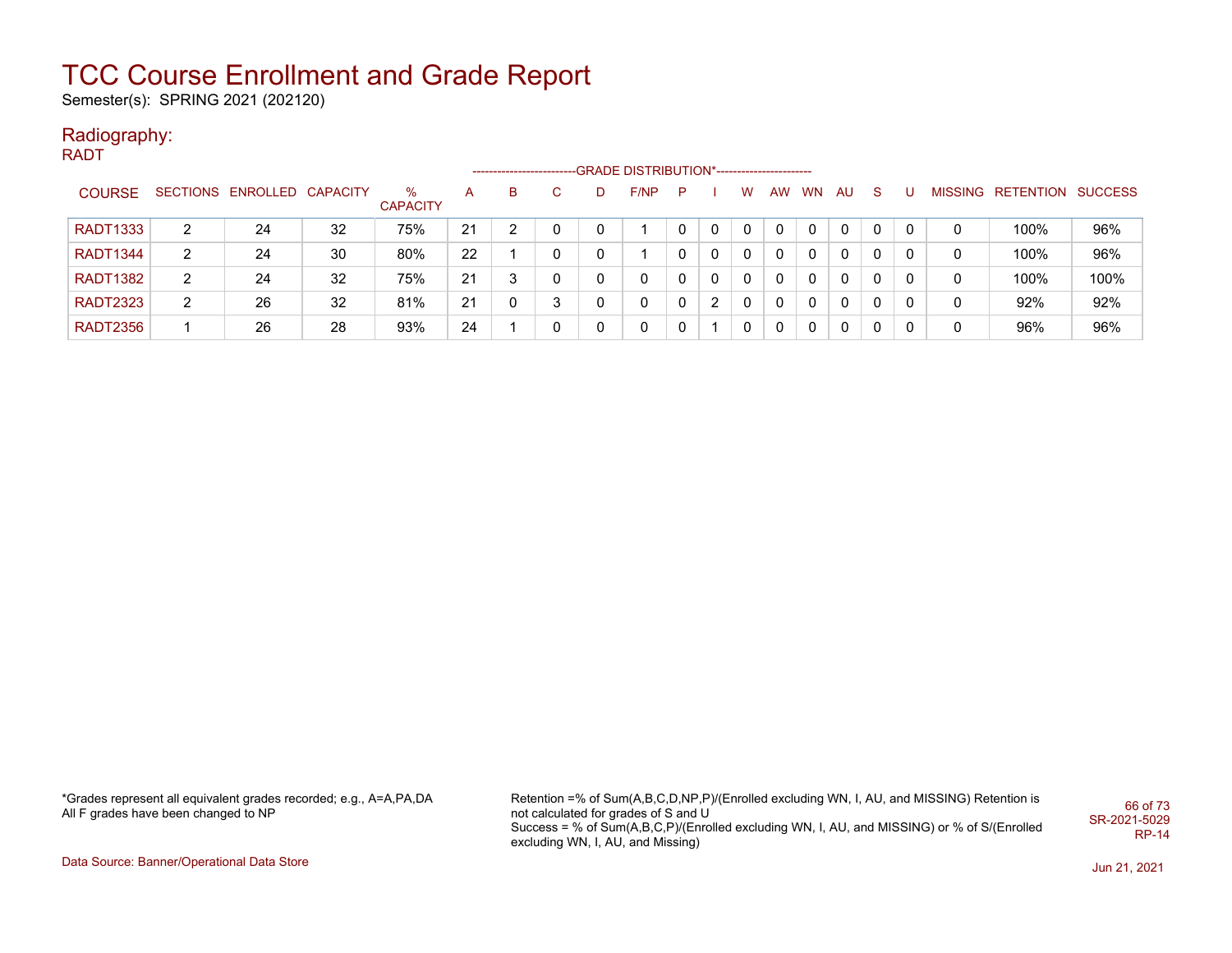Semester(s): SPRING 2021 (202120)

#### Reading: READ

| '''''           |    |                            |     |                         |              |          |    |    | ------------------------GRADE DISTRIBUTION*----------------------- |              |             |    |          |              |     |    |                           |     |
|-----------------|----|----------------------------|-----|-------------------------|--------------|----------|----|----|--------------------------------------------------------------------|--------------|-------------|----|----------|--------------|-----|----|---------------------------|-----|
| <b>COURSE</b>   |    | SECTIONS ENROLLED CAPACITY |     | $\%$<br><b>CAPACITY</b> | $\mathsf{A}$ | <b>B</b> | C. | D  | F/NP P                                                             |              | <b>W</b>    |    | AW WN AU |              | - S | -U | MISSING RETENTION SUCCESS |     |
| READ0113        |    | 41                         | 51  | 80%                     | 6.           | 6        | 8  |    |                                                                    | $\mathbf{0}$ | $\mathbf 4$ |    |          | $\mathbf{0}$ |     |    | 80%                       | 49% |
| <b>READ0123</b> | 22 | 339                        | 363 | 93%                     | 101          | 46       | 46 | 17 | 72                                                                 | 2            | 30          | 24 |          |              |     |    | 83%                       | 57% |

\*Grades represent all equivalent grades recorded; e.g., A=A,PA,DA All F grades have been changed to NP

Retention =% of Sum(A,B,C,D,NP,P)/(Enrolled excluding WN, I, AU, and MISSING) Retention is not calculated for grades of S and U Success = % of Sum(A,B,C,P)/(Enrolled excluding WN, I, AU, and MISSING) or % of S/(Enrolled excluding WN, I, AU, and Missing) 67 of 73 SR-2021-5029 RP-14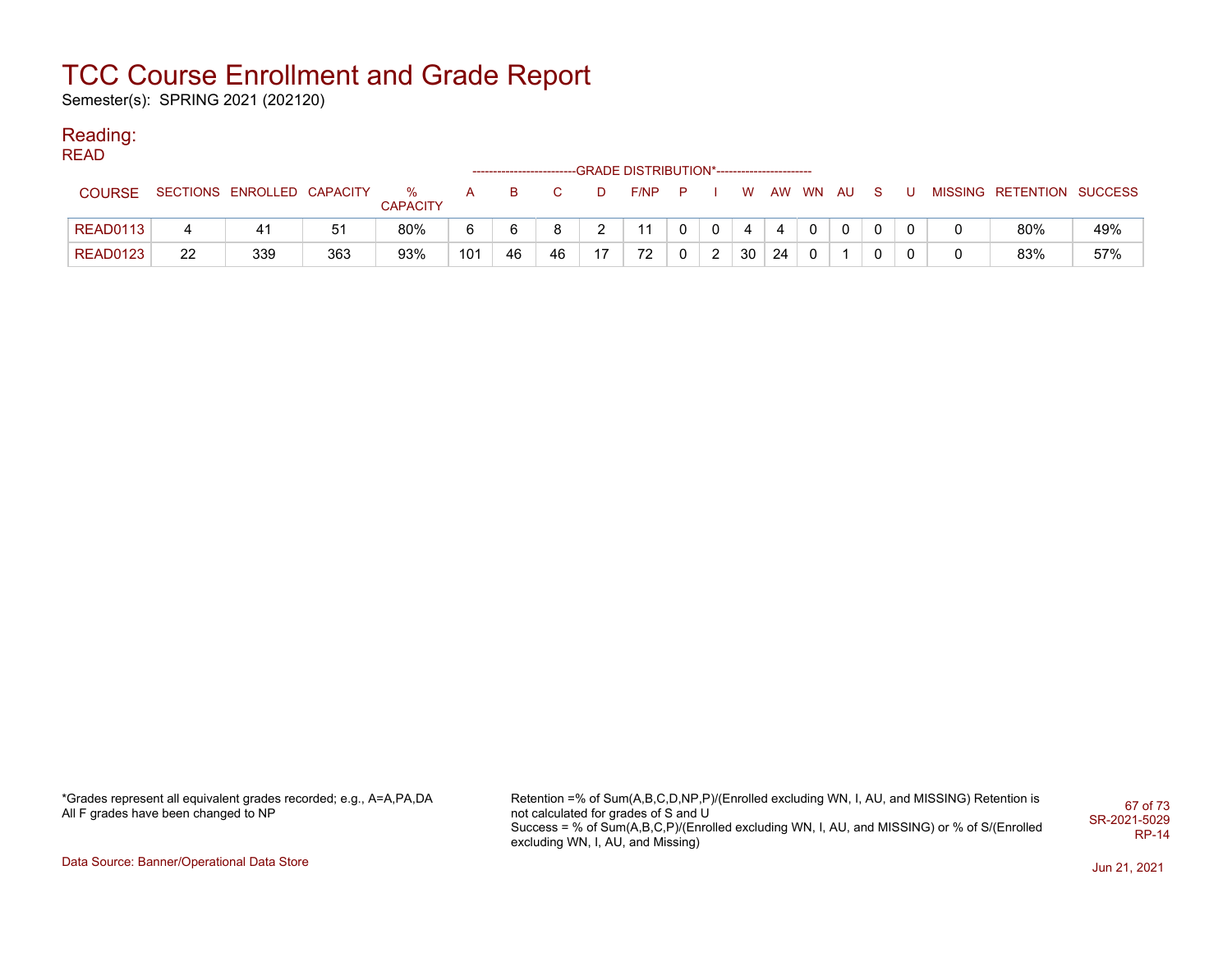Semester(s): SPRING 2021 (202120)

#### Religious Studies:

RELG

|                 |   |                            |    |                      |    | ----------------- |    |    | -GRADE DISTRIBUTION*----------------------- |   |   |   |    |           |              |    |   |   |                   |                |
|-----------------|---|----------------------------|----|----------------------|----|-------------------|----|----|---------------------------------------------|---|---|---|----|-----------|--------------|----|---|---|-------------------|----------------|
| <b>COURSE</b>   |   | SECTIONS ENROLLED CAPACITY |    | ℅<br><b>CAPACITY</b> | A  | B.                | C. | D. | F/NP                                        | P |   | w | AW | <b>WN</b> | AU           | -S | U |   | MISSING RETENTION | <b>SUCCESS</b> |
| <b>RELG1113</b> |   | 28                         | 30 | 93%                  | 9  | 6                 | 4  |    | 4                                           |   |   |   |    |           | 0            |    |   | 0 | 93%               | 68%            |
| <b>RELG1213</b> |   | 6                          | 10 | 60%                  | 3  | 0                 | 0  | 0  | 2                                           |   | 0 |   | 0  | 0         | $\Omega$     | 0  | 0 | 0 | 83%               | 50%            |
| <b>RELG1223</b> | 2 | 20                         | 37 | 54%                  | 5  |                   | 3  | 3  |                                             |   | 0 |   |    | 0         | $\Omega$     | 0  | 0 | 0 | 95%               | 75%            |
| <b>RELG2113</b> |   | 28                         | 30 | 93%                  | 8  |                   |    | 6  | 2                                           |   | 0 |   |    | 0         | $\mathbf{0}$ | 0  | 0 | 0 | 96%               | 68%            |
| <b>RELG2123</b> |   | 30                         | 30 | 100%                 | 20 |                   | 3  | 0  | 3                                           |   | 0 | 0 | 0  | 0         | 0            | 0  | 0 | 0 | 100%              | 90%            |

\*Grades represent all equivalent grades recorded; e.g., A=A,PA,DA All F grades have been changed to NP

Retention =% of Sum(A,B,C,D,NP,P)/(Enrolled excluding WN, I, AU, and MISSING) Retention is not calculated for grades of S and U Success = % of Sum(A,B,C,P)/(Enrolled excluding WN, I, AU, and MISSING) or % of S/(Enrolled excluding WN, I, AU, and Missing) 68 of 73 SR-2021-5029 RP-14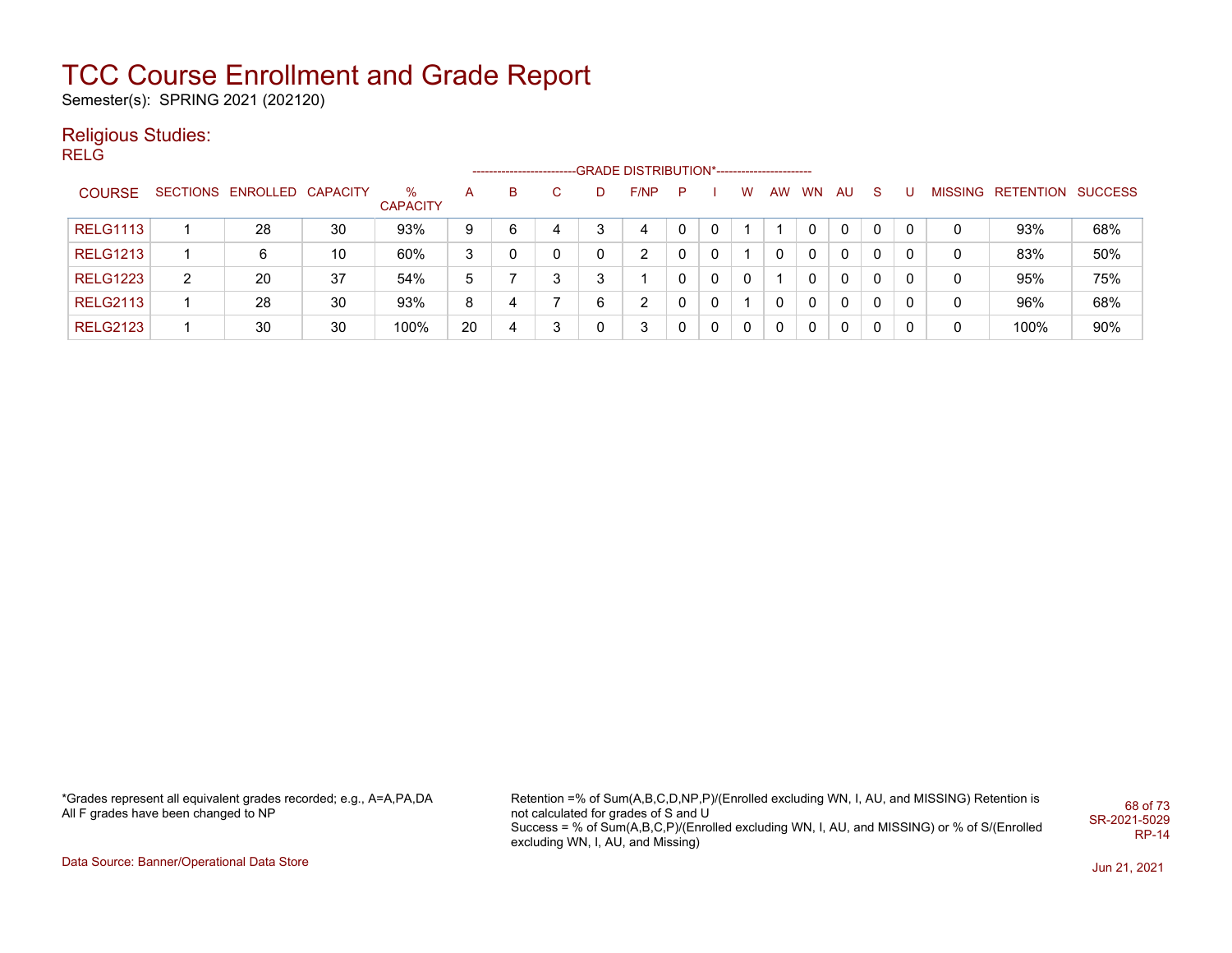Semester(s): SPRING 2021 (202120)

#### Respiratory Care:

RESP

|                 |                       |                            |    |                      |                |                 |                |   | ------------------------GRADE DISTRIBUTION*---------------------- |   |   |          |              |           |          |             |   |         |           |                |
|-----------------|-----------------------|----------------------------|----|----------------------|----------------|-----------------|----------------|---|-------------------------------------------------------------------|---|---|----------|--------------|-----------|----------|-------------|---|---------|-----------|----------------|
| <b>COURSE</b>   |                       | SECTIONS ENROLLED CAPACITY |    | ℅<br><b>CAPACITY</b> | A              | B               | С              | D | F/NP                                                              | P |   | W        | <b>AW</b>    | <b>WN</b> | AU       | S           | U | MISSING | RETENTION | <b>SUCCESS</b> |
| <b>RESP1342</b> | -1                    | 24                         | 30 | 80%                  | 8              |                 | 4              | 0 | $\Omega$                                                          | 0 | 0 |          | 0            | 0         | $\Omega$ | $\mathbf 0$ | 0 | 0       | 96%       | 96%            |
| <b>RESP1403</b> | 1                     | 24                         | 30 | 80%                  | $\overline{7}$ | 13              | 3              | 0 | 0                                                                 | 0 | 0 |          | 0            | 0         | 0        | $\Omega$    | 0 | 0       | 96%       | 96%            |
| <b>RESP1414</b> | $\mathbf{2}^{\prime}$ | 24                         | 30 | 80%                  | 20             | 2               |                | 0 | 0                                                                 | 0 | 0 |          | $\Omega$     | 0         | 0        | $\Omega$    | 0 | 0       | 96%       | 96%            |
| <b>RESP1443</b> | 1                     | 24                         | 30 | 80%                  | $\overline{7}$ | 10 <sup>°</sup> | 6              | 0 | 0                                                                 | 0 | 0 |          | $\mathbf{0}$ | 0         | 0        | $\Omega$    | 0 | 0       | 96%       | 96%            |
| <b>RESP1522</b> | 1                     | 24                         | 27 | 89%                  | 9              | 9               | 5              | 0 | 0                                                                 | 0 | 0 |          | 0            | 0         | 0        | $\Omega$    | 0 | 0       | 96%       | 96%            |
| <b>RESP2204</b> | 1                     |                            |    | 100%                 | 0              |                 | 0              | 0 | 0                                                                 |   | 0 | $\Omega$ | $\mathbf{0}$ | 0         | 0        | $\Omega$    | 0 | 0       | 100%      | 100%           |
| <b>RESP2414</b> | 2                     | 21                         | 26 | 81%                  | 16             | $\overline{2}$  | $\overline{2}$ | 0 | 0                                                                 |   |   | $\Omega$ | $\mathbf{0}$ | 0         | 0        | $\Omega$    | 0 | 0       | 95%       | 95%            |
| <b>RESP2452</b> | 1                     | 21                         | 27 | 78%                  | 14             | 6               | 0              | 0 | 0                                                                 | 0 |   | 0        | 0            | 0         | 0        | 0           | 0 | 0       | 95%       | 95%            |
| <b>RESP2493</b> | 1                     | 21                         | 27 | 78%                  | 4              | 12              | 5              | 0 | 0                                                                 | 0 | 0 | 0        | 0            | 0         | 0        | 0           | 0 | 0       | 100%      | 100%           |
| <b>RESP2563</b> | 1                     | 21                         | 30 | 70%                  | $\overline{4}$ | 10              | 6              | 0 | 0                                                                 |   |   | $\Omega$ | 0            | 0         | 0        | 0           | 0 | 0       | 95%       | 95%            |

\*Grades represent all equivalent grades recorded; e.g., A=A,PA,DA All F grades have been changed to NP

Retention =% of Sum(A,B,C,D,NP,P)/(Enrolled excluding WN, I, AU, and MISSING) Retention is not calculated for grades of S and U Success = % of Sum(A,B,C,P)/(Enrolled excluding WN, I, AU, and MISSING) or % of S/(Enrolled excluding WN, I, AU, and Missing) 69 of 73 SR-2021-5029 RP-14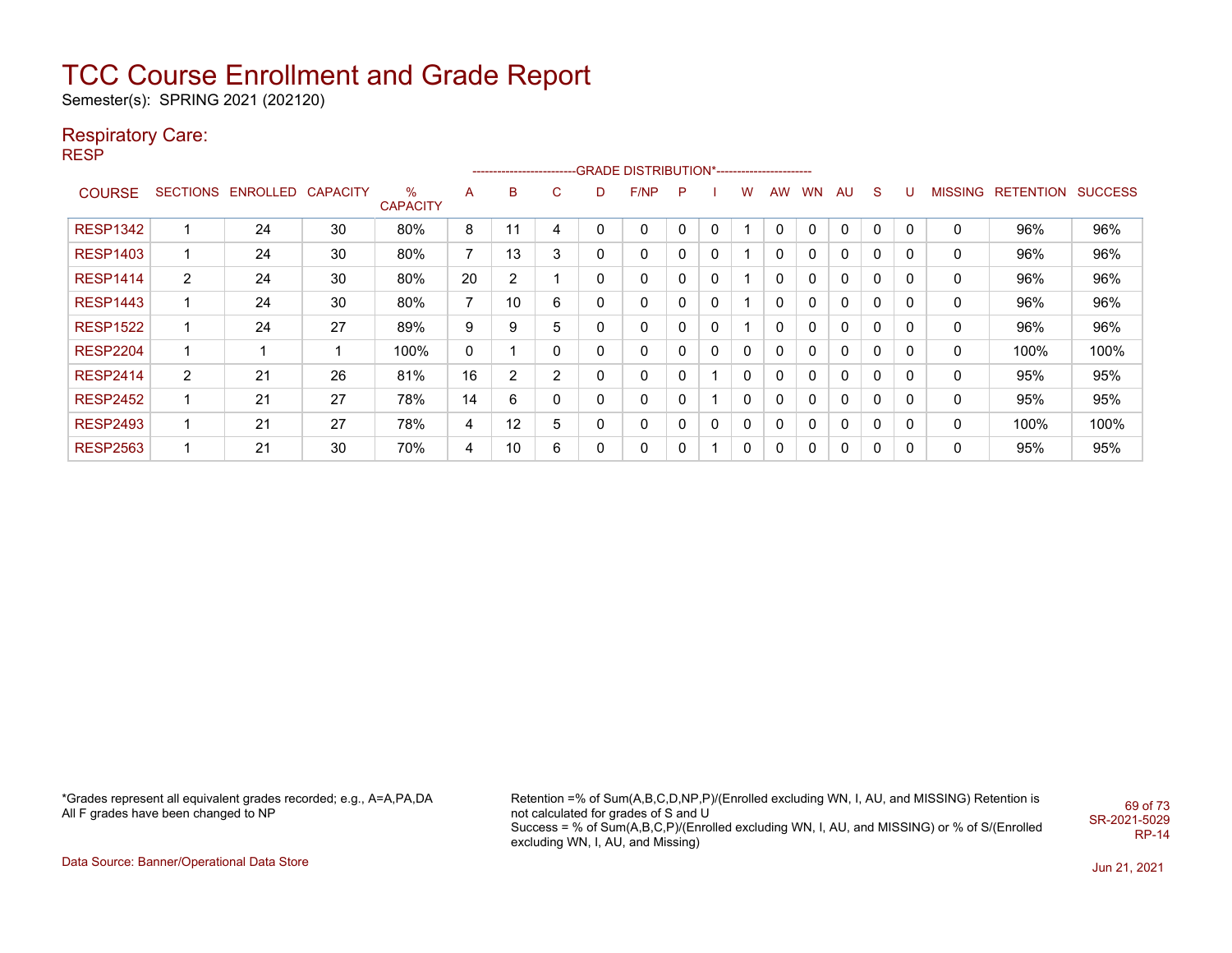Semester(s): SPRING 2021 (202120)

#### Sociology:

**SOCI** 

|                 |                 |                |          |                      |     |     |    |    | -------------------------GRADE DISTRIBUTION*---------------------- |    |   |              |              |           |    |              |             |                |           |                |
|-----------------|-----------------|----------------|----------|----------------------|-----|-----|----|----|--------------------------------------------------------------------|----|---|--------------|--------------|-----------|----|--------------|-------------|----------------|-----------|----------------|
| <b>COURSE</b>   | <b>SECTIONS</b> | ENROLLED       | CAPACITY | %<br><b>CAPACITY</b> | A   | в   | С  | D  | F/NP                                                               | -P |   | W            | AW           | <b>WN</b> | AU | S            | U           | <b>MISSING</b> | RETENTION | <b>SUCCESS</b> |
| <b>SOCI1113</b> | 31              | 544            | 712      | 76%                  | 241 | 154 | 61 | 17 | 21                                                                 | 0  | 3 | 18           | 29           | 0         | 0  | 0            | 0           | 0              | 91%       | 84%            |
| <b>SOCI2013</b> | $\mathbf 1$     | 26             | 30       | 87%                  | 4   |     | 5  | 3  | 4                                                                  | 0  | 0 | 2            |              | 0         | 0  | 0            | 0           | 0              | 88%       | 62%            |
| <b>SOCI2053</b> | $\overline{2}$  | 3              | 60       | 5%                   | 3   | 0   | 0  | 0  | 0                                                                  | 0  | 0 | $\mathbf{0}$ | 0            | 0         | 0  | $\Omega$     | $\mathbf 0$ | 0              | 100%      | 100%           |
| <b>SOCI2063</b> |                 | 11             | 30       | 37%                  | 4   | 5   |    | 0  | 0                                                                  | 0  | 0 |              | $\mathbf{0}$ | 0         | 0  | 0            | 0           | 0              | 91%       | 91%            |
| <b>SOCI2113</b> | $\overline{2}$  | 45             | 60       | 75%                  | 31  | 5   | 3  |    |                                                                    | 0  | 0 | 3            |              | 0         | 0  | 0            | 0           | 0              | 91%       | 87%            |
| SOCI2123        | 3               | 66             | 90       | 73%                  | 25  | 17  | 6  | 2  | 5                                                                  | 0  | 0 | 8            | 3            | 0         | 0  | 0            | 0           | 0              | 83%       | 73%            |
| <b>SOCI2143</b> | 1               | 6              | 30       | 20%                  | 5   |     | 0  | 0  |                                                                    | 0  | 0 | $\mathbf{0}$ | 0            | 0         | 0  | 0            | 0           | 0              | 100%      | 83%            |
| <b>SOCI2223</b> | 1               | $\overline{2}$ | 30       | 7%                   |     |     | 0  | 0  | 0                                                                  | 0  | 0 |              | $\mathbf{0}$ | 0         | 0  | $\mathbf{0}$ | 0           | 0              | 50%       | 50%            |
| <b>SOCI2263</b> |                 | 8              | 30       | 27%                  |     |     | 0  | 0  | 0                                                                  | 0  | 0 |              | 0            | 0         | 0  | 0            | 0           | 0              | 88%       | 88%            |
| <b>SOCI2713</b> | 1               | 2              | 8        | 25%                  |     |     | 0  | 0  | 0                                                                  | 0  | 0 |              | $\mathbf{0}$ | 0         | 0  | $\Omega$     | 0           | 0              | 50%       | 50%            |
| <b>SOCI2813</b> | $\overline{2}$  | 15             | 60       | 25%                  | 9   | 4   | 0  | 0  |                                                                    | 0  | 0 |              | 0            | 0         | 0  | 0            | 0           | 0              | 93%       | 87%            |

\*Grades represent all equivalent grades recorded; e.g., A=A,PA,DA All F grades have been changed to NP

Retention =% of Sum(A,B,C,D,NP,P)/(Enrolled excluding WN, I, AU, and MISSING) Retention is not calculated for grades of S and U Success = % of Sum(A,B,C,P)/(Enrolled excluding WN, I, AU, and MISSING) or % of S/(Enrolled excluding WN, I, AU, and Missing) 70 of 73 SR-2021-5029 RP-14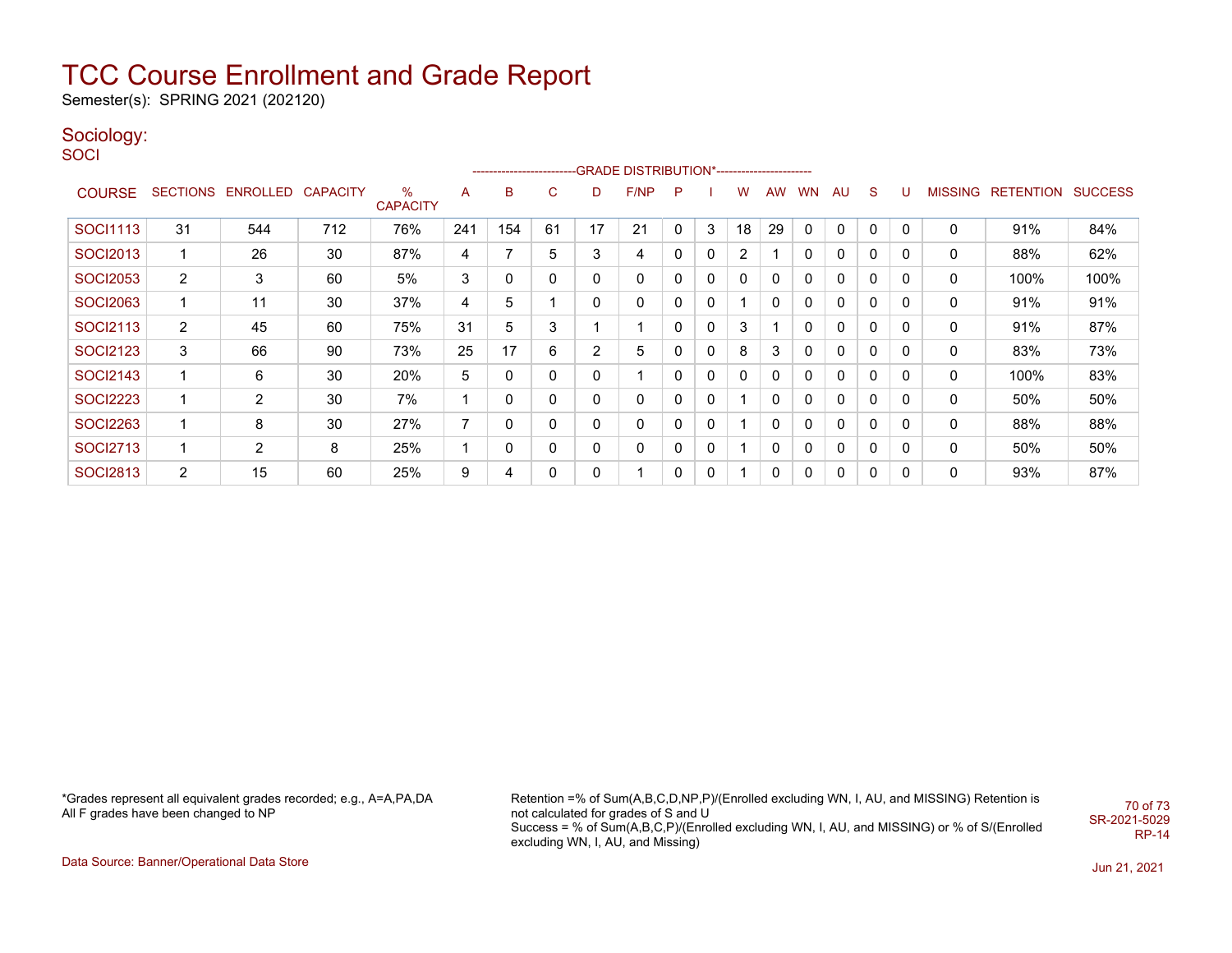Semester(s): SPRING 2021 (202120)

### Spanish:

**SPAN** 

|                 |                |                            |     |                      |    |                |                |   | ------------------------GRADE                DISTRIBUTION*---------------------- |              |              |              |           |           |                |          |          |                |                  |                |
|-----------------|----------------|----------------------------|-----|----------------------|----|----------------|----------------|---|----------------------------------------------------------------------------------|--------------|--------------|--------------|-----------|-----------|----------------|----------|----------|----------------|------------------|----------------|
| <b>COURSE</b>   |                | SECTIONS ENROLLED CAPACITY |     | %<br><b>CAPACITY</b> | A  | B              | С              | D | F/NP                                                                             | P            |              | w            | <b>AW</b> | <b>WN</b> | AU             | S        | υ        | <b>MISSING</b> | <b>RETENTION</b> | <b>SUCCESS</b> |
| <b>SPAN1001</b> |                | 5                          | 12  | 42%                  | 3  | 0              | 0              | 0 | $\mathbf 0$                                                                      | $\Omega$     | $\mathbf{0}$ | $\mathbf{0}$ | 2         | $\Omega$  | $\Omega$       | 0        | 0        | 0              | 60%              | 60%            |
| <b>SPAN1103</b> | 12             | 184                        | 302 | 61%                  | 98 | 27             | 14             | 3 | 3                                                                                |              |              | 18           | 19        |           |                | 0        | 0        | 0              | 79%              | 76%            |
| <b>SPAN1213</b> | 5              | 68                         | 132 | 52%                  | 35 | 17             | 8              | 0 | 0                                                                                | 0            | 0            | 3            | 5         |           | 0              | 0        | 0        | 0              | 88%              | 88%            |
| <b>SPAN1313</b> | $\overline{2}$ | 16                         | 42  | 38%                  | 8  | 4              | 0              |   | 0                                                                                | 0            | $\mathbf{0}$ |              | 2         | $\Omega$  | $\mathbf{0}$   | 0        | 0        | 0              | 81%              | 75%            |
| <b>SPAN1413</b> | $\overline{2}$ | 16                         | 60  | 27%                  | 14 | 0              | 0              | 0 | 0                                                                                | 0            | $\mathbf{0}$ |              | 0         | 0         |                | $\Omega$ | 0        | 0              | 88%              | 88%            |
| <b>SPAN2113</b> | 1              | 14                         | 30  | 47%                  | 12 | 0              | 0              | 0 | 0                                                                                | 0            | 0            | $\mathbf{0}$ | 0         |           | $\overline{2}$ | $\Omega$ | 0        | 0              | 86%              | 86%            |
| <b>SPAN2413</b> | 1              | 9                          | 30  | 30%                  | 6  | $\overline{2}$ | 0              | 0 | $\mathbf 0$                                                                      | 0            | $\mathbf{0}$ |              | 0         |           | $\mathbf{0}$   | $\Omega$ | 0        | 0              | 89%              | 89%            |
| <b>SPAN2443</b> | $\mathbf 1$    | 9                          | 11  | 82%                  | 7  | 0              |                | 0 | 0                                                                                | 0            | 0            | $\mathbf{0}$ | $\Omega$  | 0         |                | 0        | 0        | 0              | 89%              | 89%            |
| <b>SPAN2453</b> | 1              | 7                          | 12  | 58%                  | 4  |                | $\Omega$       | 0 | 0                                                                                |              | 1            | $\mathbf{0}$ | 0         |           |                | $\Omega$ | $\Omega$ | 0              | 71%              | 71%            |
| <b>SPAN2473</b> | $\mathbf 1$    | 4                          | 30  | 13%                  | 1  | 0              | $\overline{2}$ | 0 | 0                                                                                | $\mathbf{0}$ | $\mathbf{0}$ | $\mathbf{0}$ | 0         | 0         |                | $\Omega$ | 0        | 0              | 75%              | 75%            |
| <b>SPAN2543</b> | 1              | 9                          | 30  | 30%                  | 3  | 3              |                | 0 | 0                                                                                | 0            | $\mathbf{0}$ | 2            | 0         | 0         | 0              | 0        | 0        | 0              | 78%              | 78%            |
| <b>SPAN2663</b> | $\mathbf 1$    | 12                         | 30  | 40%                  | 11 | 0              | 0              | 0 | 0                                                                                |              | $\mathbf{0}$ |              | 0         |           | $\mathbf{0}$   | 0        | 0        | 0              | 92%              | 92%            |

\*Grades represent all equivalent grades recorded; e.g., A=A,PA,DA All F grades have been changed to NP

Retention =% of Sum(A,B,C,D,NP,P)/(Enrolled excluding WN, I, AU, and MISSING) Retention is not calculated for grades of S and U Success = % of Sum(A,B,C,P)/(Enrolled excluding WN, I, AU, and MISSING) or % of S/(Enrolled excluding WN, I, AU, and Missing) 71 of 73 SR-2021-5029 RP-14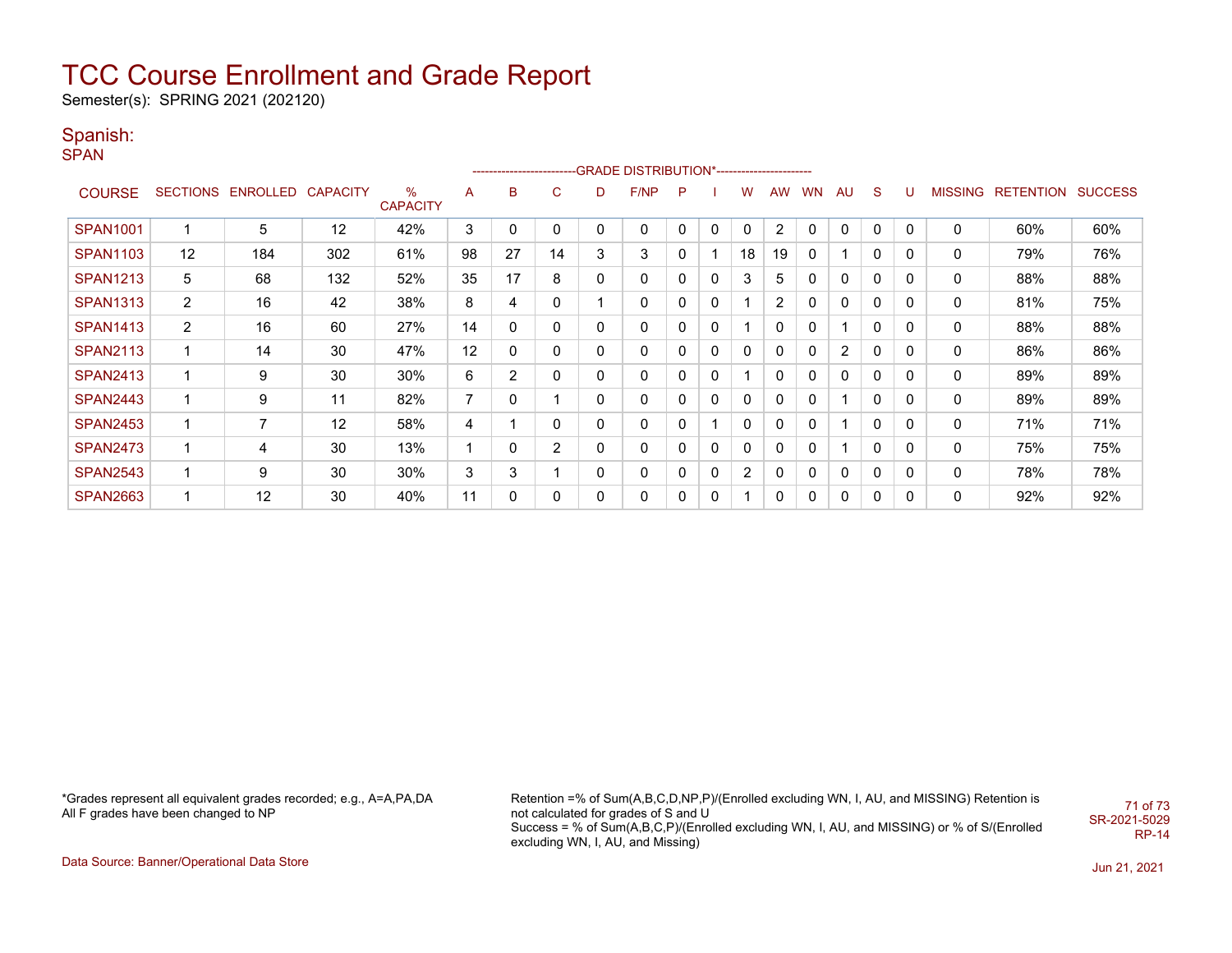Semester(s): SPRING 2021 (202120)

#### Theatre:

THEA

|                 |                 |          |                 |                      |    |                |                |              | -------------------------GRADE DISTRIBUTION*---------------------- |   |              |                |             |           |              |              |             |                |           |                |
|-----------------|-----------------|----------|-----------------|----------------------|----|----------------|----------------|--------------|--------------------------------------------------------------------|---|--------------|----------------|-------------|-----------|--------------|--------------|-------------|----------------|-----------|----------------|
| <b>COURSE</b>   | <b>SECTIONS</b> | ENROLLED | <b>CAPACITY</b> | %<br><b>CAPACITY</b> | A  | B              | C              | D            | F/NP                                                               | P |              | w              | AW          | <b>WN</b> | <b>AU</b>    | S.           | υ           | <b>MISSING</b> | RETENTION | <b>SUCCESS</b> |
| <b>THEA1033</b> |                 | 8        | 14              | 57%                  | 4  | 3              |                | 0            | 0                                                                  | 0 | 0            |                | 0           |           | 0            | 0            | 0           | 0              | 100%      | 100%           |
| <b>THEA1053</b> | 1               | 7        | 25              | 28%                  | 6  | 0              | 0              | 0            | 0                                                                  | 0 | 0            | 0              | 0           | 0         |              | 0            | 0           | 0              | 86%       | 86%            |
| <b>THEA1081</b> | 1               | 30       | 55              | 55%                  | 27 | $\mathbf{0}$   | $\overline{2}$ | 0            | 0                                                                  | 0 | $\mathbf{0}$ | $\mathbf{0}$   | $\mathbf 0$ | 0         |              | $\mathbf{0}$ | $\mathbf 0$ | 0              | 97%       | 97%            |
| <b>THEA1093</b> | 2               | 43       | 60              | 72%                  | 16 | 18             | 5              | 0            | $\overline{2}$                                                     | 0 | $\mathbf{0}$ |                |             | 0         | 0            | 0            | 0           | 0              | 95%       | 91%            |
| <b>THEA1133</b> | 1               | 10       | 10              | 100%                 | 3  | 2              | $\overline{2}$ | 2            | 0                                                                  | 0 | 0            |                | 0           | 0         | 0            | 0            | 0           | 0              | 90%       | 70%            |
| <b>THEA2063</b> | 1               | 11       | 30              | 37%                  |    | $\overline{2}$ | $\overline{2}$ | 0            | 4                                                                  | 0 | 0            | $\overline{2}$ | 0           | 0         | 0            | 0            | 0           | 0              | 82%       | 45%            |
| <b>THEA2073</b> | 1               | 5        | 14              | 36%                  | 4  |                | 0              | 0            | 0                                                                  | 0 | 0            | 0              | 0           | 0         | 0            | 0            | 0           | 0              | 100%      | 100%           |
| <b>THEA2081</b> | 1               | 13       | 55              | 24%                  | 13 | $\mathbf{0}$   | 0              | 0            | 0                                                                  | 0 | $\mathbf{0}$ | 0              | $\Omega$    | 0         | $\mathbf{0}$ | 0            | 0           | 0              | 100%      | 100%           |
| <b>THEA2143</b> | 1               | 4        | 8               | 50%                  | 3  | $\mathbf{0}$   | 0              | $\mathbf{0}$ | 0                                                                  | 0 | $\mathbf{0}$ |                | 0           | 0         | $\mathbf{0}$ | $\mathbf{0}$ | $\mathbf 0$ | 0              | 75%       | 75%            |
| <b>THEA2253</b> | 1               | 10       | 20              | 50%                  | 4  | $\mathbf{0}$   | $\overline{2}$ | 0            | 3                                                                  | 0 | $\mathbf{0}$ |                | 0           | 0         | 0            | 0            | 0           | 0              | 90%       | 60%            |
| <b>THEA2993</b> | 1               | 15       | 18              | 83%                  | 14 | 0              | 0              | 0            | 0                                                                  | 0 | $\mathbf{0}$ |                | 0           | 0         | 0            | 0            | 0           | 0              | 93%       | 93%            |

\*Grades represent all equivalent grades recorded; e.g., A=A,PA,DA All F grades have been changed to NP

Retention =% of Sum(A,B,C,D,NP,P)/(Enrolled excluding WN, I, AU, and MISSING) Retention is not calculated for grades of S and U Success = % of Sum(A,B,C,P)/(Enrolled excluding WN, I, AU, and MISSING) or % of S/(Enrolled excluding WN, I, AU, and Missing) 72 of 73 SR-2021-5029 RP-14